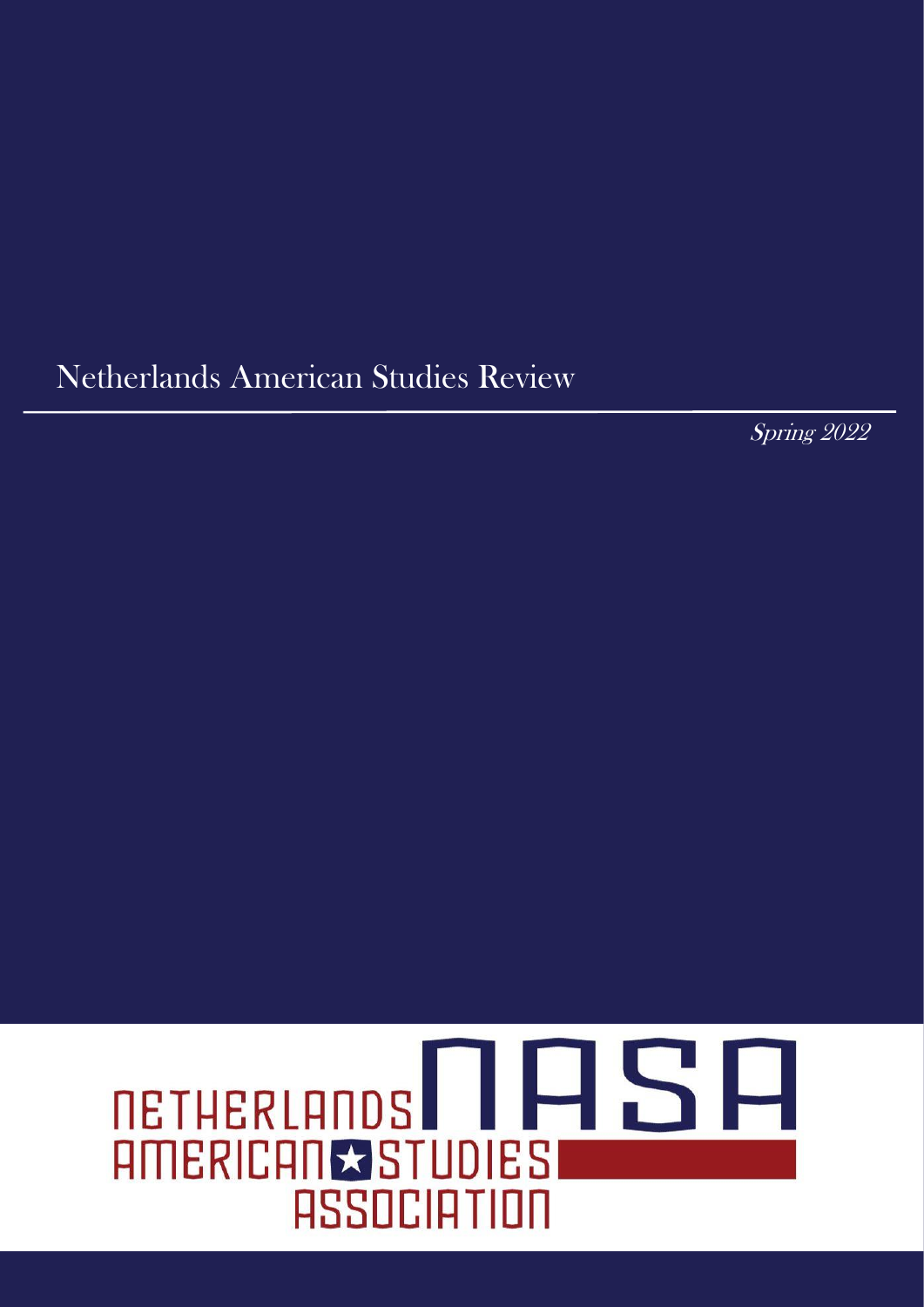

# Welcome

to the fifth edition of the Netherlands American Studies Review, the bi-annual student journal of the Netherlands American Studies Association (NASA). Our aim is to showcase excellent student work related to North American history, politics, literature, and society written at Dutch universities.

In this Spring 2022 issue, you will find nine carefully selected pieces that reflect the topical diversity and interdisciplinary nature of our field in the Netherlands. Our contributors cover a wide variety of issues, ranging from Cold War feminism to antebellum Southern literature and from LGBTQ+ representation in Westerns to African American participation in blackface performances. These papers were written by students in different stages of their higher education, ranging from the early years of their bachelor's to the final stages of their PhDs.

We are thankful for all the students who sent us their work, for the editors who worked tirelessly to select and fine-tune these papers, and, of course, for the NASA Board, which has supported us throughout the process. We are proud of the final product and hope it will inspire you as much as it did us.

> Debby Esmeé de Vlugt Editor-in-Chief

On behalf of the Editorial Board Stijn Berendsen Elske Frentz Hajo Vis Pip van der Zanden

Academic Coordinator Dr. William Michael Schmidli

ISSN: 2772-4492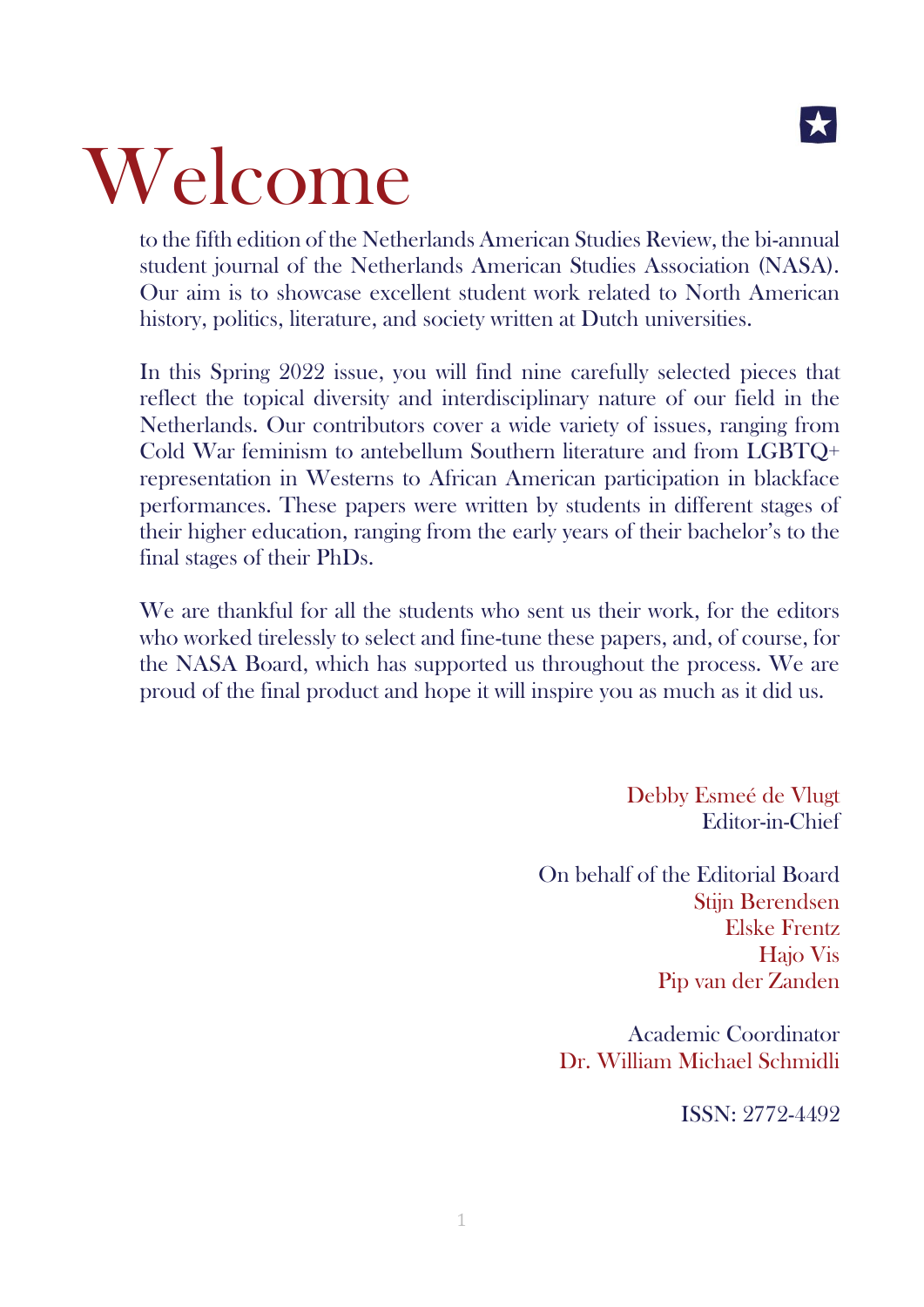# **Contents**

| 3  | Look What You Made Me Do: The Polemics of Female Country Stars and Politics<br>Nora H. Leidinger                                                         |
|----|----------------------------------------------------------------------------------------------------------------------------------------------------------|
| 10 | The Importance of Deregionalizing Southern Antebellum Literature, 1824-1856<br>Jelle Rietveld                                                            |
| 20 | "Masked Resistance in Plain Sight": On the Subversive Contradictions of Blackface<br>in America's Early Twentieth-Century Spotlights<br>Nienke Harryvan  |
| 28 | Making a Man out of You: Performative Masculinity and Homosexuality in Jane<br>Campion's The Power of the Dog (2021)<br>Marije van Lankveld              |
| 35 | The White Man's Burden and the Global Color Line: A Historiographical Analysis<br>of African Americans and the American Empire, 1898-1902<br>Aino Kangas |
| 44 | Avoiding the Dangers of Communism? American Women's Identity, the CAW,<br>and the Cold War<br>Kaja Flieder                                               |
| 54 | The Ideology Behind the Technology: Reflections of Neoliberalism in Black<br>Mirror's "Hated in the Nation"<br><b>Fleur Renkema</b>                      |
| 61 | Patriarchal Capitalism and the Gendered Experience of Crisis<br><b>Anniek Zuure</b>                                                                      |
| 69 | Book Review: The Atlantic Realists: Empire and International Political Thought<br><b>Between Germany and the United States</b><br>Paul Brennan           |
| 70 | <b>Call for Papers</b>                                                                                                                                   |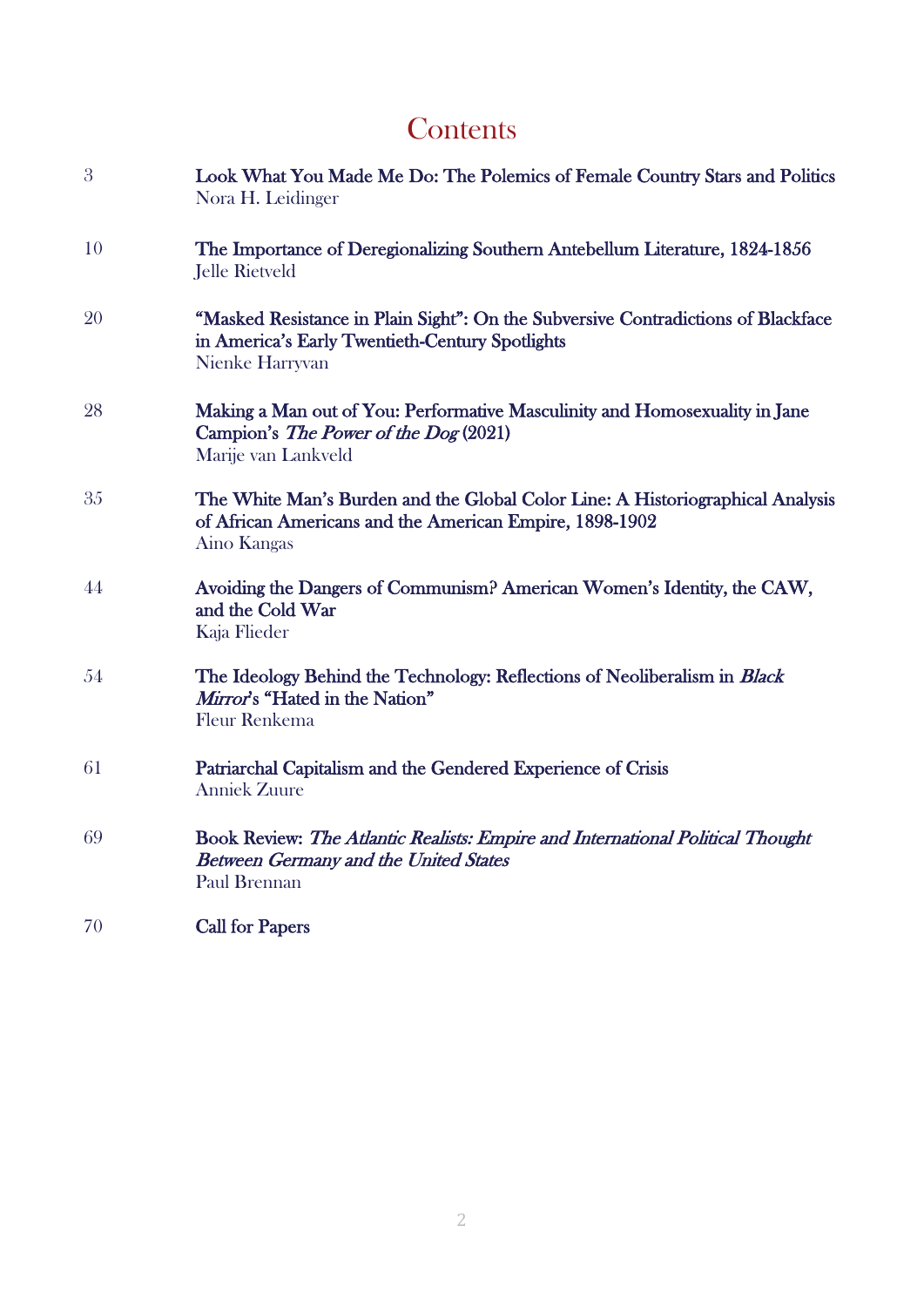# Look What You Made Me Do:

# The Polemics of Female Country Stars and Politics

#### Nora H. Leidinger | University of Groningen

This paper was written for the course Music, Politics, and Resistance the ReMA program in Arts, Media and Literary Studies

"In the past I've been reluctant to publicly voice my political opinions," American country singer Taylor Swift wrote in a public statement on her Instagram account in 2018. Nevertheless, the artist decided to take a public stand against the Republican Party. Swift had good reasons for being reluctant to voice her political opinion. The country genre is known to attract conservative sentiments that are deeply rooted in the Southern and Central parts of the United States, from where the music originates. In those red states, liberal, progressive, and democratic opinions and statements are often considered undesirable. When Natalie Maines, lead vocalist of the American country band 'the Chicks' (formerly known as 'the Dixie Chicks'), said during a London concert in 2003 that her band was "ashamed that the President of the United States is from Texas," her statement caused a lasting scandal. Consequently, the band was blacklisted from radio stations and people gathered publicly to burn their CDs. Fifteen years later, when Swift endorsed liberal politicians and publicly announced her progressive political stance, the public reaction was much less critical. Although the Chicks and Swift both faced specific misogynistic slurs meant to undermine their reputations, Swift continued to have many supporters, while the Chicks' careers were destroyed.

In this essay, I argue that the Chicks controversy created new opportunities for women to make political statements in country music. Moreover, the band's outspokenness generated a progressive shift in genre expectations between 2003 and 2018 that allowed female artists to step out of the apolitical domestic space. In examining this dynamic, I will explore the role of female country artists by analyzing responses to liberal political statements by the Chicks and Taylor Swift. First, I will analyze the Chicks' public image within country genre conventions, paying particular attention to the gender stereotypes. Second, I will address Swift's political views and its reception, focusing on views on 'femininity' and 'girlhood'. Last, I will consider why Swifts' and the Chicks' backlash differed from each other in terms of consequences.

The Chicks started as a US country band in Dallas in 1989. On March 10, 2003, nine days before the American troops invaded Iraq, they gave their controversial concert at the Shepherd's Bush theater in London. Their critical statement about President Bush reached the North American continent within hours and was broadcast all over the media, especially in Texas. As mentioned earlier, American country stations that had praised the Chicks earlier now began boycotting their records and placed trash cans in front of their studios so that the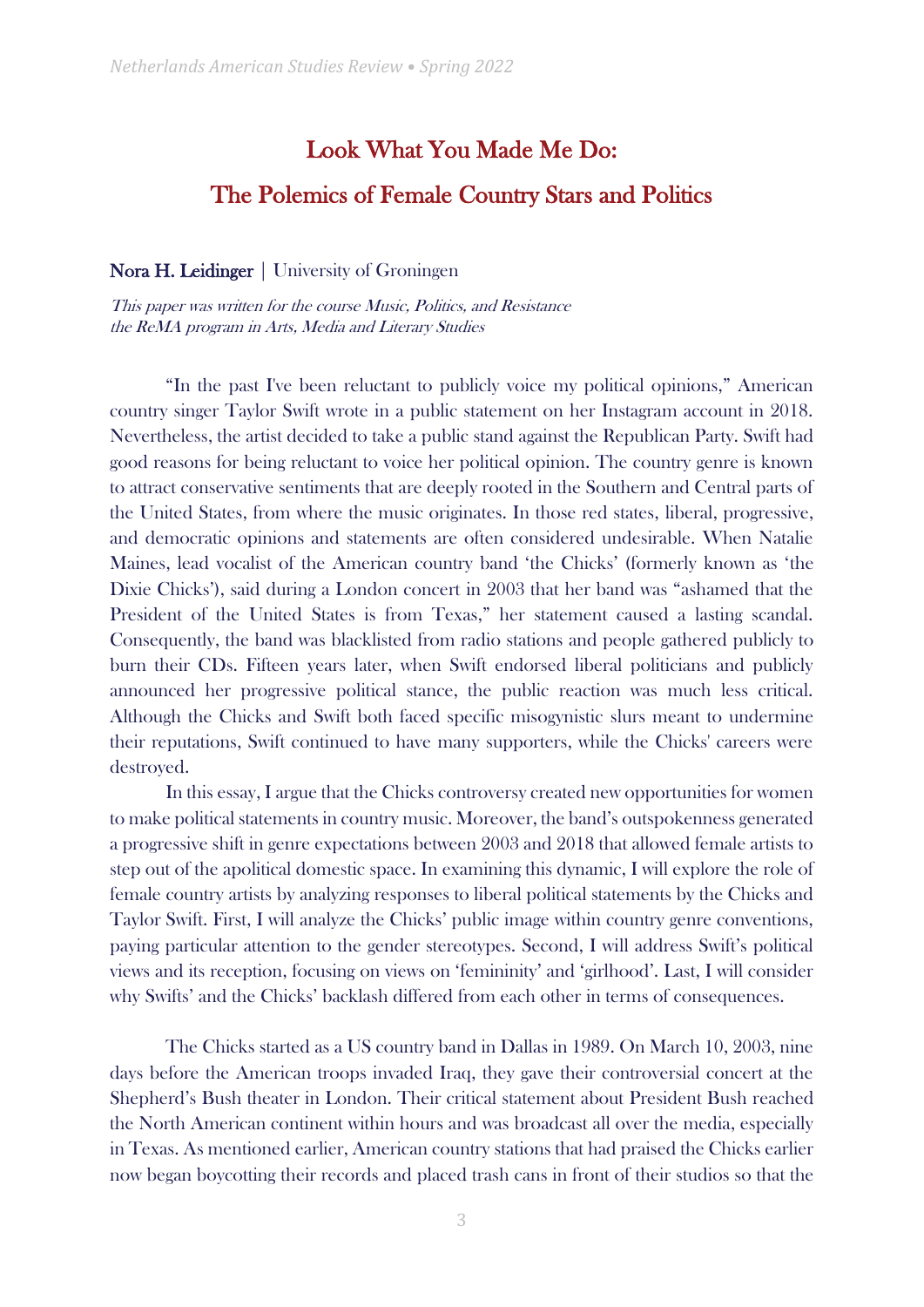band's CDs could be destroyed. What followed were insults and death threats towards the artists, with some commentators claiming on live television that the chicks "are the dumbest bimbos (…) I have seen" and that "these are callow, foolish women who deserve to be slapped around."<sup>1</sup> These misogynistic references exposed that public outrage was not only based on claimed unpatriotic expressions. Instead, the resistance revealed that the Chicks did not adhere to conventional gender-specific expectations in the country genre.

Industry statistics indicate that female country artists have been severely underrepresented and receive less airtime than their male counterparts.<sup>2</sup> Even the most successful female country singers get only a small fraction of the commercial success and critical acclaim of their male counterparts. Cultural scholar Molly Brost argues that this gender imbalance is linked to implicit "genre-specific authenticity" norms that country musicians are expected to obey.<sup>3</sup> In popular culture in general, female artists are often subject to genderspecific conventions. Americanist Gayle Wald identified the "trivialization, marginalization, and eroticization" of women in popular culture.<sup>4</sup> According to Wald, the music industry imposes these harmful musicological, aesthetic, and visual representation strategies imposed on women. 5 In country music, these gendered conventions derive from the US conservative origins of the genre. As sociologist Gabriel Rossman points out: "Country music has always been associated with pastoral white America and its values, such as independence, patriotism, and religion."<sup>6</sup> Political scientist Lesley Pruitt further incorporates the gendered component, arguing that discourses dominate where men exhibit "aggressiveness, reason, rationality, and protection; women should demonstrate the corresponding feminine attributes: peacefulness, caring, emotion, and vulnerability."<sup>7</sup> As Brost emphasizes, the expectation that female country singers should always and everywhere embody 'traditional' femininity is impossible to meet.<sup>8</sup>

Within the conservative and male-dominated country genre, women must above all embody 'home', as cultural scholar Pamela Fox points out.<sup>9</sup> These domestic influences uphold traditional, conservative stereotypes of women as wives and mothers. Musicologist Lane Crothers further identifies "women as wives and mothers" as one of four stereotypes of women in popular culture.<sup>10</sup> Therefore, women in country music are mainly placed in the apolitical domestic space. When female country artists express their political opinions, they disrupt the gendered expectations that are imposed on them. Fox further observes that the achievement of being musically successful constitutes female country musicians as "distinctly gendered 'failures' of country authenticity."<sup>11</sup> Moreover, by "'choosing' the tour bus," female country artists lost their claim to 'home' altogether.<sup>12</sup> The outrage around the Dixie Chicks involves the idea that the female musicians removed themselves from the domesticity of country music.<sup>13</sup> They left America and had abandoned American ideologies on tour in Europe. Such transgressive acts of breaking gender expectations in country music can be linked to the concept of 'inauthenticity' in popular culture studies. 'Authenticity' is a critical term in which each genre creates its own traits and expectations. By articulating political opinions that opposed country music's conservative views, critics now viewed the Chicks' public image as 'inauthentic'. The public perception of the Chicks as representatives of country music, a genre they had dominated for years, was no longer compatible with the newly discovered political outspokenness of female artists.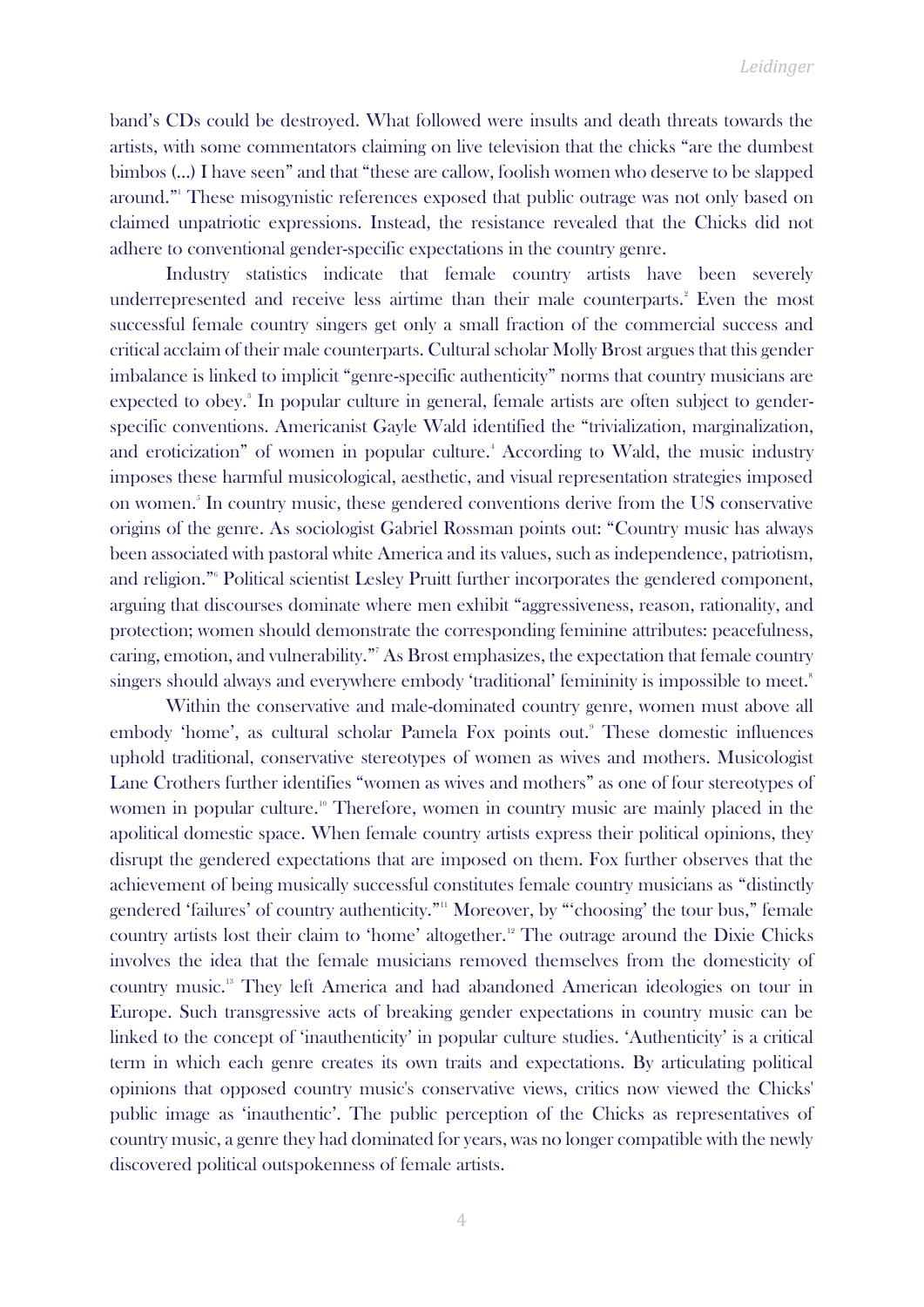One of the reasons for the fierce reaction to Maine's statement could be the domestic political situation in the US in 2003. As Brost argues, the country was still trapped in the trauma of  $9/11$  and the Chick's controversy should be examined within this time frame.<sup>14</sup> The 9/11 attacks led to an expansion of presidential power as Bush declared the 'war on terror' and expanded the powers of government to pursue military action abroad and gather American intelligence.<sup>15</sup> Bush's approval rates increased while the Dixie Chicks announced their dislike of the president's politics. <sup>16</sup> Hence, a comment like Maine's publicly criticizing the president was unacceptable to conservative patriots, which included many country listeners.<sup>17</sup> The fact that the statement was made in Europe was perceived as particularly hurtful because national pride was violated in the face of other nationalities.<sup>18</sup>

Philosopher Claire Katz argues that the Dixie Chicks "were not simply called unpatriotic, they were called 'Dixie Sluts' and 'Dixie Bitches'."<sup>19</sup> These terms were only used for women who "act contrary to the prescribed passive role assigned to them."<sup>20</sup> Brost illustrates in her essay on country artist Carrie Underwood that "it is impossible to deny that the Chicks have had an influence on the female singers who have appeared on the scene in the years since 2003."<sup>21</sup> She claims that transgressive behavior by female country artists is now more tolerated because of the controversy surrounding the Chicks. Although the Chicks are no longer active participants in the mainstream country genre, "their musical example lives on in singers like Underwood, Wilson, Lambert, and even Taylor Swift."<sup>22</sup>

In an interview with *The Guardian* in 2019, Swift acknowledged the Dixie Chicks controversy:

> I come from *country music*. The number one thing they absolutely drill into you as a country artist (…) is 'Don't be like the Dixie Chicks!' (…) I watched country music snuff that candle out. The most amazing group we had, just because they talked about politics. And they were getting death threats. They were made such an example that basically every country artist that came after that, every label tells you, Just do not get involved, no matter what.<sup>23</sup>

During Swift's career, which started at seventeen with the debut album Taylor Swift in 2006, she maintained the image of America's sweetheart. However, critics often labeled the artist as untalented and vocally weak, which can be related to the fact that she is a female musician. Musicologist Travis Stimeling argues that criticism of Swift is rooted in the widespread belief that "pop stars — typically, but not exclusively, young women — lack the musical talent necessary for a successful music career."<sup>24</sup> However, through modern recording technology and the media, they "can convince audiences of their musical prowess."<sup>25</sup> Stimeling refers to a "gendered rhetoric of inauthenticity" that serves solely to denigrate female pop stars.<sup>26</sup> This positioning of adult women as girls, and viewing them as inferior, can be observed in 'girl culture'. According to Wald, girl culture refers to "popular cultural practices that (...) constructs girlness as a separate, exceptional, and/or pivotal phase in female identity formation."<sup>27</sup> Within this view, girls are also assumed to still be in the process of becoming adults and need not be taken seriously.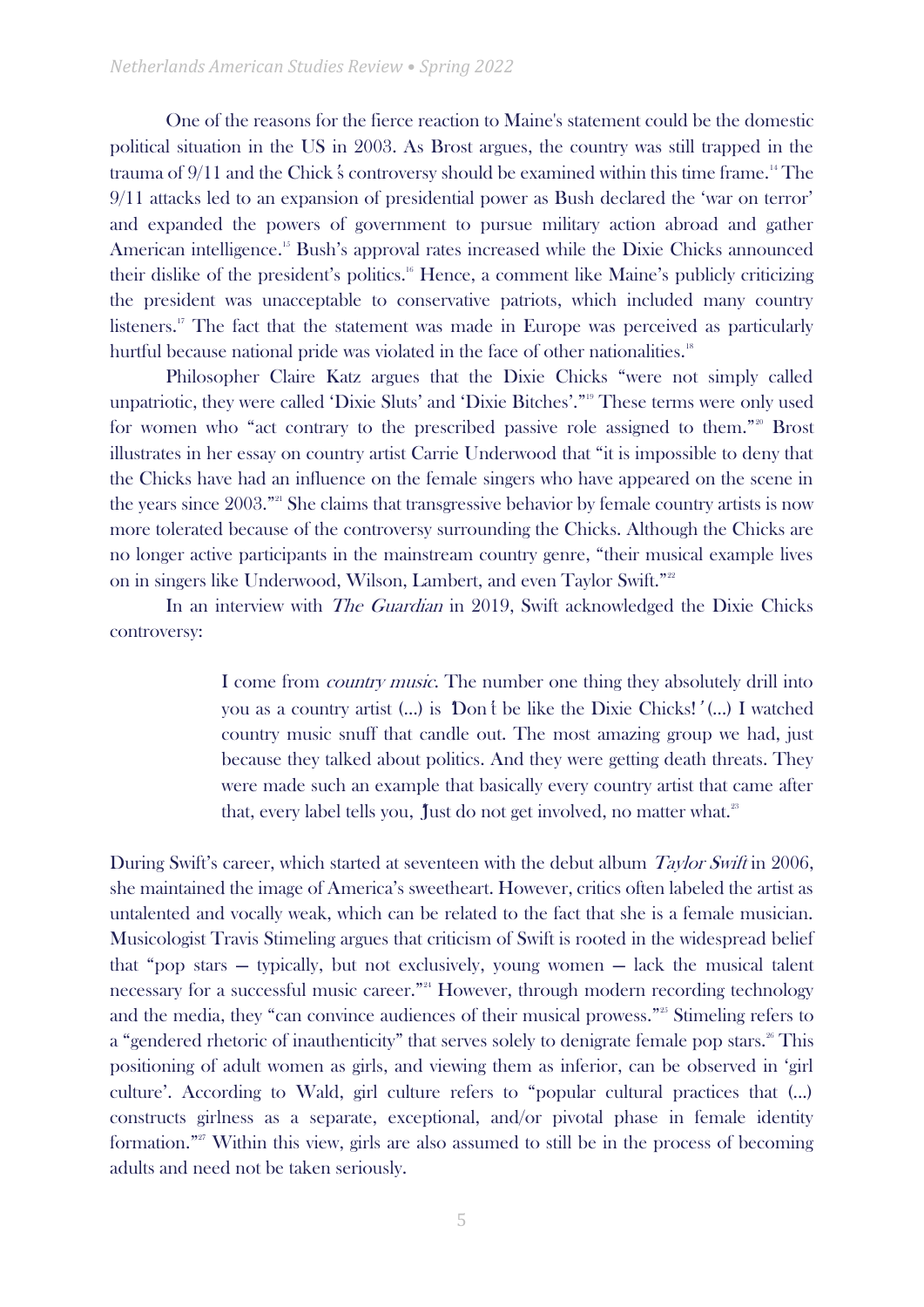This child rhetoric has also been used with the Dixie Chicks controversy. As Pruitt points out "following the notion that women are immature and unable to think rationally, the Dixie Chicks were represented as irrational and childlike" in such a way as they were perceived as girls and not as autonomous women.<sup>28</sup> Feminist musicologist Jacqueline Warwick addresses the challenges and problems with girl culture and emphasizes that girls "have little social power, and their interests and concerns are often regarded with derision (if they are noticed at all)."<sup>29</sup> Warwick characterizes girl culture as a "training ground for repressive womanhood," which correlates with the social oppression of women in popular culture.<sup>30</sup> She differentiates between 'girlhood' and 'girlness', in which 'girlhood' points to underage women who are no longer seen as children but not yet as women. 'Girlness', on the other hand, refers to behaviors that can be channeled by children and women, as well as by men, at any time. $31$ This concept is often identified with love stories, heartbreak, and friendship as common themes.

Swift performs 'girlness' as part of her persona, and political engagement, strength, and resilience are traits typically excluded from this type of expression. Voicing a political opinion as a woman then becomes a transgressive act, since it contradicts the expectations of 'girlness' as sweet, innocent, and volatile. Swift is notably identified with White femininity and has been repeatedly criticized in that regard.<sup>32</sup> Nonetheless, in 2018, when Swift began making public political statements during the US midterm elections, her post was liked by more than two million people.<sup>33</sup> While many people have taken a positive stance on Swift's political statements, there were negative reactions as well. For example, she was accused of speaking out too late and acting 'non-performatively'. Non-performativity, according to feminist scholar Sara Ahmed, describes how institutions express inclusive and liberal stances without enforcing them or contributing to the cause.<sup>34</sup> Instead of only considering institutions to be capable of this, Swift's example shows that public figures, too, can act non-performatively. An example of this is how American media personality Kim Kardashian did not endorse Joe Biden during the 2020 American presidential campaign, but instead announced their support for him after he had won the election.<sup>35</sup>

After Swift issued her political statement, conservative fans felt offended and called on the artist to exclusively focus on her music. They further claimed that she was especially harming her young female listeners with political statements.<sup>36</sup> Former US President Donald Trump said at the time in response to Swift's posts that he would like "Taylor's music about  $25\%$  less now," ridiculing the artist and positioning her opinion as irrelevant. $3\%$  In addition to this, Swift's act has been mocked by critics who argued both she and her fans have no political power. This claim highlights the diminutive perception of girls that Warwick identifies, since Swift performs girlhood as part of her public persona. Swift and her fan base are portrayed as childish and immature, as though they do not know what they are advocating for. While this rhetoric has also been used with the Chicks, as mentioned earlier, Swift and her fans now became associated with 'girlness' and 'girlhood' as well. The artist is often juxtaposed like a Barbie, which Warwick identified as "the very nadir (i.e. low point) of girliness."<sup>38</sup>

When Swift published her Instagram post, a surge in voter registrations could be seen, as reported by the US platform *Vote.org*.<sup>39</sup> This action indicates that the perception of Swift's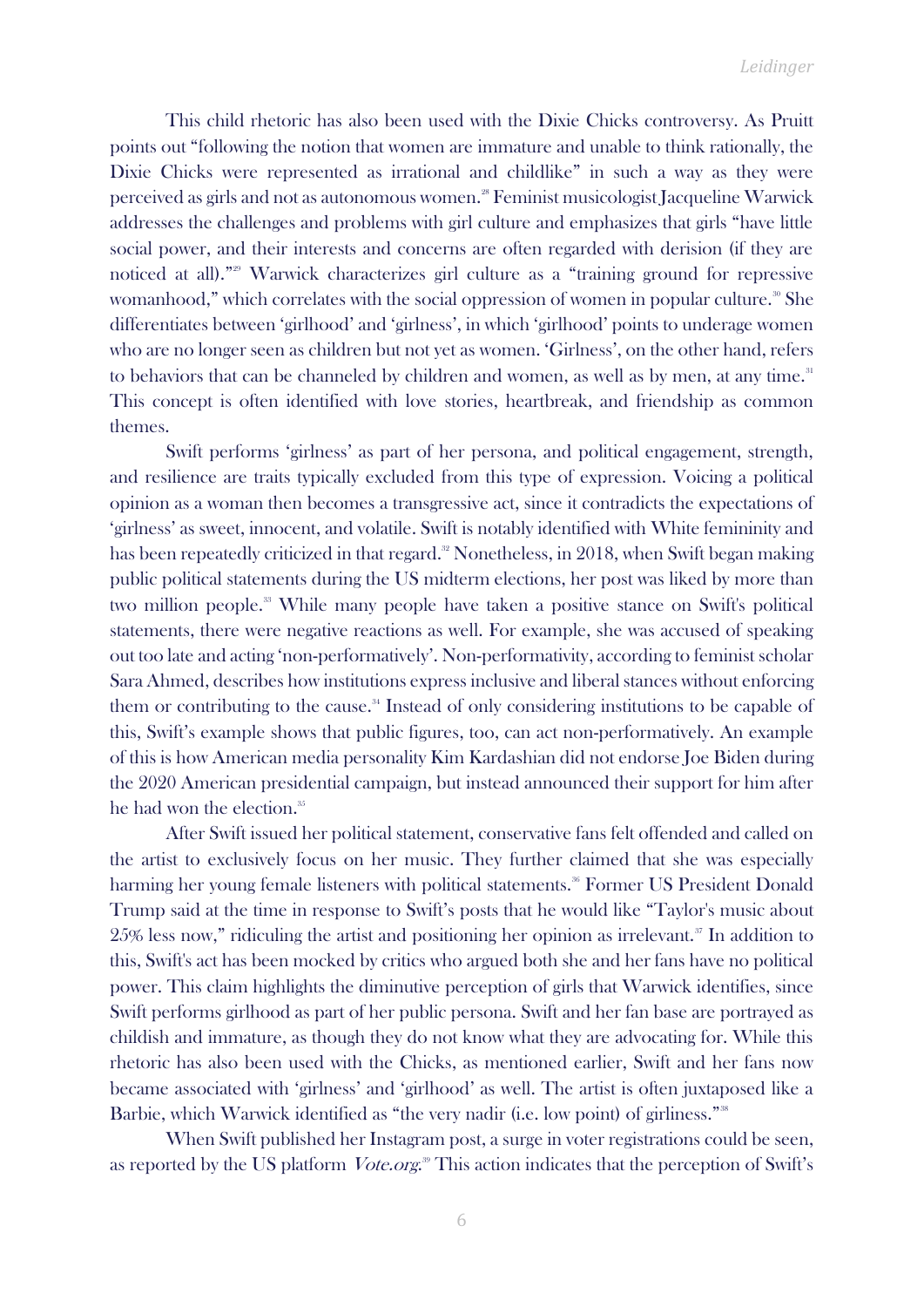'girlness' as socially and politically weak is unjustified. Interestingly, downplaying Swift's political power may have contributed to her not being prosecuted as harshly as the Chick's, since she was not taken as seriously. Nevertheless, as argued by Brost: "For a female country performer, the consequences of stepping outside prescribed genre boundaries can be especially harsh."<sup>40</sup> While Swift has received criticism from conservative sources like that of the Chicks, she has been able to withstand criticism from the country genre due to her dual image as a pop artist. Swift has a loyal fan base in the country genre and is popular with pop music audiences as well. Unlike country music, liberal opinions and values are widely shared in the pop genre. This may also be a factor in the reaction to Swift's political involvement since many artists in the pop genre share liberal political views.

This paper has argued that the Chicks provided an impetus for women to make political statements in the country genre. It has been suggested that this change allowed women to step out of the apolitical domestic space. While this argument is partially true, Swift's resilience to criticism cannot be attributed solely to the Chicks' controversy. Swift claimed that the band's controversy first prevented her from making her political opinions publicly known. It was only after the artist established herself as a pop musician that she dared to make political statements, which she was urged to do, in her own words "due to several events in my life and in the world the past two years."<sup>41</sup> It is also possible that former Trump's controversial presidency normalized political disapproval by artists, as many public figures spoke out against his administration. Furthermore, it is arguable that Swift and her fan base were simply underestimated, in the sense that her statements were not perceived as threatening as the Chicks'.

After expressing their political criticism, the Chicks were aggressively targeted in 2003, particularly because they violated gender conventions. The backlash surrounding their and Swift's political expression shows that country artists are often reduced to such gender conventions. Swift and her audience were presumed to be entitled to informed valid opinions and political influence. However, voting statistics reveal that this was a misconception, since increased registrations can be attributed to Swift's social media post. Critique on both female performers indicates that women in country music continue to face gendered conventions and risk subjection to condemnation for 'transgressive' political behavior.

**Notes** 

<sup>&</sup>lt;sup>1</sup> Dixie Chicks: Shut up and Sing, directed by Barbara Kopple and Cecilia Peck (New York: Weinstein Company, 2006), 00:41:10.

<sup>2</sup> Jada E. Watson, Gender Representation On Country Format Radio: A Study Of Published Reports From 2000- 2018, SongData (Nashville, 2019), [https://songdata.ca/wp-ontent/uploads/2019/04/SongData-Watson-Country-](https://songdata.ca/wp-ontent/uploads/2019/04/SongData-Watson-Country-Airplay-Study-FullReport-April2019.pdf)[Airplay-Study-FullReport-April2019.pdf.](https://songdata.ca/wp-ontent/uploads/2019/04/SongData-Watson-Country-Airplay-Study-FullReport-April2019.pdf) 

<sup>&</sup>lt;sup>3</sup> Molly Brost, "Post-Dixie Chicks Country: Carrie Underwood and the Negotiation of Feminist Country Identity," in The Politics of Post-9/11 Music: Sound, Trauma, and the Music Industry in the Time of Terror, eds. Joseph P. Fisher and Brian Flota (New York: Ashgate, 2011), 161.

<sup>&</sup>lt;sup>4</sup> Gayle Wald, "Just a Girl? Rock Music, Feminism, and the Cultural Construction of Female Youth," Signs 23.3 (1998): 588.

<sup>5</sup> Ibid.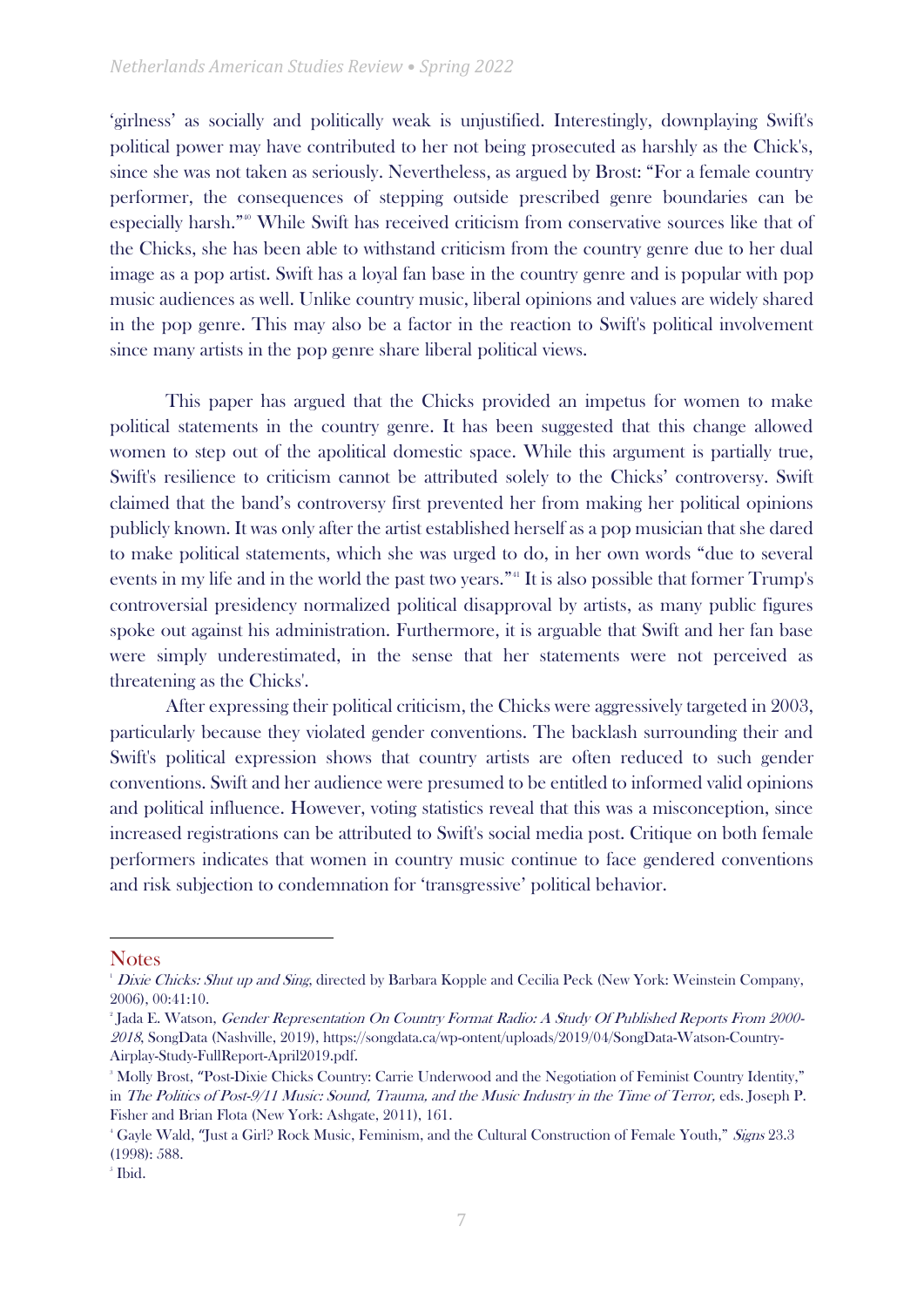<sup>6</sup> Gabriel Rossman, "Elites, Masses, and Media Blacklists: The Dixie Chicks Controversy," Social Forces 83.1 (2004): 68.

7 Lesley Pruitt, "Real Men Kill and a Lady Never Talks Back: Gender Goes to War in Country Music," International Journal on World Peace 24.4 (2007): 86.

<sup>8</sup> Brost, "Post-Dixie Chicks Country," 162.

<sup>9</sup> Pamela Fox, "Recycled 'Trash': Gender and Authenticity in Country Music Autobiography," *American Quarterly* 50.2 (1998): 244.

<sup>10</sup> Lane Crothers, *Globalization and American Popular Culture*. (Lanham, MD: Rowman & Littlefield, 2021), 66.

<sup>11</sup> Brost, "Post-Dixie Chicks Country," 244.

 $12$  Ibid.

 $13$  Ibid.

<sup>14</sup> Ibid., 168.

<sup>15</sup> Franz-Josef Meiers, "The Return of the Imperial Presidency? The President, Congress, and U.S. Foreign Policy after 11 September 2001," American Studies 55.2 (2010): 249-286.

<sup>16</sup> Gary Langer, "Poll: Bush Approval Rating 92 Percent," ABC News, October 1, 2001.

<sup>17</sup> Brost, "Post-Dixie Chicks Country," 169.

<sup>18</sup> Josh Tyrangiel, "Chicks in the Line of Fire", Time, May 21, 2006.

<sup>19</sup> Claire Katz, "The Eternal Irony of the Community' : Prophecy, Patriotism, and the Dixie Chicks," Shofar: An Interdisciplinary Journal of Jewish Studies 26.4 (2008): 151.

 $20$  Ibid.

<sup>21</sup> Brost, "Post-Dixie Chicks Country," 169.

<sup>22</sup> Ibid., 170.

<sup>23</sup> Laura Snapes, "Taylor Swift: 'I Was Literally about to Break', "The Guardian, August 24, 2019,

[https://www.theguardian.com/music/2019/aug/24/taylor-swift-pop-music-hunger-games-gladiators.](https://www.theguardian.com/music/2019/aug/24/taylor-swift-pop-music-hunger-games-gladiators) 

<sup>24</sup> Travis Stimeling, "Taylor Swift's 'Pitch Problem 'and the Place of Adolescent Girls in Country Music," in

Country Boys and Redneck Women: New Essays in Gender and Country Music (Jackson, MS: University Press of Mississippi, 2016), 85.

 $25$  Ibid.

 $26$  Ibid.

<sup>27</sup> Wald, "Just a Girl?," 587.

<sup>28</sup> Gabriel Rossman, "Elites, Masses, and Media Blacklists: The Dixie Chicks Controversy," Social Forces 83.1 (2004): 90.

 $^{29}$  Jacqueline C. Warwick, *Girl Groups, Girl Culture: Popular Music and Identity in the 1960s* (New York: Routledge, 2008), 2.

<sup>30</sup> Ibid.

 $31$  Ibid., 3.

<sup>32</sup> Tyler Bickford, "The Whiteness of Tween Innocence," in Tween Pop: Children's Music and Public Culture (Durham: Duke University Press, 2020): 106-139.

<sup>33</sup> Claudia Rosenbaum, "Taylor Swift's Instagram Post Has Caused A Massive Spike In Voter Registration," BuzzFeed News (BuzzFeed News, October 9, 2018),

[https://www.buzzfeednews.com/article/claudiarosenbaum/taylor-swift-voter-registration-spike.](https://www.buzzfeednews.com/article/claudiarosenbaum/taylor-swift-voter-registration-spike) 

<sup>34</sup> Sara Ahmed, "The Nonperformativity of Antiracism," Meridians 7.1 (2006): 104-126.

<sup>35</sup> Tayo Bero, "Celebs Who Didn't Endorse Biden-Harris Were Still Celebrating," Teen Vogue, November 11, 2020, [https://www.teenvogue.com/story/celebs-who-didnt-endorse-biden-harris.](https://www.teenvogue.com/story/celebs-who-didnt-endorse-biden-harris)

<sup>36</sup> Erin Durkin, "'She just ended her career': Taylor Swift's political post sparks praise and fury," *The Guardian*, October 8, 2018, [https://www.theguardian.com/music/2018/oct/08/taylor-swift-instagram-post-endorsement](https://www.theguardian.com/music/2018/oct/08/taylor-swift-instagram-post-endorsement-democrats-tennessee)[democrats-tennessee.](https://www.theguardian.com/music/2018/oct/08/taylor-swift-instagram-post-endorsement-democrats-tennessee) 

<sup>37</sup> Rosenbaum, "Taylor Swift's Instagram Post Has Caused A Massive Spike In Voter Registration."

<sup>38</sup> Warwick, Girl Groups, Girl Culture, 2.

<sup>39</sup> Lisa Respers France, "Voter Registration Reportedly Spikes After Taylor Swift Post," CNN, October 9, 2018, [https://edition.cnn.com/2018/10/09/entertainment/taylor-swift-voter-registration/index.html.](https://edition.cnn.com/2018/10/09/entertainment/taylor-swift-voter-registration/index.html)

<sup>40</sup> Brost, "Post-Dixie Chicks Country," 170.

<sup>41</sup> Snapes, "Taylor Swift: 'I Was Literally about to Break.'"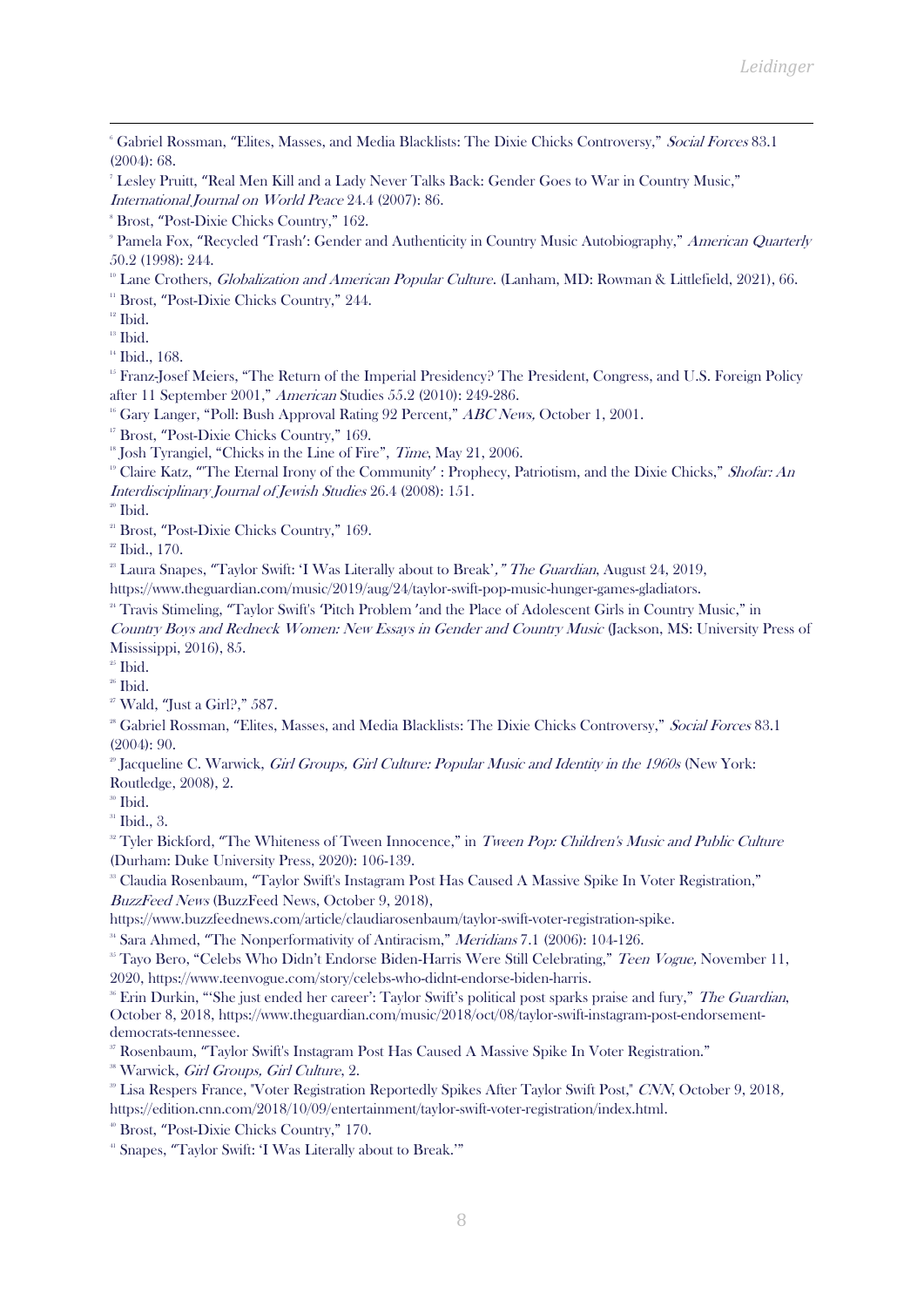# **The Importance of Deregionalizing Southern Antebellum Literature, 1824-1856**

Jelle Rietveld | Leiden University

This paper is based on a thesis written for the MA program in North American Studies

The American antebellum period produced many literary figures that remain famous to this day, including short story writer Washington Irving, essayists Ralph Waldo Emerson, writer Henry David Thoreau, and late-antebellum poet Walt Whitman. Perhaps even more famous still is Harriet Beecher-Stowe, who instantly became a household name among the American public after publishing the antislavery novel *Uncle Tom's Cabin* (1852). Today, the literature written by these writers greatly influences our collective perception of antebellum thought and culture, from Emerson's ideal of self-reliance to Stowe's abolitionist activism. Notably, these writers were all born and raised in the American Northeast. Public knowledge of their Southern counterparts, such as William Gilmore Simms or John Pendleton Kennedy, is close to non-existent. Even within academic circles, research on Southern antebellum literature is narrowly defined and limited to measuring the proslavery literature of the South against the abolitionist literature of the North. This is a phenomenon I refer to as the 'North versus South dichotomy', which suggests that the antebellum South is generally juxtaposed against the North for the purpose of explaining the causes of the American Civil War.

A major problem with the North versus South dichotomy is the presupposition of an inherent sectionalism between the antebellum North and South. Academics have historically assumed that within this sectional view, the North should be seen as the 'true' United States, representing 'true' American values, whereas the South should be considered a regional power, desperately holding on to their outdated worldviews. This is especially true with regard to Southern literature, where this dichotomy is used to relegate Southern novels to the realm of regionalism, while Northern novels are generally seen as 'American'. Examples of this process of othering the South can be found throughout the twentieth and twenty-first century. In 1941, *The Mind of the South* author Wilbur J. Cash described the antebellum South as largely illiterate, arguing that Southern institutions had "no record that it ever added a single idea of any notable importance to the sum total of man's stock."<sup>1</sup> He even claimed that "leaving Mr. Jefferson aside, the whole South produced, not only no original philosopher, but no derivative one to set beside Emerson and Thoreau."<sup>2</sup> The process of regionalizing the South would continue. In 1987, literary scholar George Dekker wrote about Southern literary figures that "their best work is clearly inferior to that of Cooper, Hawthorne, and Melville."<sup>3</sup> Dekker claimed that Southern novelists wrote in order "to preserve a regional identity (…) against the dominant national culture."<sup>4</sup> These types of juxtapositions have also been made more recently, albeit less forcefully. For example, in 2015, literary scholar Katherine Burnett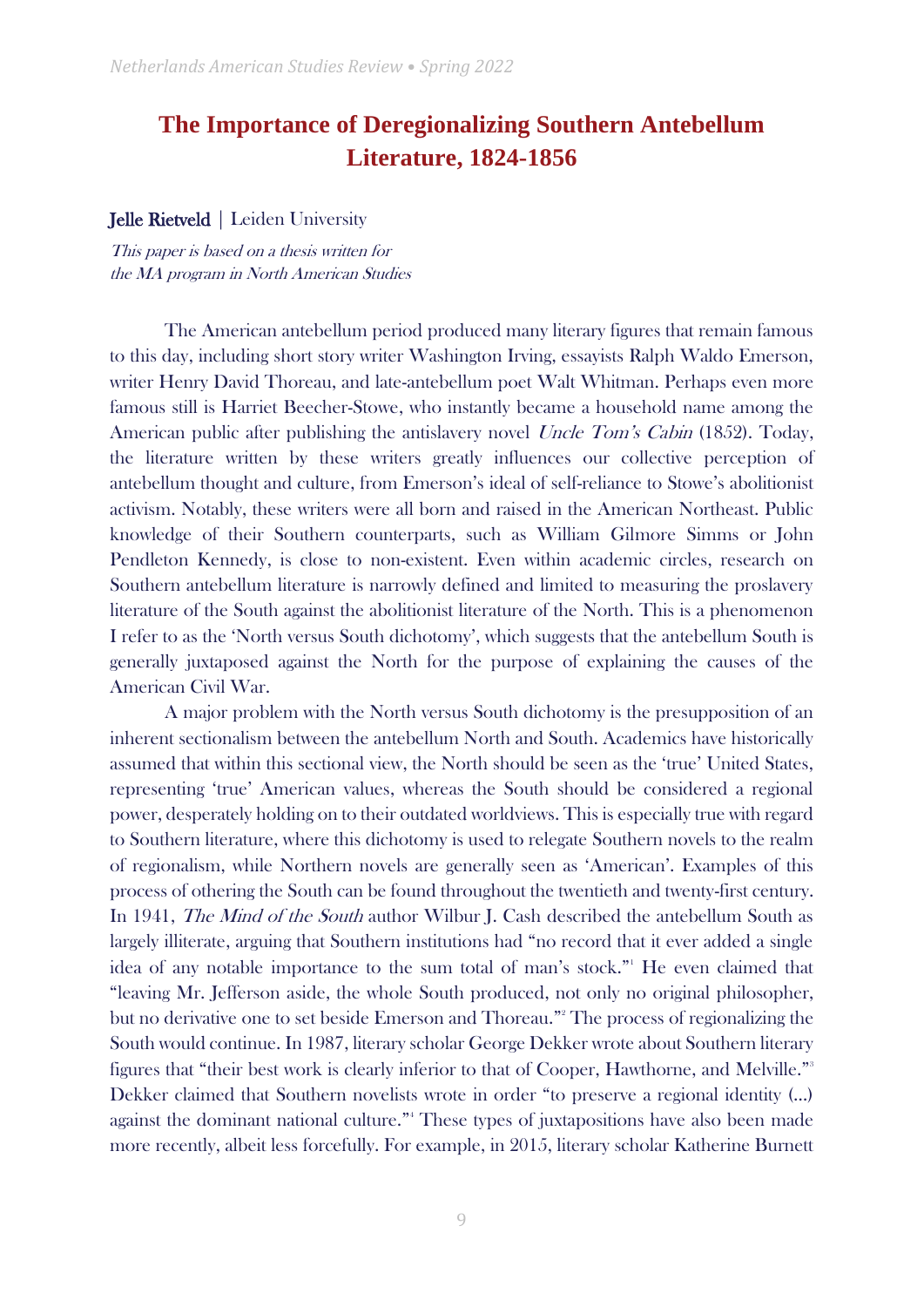argued that "the [United States] had split into two distinct regional factions over the continued existence of slavery."<sup>5</sup>

Scholars have historically juxtaposed the North and the South to point to inherent differences between the two regions in order to explain the Civil War, but this narrative has notably been questioned in 2010 by literary scholar Jennifer Rae Greeson. She has framed the North versus South dichotomy in the context of 'internal othering'. Othering is usually understood as a process wherein the differences with other nations or cultures are enlarged in order to construct a national self-image. However, Greeson explained that this phenomenon is also applicable to the South as a region, describing it as positioned in "a different juxtaposition. As an internal other from the start of U.S. existence," a place that "lies simultaneously inside and outside the national imaginary constructed in U.S. literature."<sup>6</sup> She argued that the othering of the South is used to create distance between itself and "a guilty colonial past."<sup>7</sup> Greeson's analysis exposes how and why the field of literary studies has upheld the North versus South dichotomy.

Even though modern scholars are more open to investigating the connections between North and South, there is still a tendency to view these regions as inherently different. Like Greeson, I will argue that the North versus South dichotomy has historically served as a tool to regionalize American racism. Additionally, I will argue that the modern focus on Southern slavery is a consequence of this regionalization. By focusing solely on the regional divide over the issue of slavery, we fail to correctly identify institutional slavery as part of a broader culture of racial stratification within the US. White domination and exploitation of other racial groups needed to be maintained through cultural legitimization, which can be identified within antebellum literature. In order to provide evidence for these claims, I will juxtapose antebellum proslavery literature with antebellum frontier literature. Where the former aimed to legitimize White supremacy over African Americans, the latter uses similar legitimization for White domination over Native Americans. Comparing the historic treatment of Native Americans with the atrocities of slave labor helps us confront the continuing legacy of racism, not only in the South, but throughout the US. Another downside of the dichotomy is the focus on a narrative influenced by White historic discourse, which undervalues the impact of the voices and actions of people of color.

One genre that laid the basis for this dichotomy was the plantation romance novel, which became a well-known staple of American literature in the nineteenth century. Starting with Virginian politician George Tucker's *The Valley of Shenandoah* (1824), the plantation romance novel described the pastoral South as a world where the slaveowner was struck with grief when he was forced to sell a slave, or when a slave died.<sup>8</sup> Because of the aggrandizing of slaveowners and the attempt to cover up the atrocities of slavery, these stories are known as 'plantation myths'. Within Tucker's romance we can discover tropes that would remain popular throughout the antebellum. Slaves are portrayed as loyal towards their masters. This is conveyed within the novel through the son of the plantation owner, Edward, who is forced to sell the family slaves during an economic downturn. Edward laments that "the debts which have come against [his] father's estate will make it necessary that the plantation should be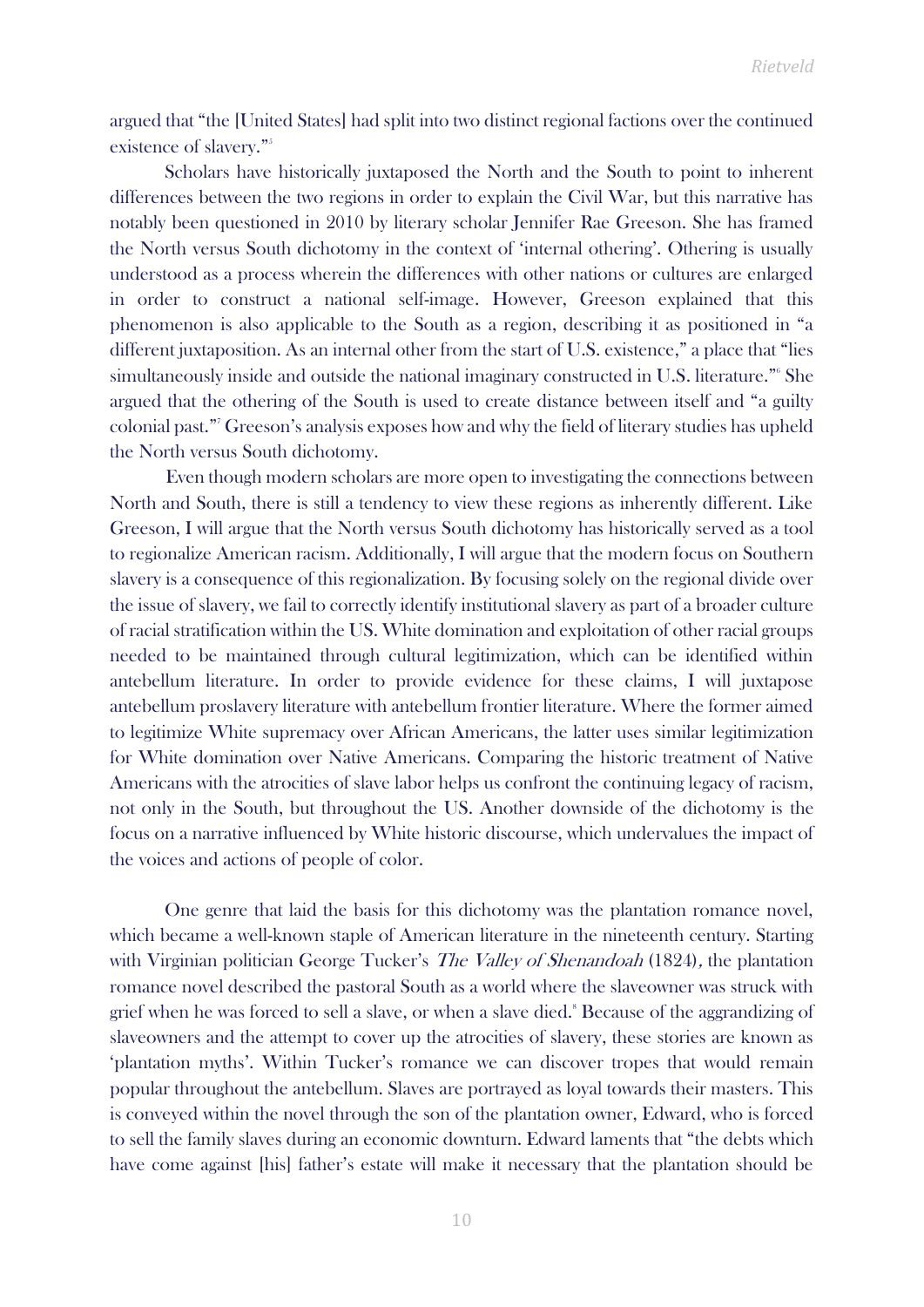broken up" to which Uncle Bristow, one of the elder slaves responds "with an accent of alarm… 'What! Nigger and all?'"<sup>9</sup> Bristow's responses are described as the "lamentations of [an] affectionate slave."<sup>10</sup> Evidently, Tucker tries to explain that slaves do not want to be sold because they have a strong sense of loyalty towards their master.

Within the story, this loyalty is described as a product of a paternal slaveowner who is kind towards his slaves, "because it pleases [him] to see them happy."<sup>11</sup> This myth of the kind slaveowner is accompanied by the myth of the happy slave. When one of the White characters, Jones, watches the laboring slaves sing, "he [is] amused at seeing the alacrity [willingness] of the slaves, and hearing their rude songs in gathering fodder."<sup>12</sup> In this story, the slaves are not just happy, but they are specifically happy to work as slaves.

Lastly, the genre conveyed the myth that plantations were akin to a family, with the slaveowner as the father, functioning as the head of the household. Within this family unit, slaves functioned as children. Infantilization is psychologically considered to be a component of dehumanization, used, in this case, to ignore the notion that the slaves can adequately think for themselves.<sup>13</sup> The Valley of Shenandoah portrays the selling of slaves as the breaking up of a family, a process that "seemed to be even more painful" for the slaves than for the slaveowner.<sup>14</sup> Uncle Bristow asks Grayson, "'Will you sell the pictures too?' (...) pointing to several family portraits."<sup>15</sup> They continue to reminisce over old 'family members' in the pictures, who have passed away, as Master Grayson promises that he "shall not part" with the pictures, confirming the familial bond.<sup>16</sup> All of these myths would remain common until, and even after, the Civil War.

Literary scholars have argued that plantation myth novels were part of a Southern reactionary movement against early abolitionism. From 1830 onwards, the most famous abolitionist at the time, William Lloyd Garrison, printed pamphlets to protest slavery. In 1831 he called Southern slavery a place of "hidden depravity and vice… [such as] sexual abuse and torture."<sup>17</sup> Greeson refers to this as the 'reimagining' of the South, meaning that these pamphlets were written to affirm the otherness of the slave states. She argues that plantation myth novels were written as a direct response to these abolitionist portrayals of the South.<sup>18</sup> An obvious problem with this theory is that the first plantation myth novel was written well before 1831.

It is true that Southern proslavery novelists defended their ideals against Northern abolitionists. However, proslavery literature was not exclusively written as a response to Northern abolitionism. Perhaps the biggest influence on Southern proslavery literature were the numerous slave rebellions throughout American history. In 1822, Denmark Vesey, a Black man born into slavery, was sold to a Bermudan slaveowner, who later resettled in South Carolina. Here, Vesey organized a rebellion against the White population. He had read antislavery literature and planned an uprising with hundreds of followers. After the White population had arrested everyone thought to be involved, thirty-two Black people were exiled, and thirty-five more were hanged. Four White men were tried as well, who were then fined and briefly imprisoned for inciting rebellion.<sup>19</sup> Clearly, a much lighter punishment than Black people received. The fact that these four White men had supported the rebellion fit into the dominant narrative of antebellum America. As historian Philip F. Rubio writes, it was believed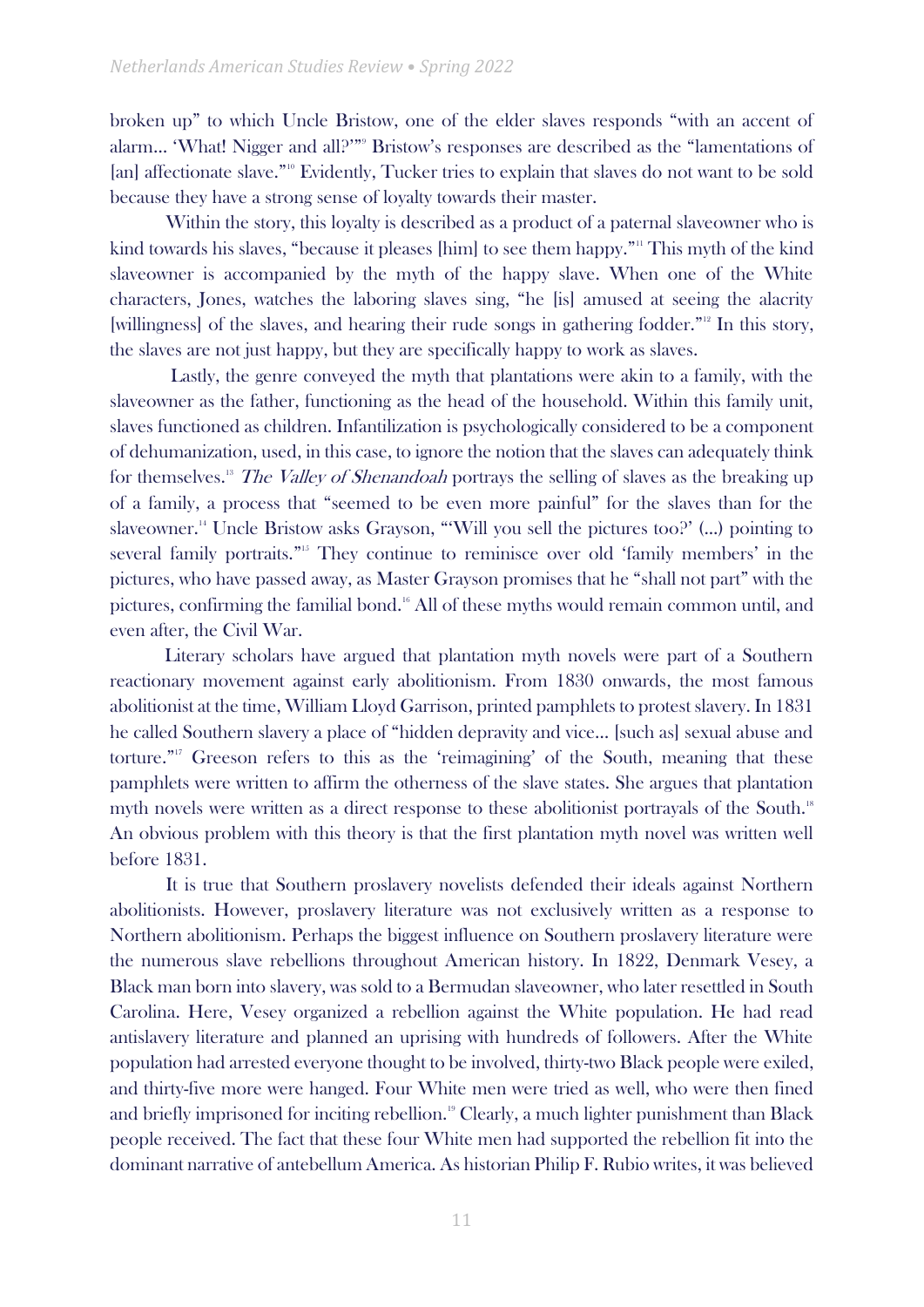that "slaves were not capable of staging uprisings unless manipulated by alien agitators."<sup>20</sup> The people most often blamed were White 'agitators'. This belief took away the agency, individuality, and humanity of African American slaves, which aided the perpetuation of White superiority.

The reality that slaves rebelled frequently prompted proslavery Whites to legitimize the morality of slavery. For this purpose, infantilization was a powerful tool. By portraying Black slaves as childlike, their desire for freedom could be blamed on a small group of White troublemakers, who 'tricked' slaves into rejecting slavery. The clearest example of literature dehumanizing slaves through these mechanisms is Robert Montgomery Bird's Sheppard Lee (1836).

In this novel, the main character, Sheppard Lee, is magically transported into the bodies of several people who represent different groups of American society. One of the bodies he inhabits is that of a Black slave. The name Bird gave to the slave was "Nigger Tom" (henceforth referred to as Tom). As a White man inhabiting a Black body, he becomes the only literate slave on the plantation and is characterized as intellectually superior to the other slaves. When Lee meets the slaves, he assumes they want freedom and devises a plan to convince them to rebel. He does this with the aid of abolitionist pamphlets from the North, clearly a reference to the pamphlets distributed by Garrison and the emerging abolitionist movement. Initially, the slaves are weary. "Don't b'leeb in 'm ," said Governor, one of the slaves, referring to the abolitionists. "Who says chain nigga in Vaginnee?.. An't I slave, hah? Who chains Gubbe'nor? (...) Little book big lie!"<sup>21</sup> Here Bird tries to counter the abolitionist arguments of the enchainment of slaves. Bird claims that slaves were freer than abolitionists suggested.

Eventually, Tom makes the slaves question their freedom. These fictionalized slaves do not possess the capacity to think of rebellion by themselves. When writing on the question of freedom, Bird addresses his audience directly to say that "that question had never before been asked on Ridgewood Hill. But all now asked it, and all, for the first time in their lives, began to think of their master as a foe and usurper."<sup>22</sup> It was not the slaves, but a White man with Northern abolitionist propaganda, who 'tricked' the slaves into insurrection.

The story continues to convey the idea that slaves do not have the mental capacity to be civilized free men. Governor immediately turns against Christian values and towards bloodlust, saying "I'll be de great man, and I shall hab my choice ob de women," and "[w]e shall have wifes enough when we kills white massas."<sup>23</sup> Shepard Lee realizes his mistake, but he is too late, the entire White family is murdered and eventually Tom is caught and hanged.<sup>24</sup> Bird concludes this section of the novel by warning his audience once again of the dangers of abolitionist literature: "The power of that little pamphlet (…) was shown in the numbers of wretches by whom the prison was crowded; for it had been used to inflame the passions of the negroes on several different estates."<sup>25</sup> Bird could not thus conceive of the possibility that slaves would revolt on their own accord, because of their own struggle for humanity. Before abolitionism became popular, local White agitators were blamed. Now the blame could be shifted towards Northern abolitionists, reinventing slave rebellion, as if it were invented and instigated by outside agitators instead.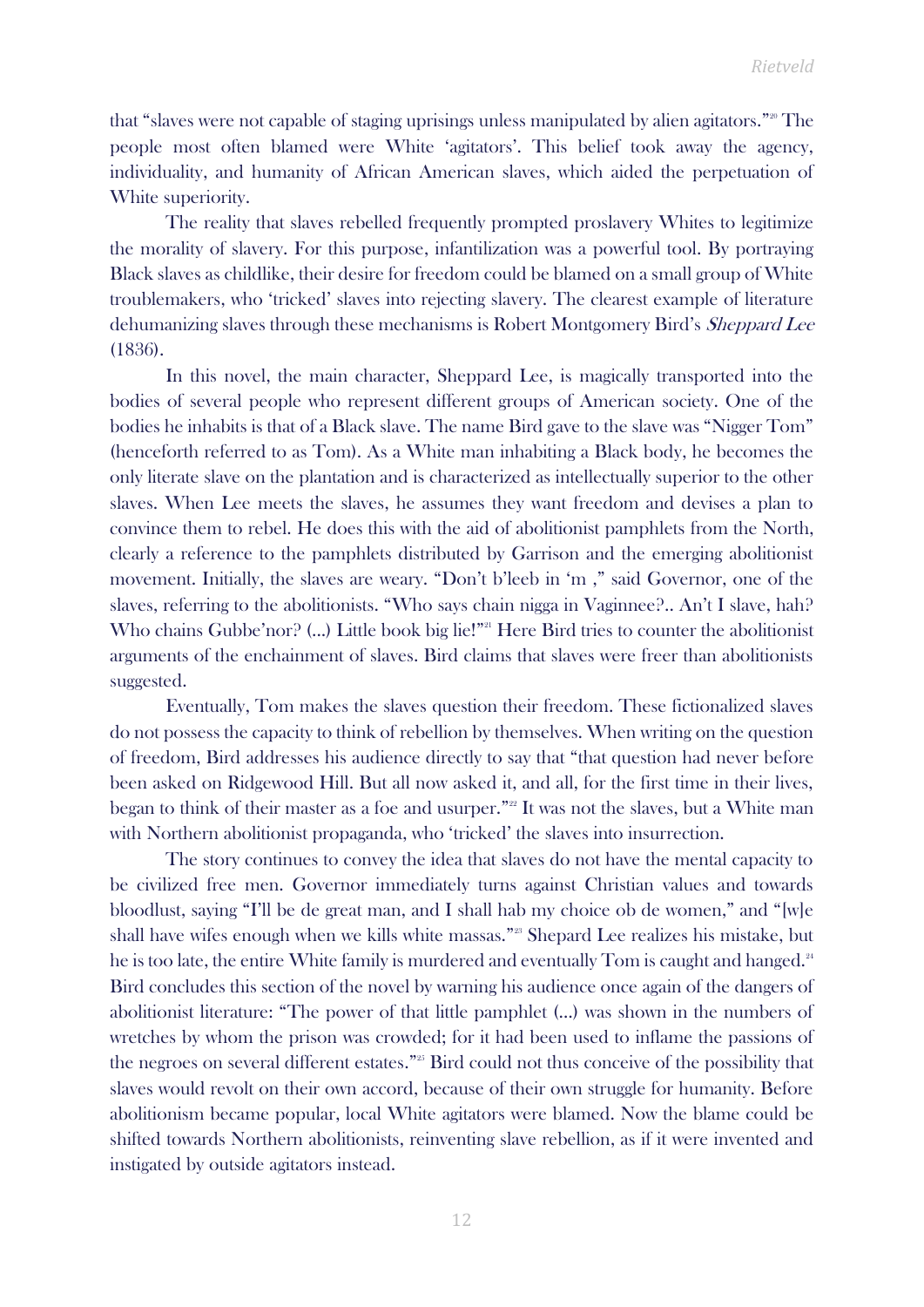Sheppard Lee reaffirms that the South blamed Northern abolitionists for the slave rebellions, taking away the agency of the enslaved. By denying African American slaves narrative power, instead giving it to other White people, the South was unknowingly shaping the North versus South dichotomy. Not because they wanted to schismatize with the North, but because they wanted to distance themselves from the atrocities of the slave system. By accepting that Southern proslavery literature solely acted in opposition to the North, as is the case with the North versus South dichotomy, we view history through a White perspective, and perpetuate attempts to minimize the impact of Southern slaves on antebellum history.

The tradition of overemphasizing the importance of Northern abolitionism on Southern antebellum literature has led to the image of Southern novelists preoccupied with defending slavery. Although this was indeed an important part of Southern literature, the justification of slavery in the plantation romance novels was only one of the ways Southern writers tried to reaffirm White superiority. The most prevalent example being the litany of frontier novels written in the 1830s. These were novels that helped to build an ideological justification for the genocide of Native Americans. By comparing plantation romance novels and frontier literature, we can discover similarities between the dehumanization of racialized communities and the affirmation of White superiority. Simultaneously, the similarities between these types of novels undermine the North versus South dichotomy, as the displacement and genocide of Native Americans were not specifically Southern phenomena.

Frontier novels were especially popular in the 1830s. This is no coincidence, since these novels directly responded to the infamous Trail of Tears of 1830 and the Black Hawk War of 1832 (the Black Hawk War was essentially a failed uprising against the forced expulsion of Northern Native American tribes). These political events were largely ignored by antebellum novelists. Instead, they wrote about historical events, while pretending that, in their own time, Native Americans had already essentially gone extinct.

While ignoring the presence of Native Americans, novelists did respond to other Whites, who they accused of romanticizing Native Americans. One of these critics was Bird himself. In the preliminary notes to his best sold work, frontier novel Nick of the Woods (1837), he notes that "the North American savage has never appeared to us the gallant and heroic personage he seems to others," criticizing positive depictions of Native Americans.<sup>26</sup> Even though the nickname of the villain in *Nick of the Woods*, Black Vulture, is a clear reference to Black Hawk, Bird never talks about these real-life events, and instead engaged with White discourse.<sup>27</sup>

As is the case with proslavery literature, within frontier literature there is a refusal to give agency to people of color. For instance, in South Carolinian novelist William Gilmore Simms' The Yemassee (1835), a book about a colonial war between Native Americans and White settlers, Native American agency is taken away by blaming the Spanish for being "at the bottom of the conspiracy."<sup>28</sup> Native Americans are portrayed as dependent on the provision of "hatchets, knives, nails, and gaudy dresses, furnished by Spaniards, who well knew how to tempt and work upon the appetites and imagination of the savages."<sup>29</sup> Although the concrete aspects of the conspiracy are never fully discussed, it is clear that the author tells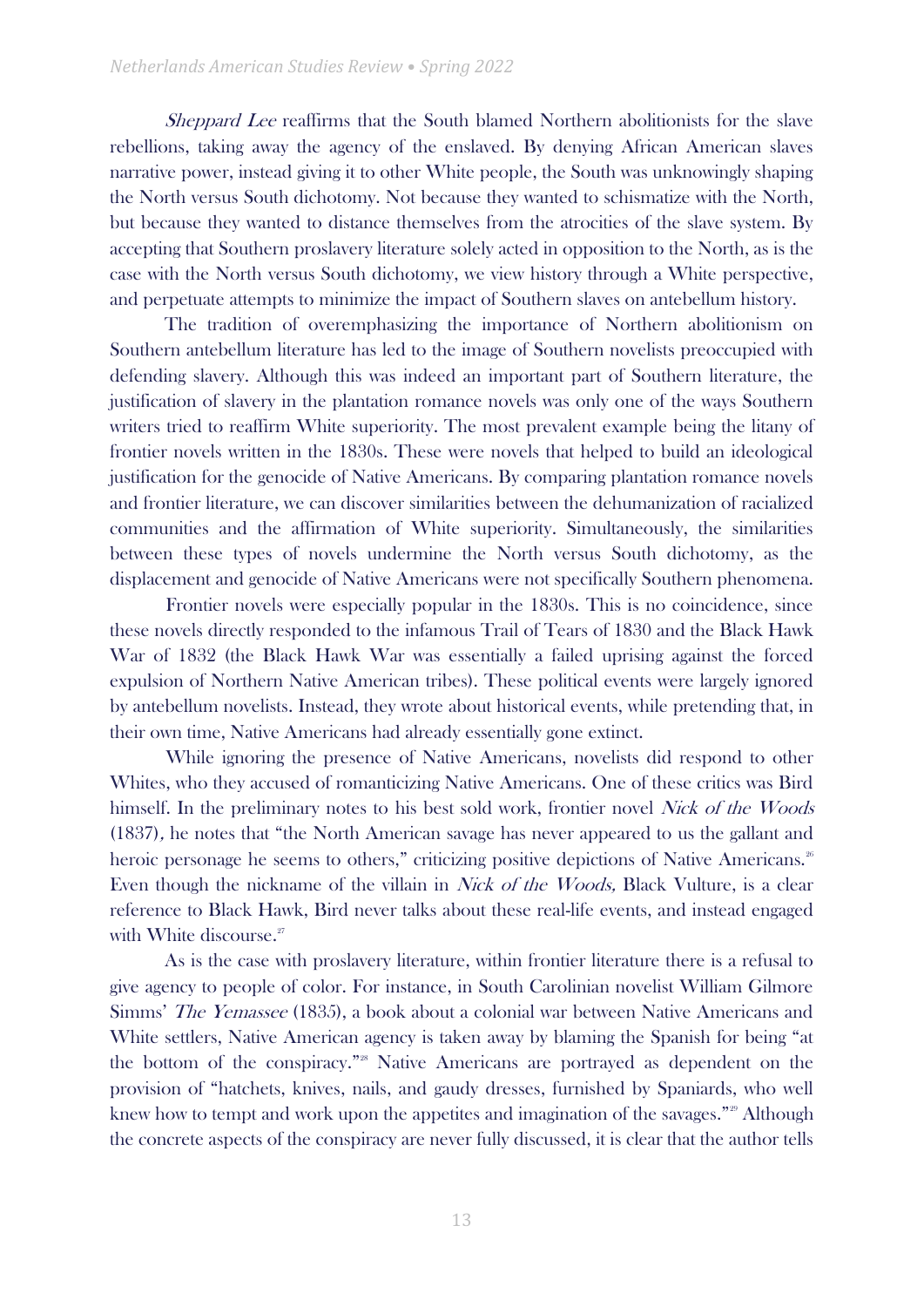a story familiar to their audience: Native Americans are not strong or clever enough to threaten colonists without outside help.

Bird's frontier novel has a more fantastical approach. In *Nick of the Woods*, the Native Americans are controlled by two White men, Abel Doe and Braxley, who try to steal the rightful inheritance of the aristocratic protagonist, Captain Roland. Braxley is a businessman who masterminds a plan to kill Roland and steal his fortune, while Abel Doe is an impoverished White man who needs to implement the idea. Abel Doe becomes a selfproclaimed "White Injun."<sup>30</sup> Doe devolves because of his contact with the Native population, as he himself declares "for I have made myself jist the d-dest rascal that was ever made of a white man. Lying, and cheating, and perjuring, and murdering."<sup>31</sup> One of the many strange examples of Braxley, Doe, and the Native Americans being keenly self-aware of how evil they are. Another example being Wenonga, an Indian chief, who cries out "me drink white-man blood! Me no heart!"<sup>32</sup>

Although there are differences in the antebellum White perspective on African Americans and Native Americans, the overarching process of dehumanization is very similar: people of color are considered too uncivilized and unintelligent to form any type of resistance without the aid of White men. Both frontier novels end with the extermination of the Native population, which the authors considered to be happy endings, since Natives, like Wenonga, are portrayed as too dangerous to live. In *Nick of the Woods*, a group of settlers is determined to fight these 'bloodthirsty savages'. In the end, they conquer and annihilate the tribe, while one of the characters "the valiant Dodge, displayed (…) a scalp of black hair" as a victorytoken.<sup>33</sup> "The destruction or capture of every inhabitant," is described as an act of heroism.<sup>34</sup> Bird dehumanizes Native Americans in such a way that he could justify any horrific genocidal act.

The Yemassee has an ending as gruesome as *Nick of the Woods*. After the Yemassee tribes are destroyed, the settlers send their slaves onto the battlefield where "the negroes, now scour [e] the field of battle with their huge clubs and hatchets, knocking upon the head all of the Indians who yet exhibited any signs of life. As wild almost as the savages, they luxuriated in a pursuit to them so very novel."<sup>35</sup> By associating African Americans with the most explicit acts of genocide, Simms manages to uphold White moral superiority, while simultaneously dehumanizing Native Americans and African Americans. It is clear that proslavery novels and frontier novels used very similar tactics to legitimize and uphold White superiority. People of color were seen as incapable of acting independently, and dehumanizing them provided moral justification for subjugation. These racist themes are so predominant throughout both plantation myths and frontier novels, that it makes these novels strikingly similar. The dividing lines created between these types of profoundly racist literature is artificial, as their main purpose is to legitimize the White supremacist worldview.

Common racist tropes of the antebellum were not exclusively used to defend slavery, but were also deployed to defend White superiority. Still, it is true that many writers perpetuating these stereotypes are seen as Southerners today. This does not mean, however, that Southern novels only appealed to Southern audiences. In fact, during the antebellum, these novels were considered American literature.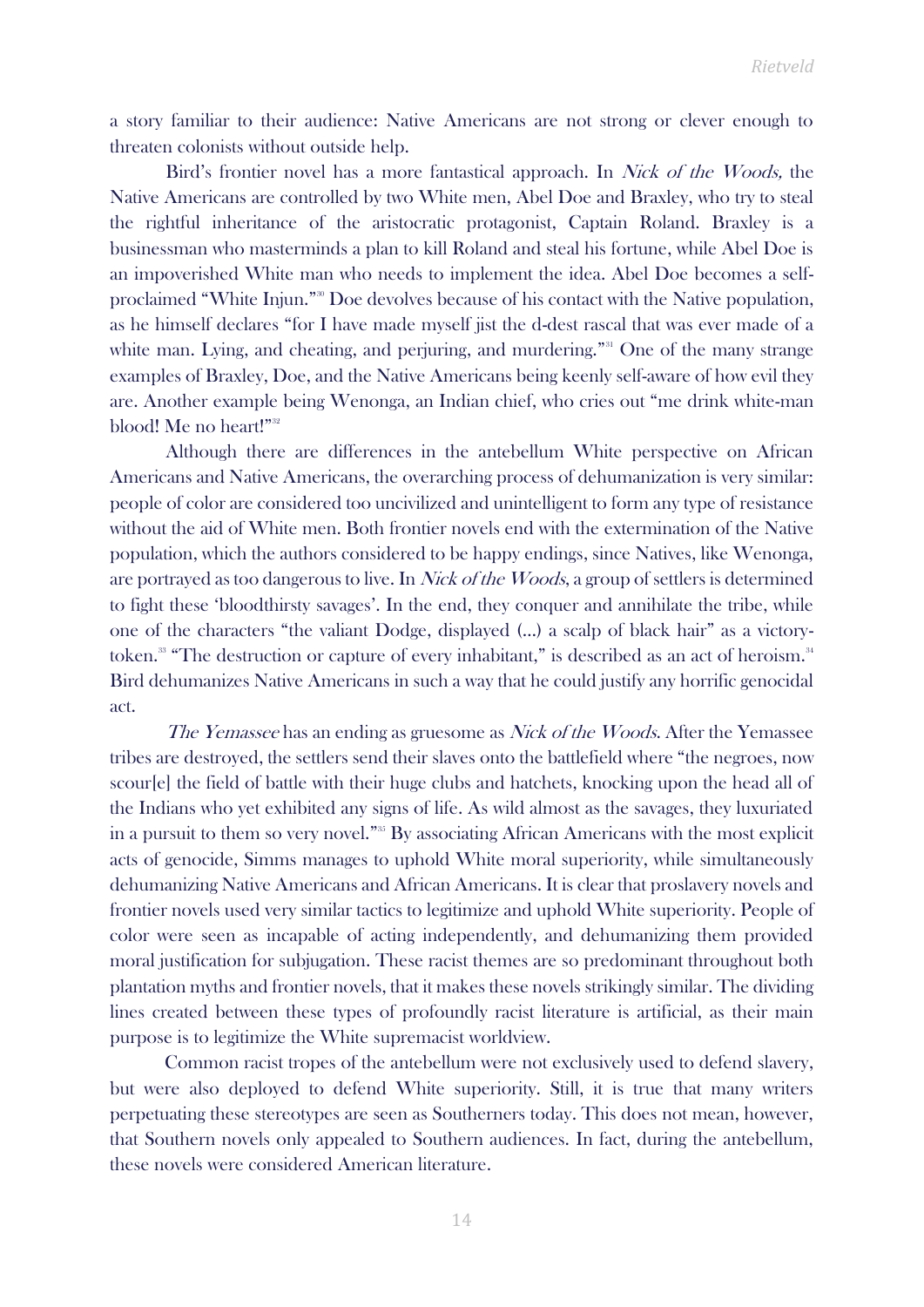When proslavery writer, John Pendleton Kennedy published his most successful novel, Horse-Shoe Robinson, A Tale of Tory Ascendancy (1835), he put a letter he wrote to Washington Irving into the preface. Irving was a fellow novelist from New York, often remembered for his short stories Rip van Winkle (1819) and *Sleepy Hollow* (1820). He was also Kennedy's friend. In this letter, Kennedy thanks Irving for showing him "that an American book may be richly worth reading."<sup>36</sup> Although Kennedy was a Southern writer, he still considered both himself and Irving as American novelists. In this preface, Kennedy also directly addresses his audience, stating that "my readers will perceive that I have been scrupulous to preserve the utmost historical accuracy in my narrative."<sup>37</sup> With these statements, Kennedy joined an American antebellum convention, proclaiming to write a true American novel based on historical facts.

Simms's The Yemassee contains similar sentiments. Simms describes it as a true 'American romance'. One that "is so styled, as much of the material could have been furnished by no other country."<sup>38</sup> He also assures the reader of his knowledge of "the general peculiarities of the Indians, in their un-degraded condition," as his "authorities are numerous."<sup>39</sup> He finishes his preface by adding "that the leading events are strictly true, and that the outline is to be found in several histories devoted to the region."<sup>40</sup> These writers were not just writing romance novels: they were creating an American origin myth, promoting their version of American values. Values that included a strong belief in racial stratification.

Claims of historic accuracy and 'Americanness' of novels were clearly thought to be virtues by leading newspaper, too. New York magazine The Knickerbocker praised the first volume of The Yemassee as a "successful effort to embody the genuine materials of American Romance."<sup>41</sup> When the second volume was released, *The Knickerbocker* released another review, praising the accuracy of the novel, including a description of Simms having "gone into the lodge of the red man, and with the pencil of a painter, has given us living, breathing sketches of aboriginal life."<sup>42</sup> The review also tried to confirm the accuracy "of early border warfare,- the romance of superstition, and of wild and characteristic savage customs," which the reviewer considered to be "portrayed with a faithfulness and skill, that mark the writer as a correct observer, and a faithful limner."<sup>43</sup> Another New York magazine, The American Monthly Magazine, described The Yemassee as "a historical romance of our own forest-land – rescuing from the oblivion, into which they are too rapidly sinking, a thousand beautiful facts, [and] a thousand fanciful superstitions of the bold spirits."<sup>44</sup> Praising Simms for preserving White supremacist American history, a version of history that promoted White supremacy.

Even in the late antebellum, when tensions over the Fugitive Slave Act were at their highest, proslavery literature remained positively reviewed by Northern news outlets. The Planter's Northern Bride (1854), a proslavery novel written by Caroline Lee Hentz, a Northern woman who had moved to the South at the age of twenty-four, was well reviewed by the Philadelphian Home Magazine, which praised "her descriptions of social life at the South" as "transcripts upon the truth of which we may depend." In other publications, like ads for the novel in *The New York Times*, the novel was described as American, calling it "a lofty strain of pure and patriotic sentiment."<sup>46</sup> All of these major newspapers and magazines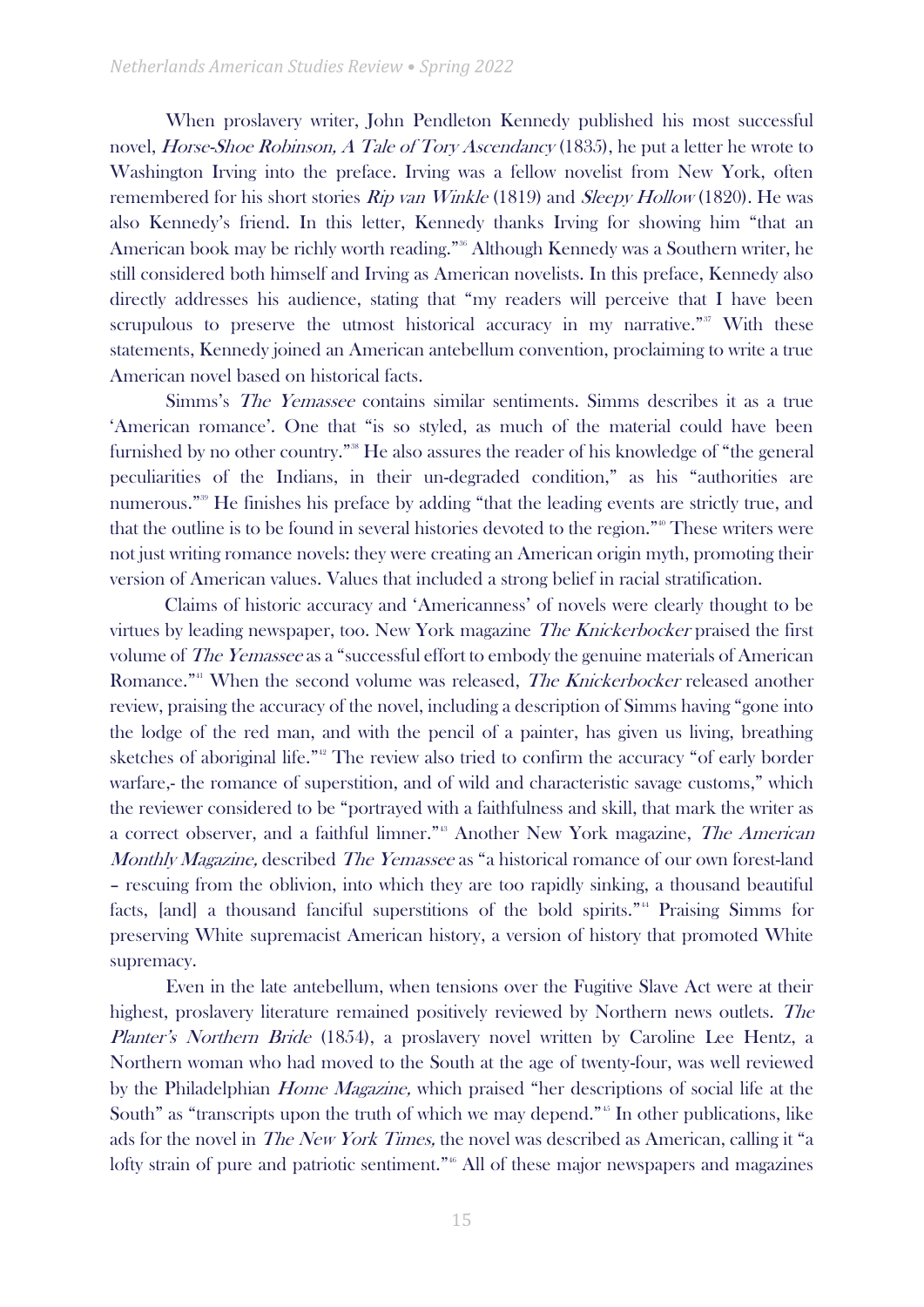based in the North did not challenge racist depictions of people of color as ahistorical. In fact, the appraisal of historicity was directly tied to American mythmaking. The perceived accuracy of historical claims was, in all of these examples, tied to stories legitimizing White dominance.

All these novels were popular with the public, too. Simms, for instance, was pleasantly surprised that the first edition of *The Yemassee* sold out within a month. In the second edition preface, Simms writes that the "call for a second edition" was "sudden (…) so soon after the first."<sup>47</sup> He remarks that "[t]he first edition was a remarkably large one – twenty-five hundred copies – twice the member usually put forth in this country."<sup>48</sup> This means that, according to Simms, the novel sold the equivalent of two editions within a month.

Bird's Nick of the Woods was even more popular. The Cambridge Companion to Native American Literature remarks that it was "the best seller of this era."<sup>49</sup> The novel managed to sell up to twenty-four American editions, as well as two British, one German, one Dutch, and one Polish edition, making it a transatlantic success.<sup>50</sup> The Planter's Northern Bride was sold per chapter, but by the time the last chapter was released it had sold an equivalent of almost a hundred thousand copies.<sup>51</sup> In comparison, Thoreau's Walden; or, Life in the Woods (1854), released in the same year, only sold 728 copies in its entire first year and was sold overwhelmingly regionally.<sup>52</sup> Still, authors like Thoreau and Whitman are considered 'true' American writers, whereas three writers who outsold these Northerners within a month, are considered regional. Although Whitman and Thoreau are widely considered to be better writers, it is hard to argue that these 'American' writers had a bigger impact on antebellum American society than these 'Southern' writers. In fact, all the evidence points into the opposite direction.

This paper has been, to a large extent, about othering; an analysis of the in-group devaluating the out-group(s) in order to improve its self-image. Antebellum novelists had a strong sense of the other, and many devoted their time promoting and legitimizing hierarchies that supported White superiority. The books discussed in this article have some striking similarities: White people are portrayed as inherently superior, which legitimizes their place on top of the racial hierarchy where people of color are dehumanized and unable to have any semblance of rationality, unless educated by a White man and, importantly, people of color are not seen as capable of forming resistance, unless aided by White agitators. By focusing on outside agitators their agency was neutralized. The aspect of blaming outside agitators for internal problems could also be seen as another form of othering, specifically portraying 'agitators' as un-American outsiders sowing discontent in an otherwise 'idyllic' society. The internal realities of the brutality of slavery and Native American genocide could only be legitimized by blaming others for these horrors, when not able to acknowledge the agency of racialized people without undermining the ideology of White superiority. These racist attempts to silence people of color laid the foundation of the North versus South dichotomy. This is therefore a mechanism historians should be aware of, as not to unknowingly perpetuate the silencing of alternative narratives.

Most of the academics discussed in the beginning of this article have unjustly described the South as un-American. As this paper has shown, Southern writers were popular with both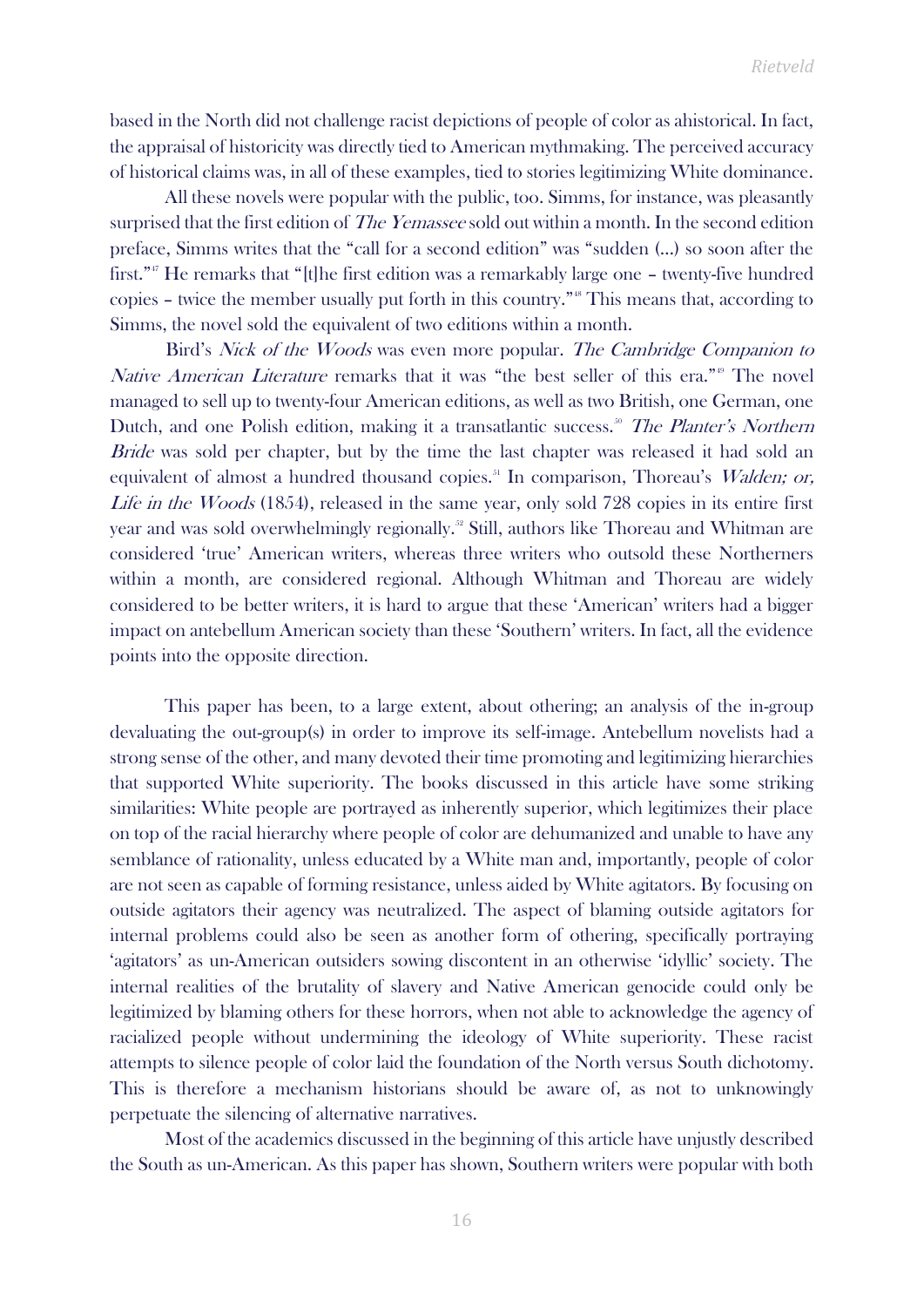the media and among American readers, more so than Thoreau or Whitman. Describing these Northeastern writers as true American writers, and writers like Simms and Hentz as regional, would have made no sense to an antebellum American. Southern writers were American writers. They were described as such by Northern newspapers and magazines, and sales numbers verify this. Contemporary novelists and media saw their racist values as historically American, using structural racism to construct the American identity. Excluding these factors from the narrative aids the denial of what Mesle calls, "the profound racism of American sentimental culture."<sup>53</sup> It should therefore be concluded that the legacy of American racism is not a Southern problem, but an American problem.

#### **Notes**

<sup>17</sup> Greeson, *Our South*, 14.

<sup>18</sup> Ibid., 133.

<sup>19</sup> "Denmark Vesey: American Freedman and Insurrectionist," *Encyclopaedia Britannica*, accessed December 2, 2021, https://www.britannica.com/biography/Denmark-Vesey; Philip F. Rubio, ""Though He Had A White Face, He Was a Negro In Heart": Examining the White Men Convicted of Supporting the 1822 Denmark Vesey Slave Insurrection Conspiracy," The South Carolina Historical Magazine 113.1 (2012): 50-51.

 $20$ <sup>20</sup> Rubio, "Though He Had A White Face," 52.

<sup>&</sup>lt;sup>1</sup> Wilbur Joseph Cash, *The Mind of the South* (New York: Random House, 1941), 95.

<sup>2</sup> Ibid., 96.

<sup>&</sup>lt;sup>3</sup> George Dekker, *The American Historical Romance* (Cambridge: Cambridge University Press, 1987), 274. 4 Ibid.,105.

<sup>5</sup> Katherine A. Burnett, "The Proslavery Social Problem Novel: Maria J. McIntosh's Narrative of Reform in the Plantation South," College Literature 42.4 (2015): 624.

<sup>&</sup>lt;sup>6</sup> Jennifer Rae Greeson, *Our South: Geographic Fantasy and the Rise of National Literature* (Cambridge: Harvard University Press, 2010), 3.

<sup>7</sup> Ibid., 3-6.

<sup>&</sup>lt;sup>8</sup> Nathalie Dessens, Myths of the Plantation Society: Slavery in the American South and the West Indies (Gainesville: University of Florida Press, 2003), 156-157.

<sup>&</sup>lt;sup>9</sup> George Tucker, *The Valley of Shenandoah, or, Memoirs of the Graysons, Vol. II* (New York: C. Wiley, Wall-Street, 1825), 196.

<sup>&</sup>lt;sup>10</sup> Ibid., 197.

 $11$  Ibid., 316.

<sup>&</sup>lt;sup>12</sup> Ibid., 315.

<sup>&</sup>lt;sup>13</sup> Lasana T. Harris, "Dignity Takings and Dehumanization: A Social Neuroscience Perspective," Chicago-Kent Law Review 92.3 (2017): 726.

<sup>&</sup>lt;sup>14</sup> Tucker, The Valley of Shenandoah, 212.

<sup>&</sup>lt;sup>15</sup> Ibid., 213.

 $\rm ^{16}$  Ibid.

<sup>&</sup>lt;sup>21</sup> Robert Montgomery Bird, *Sheppard Lee, Written by Himself. Vol. II.* (New York: Harper & Brothers, 1836), 184.

<sup>22</sup> Ibid., 187.

<sup>&</sup>lt;sup>23</sup> Ibid., 198.

<sup>&</sup>lt;sup>24</sup> Ibid., 203-204.

<sup>&</sup>lt;sup>25</sup> Ibid., 208-209.

<sup>&</sup>lt;sup>26</sup> Robert Montgomery Bird, *Nick of the Woods, or, the Jibbenainosay: A Tale of Kentucky*, ed. Cecil B. Williams (New York: American Book Company, 1939), 5.

 $\overline{2}$ <sup>2</sup> Cecil B. Williams, "Introduction," in: Robert Montgomery Bird, *Nick of the Woods, or, the Jibbenainosay: A* Tale of Kentucky, ed. Cecil B. Williams (New York: American Book Company, 1939), xlii.

 $^{28}$  William Gilmore Simms, *The Yemassee: A Romance of Carolina. Vol. II.*  $2^{\omega l}$  ed. (New York: Harper & Brothers, 1844), 51.

 $29$  Simms, *The Yemassee Vol. II.*, 97-98.

<sup>&</sup>lt;sup>30</sup> Bird, *Nick of the Woods*, 313.

<sup>&</sup>lt;sup>31</sup> Ibid., 312.

<sup>32</sup> Ibid., 334.

<sup>&</sup>lt;sup>33</sup> Ibid., 394.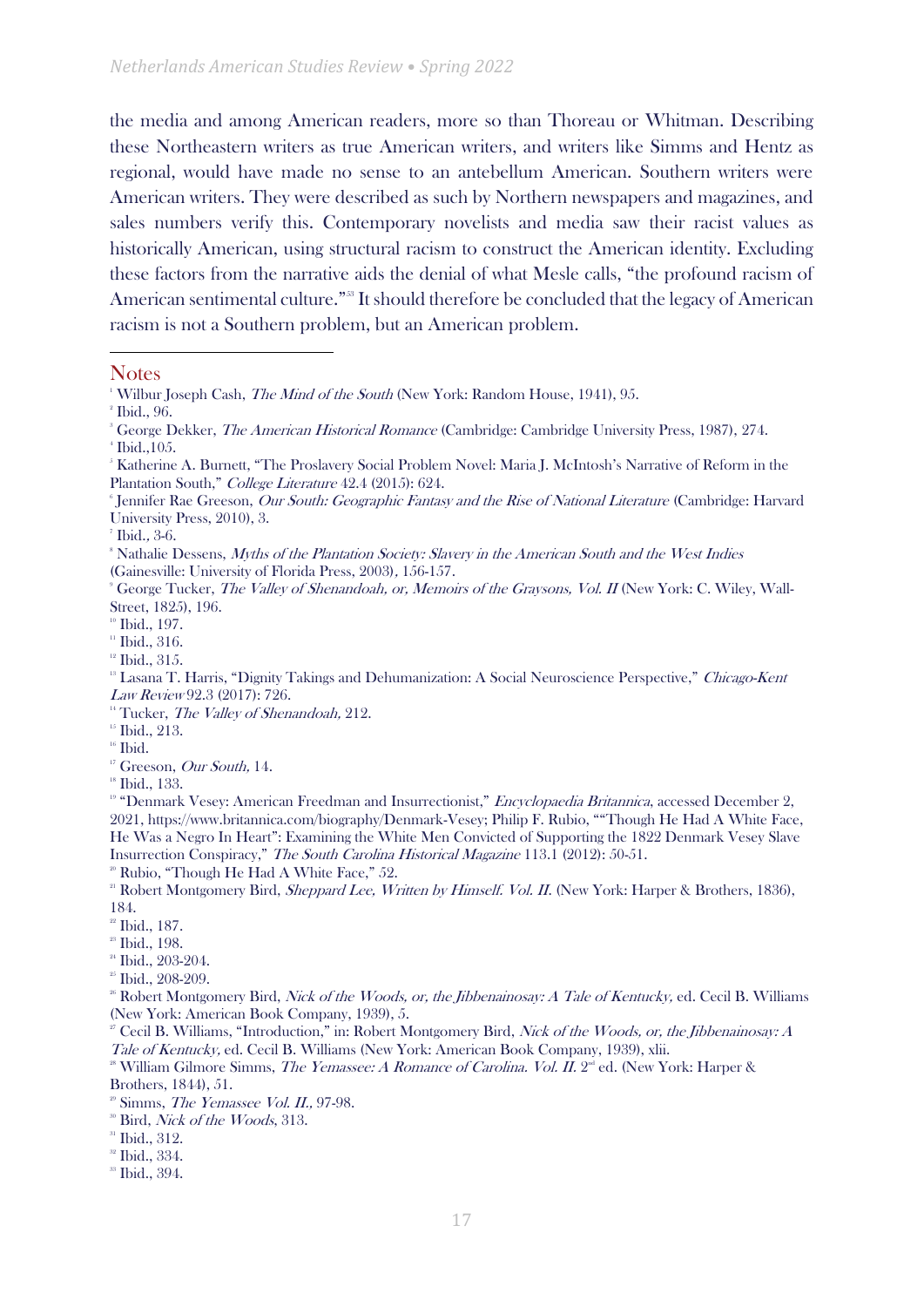- <sup>35</sup> Simms, *The Yemassee Vol. II.*, 241-242.
- <sup>36</sup> John Pendleton Kennedy, *Horse-Shoe Robinson: A Tale of Tory Ascendancy* (New York: George P. Putnam, 1835), iii.
- <sup>37</sup> Ibid., xiv.
- <sup>38</sup> William Gilmore Simms, *The Yemassee: A Romance of Carolina. Vol. I.*  $2^{\omega l}$  ed. (New York: Harper & Brothers, 1844), vii.
- <sup>39</sup> Simms, *The Yemassee Vol. I.*, vii.
- <sup>40</sup> Ibid.
- $41$  The Knickerbocker; or New York Monthly Magazine 5.3 (1835): 260.
- <sup>42</sup> The Knickerbocker; or New York Monthly Magazine 5.4 (1835): 341.
- <sup>43</sup> Ibid., 341-342.
- <sup>44</sup> The American Monthly Magazine 5.3 (1835): 171.
- <sup>45</sup> Home Magazine 3.5 (1854): 397.
- <sup>46</sup> New York Daily Times, March, 1854.
- <sup>47</sup> Simms, *The Yemassee Vol. I.*, viii.

<sup>®</sup> Jay Porter, "Historical and Cultural Contexts to Native American Literature," in The Cambridge Companion to Native American Literature, eds. Jay Porter and Kenneth M. Roemer (Cambridge: Cambridge University Press, 2005), 51.

<sup>50</sup> Williams, "Introduction," xxii.

<sup>51</sup> "Caroline Lee Hentz," *Encyclopedia of Alabama*, accessed December 2, 2021,

http://encyclopediaofalabama.org/article/h-2449.

<sup>32</sup> Walter Harding, "The First Year's Sales of Thoreau's Walden," The Thoreau Society Bulletin 117 (1971): 1-3.

<sup>53</sup> Sarah Mesle, "Sentimentalism's Nation: Maria J. McIntosh and the Antebellum Contexts of "Southern" Fiction," Studies in American Fiction 40.2 (2013): 207.

<sup>&</sup>lt;sup>34</sup> Ibid., 396.

<sup>48</sup> Ibid.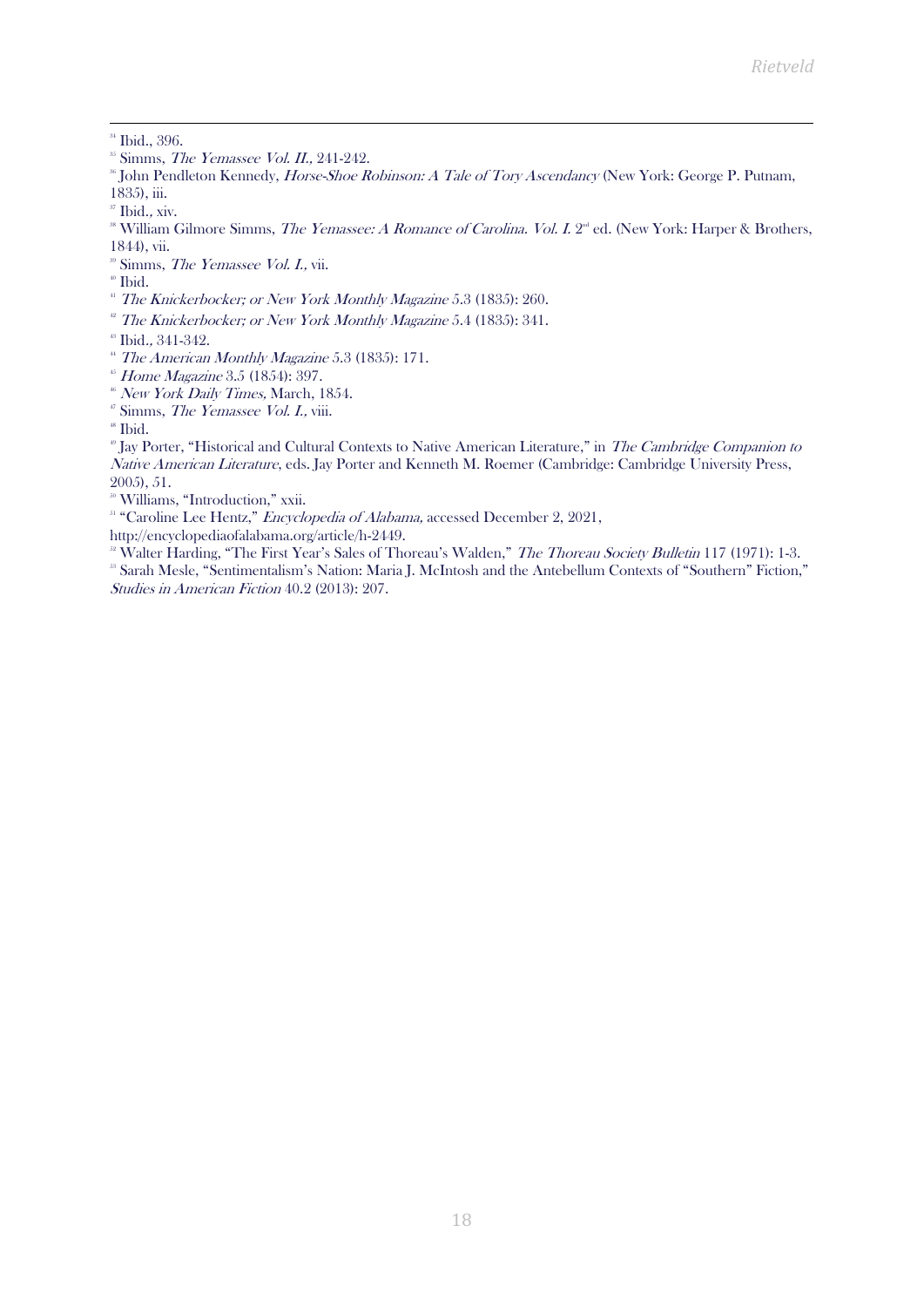#### "Masked Resistance in Plain Sight":

# On the Subversive Contradictions of Blackface in America's Early Twentieth-Century Spotlights

#### Nienke Harryvan | University of Groningen

This paper was written for the course Rhetoric & Composition IIb in the BA program in American Studies

Blackface is considered to be one of the most controversial elements of American performance history. Commonly known to be practiced by White entertainers as a way of conveying racial stereotypes of African Americans, its history is further complicated by Black performers' involvement in the practice. This aspect of blackface history is less known, but is certainly not to be left unexposed. Indeed, the participation of Black performers in the blackface tradition demands more exposure in American entertainment historiography as it encompasses striking elements of cultural resistance to racial prejudice that are commonly overlooked. While blackface is usually studied in light of its racist and discriminatory properties, it paradoxically allowed for social commentary on the very issue of racial discrimination. This can be seen most profoundly in the oeuvre of Black performer Bert Williams. Through the eyes of his Black audiences and critics, blackface reveals itself to be a complex multifaceted matter, of which the meaning was constantly negotiated onstage. Blackface gave Black Americans a space to criticize, satirize, and challenge the legitimacy of Jim Crow, allowing Black performers to engage audiences in bold conversations and ultimately shed an authentic light on the life of – what they referred to as – the 'American  $Negro'.<sup>1</sup>$ 

The practice of blackface had been introduced long before Bert Williams took the stage in the 1890s. In fact, while it is most associated with mid-nineteenth century minstrelsy in the United States, traces of it can be found as early as the medieval period. Performance scholar Ayanna Thompson defines blackface as the using of prosthetics, such as makeup, burnt cork, and masks, to imitate the complexion of another race – a custom that dates back to sixteenth-century European medieval plays and Shakespearean theater.<sup>2</sup> Thompson describes how blackface made its way to the United States in the mid-nineteenth century, where it developed into the genre of minstrelsy. Entertainer Thomas Dartmouth "Daddy" Rice is most known for popularizing this genre in 1830, which involved predominantly White men wearing blackface, imitating slaves or freed Black persons through comedic skits and dances. The reoccurring and well-received minstrel characters of Zip Coon and Jim Crow popularized the racist and derogatory characterization of Black slaves further, embedding them in public perception, to the detriment of Black Americans. Thompson's work shows that, for centuries, the entertainment stages in Europe and America were dominated by blackface and race impersonations by White performers. As she herself concludes: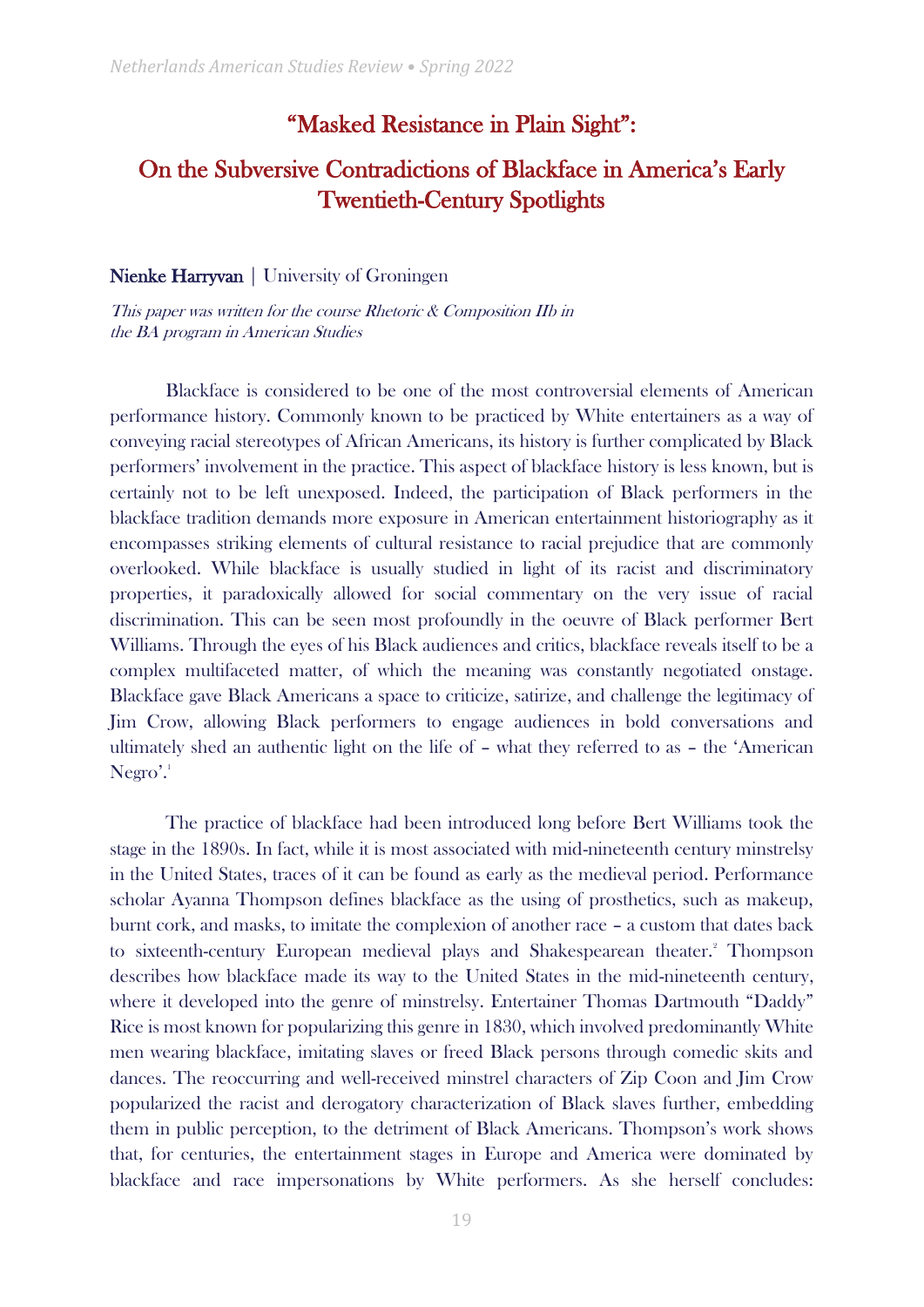"European blackface and American minstrelsy alike assume that performing Blackness is a white birthright — that the stage is a white domain in which Blacks are not allowed to tell their own stories, or even enjoy basic dignities."<sup>3</sup>

This was still true in the early twentieth century, as Jim Crow and blackface prevailed in the entertainment industry, making it difficult for Black performers to participate. Black artists were often rejected in favor of White acts – particularly blackface acts. In his book Blacks in Blackface, film historian Henry Sampson describes how this was a period when many Black performers struggled to find engagements, as White theater managers turned them down to give White acts in blackface theater engagements instead.<sup>4</sup> Black artists felt financial pressure to 'cork up'. Sampson quotes Laura Bowman from the Baltimore Afro-American, who disclosed that White managers would offer longer bookings if they darkened their faces and sang stereotypical minstrel songs like "Old Black Joe."<sup>5</sup> George Walker from the famous Williams and Walker duo, explained that "the opposition on account of racial and color prejudice and white comedians who 'blacked up' stood in the way of natural Black performers."<sup>6</sup> Blackface was familiar to people and audiences preferred it. Bert Williams experienced this too, recounting how he had no success performing until one day "just for a lark" he blacked his face for a song and it "went like a house on fire."<sup>7</sup> Coinciding with Walker's experience, Black performers like him did not make it big until they gave what audiences most wanted: blackface. Negotiating work and wages thus became a matter of negotiating racial stereotypes.

Labor negotiation was not all that went on behind the black mask, however. At first glance, the use of blackface seems to reflect on the essence of Jim Crow segregation: Black people having to 'succumb' to racist rules and White expectations in order to participate in society. This was ostensibly so in the theater profession as well: blackface seemed to be the harsh entrance ticket to the stage. However, blackface proved to be an entrance ticket of a different sort as well: an entryway to enter public discourse. Black performers held audiences in entertained awe with their 'blacked up' grins, while their characters and songs opened up space for commentary on Black experiences in early twentieth-century America. Paradoxically, blackface thus became a tool to challenge Jim Crow.

Bert Williams is one of the most famous Black comedians to have performed in blackface, and serves as a good example of this paradox. Though he performed unheroic characters in the derogatory blackface his entire career, the Black public praised him for what he did for the 'American Negro'. African American educator Booker T. Washington lauded him as being a "tremendous asset to the Negro race," crediting Williams with doing more for the Black population than Washington had himself.<sup>8</sup> Although present-day writers describe Williams as having 'capitulated' to the demands for the stereotyped caricature, Black writers of his time hailed him as a hero, beaming with near parental pride when Williams gained one success after another.<sup>9</sup> His Black fans often overwhelmed theaters; one Cleveland theater manager once joked after Williams's shows, that, of the three million Black Americans, only four were absent at the show that night.<sup>10</sup> The immense appreciation of this blackface performer gives reason to believe Black spectators interpreted his black mask differently than a mere racist stereotype.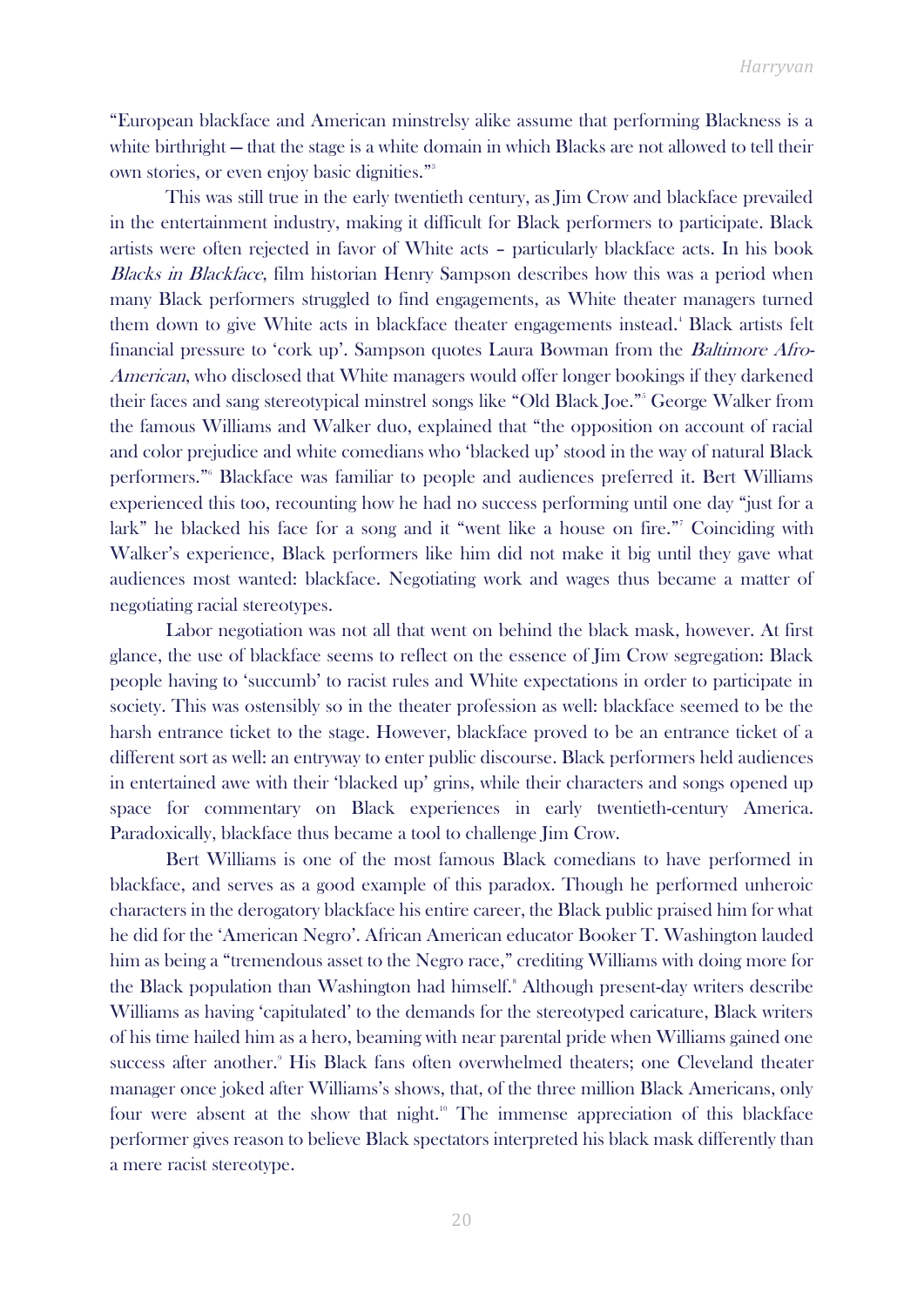This seemingly contradictory reception of blackface performances highlights the importance of an awareness of the 'White gaze' that often dominates discourse on this part of America's entertainment history. Historian Camille Forbes touches on the different White and Black gazes in her article "Dancing with Racial Feet," where she analyzes Williams's performance in light of 'racial performativity.' Drawing on Judith Butler's gender performativity theory, she posits that race is performative, and racial identity is "embodied, instituted by repeated enactments that create (…) 'a constructed identity' believed by both the performers and the audience."<sup>11</sup> In a sense, racial identity is thus based on the interpretation of others. Forbes further theorizes that Williams 'performed' Blackness as a Black man and blackface performer, which was interpreted differently by audiences who had their own ideas of what his performance should signify. White audiences might have viewed his performance in the context of minstrelsy, measuring how authentically he played the minstrel part. Black audiences, on the other hand, might have viewed his act in the context of respectability and representation of Blackness, watching how his act did not "burlesque the race" and trample on "[community] values."<sup>12</sup> When looking at Williams's blackface characters and the responses they elicited, it becomes apparent that among Black audiences, there was a complex dichotomy and exchange between blackface as an archetype and blackface as representational of Blackness. This is where that performativity emerges, as, often enough, the meaning of blackface depended on the way audiences chose to read it.

The early twentieth century was a time when Black respectability and representation became increasingly important and closely watched – not in the least onstage. Forbes contextualizes Williams's theater work within what she defines as the postbellum struggle by Black Americans for racial uplift and the defining of the 'New Negro': a process that involved reforming the image of Black people, creating 'representational visibility,' and presenting a respectability.<sup>13</sup> Theater played an important part in this. New York Age critic Walter Leston bore evidence to this in 1908 when he stated: "While it is a fact that many whites are influenced by the white man's characterization of the Negro and Negro life, the colored shows are informing hundreds daily with the great progress the race is making and the current way we talk, dress, sing and carry ourselves generally."<sup>14</sup> Theater was thus seen to be an important avenue for influencing public perception of Blackness.

At the time when the representation of Black people onstage was highly valued, Black performances – including those in blackface – were closely monitored. In her book "Staging Race," historian Karen Sotiropoulos explains that Black artists had the tricky task of balancing their humorous acts to appeal to the White gaze, while retaining respectability to appeal to the Black gaze.<sup>15</sup> Not all blackface performances were interpreted, nor appreciated, equally the same. One edition of NAACP magazine The Crisis shows this, comparing the performances of two Black artists:

> Among many colored theatergoers, Charles Gilpin's rendition of "The Emperor Jones" caused a deep sense of irritation. They could not distinguish between the artistic interpretation of a type and the deliberate travestying of a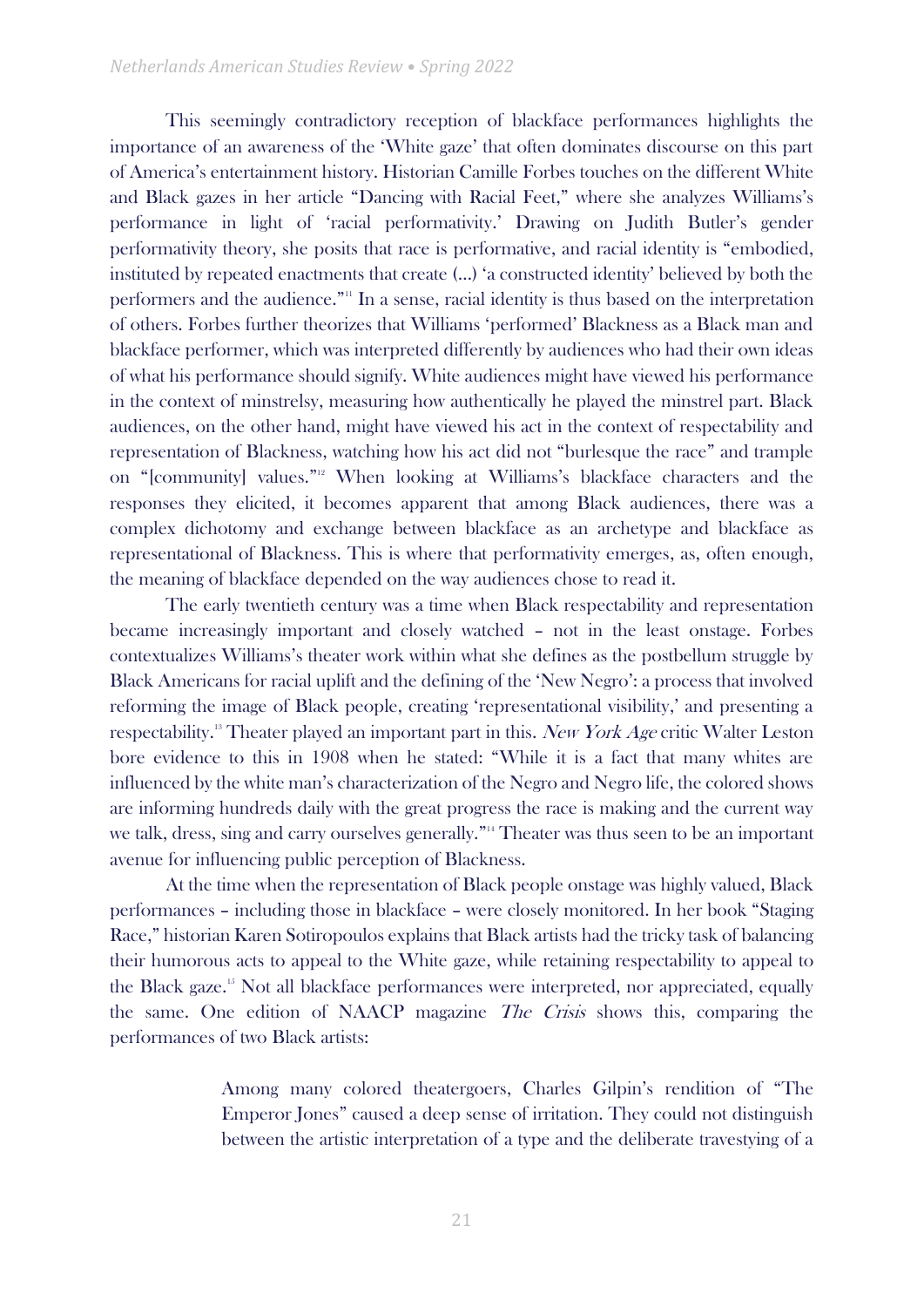race, and so their appreciation was clouded (…) No such irritation bemused our understanding of Bert Williams, for he was to us the racial type itself.<sup>16</sup>

These few lines mark a crucial element in understanding Black appreciation of blackface artists. As Sotiropoulos notes, Black audiences were well aware at this time that the performers they were applauding on stage had to incorporate stereotypes to accommodate extremely tight cultural, social, and political spaces.<sup>17</sup> This 'double consciousness', as coined by DuBois, captured the feeling of always looking at oneself through the eyes of another – a feeling that hovered over Black Americans, also onstage.<sup>18</sup>

As this piece from The Crisis shows, however, the general Black audience did differentiate between Black blackface artists who were read as betraying their constituencies by "travestying the race," and artists like Williams, who was consistently praised for his insightful portrayal of the 'Negro philosophy'. "Bert Williams (…) had the unusual ability to put into his songs and stories the humorous quality and philosophy of the negro race," wrote The Alexandria Gazette in 1922.<sup>19</sup> As actor Lester Walton admired, Williams "never [degraded] his race in his work" and made "Negro mannerisms a telling feature."<sup>20</sup> Booker T. Washington similarly praised the way he "[put] into his form some of the quality and philosophy of the Negro race" in such a way that everyone could understand and appreciate the "inner life" and "peculiar genius  $(...)$  of the Negro."<sup>21</sup>

It thus becomes evident that while blackface was fictional and often a caricature, it was still interpreted to capture some essence of truth about Blackness. That blackface was a fictional archetype seems apparent. Black artists themselves seemed to interpret it this way, and their use of makeup, costumes, and wigs to transform themselves certainly suggests this. Williams pointed out how he had to learn the dialect of the staged 'American Negro' which he found "as much a foreign dialect as that of the Italian."<sup>22</sup> He discussed at length the research he had to do to create every movement, pose, and detail of his character, because it was so different from himself.<sup>23</sup> Amidst all this fiction however, notable Black artists like Williams seemed to retain sub-currents of truth. The blackface archetype rested on half a century worth of stretching and reconfiguring of elements of Black dialect and culture, that had been morphed into the popular, dumb-witted stereotype. It nonetheless had roots in Black history and culture, something Williams carefully put into his performances, something his Black audiences read and interpreted closely. Black spectators somewhat legitimized his blackface performance as truth – picking up on strains of realness that subtly lay in his performance. So subtle perhaps, that White audiences then, and arguably White writers today, did not pick up on it at first glance.

This context gives insight into why the praise for Black performed blackface in the Black press so often commented on Williams's portrayal of the Black race. His melancholic character in itself already countered the plantation-loving "darky" White minstrel artists had always portrayed him as.<sup>24</sup> The derogatory nature of blackface was softened by the humanizing characterization in his acts. More importantly however, Williams brought refinement, grace, and depth to his characters that seemed to embrace a collective experience of Blackness. In 1922, The Crisis wrote: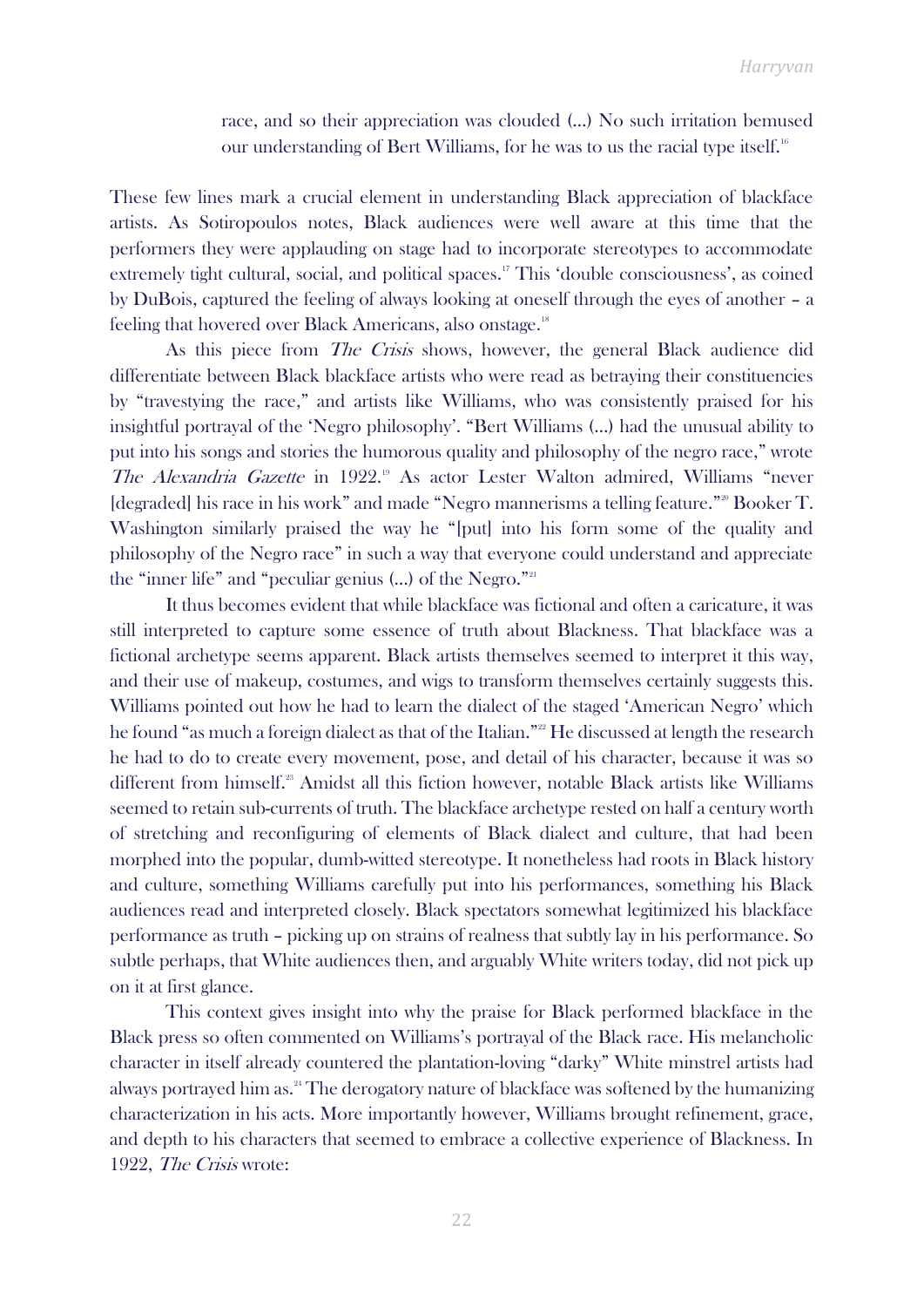By a strange and amazing contradiction, this Comedian symbolized that deep, ineluctable strain of melancholy, which no Negro in a mixed civilization ever lacks (…) His role was always that of the poor, shunted, cheated, out-of-luck Negro and he fostered and deliberately trained his genius toward the delineation of this type because his mental as well as his artistic sense told him that here was a true racial vein. $25$ 

The way in which he crossed from fiction and caricature over into representational reality allowed him to reach Black viewers to strike another emotion, touching on the injustices they collectively knew. As The Crisis captured poignantly: "He was so real, so simple, so credulous. His colored auditors laughed but often with a touch of rue,—this characterization was too near to us; his hardluck [sic] was our own universal fate."<sup>26</sup>

Perhaps Williams's most popular song "Nobody" provides the best evidence of this. This comedic song describes the misfortune of Williams's popular 'Jonah Man' character:

> When life seems full of clouds and rain And I'm full of nothin' and pain Who soothes my thumpin', bumpin' brain? Nobody When I was in that railroad wreck And thought I'd cashed in my last check Who took the engine off my neck? Not a soul (Chorus) I, ain't never done nothin' to nobody I, ain't never done nothin' to nobody, no time So until I get somethin' from somebody, sometime I don't intend to do nothin' for nobody no time.<sup>27</sup>

This humorous song has an undercurrent of social commentary. At first glance, a black-faced character bemoans his bad luck in amusing rhymes. But peel back the mask, and one hears a Black man singing about getting sidestepped for no reason. Hidden in the humor is a wry commentary on the experience of the Black man in Jim Crow America. Williams knew that experience, which he described as the "humiliations and persecution that [had] to be faced by every person of colored blood."<sup>28</sup> He himself had performed for the King of England and the French president, but in America "the thing they call race prejudice" would follow him as his stage hands and janitors treated him with condescension and a lack of respect.<sup>29</sup> It was something he always struggled with: "Frankly, I can't understand what it is all about. I breathe like other people, eat like them (…) They say it is a matter of race prejudice. But if it were prejudice, a baby would have it, and you will never find it in a baby."<sup>30</sup> The humorous layer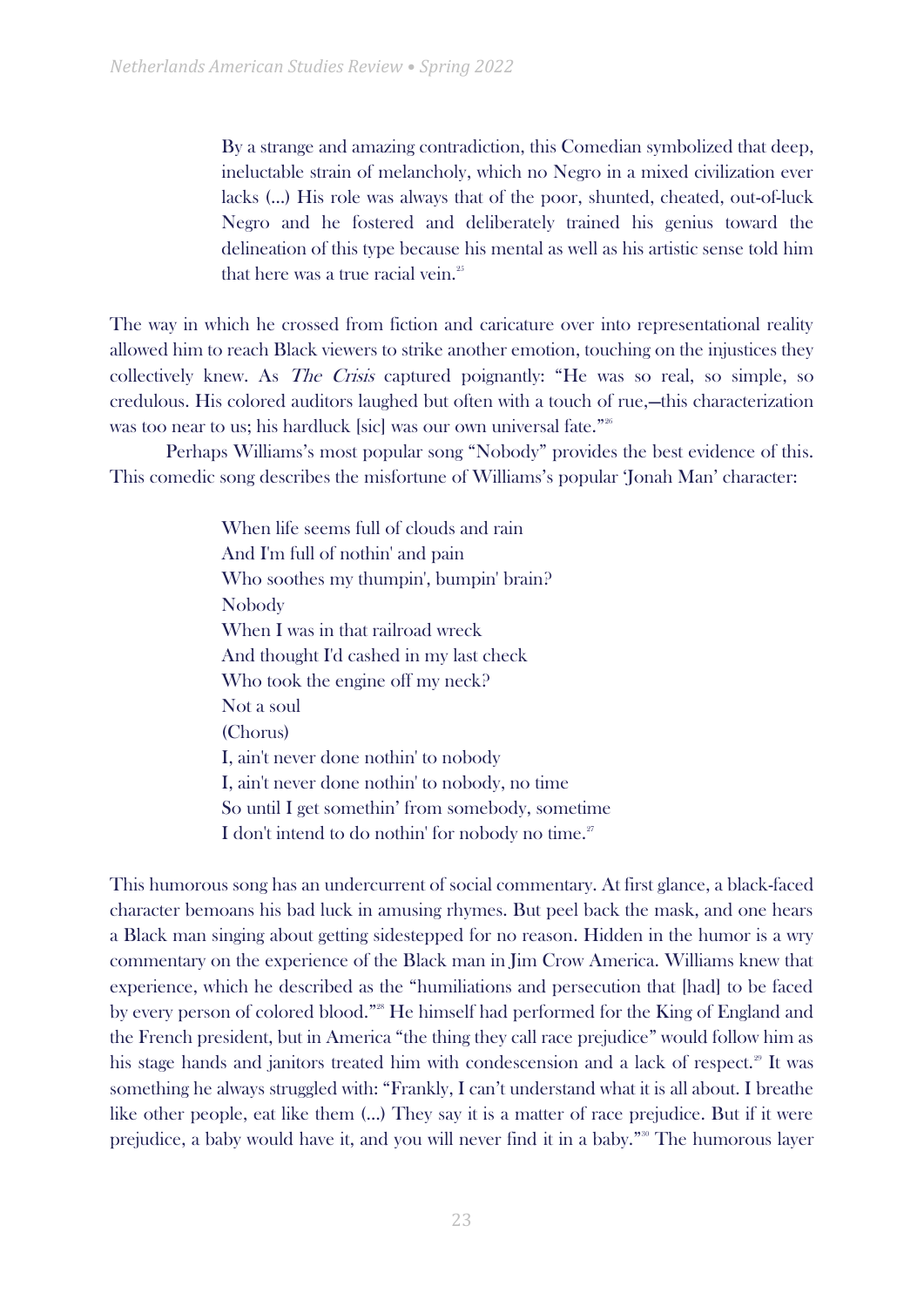in "Nobody" disguises the frustrated question that Black Americans felt, but could not always freely express: why do you treat me so? "I ain't never done nothin' to nobody."

Not all his commentary was hidden so thickly under the veneer of black makeup. He sometimes ostentatiously addressed Jim Crow, like in the song "Swing Along" from In Dahomey. It tells children to hold their heads high with gladness even as the White folks are "watchin' an' seein' what you do, white folks jealous when you'se walkin' two by two."<sup>31</sup> Though light-hearted upfront, it is a confrontational song that encourages pride under the hostile White gaze. Such a message undoubtedly would have caused friction in public in any other setting, and it would most likely have been limited to the abolitionist press. It is not strange to assume, however, that it was blackface and the air of comedy that allowed Williams to bring such a message to the public and convey it, even as the "white folks were watchin'" in the audience. In the safety of the theater, "prejudiced whites" did not feel threatened.<sup>32</sup> Imaginably, the entertaining black mask was somewhat of a distracting, soothing balm on the discourse it disguised. It suggested entertainment and fiction: appealing to the White gaze while still speaking clear and true to the Black gaze.

It is without a doubt that not all of these undertones were picked up on by White audiences. As Karen Sotiropoulos notes, Black jokes often went over the heads of White viewers – literally, eliciting laughter from the segregated Black gallery above, while leaving 'White' seats below quiet.<sup>33</sup> The following reviews by White critics, quoted in *Staging Race*, are telling. In a 1907 Cole and Johnson production "the white people laughed moderately at incidents that made no impression on the Negroes, while the latter shouted in glee at jokes that did not interest the white spectators."<sup>34</sup> Referring to "the upstairs spectators," "the gallery," or "Coontown," critics distinguished when scenes elicited different responses from the mixed audiences.<sup>35</sup> One review on Williams and Walker's *Bandanna Land* noted how the best lines were drowned out by the "hoarse laughter" from the noisy "colored contingent."<sup>36</sup>Another critic wrote that "the touches which portray the life and character of the ordinary Negro arouse quick and hilarious laughter among the colored auditors, pretty good evidence that the authors and actors have told the truth."<sup>37</sup> All in all, there was more going on than met the (White) eye. These reviews reveal the role the theater stage had as an outlet for criticism, satire, and humor for Black Americans, providing a place where they could unabashedly laugh at the painful situations they faced daily. They could do it in public, right under the White gaze.

When looking at the American entertainment stages of the early twentieth century, it seems Jim Crow had the upper hand. However, a closer look reveals a remarkable opposition to Jim Crow, through the very blackface performances he originated in. Blackface reveals itself as an unexpected avenue for social commentary that Black artists subtly set to their hand to address, even challenge, racial segregation in twentieth-century America. Bert Williams's work and the way the Black public embraced it reveals the complexity of blackface, which is not as black-and-white as it is often presented. The meaning of blackface was negotiated onstage, resulting in mere entertainment for one group, while rich in satire and social commentary for another. It takes suspending the dominant White gaze and listening to Black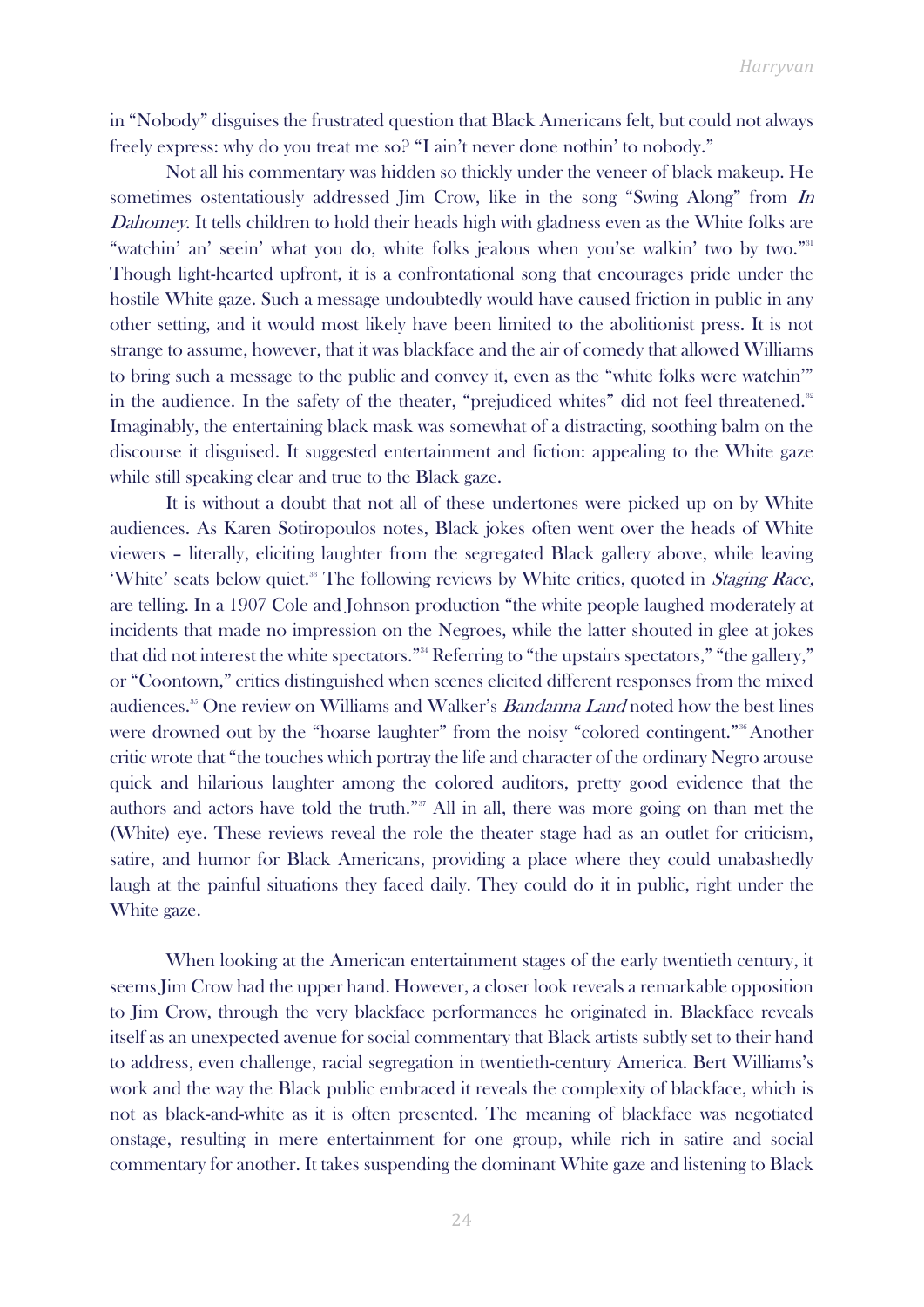voices to do justice to these great contradictions in history. Blackface proves to be one of the greatest contradictions, in which the "hideousness of the eternal black makeup" was read to capture the collective experience and refinement of Blackness, resulting in that the most beloved hero of the early twentieth century was a Black man who only performed in blackface.<sup>38</sup>

<sup>8</sup> Booker T. Washington, "Greatest Comedian," The Colorado Statesman, September 24, 1910, accessed via Library of Congress, [https://chroniclingamerica.loc.gov/lccn/sn83025514/1910-09-24/ed-1/seq-1/.](about:blank) 

9 Steven C. Tracy, "Review Essay: 'Something You Don't Expect': The Recordings of Bert Williams," MELUS 29.2 (2004): 290–99; "The Jonah Man!" The Indianapolis Freeman, January 31,

1903[,https://news.google.com/newspapers?id=ZJknAAAAIBAJ&sjid=bwQGAAAAIBAJ&pg=2161%2C3825100.](https://news.google.com/newspapers?id=ZJknAAAAIBAJ&sjid=bwQGAAAAIBAJ&pg=2161%2C3825100) <sup>10</sup> "Bert Williams, World's Famous Funny Comedian at the Tabor," The Denver star, March 6, 1915, accessed via Library of Congress [https://chroniclingamerica.loc.gov/lccn/sn84025887/1915-03-06/ed-1/seq-1/;](about:blank) Karen Sotiropoulos, Staging Race: Black Performers in Turn of the Century America (Cambridge, MA: Harvard University Press, 2008), 68.

<sup>11</sup> Camille F. Forbes, "Dancing with 'Racial Feet': Bert Williams and the Performance of Blackness," Theatre Journal 56.4 (2004), 608.

 $12$  Ibid., 609-610.

 $14$  Henry T. Sampson, *Blacks in Blackface.* 

 $15$  Sotiropoulos, *Staging Race: Black Performers in Turn of the Century America*, 2.

<sup>16</sup> Fauset, "The Symbolism of Bert Williams."

 $17$  Sotiropoulos, *Staging Race: Black Performers in Turn of the Century America*, 6.

<sup>18</sup> Ibid., 2-6.

<sup>19</sup> "The World Will Miss Bert Williams." The Alexandria gazette, (Alexandria, D.C.), (14 March 1922), accessed via Library of Congress, [https://chroniclingamerica.loc.gov/lccn/sn85025007/1922-03-14/ed-1/seq-3/>](about:blank)

 $2^{\circ}$  As cited in Forbes, *Dancing with Racial Feet*, 610.

<sup>21</sup> Washington, "Greatest Comedian."

<sup>22</sup> Bert Williams, "The Comic Side of Trouble," *The American Magazine* 85 (1918), 6, accessed via HathiTrust, [https://hdl.handle.net/2027/mdp.39015038079474](about:blank); J. B. "Bert Williams," The Soil 1.1 (Dec. 1916).  $23$  Ibid.

 $24$  J.B., "Bert Williams."; Forbes, *Dancing with Racial Feet*, 615.

<sup>25</sup> Fauset, "The Symbolism of Bert Williams."

 $26$  Ibid.

<sup>27</sup> "Bert Williams – Nobody," Genius.com, [https://genius.com/Bert-williams-nobody-lyrics.](about:blank) While this is not the official transcript of lyrics, it coincides with the recorded performances by Williams.

<sup>28</sup> Williams, "The Comic Side of Trouble."

<sup>29</sup> Fauset, "The Symbolism of Bert Williams."

<sup>30</sup> Williams, "The Comic Side of Trouble."

<sup>33</sup> Ibid., 64.

 $35$  Ibid., 63 – 65.

**Notes** 

<sup>&</sup>lt;sup>1</sup> Bert Williams, "The Comic Side of Trouble," *The American Magazine* 85 (1918), accessed via HathiTrust. [https://hdl.handle.net/2027/mdp.39015038079474](about:blank); Jessie Fauset, "The Symbolism of Bert Williams," The Crisis, 24.1. (May 1922), accessed via Modernist Journals Project, [https://modjourn.org/issue/bdr521457/.](about:blank)

<sup>2</sup> Ayanna Thompson, "Blackface Is Older Than You Might Think," Smithsonian.com, April 29, 2021,

[https://www.smithsonianmag.com/arts-culture/blackface-older-you-think-180977618/.](https://www.smithsonianmag.com/arts-culture/blackface-older-you-think-180977618/)

<sup>3</sup> Ibid.

<sup>&</sup>lt;sup>4</sup> Henry T. Sampson, *Blacks in Blackface: A Sourcebook on Early Black Musical Shows*, second edition (Lanham: Scarecrow Press, 2014), 1371.

<sup>5</sup> Ibid., 1372.

<sup>6</sup> Ibid., 2227.

<sup>7</sup> Williams, "The Comic Side of Trouble."

<sup>&</sup>lt;sup>13</sup> Ibid., 608.

<sup>&</sup>lt;sup>31</sup> "Swing Along," Song of America, songofamerica.net/song/swing-along/.

<sup>&</sup>lt;sup>32</sup> Sotiropoulos, Staging Race: Black Performers in Turn of the Century America, 68.

<sup>34</sup> Ibid., 63.

 $36$  Ibid., 65.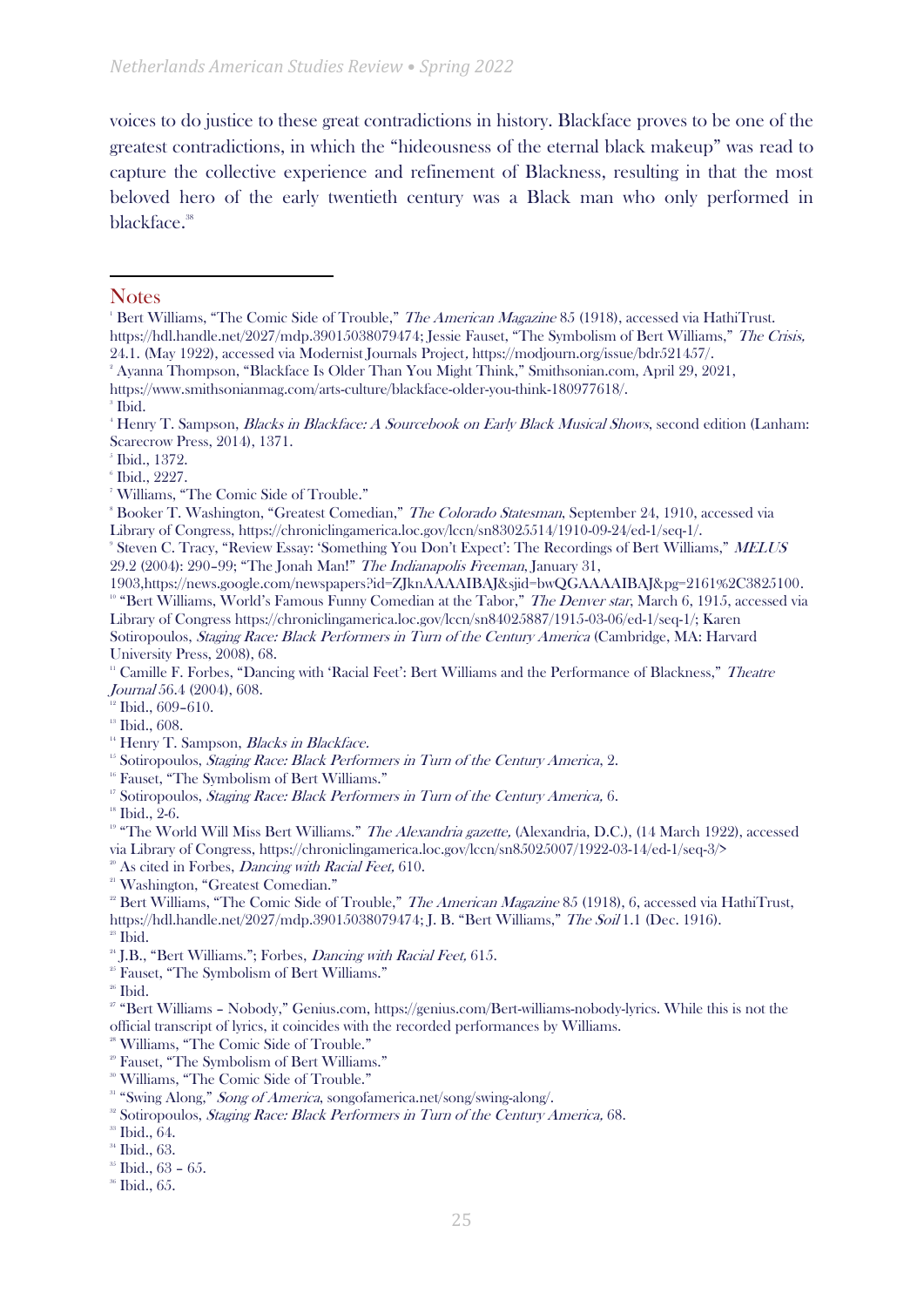$37$  Ibid., 65.

<sup>38</sup> Fauset, "The Symbolism of Bert Williams."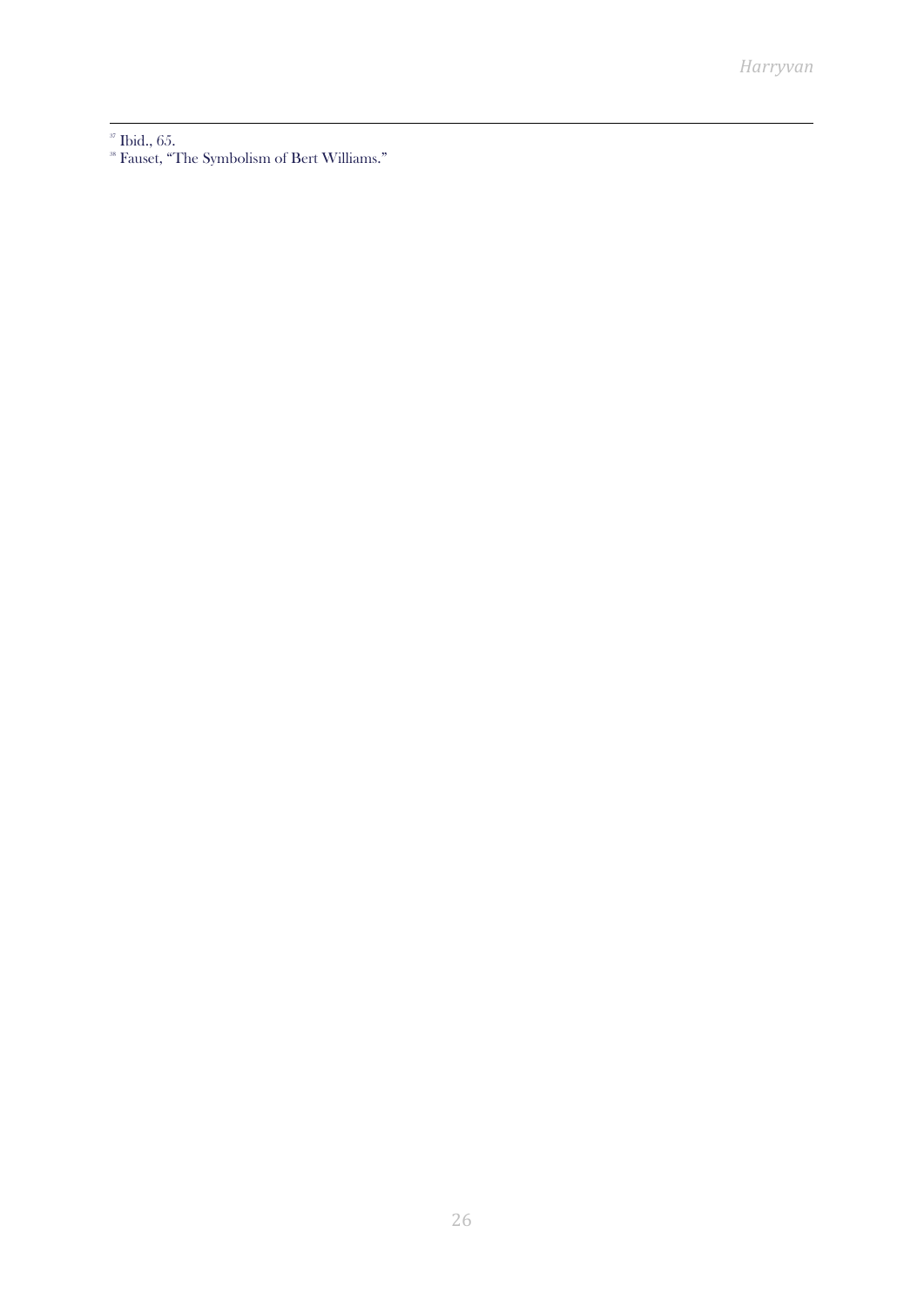# Making a Man out of You:

# Performative Masculinity and Homosexuality in Jane Campion's The Power of the Dog (2021)

#### Marije van Lankveld | Radboud University

This paper was written for the course Mediating 'America' the Pre-Master in North American Studies

The Western genre comes with traditional tropes and iconography. Its stories often feature cowboys and 'Indians', revolver duels at noon, horses and cows on the plains, and circling vultures. A central character in these settings, portrayed in American silent films such as The Great Train Robbery (1903), Italian-produced Spaghetti Westerns of the mid-1960s, and the 1984-1985 animated television series Lucky Luke, is the lone White male hero. This character is often assumed to be heterosexual, saving female love interests from villains that terrorize the town. Conversely, homosexual characters are traditionally left out of Western cinema. More recent decades, however, have seen the creation of queer spaces in country culture with, for example, the critically-acclaimed film Brokeback Mountain (2005), and Lil Nas X becoming the first openly gay Black artist to win a Country Music Award.<sup>1</sup>

A recent addition to LGBTQ+ representation in the Western is Jane Campion's film The Power of the Dog (2021). Where the earlier two examples display or take pride in their queerness, Campion keeps sexuality below the surface. She hints at the main character's homosexuality, who seems to fit into the role of the traditionally tough and lonesome heterosexual cowboy of Western cinema. How this character, Phil Burbank, is depicted prompts the question whether his (performative) masculinity serves as a façade for his sexuality. Furthermore, his portrayal asks how homosexuality fits into the cinematic history of the Western.

The Western lies at the heart of US culture and cinema. In a 1995 encyclopedia on the genre, film journalist Phil Hardy writes that in Hollywood "more Westerns have been made than any other kind of film."<sup>2</sup> Film critics have attempted to provide a definition and determine what the genre exactly is. Critic Robert Warshow, for example, places 'the man with the gun' at the center of the Western in 1954. This character, Hardy writes, inhabits "a simple, unchanging, clearcut world in which notions of Good and Evil could be balanced against each other in an easily recognizable fashion."<sup>3</sup> Moreover, "good not only invariably triumphed but did so with style and grace."<sup>4</sup> Yet, essentialist definitions such as these do not acknowledge the complexities of the Western. As Hardy writes, categorical definitions like Warshow's are often attempts to "to pick out its essence, in such a way that their preferred films are the classics of the genre because they best exemplify the Western as defined by their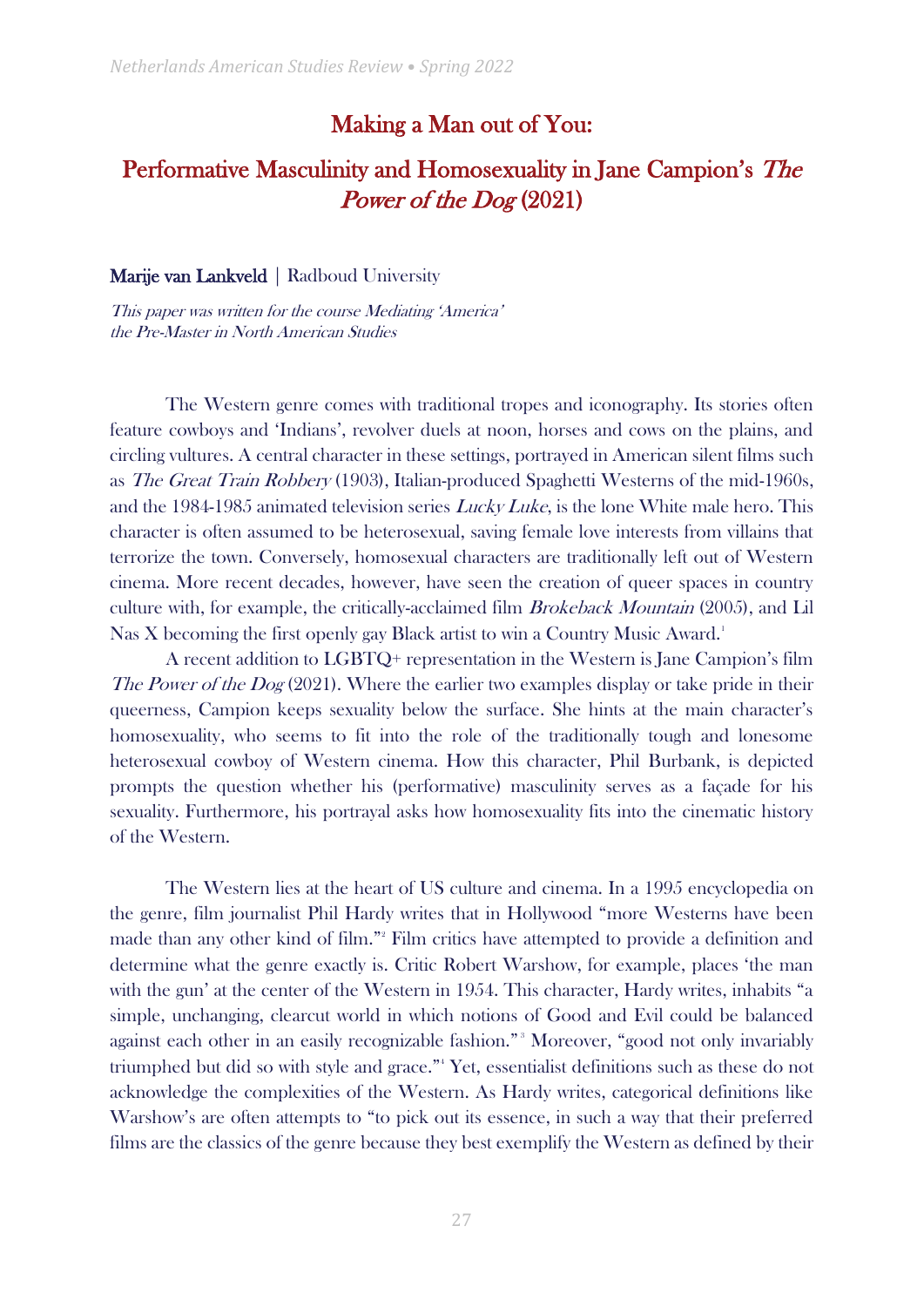criteria."<sup>5</sup> While Hardy does not provide an actual clear-cut definition of the Western, he highlights a key aspect: its ability to evolve.<sup>6</sup>

At the end of the nineteenth century, 'manifest destiny' reestablished itself as a prominent theme in American popular culture.<sup>7</sup> This belief indicated "that the United States was endowed by God with a mission to spread its republican government and brand of freedom and Christianity to less fortunate and uncivilized peoples."<sup>8</sup> Its popularity coincided with the opening of the first movie theaters, leading the Western — which already existed in literary, theatrical, and art form — to be adapted for the big screen. Film historians Harry M. Benshoff and Sean Griffin identify the rise of 'experimental Westerns', which often featured battles between White settlers and Native American communities and "were trying out various visual and narrative formulas that would soon belong to the 'classical' Western."<sup>9</sup> In this sense, the genre finds its origins in White settler colonialism.

By the 1920s and 1930s, the Western became so popular that up to twenty-five percent of classical Hollywood films belonged to the genre. Similarly, subgenres such as 'silent epics' and 'singing cowboy movies' started to emerge. During the 1930s, however, Westerns adopted a stigma as "unimportant, low-budget films," and it took until 1939 for the genre to be revived by John Ford's Stagecoach.<sup>10</sup> This film featured "thrilling action sequences among the breathtaking scenery of the Old West in which a White male hero defeated Indians and other bad guys."<sup>11</sup> According to Benshoff and Griffin, this movie "cemented in the public's mind what the classical Hollywood Western was all about."<sup>12</sup>

In the 1930s and 1940s, traditional Western themes started to get questioned by filmmakers, and the genre began to diversify. The 1930s, for example, saw the production of Black Westerns, which allowed Black audiences to see actors of color play "the same types of roles that White actors were playing within Hollywood movies."<sup>13</sup> Nevertheless, these films upheld traditional racist casting and visual coding practices, such as 'white' signifying goodness and purity, and 'black' indicating evil and darkness. The 1960s 'spaghetti Westerns' broke entirely with the American ideals embodied by the frontier hero and instead depicted characters as "violent, greedy, petty criminals who ruthlessly murdered others before they themselves were killed by equally cynical gunfighters."<sup>14</sup>

The 1960s were also when issues of gender and sexuality started to gain attention. In the 1960s, the cowboy became 'queered' in films like Andy Warhol's Lonesome Cowboys (1967) and John Schlesinger's Midnight Cowboy (1969), which were "precursors to Brokeback Mountain."<sup>15</sup> Benshoff and Griffin agree, arguing that Warhol's "camp western" explored and exploited "homosocial-homosexual boundaries" between the main characters.<sup>16</sup> Moreover, there are scenes in which the male characters are partly undressed, bathing or wrestling, which functioned as "bonding rituals for the [and] eroticized viewing pleasure for the audience."<sup>17</sup> Sue Matheson adds Red River (1948), Calamity Jane (1953), The Wild Bunch (1969), and *The Ballad of Little Jo* (1993) to the list of modern Westerns that portray homosexuality.<sup>18</sup> Therefore, while *Brokeback Mountain* has been "broadly hailed as a cultural milestone" for homosexualizing cowboys, it was not the first film to show this sexual diversity.<sup>19</sup>

Westerns continued to evolve in the 2000s. For instance, the film *The Harder They* Fall (2021) had a completely Black cast, and the miniseries Godless (2017) included Black,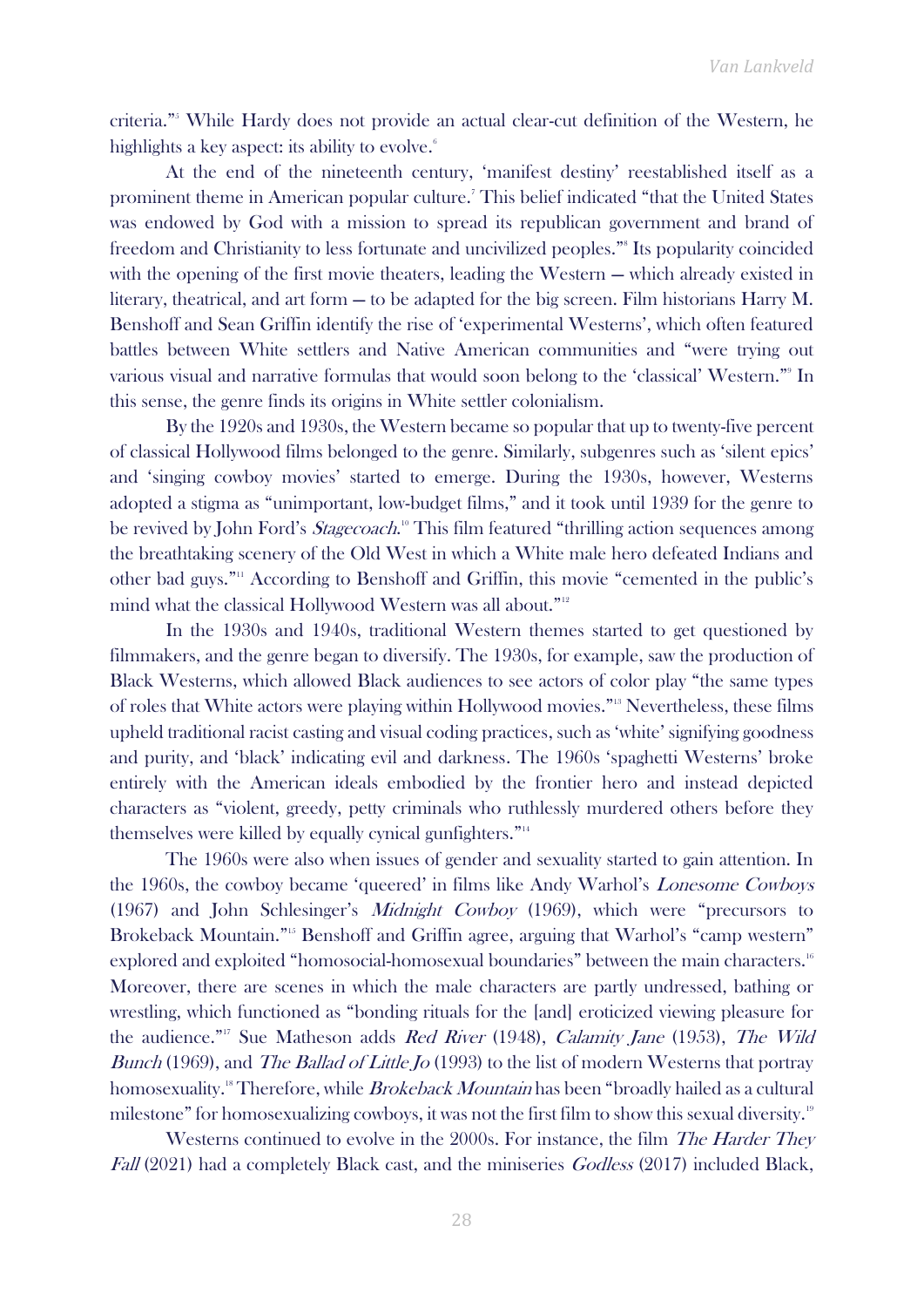lesbian, and strong female characters. Such modern Westerns showed the genre moving beyond the traditional White, heterosexual male hero that embodied American masculine ideals. Although *Brokeback Mountain* and *Godless* moved away from heterosexual male protagonists, Blanco-Herrero et al. argue that "a certain level of masculinity is still necessary to lead or play a relevant role in a Western film."<sup>20</sup> The film discussed in this essay, The Power of the Dog, continues this tradition as well, revolving around two brothers on the US countryside.

The Power of the Dog is a "Western gothic psychodrama," which is known for its emphasis on the psychological developments of its characters.<sup>21</sup> The film is an adaptation of Thomas Savage's eponymous 1967 novel and has been awarded with three Golden Globes and one Oscar for 'Best Director'.<sup>2</sup> The story takes place in 1925 Montana, where brothers Phil (played by Benedict Cumberbatch) and George Burbank (Jesse Plemons) run a cattle ranch. When George unexpectedly marries widow Rose Gordon (Kirsten Dunst), his brother Phil sets out on a path of psychological warfare against his new sister-in-law, driving her to alcoholism. Rose's son Peter (Kodi Smith-McPhee) joins them at the Burbank ranch and he initially falls victim to Phil's taunts as well. Phil eventually befriends Peter, and the two men open up about their lives. Before their connection can culminate into a close friendship — or romantic relationship — Phil dies of anthrax. It is revealed that he was infected by the rawhide of an infected cow, given to him by Peter (his step-nephew). Although it is never explicitly stated, Peter's opening monologue, his knowledge of diseases, and the fact that he wears gloves when handling the rawhide suggest that he intentionally murdered Phil.

Through the majority of the film, Phil is presented as a cruel, but charismatic man. Not only does he hold strong authority over his farmhands; he is revered by them. The brothers are further presented as direct opposites, as George is a gentle and awkward pushover and visibly aspiring to a high social rank through his clothes and surrounding company. Phil, on the other hand, is a bully and a tough laborer who castrates bulls with his bare hands and has "never tried the house bath before."<sup>23</sup> It is especially through Phil's character that The Power of the Dog expresses the Western motifs of 'male bonding' and 'competitive individualism'.<sup>24</sup> Phil is almost always surrounded by his crew of admiring cowhands and later hopes to mentor Peter.

Although Phil behaves like a working-class farmer, he has skills from the upper classes. These skills are shown, for example, when Rose attempts to master Strauss's 'Radetzky March' on her new piano, and Phil sabotages her practice by playing the piece on his banjo in the next room. This scene reveals the character's extensive musical knowledge, which surpasses that of Rose, a former pianist.<sup>25</sup> Additionally, it is revealed that Phil attended Yale and studied Classics, which prompts the Governor to ask whether Phil "swears at the cattle in Greek or Latin."<sup>26</sup> The fact that the Governor accepts George's invitation in the first place indicates the men's social background. According to film critic Peter Bradshaw, they owe their standing to "their rich, sophisticated and politically well-connected parents."<sup>27</sup> The appearance of these parents makes clear that the brothers come from money, and that their successful ranching business came to them by birthright, rather than through hard work. Their upbringing marks the Burbank brothers as members of the American gentry class. This class,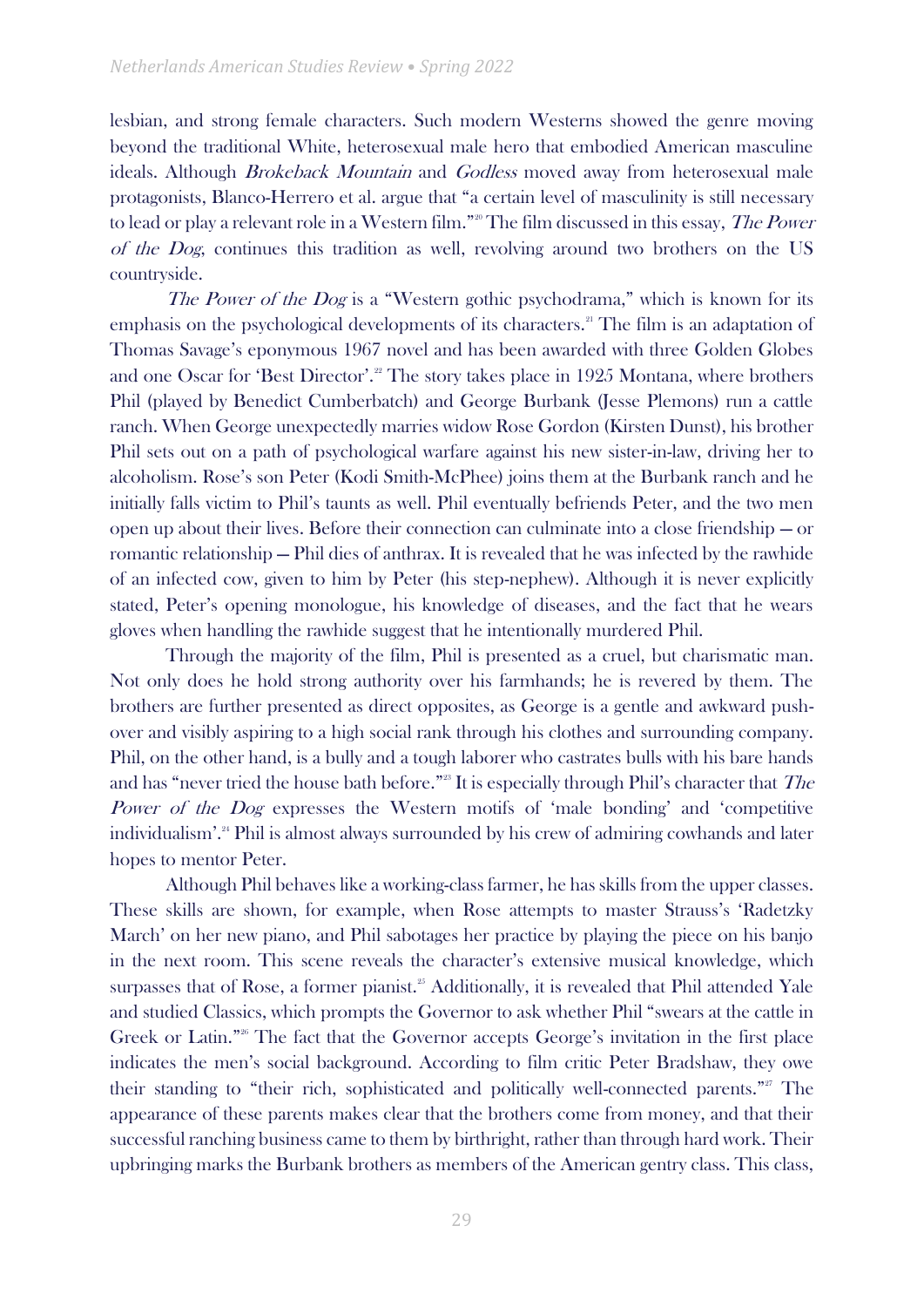historian Patrick Wyman points out, contradicts the idea of the 'American Dream' in which "the belief that hard work and talent, and maybe a bit of luck, can take a person into the ranks of the elite."<sup>28</sup> Moreover, this ambition does not ring true to the privileged gentry, which has been born into wealth and has no need to aspire to it. The brothers' social background further shows that Phil acts as something he is not (i.e. a tough ranch worker), while George is trying to own up to his class background with fancy clothes and social connections.

When the viewer realizes that Phil is putting on a working-class act, other parts of his projected identity become visible. The character is presented as the pinnacle of the traditional Western masculine ideal. Benshoff and Griffin describe this idealized character as "a strong, unemotional, aggressive hero closely tied to nature and hard manual labor."<sup>29</sup> This trope suggests that Phil is similarly acting out a stereotype or a role. Film critic Guy Lodge similarly observes this performance-aspect in his analysis of the film, which he first attributes to Cumberbatch's acting skills: "Whenever he plays American (…) Cumberbatch gives the appearance of *acting* more than usual."<sup>30</sup> Moreover, "his growling drawl and wide-gaited cowboy swagger feel like put-ons, almost distractingly unnatural to him."<sup>31</sup> Once the viewer becomes familiar with the character and the story, they realize that this 'unnaturalness' is not awkward acting. Instead, the viewer becomes increasingly aware that the "tensely macho affectations aren't so much Cumberbatch's as Phil's: the actor is channeling the character's own uneasy but compelling performance of alpha masculinity."<sup>32</sup> Therefore, the overly masculine image that Phil projects to the world is, in fact, a façade for a part of his identity.

Phil's mask falls away in the short, private moments that the viewer is allowed to see. An example is when Phil goes out to the stables at night to polish the saddle that belonged to Bronco Henry, his former mentor.<sup>33</sup> In an almost shrine-like place in the barn, complete with a commemorative plaque and candles, Phil oils and polishes the saddle with an uncharacteristic tenderness which, in Lodge's words, "borders on the erotic."<sup>34</sup> This tenderness includes his hands gliding across the leather with the familiarity of a muchrepeated ritual. These scenes are shot in low lighting, dark but for the glow of moon- and candlelight on leather and Phil's skin. Tellingly, this action contrasts with the one taking place in the house he flees from, where his brother and new sister-in-law are making love. Another intimate moment shows Phil reverently handling a handkerchief embroidered with the initials "BH."<sup>35</sup> He puts the handkerchief to his body and face, watches it flutter in the wind, smells it, and even masturbates with it. Afterwards, he is seen wearing the handkerchief around his neck as he bathes in the river. Peter eventually stumbles upon the scene, and is chased off by Phil, revealing that it was a private and intimate moment.

Phil continuously shares stories about this Bronco Henry, who was a father-figure to him and taught him the ranching ways. Furthermore, this secondary character provided the masculine ideal that Phil aspires to and tries to emulate. The sexual nature of his relationship with Bronco Henry remains unconfirmed, but it is suggested through the dialogue. Towards the end of the film, Phil recounts sharing a bedroll with Bronco. When Peter asks whether they were naked he only chuckles, giving both Peter and the audience an unspoken answer to the question.<sup>36</sup> Phil's homosexuality, as Annie Proulx points out, is "something that in the cowboy world he inhabited was terrible and unspeakably vile."<sup>37</sup> It is something Phil needs to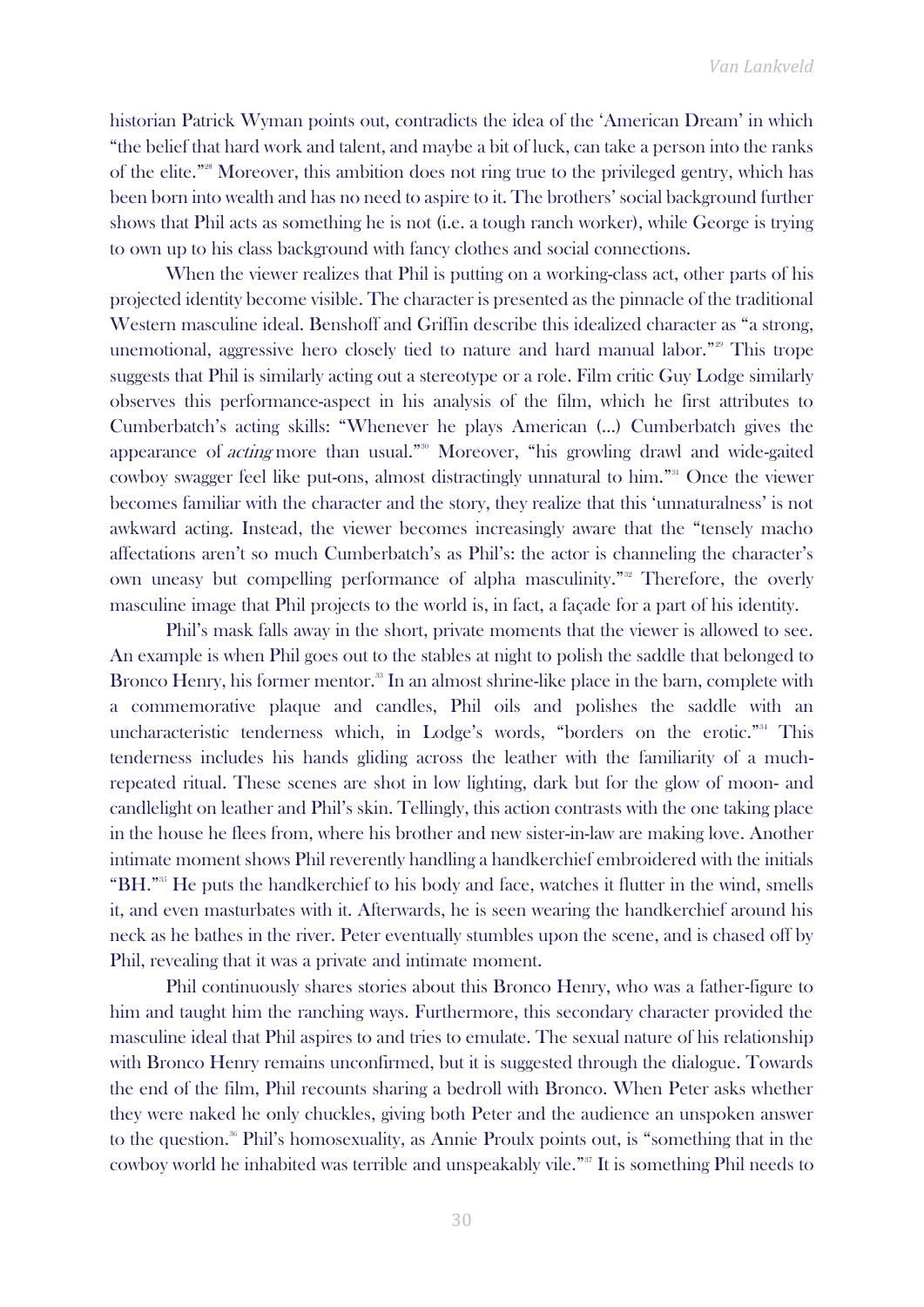hide from the outside world, and he does so by following "the code of the west," refashioning himself "as a manly, homophobic rancher" and calling Peter feminine nicknames.<sup>38</sup> The character clings to patriarchal sexuality biases, in which "heterosexual men are tough, bold, and assertive" as 'real men,' while homosexual men become associated with femininity and weakness.<sup>39</sup> By relying on these patriarchal codes and societal assumptions, Phil is able to hide his sexuality from the outside world — and repress a part of his identity — since, as Proulx writes facetiously, who "could mistake rough, stinking Phil for a sissy?"<sup>40</sup>

Phil's struggle with homosexuality explains why he initially mocks Peter, his stepnephew, and later tries to befriend him. Peter's character does not pretend to be anything but himself, while Phil tries to hide everything about his identity. Phil may also view Peter as a kind of threat, "fearing that a kid who cares so little for performative masculinity will see right through his own."<sup>41</sup> While Phil chooses to perform a hypermasculine image, Peter chooses the exact opposite, reflecting a misogynistic image of effeminate men as "failed men."<sup>42</sup> However, Phil then makes the decision to befriend Peter. In the novel, Phil thinks to himself that he "always gave credit where credit was due. The kid had an uncommon kind of guts."<sup>43</sup> Additionally, by offering to teach Peter the ways of life on the ranch, Phil is echoing or even repeating his mentor-pupil relationship with Bronco Henry that he experienced when he was a young man himself, and may also aspire to the sexual aspect of it. Peter therefore presents both a threat to Phil's concealed homosexuality and a motivation to express it.

The fact that a homosexual reading of the film depends on the viewer's ability to 'catch on' to Phil's behavior can be seen as problematic. Connotative homosexuality, as Benshoff and Griffin point out, has long been a usual way of portraying gay characters in Hollywood.<sup>44</sup> Campion uses such connotations sporadically, such as with the hidden stash of muscle magazines that Peter discovers, which passed for gay porn in the 1920s.<sup>45</sup> Another example of implied homosexuality is when the farmhands bathe and relax at the river partially or entirely naked, which can be viewed as a "luxuriant display of male beauty."<sup>46</sup> Furthermore, the film's focus on ropes, whips, and leather conveys "rustic BDSM iconography," expressing "the queer longings" by the characters.<sup>47</sup> As in Hollywood tradition, the homosexual character gets a tragic ending, which includes Phil dying through Peter's act of handing him an infected hide rope. <sup>48</sup> While this plot point indicates that the film adheres to harmful representational practices, of punishing non-heterosexuality, it is also where it gains its strength. The film shows the harmful impact of strict gender roles and sexual repression from the outer world and on the main character.

In *The Power of the Dog*, Phil might at first glance seem like the embodiment of the traditional Western masculine ideal: as rough, aggressive, and unemotional. On closer inspection, however, cracks appear in his conservative façade, as revealed in the private moments with the memory of Bronco Henry, the mentor Phil admired and loved. The film conveys that the character adheres to patriarchal gender codes to hide his homosexuality. In response, Phil ridicules men who do not conform to his counterfeit behavior, such as Peter, because they are a threat to his own performative identity. It is arguable that Phil's homosexual repression eventually results in his demise. Where other contemporary Westerns diversify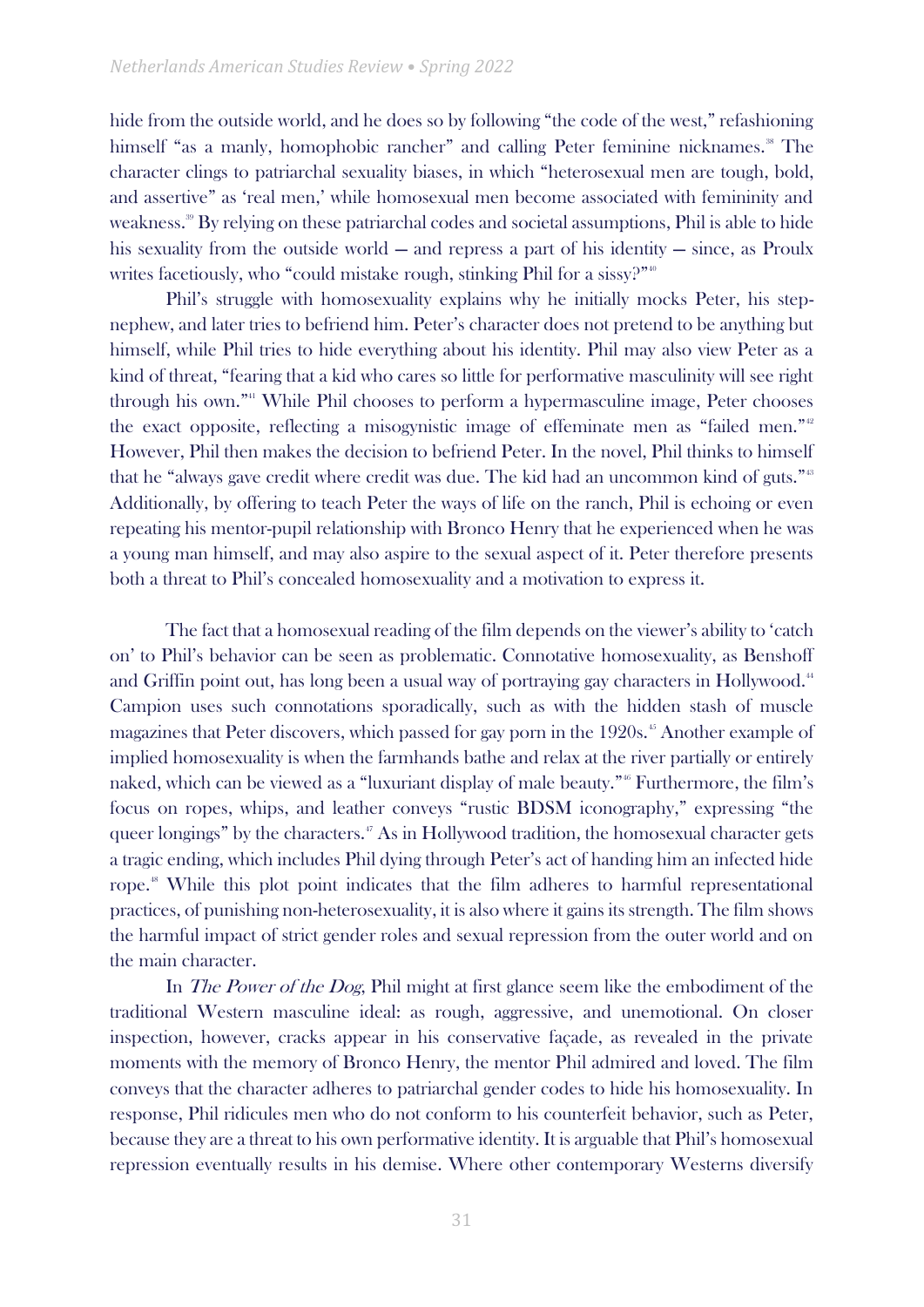the genre by portraying homosexual protagonists and characters with gender nonconforming behavior, The Power of the Dog goes a step further by questioning the themes of toxic masculinity and repressed homosexuality.

**Notes** 

Representing Race, Class, Gender, and Sexuality at the Movies, 3rd ed. (Hoboken: John Wiley & Sons, Inc., 2021), 87.

<sup>15</sup> Sue Brower, "They'd Kill Us If They Knew': Transgression and the Western," *Journal of Film and Video* 62.4 (2010): 48.

 $16$  Harry M. Benshoff and Sean Griffin, *Queer Images: A History of Gay and Lesbian Film in America* (Oxford: Rowman & Littlefield Publishers, 2006), 123.

<sup>17</sup> Benshoff and Griffin, *Queer Images*, 123.

<sup>18</sup> Sue Matheson, "Introduction," in *Love in Western Film and Television: Lonely Hearts and Happy Trails*, ed. Sue Matheson (New York, NY: Palgrave Macmillan, 2013), 2.

<sup>19</sup> Helene A. Shugart, "Consuming Passions: 'Educating Desire' in Brokeback Mountain," Critical Studies in Media Communication 28.3 (August 1, 2011): 188.

<sup>20</sup> David Blanco-Herrero, Laura Rodríguez-Contreras, and Begoña Gutiérrez-San-Miguel, "New Forms of Masculinity in Western Films: The End of the Marlboro Man?," Communication & Society 34.2 (April 1, 2021): 11.

<sup>21</sup> Peter Bradshaw, "The Power of the Dog Review–Jane Campion's Superb Gothic Western Is Mysterious and Menacing," The Guardian, November 17, 2021, https://www.theguardian.com/film/2021/nov/17/the-power-of-thedog-review-jane-campions-superb-gothic-western-is-mysterious-and-menacing.

<sup>22</sup> "Winners & Nominees 2022," Golden Globe Awards, accessed February 22, 2022,

https://www.goldenglobes.com/winners-nominees; Kimberly Nordyke, "Oscars: Full List of Winners," The Hollywood Reporter, March 28, 2022, https://www.hollywoodreporter.com/movies/movie-news/2022-oscarswinners-list-1235119314/.

 $2^{\circ}$  Jane Campion, *The Power of the Dog* (Netflix, 2021), 2:53-3:00.

<sup>24</sup> Michael Ryan and Douglas Kellner, "Western, Detective, Musical," in *Camera Politica: The Politics and* Ideology of Contemporary Hollywood Film (Bloomington & Indianapolis: Indiana University Press, 1988), 79–80.

 $25$  Campion, The Power of the Dog, 46:46-48:56.

<sup>27</sup> Peter Bradshaw, "The 50 Best Films of 2021 in the UK, No 1: The Power of the Dog," The Guardian, December 17, 2021, https://www.theguardian.com/film/2021/dec/17/the-50-best-films-of-2021-in-the-uk-no-1-thepower-of-the-dog.

<sup>&</sup>lt;sup>1</sup> Alex Bollinger, "Lil Nas X Is the First out Gay Black Person to Win a Country Music Award," LGBTQ Nation, November 14, 2019, https://www.lgbtqnation.com/2019/11/lil-nas-x-first-gay-person-win-country-music-award/.

<sup>&</sup>lt;sup>2</sup> Phil Hardy, *The Western, The Aurum Film Encyclopedia*, (London: Aurum Press, 1995), xv.

<sup>&</sup>lt;sup>3</sup> Hardy, *The Western*, ix.

<sup>4</sup> Ibid., ix.

 $\delta$  Ibid., x.

<sup>6</sup> Ibid.

<sup>&</sup>lt;sup>7</sup> Harry M. Benshoff and Sean Griffin, "Native Americans and American Film," in America on Film: Representing Race, Class, Gender, and Sexuality at the Movies, 3rd ed. (Hoboken: John Wiley & Sons, 2021), 114.

<sup>&</sup>lt;sup>8</sup> Mary Beth Norton et al., "The Contested West, 1815-1860," in A People & A Nation: A History of the United States, 10th ed., (Stamford: Cengage Learning, 2015), 319.

<sup>9</sup> Benshoff and Griffin, "Native Americans," 115.

<sup>&</sup>lt;sup>10</sup> Ibid., 117.

 $<sup>11</sup>$  Ibid., 118.</sup>

<sup>&</sup>lt;sup>12</sup> Ibid., 118.

<sup>&</sup>lt;sup>13</sup> Harry M. Benshoff and Sean Griffin, "African Americans and American Film," in *America on Film:* 

<sup>&</sup>lt;sup>14</sup> Benshoff and Griffin, "Native Americans and American Film," 120.

 $26$  Campion, 54:02-54:16.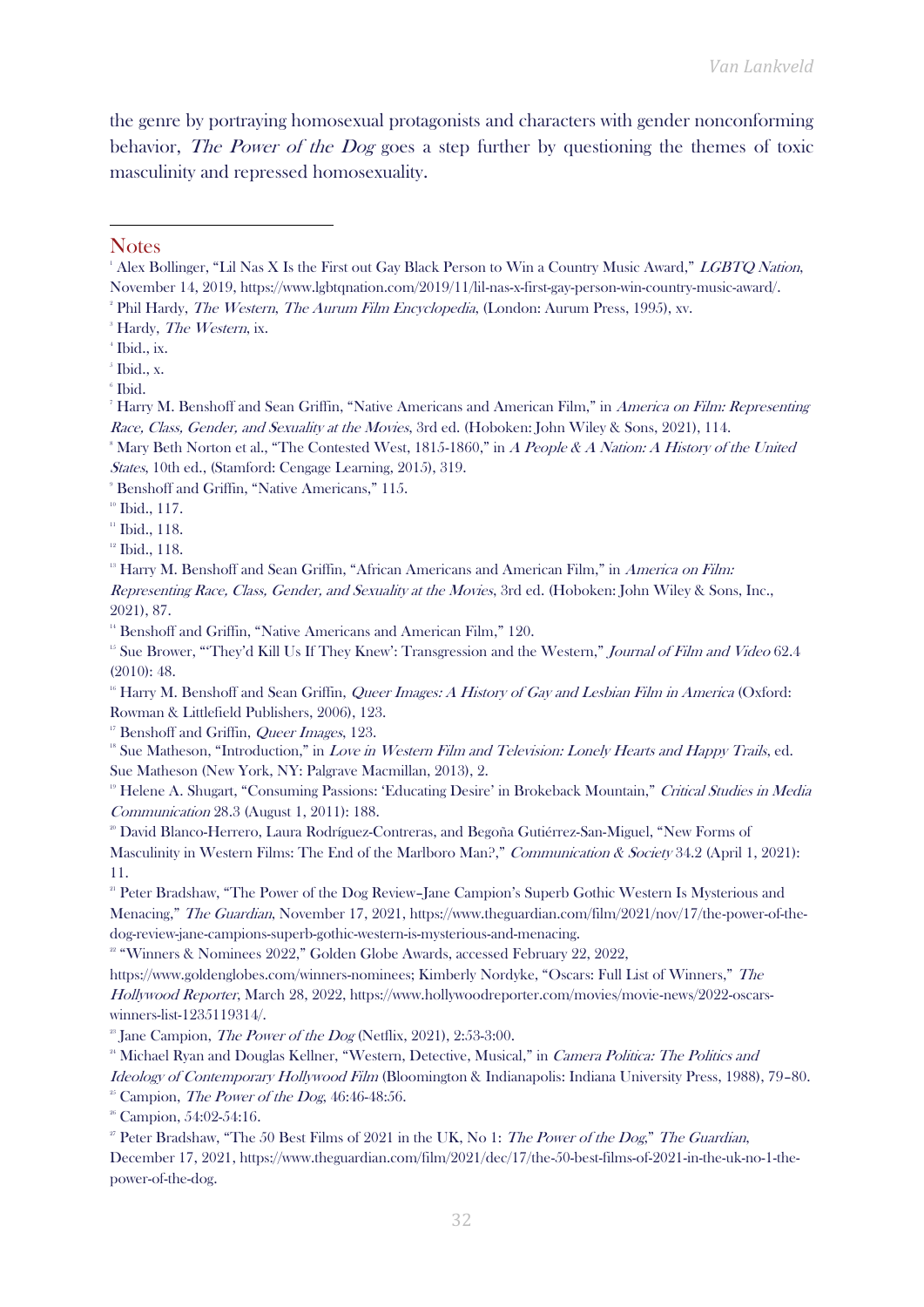<sup>28</sup> Patrick Wyman, "American Gentry," The Atlantic, September 23, 2021,

https://www.theatlantic.com/ideas/archive/2021/09/trump-american-gentry-wyman-elites/620151/.

<sup>29</sup> Harry M. Benshoff and Sean Griffin, "Masculinity in Classical Hollywood Filmmaking," in America on Film: Representing Race, Class, Gender, and Sexuality at the Movies, 3rd ed. (Hoboken: John Wiley & Sons, 2021), 263.

<sup>30</sup> Guy Lodge, "'A Cold-Souled Brokeback': Queerness and Desire in *The Power of the Dog*," The Guardian, December 2, 2021, https://www.theguardian.com/film/2021/dec/02/a-cold-souled-brokeback-queerness-and-desirein-the-power-of-the-dog.

<sup>31</sup> Lodge, "'A Cold-Souled Brokeback," The Guardian.

<sup>32</sup> Ibid.

 $33$  Campion, *The Power of the Dog*, 41:37-42:39.

<sup>34</sup> Lodge, "'A Cold-Souled Brokeback," The Guardian.

<sup>35</sup> Campion, *The Power of the Dog*, 1:11:38-1:14:11, 1:16:11-1:16:33.

<sup>36</sup> Campion, 1:49:16-1:49:55.

 $\overline{X}^3$  Annie Proulx, "Afterword," in *The Power of the Dog* (London: Vintage Books, 2001), 277.

<sup>38</sup> Ibid.

<sup>39</sup> Harry M. Benshoff and Sean Griffin, "Heterosexuality, Homosexuality, and Classical Hollywood," in America on Film: Representing Race, Class, Gender, and Sexuality at the Movies, 3rd ed. (Hoboken: John Wiley & Sons, 2021), 308.

<sup>40</sup> Proulx, "Afterword," 277.

<sup>41</sup> Lodge, "'A Cold-Souled Brokeback," The Guardian.

<sup>42</sup> Benshoff and Griffin, " Heterosexuality, Homosexuality, and Classical Hollywood," 309.

<sup>43</sup> Thomas Savage, *The Power of the Dog* (London: Vintage Books, 2001), 216.

<sup>44</sup> Benshoff and Griffin, "Heterosexuality, Homosexuality, and Classical Hollywood," 313.

 $45$  Campion, *The Power of the Dog*,  $1:14:12-1:16:10$ .

<sup>46</sup> Campion, 1:10:53-1:11:19; Lodge, "'A Cold-Souled Brokeback," The Guardian.

<sup>47</sup> Lodge, "'A Cold-Souled Brokeback," The Guardian.

<sup>48</sup> Harry M. Benshoff and Sean Griffin, "Sexualities on Film Since the Sexual Revolution," in America on Film: Representing Race, Class, Gender, and Sexuality at the Movies, 3rd ed. (Hoboken: John Wiley & Sons, 2021), 327.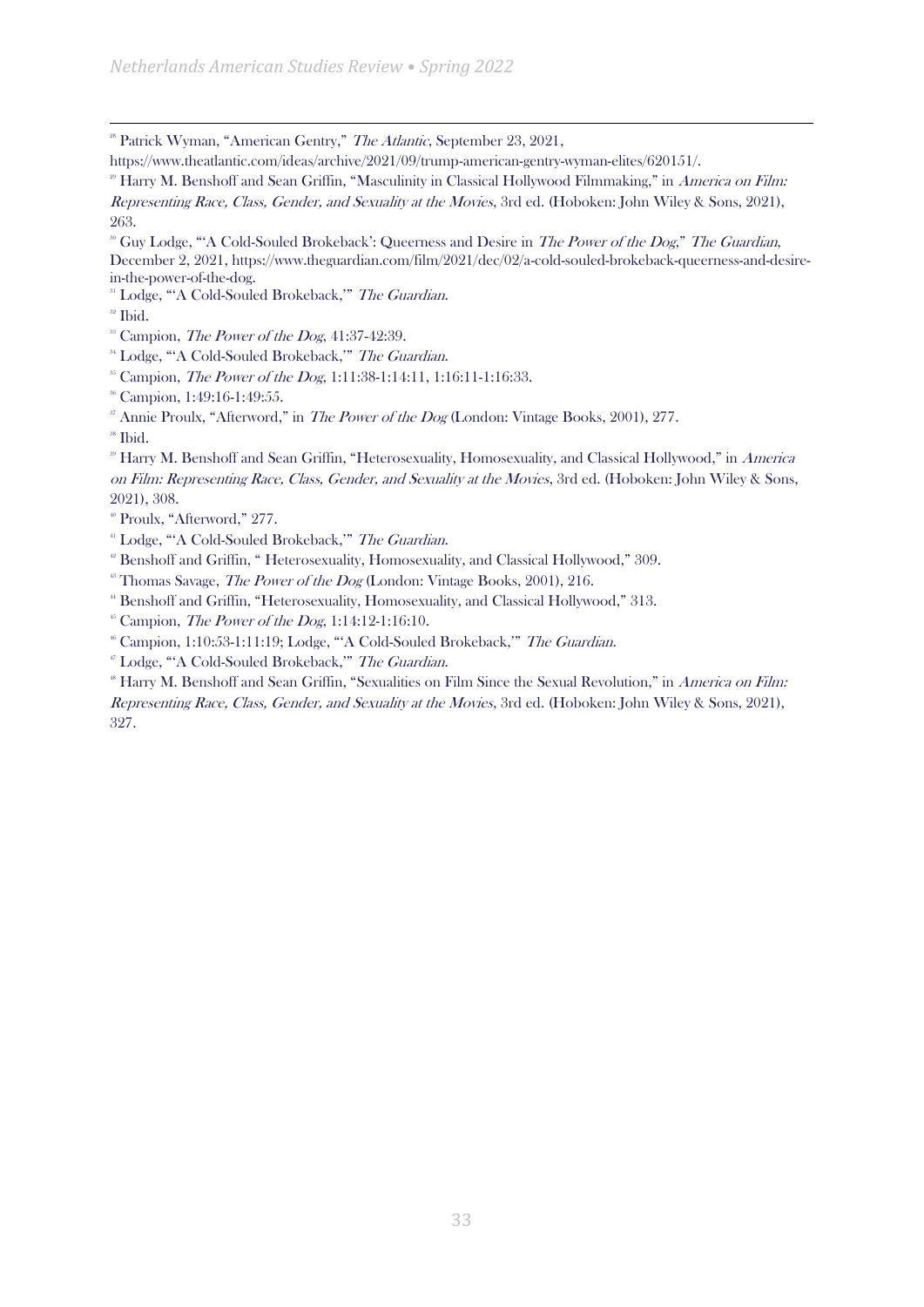# The White Man's Burden and the Global Color Line: A Historiographical Analysis of African Americans and the American Empire, 1898-1902

#### Aino Kangas | Leiden University

This paper was written for the course Major Issues in American Studies the MA program in North American Studies

In the final decades of the nineteenth century, tensions rose between Black and White Americans. In the aftermath of the abolition of slavery, an increasing number of new restrictions and laws restrained the recently obtained rights of African Americans and legally segregated the population. Known as Jim Crow laws, these restrictions were derived from anxieties that Black Americans would gain power and rise to a more prominent place in public life. These measures enforced racial segregation in public places and transportation based on the doctrine of "separate but equal."<sup>1</sup> Although the first Jim Crow laws took effect in the 1870s, their enforcement became more widespread in the 1890s.<sup>2</sup> The ideology of biological race was deeply rooted in the nation's consciousness. People of European descent were considered physically, intellectually, and morally superior to other races. When in 1896 the Supreme Court passed *Plessy v. Ferguson* to uphold the laws, judges used pseudoscientific evidence to argue why the races should be kept separate.<sup>3</sup> In addition to the Jim Crow laws, opportunities for education and employment for African Americans were reduced, their votes were suppressed, scientific experiments were done without Black patients' consent, and judicial protection for Black Americans weakened. Lynching became increasingly more common, as did race riots, vigilantism, and other kinds of violence.<sup>4</sup> The White elite united across state lines. The United States remained, in the eyes of its White leaders and population, a White nation.

At the same time as segregation spread through the United States, the nation's leaders were turning their attention overseas. In the late nineteenth century, European colonial empires had divided amongst themselves the African continent and much of Asia. The relatively young United States, which had been preoccupied with expanding along its Western frontier, possessed very little territory outside the continental United States.<sup>5</sup> In the late 1890s and early 1900s, however, the Spanish-American war turned the United States an imperial power. Sympathetic to the Cuban struggle for independence from Spain, the US intervened in 1898 and won a swift victory.<sup>6</sup> The subsequent peace treaty assured Cuba's independence and transferred another Spanish colony, the Philippines, under US control. Americans ignored the Philippine declaration of independence and fought a costly war between 1899 and 1902 to secure control of the islands. Acquiring colonies overseas made the US an empire with a global reach.<sup>7</sup>

The new territories brought up questions about race and citizenship, both at home and abroad. Whereas many White Americans felt a surge of patriotism and pride at the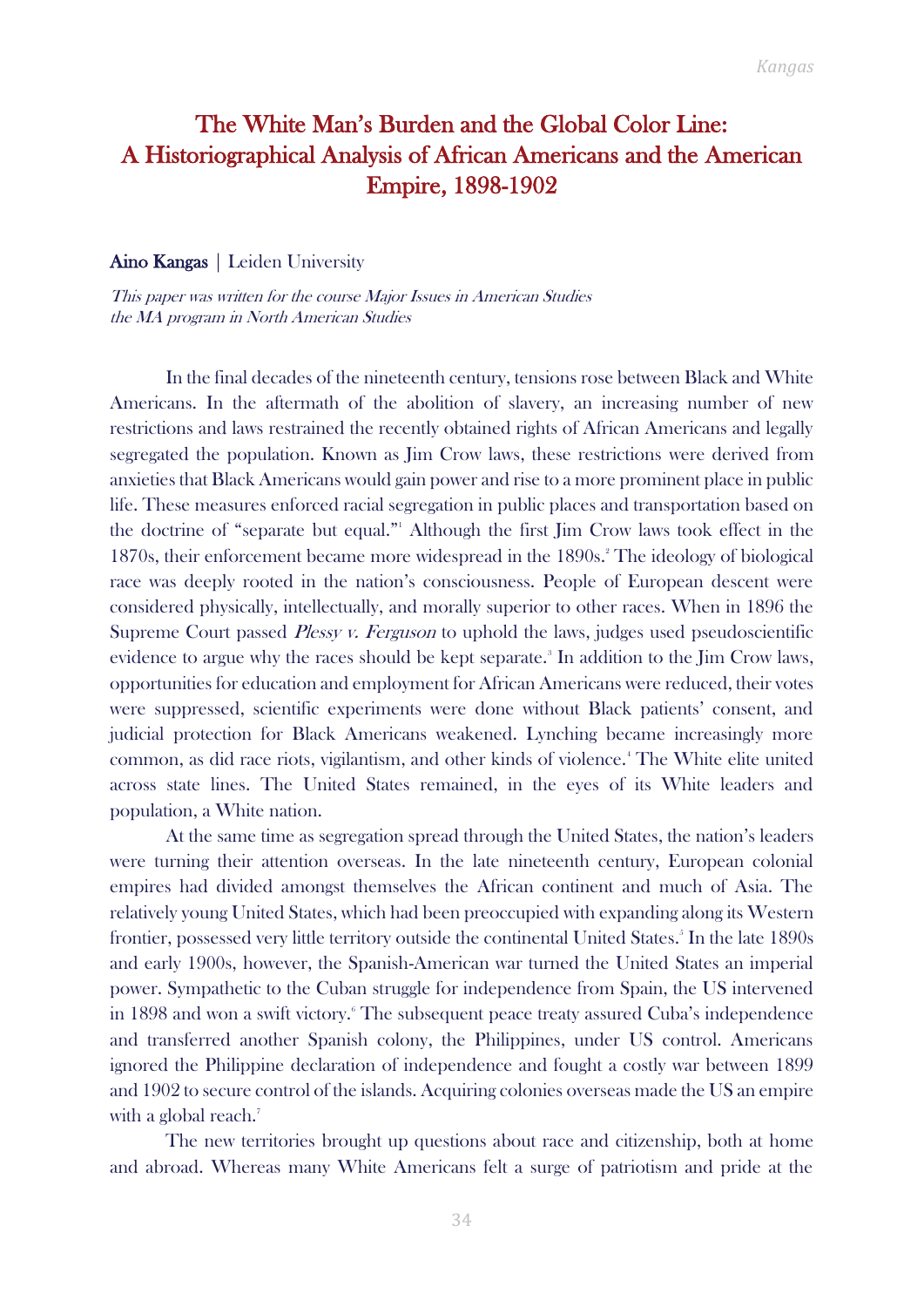annexations, Black Americans had to ask difficult questions about their place in society. This paper will explore the historiography on Black Americans' attitudes and experiences with American empire, specifically during the wars in Cuba and the Philippines. It will show that their reactions were varied; most were critical of the wars, either because of anti-imperialist beliefs, fear for the future of people of color abroad, or because Black Americans' focus was at home and on the hardships they faced in everyday life. Nevertheless, it will argue that some Black Americans held a more positive view of empire, mainly because they hoped to gain a more equal status by fighting in the wars, while others felt a sense of solidarity with Cubans and the Filipinos. It will end with an overview of the debate on how the racial ideology in the mainland affected the way the United States ruled over its colonized territories.

Drawing on African American newspaper sources to analyze the community's responses in his 1972 article "Black Americans and the Quest for Empire, 1898-1903," historian Willard B. Gatewood argues that while Black Americans were as interested in the ideas of expansion and empire as most White Americans, their approach was different. The racism and violence they had to face in their everyday lives shaped their understanding of the motives behind expansion, and their position on the margins of society gave them a special point of view, revealing "the discrepancies between the rhetoric and realities of imperialism."<sup>8</sup> They recognized the racism inherent to both the imperialist and anti-imperialist camps. Gatewood argues that some African Americans sympathized and identified with the colonized Cubans, because they were fellow people of color and were oppressed under Spanish rule. Many supported the cause of Cuban independence but strongly opposed the United States taking any role in Cuban affairs after liberating the country, suspicious of White self-interest in the war. They feared that the same structures of power and oppression, including racial ideology, would be transported to the island. The natives of Cuba would be treated the same as African Americans at home.<sup>9</sup>

Most African American editors also identified as anti-imperialists, writes historian Richard E. Welch in Response to Imperialism: The United States and the Philippine - American War, 1899-1902 (1979). "Imperialism" was defined, by Black newspaper Gazette, as "white domination of 'colored peoples.'" <sup>10</sup> Many African Americans saw US expansion as a continuation of slavery and segregation. There was great sympathy and condemnation of the war amongst African American journalists, and even feelings of kinship with the Cubans and Filipinos. There was confusion, however, over what the nature of this kinship was. The main conflict they faced was the wish to oppose imperialism while showing support to Black soldiers.<sup>11</sup> They did not want to lose sight of the most important goal: better conditions at home. Open defiance was rare. Even those who wanted to actively protest the wars were prevented from joining the predominantly White anti-imperialist movements.<sup>12</sup>

Historian Piero Gleijeses builds on Gatewood's research by doing a closer examination of both Black and White newspapers in his article "African Americans and the War against Spain" (1996). Despite some sympathy for the struggle against colonial powers, he emphasizes that from the beginning the main focus of Black Americans was on what was happening at home. Black newspapers focused on the wrongs suffered by the community, for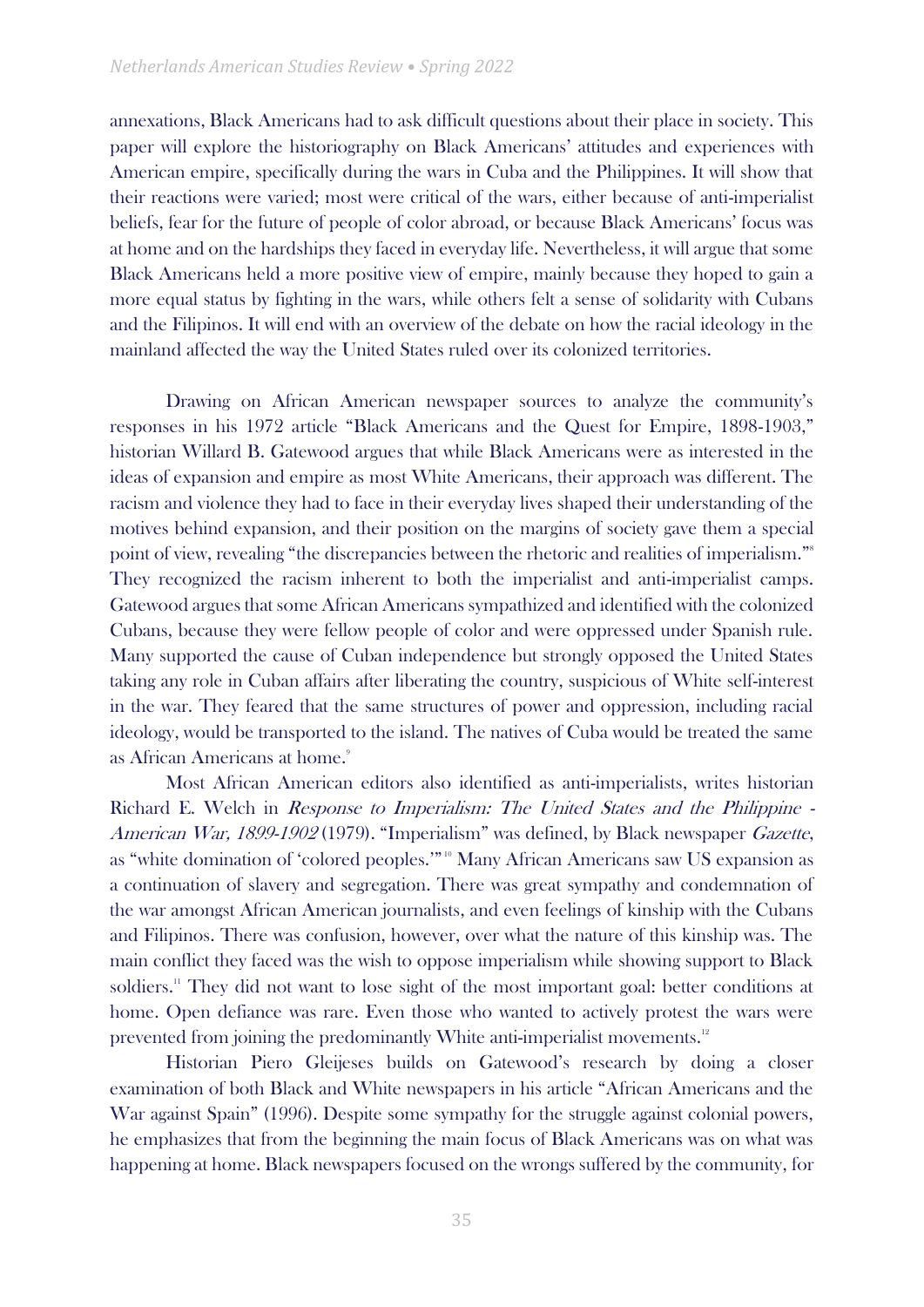example, the government's failure to condemn lynchings.<sup>13</sup> Their initial opposition to both wars quickly turned to support because they could not risk getting accused of being disloyal. Gleijeses argues that Black newspaper editors considered securing rights in the United States more important than acting on any solidarity they may have felt to other people of color abroad.<sup>14</sup>

When it came to Black Americans participating in the war, Gatewood argues, some saw participation as their duty, since the war was fought in the name of civilization. There were hopes that a common purpose would bring Americans together and create unity that might lead to improvements for Black Americans. It also represented an opportunity for Black soldiers to prove themselves worthy of citizenship, to gain respect and confidence, and to prove their loyalty and patriotism to their country.<sup>15</sup> On the other hand, a number of Black editors and spokesmen condemned participation in the war because of their oppression at home. For them, there was no reason or obligation for Black men to risk their lives for a country that failed to grant them equal protection.<sup>16</sup> While many White Americans felt the wars were a civilizing mission, Black Americans felt no such sense of duty. Many Black newspapers also criticized Rudyard Kipling and his poem "The White Man's Burden." Written by a British poet, it encouraged Americans to go to war in the Philippines and conquer it. "It has ever been the dark races who have born the world's burdens," wrote the Colored American. "The white man's burden is a myth. The black man's burden is a crushing, grinding reality."<sup>17</sup>

Gleijeses suggests that for Black Americans, the main choice lay between "dignity and pragmatism" – between collaboration and accommodation.<sup>18</sup> Foreign policy was intrinsically linked to domestic policy and all reactions to the war were influenced by the political struggles at home. Some Black newspapers, such as the Colored American, saw it as their duty to convince White Americans that Black men and women were patriotic and ready to fight. To them, the war was an important test, a chance to prove their loyalty.<sup>19</sup> White newspapers such as the *Washington Post*, however, often disregarded the other side completely and dismissed their complaints.<sup>20</sup> While some White editors thought African American soldiers perfectly suited for the war due to their immunity to tropical diseases, other papers stoked White Americans fears that Black soldiers would return 'arrogant' after they had been trusted with weapons.<sup>21</sup> Some Southern White newspapers openly called for readers to arm themselves and prepare for a fight against the threat posed by returning Black soldiers. Any unrest that came to pass was blamed on African Americans.<sup>22</sup>

Despite doubts, thousands of Black men enlisted as volunteers in the army. Some states refused Black volunteers outright while others created all-Black regiments. Among these were North Carolina, Illinois, and Kansas. Southern states such as Virginia and Alabama had Black regiments with White commanders.<sup>23</sup> The volunteers that were refused often successfully protested their exclusion but in service they were disappointed to encounter the racial discrimination of the War Department: few Black officers, segregation at camps, racist insults, and riots. Jim Crow laws remained in place in public places and transportation.<sup>24</sup> In North Carolina, the call for volunteers to Cuba was met with an enthusiastic response. Black soldiers organized themselves and appealed for a chance to fight.<sup>25</sup> Gatewood argues they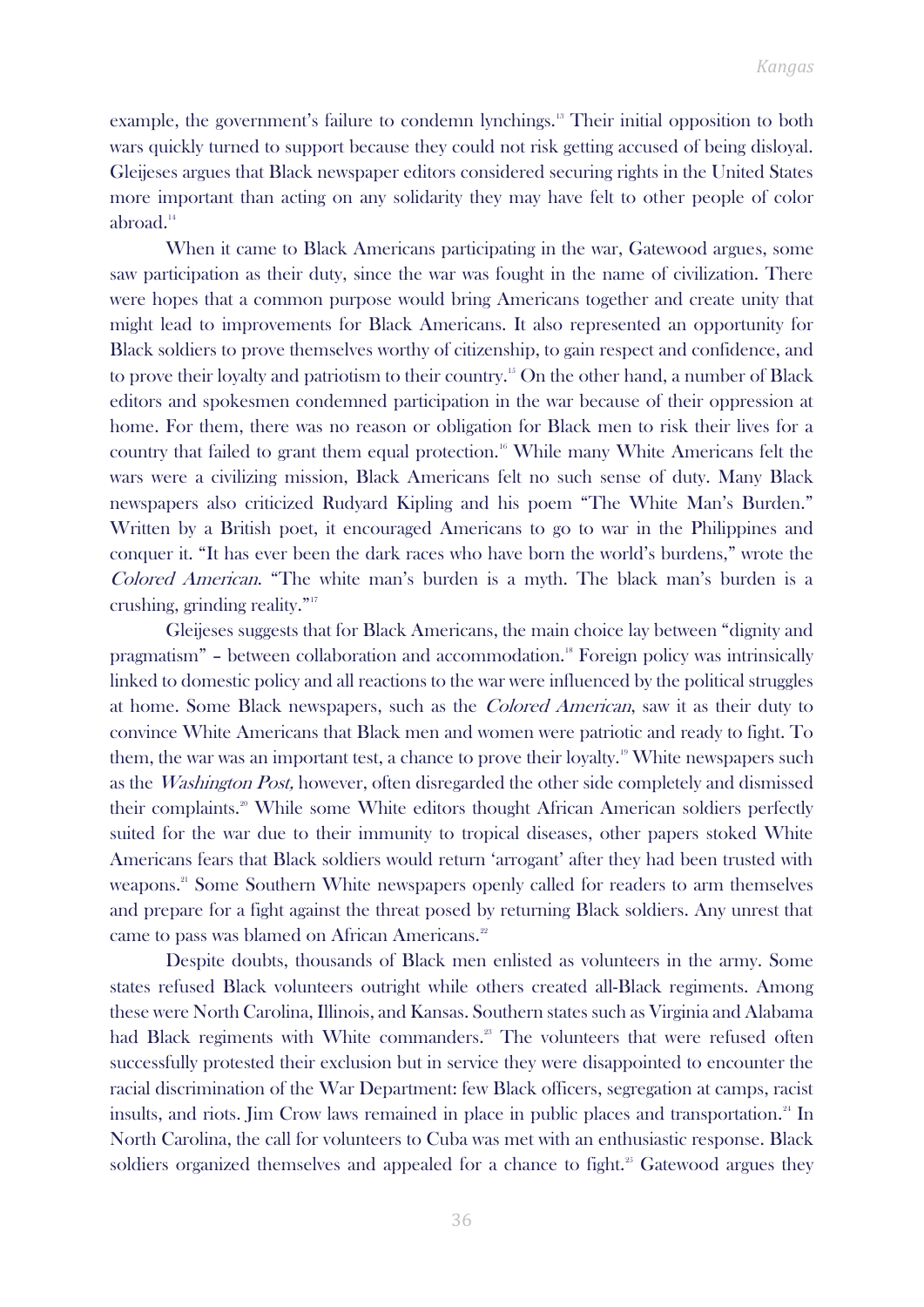succeeded in large part because of the state's governor's interest in amassing Black votes.<sup>26</sup> Black newspapers in the state praised the governor for allowing the Black battalion to fight, and for naming a Black commander. The act was considered by the Black press as a significant 'experiment', something that would have consequences for all Black Americans in the future.<sup>27</sup>

The war of 1898 was an initial triumph for Black soldiers. At first it seemed the opportunity to prove their competence and bravery they had been hoping for. A Black unit fought with the Rough Riders at San Juan Hill, for which they were lauded by Black newspapers. Soldiers and African American communities alike were proud of their own, even going so far as to declare that Black men were physically superior, capable not only to withstand disease but bullets as well. However, their enthusiasm waned soon after homecoming. Theodore Roosevelt changed his attitude and accused Black soldiers in Cuba of cowardice. When Black soldiers realized that racism and mistreatment of people of color by those of European descend was as rampant in Cuba as it was in America, they left the island gladly. Disillusioned by the conditions at home, the lack of recognition for their bravery, the elimination of the Black units after the war, and a government that would help Cuba but ignore its own citizens, African American soldiers became increasingly frustrated.<sup>28</sup> In their 1975 article "David Fagen: An Afro-American Rebel in the Philippines, 1899-1901," historians Michael C. Robinson and Frank N. Schubert show that after returning from war, Black soldiers became aware that despite serving on the battlefield, changes to the circumstances at home were still far off. Some radicalized and started fighting back. There was indeed a rise in armed conflicts between Black and White soldiers, as well as civilians who were inspired by the bravery of Black soldiers.<sup>29</sup> The 1898 race riot in Wilmington was particularly bloody example of this sort of conflict.<sup>30</sup>

In addition to physical violence, there was an intellectual side to the radicalization of returning Black soldiers; men met in societies and clubs like the local Y.M.C.A. to discuss politics, the war, and join forces in protests.<sup>31</sup> Gatewood writes that the experiences of Black soldiers at home and abroad informed African Americans' political views. Black spokesmen condemned the war effort as a racist scheme, no different from European colonialism. When information about the mistreatment of Filipinos came to light, many Black voters turned against imperialism.<sup>32</sup> Some went so far as to turn their backs on Republican President McKinley and Vice President Roosevelt. Nevertheless, in the election of 1900, most Black voters still supported the party of Lincoln; they did not trust the Democrats to care about African Americans.<sup>33</sup> The realization that the war would not bring about any significant change brought a sense of powerlessness. After the war ended and the Philippines were under American control, the focus of Black protesters and newspapers turned back to the conditions at home. Acceptance of the United States as a colonial power had not come easily, but more urgent problems ultimately trumped concerns for the situation in faraway places.<sup>34</sup>

For Black authors, too, problems at home remained a more pressing issue than empire, according to literary scholar John Cullen Gruesser. In The Empire Abroad and the Empire at Home: African American Literature and the Era of Overseas Expansion (2012) he argues that whatever their view on imperialism and the war against Spain, Black authors were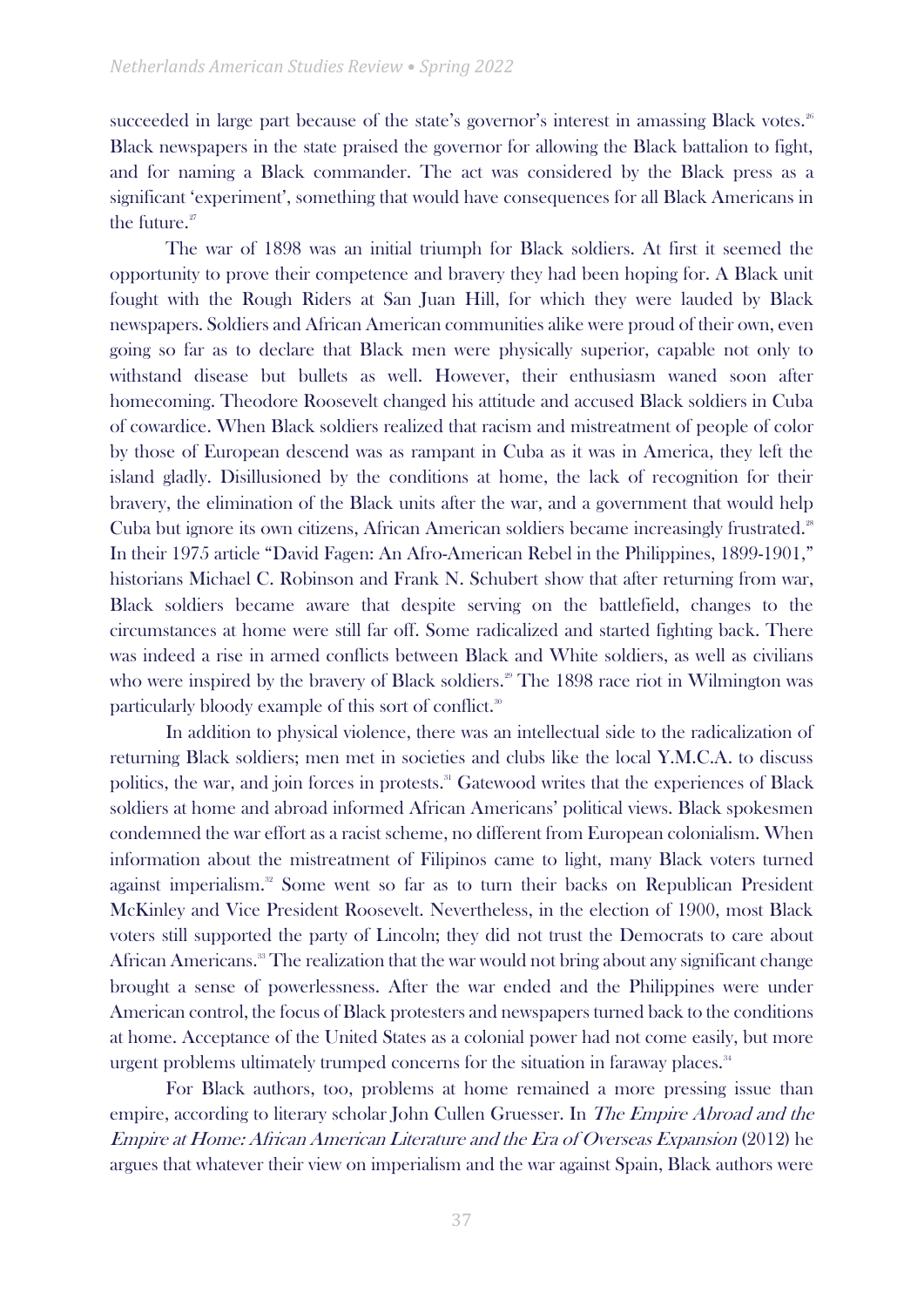more concerned with how the acquisition of empire would affect race relations in the United States.<sup>35</sup> There was no consensus among them, just as no consensus existed amongst the wider African American population. However, American territorial expansion allowed and compelled them to write about the situation at home and to draw parallels between empire overseas and empire at home, theorizing about imperial subjectivity. <sup>36</sup> The majority of Black Americans who wrote or spoke about empire were writers, editors, and businessmen. The educated elite, whose main priority was improving their status and finding a place where they could thrive and create new opportunities. While some condemned imperialism outright, others saw the addition of new territories as a positive for Black Americans because it would bring in more citizens of color and give them new leverage. In African American literature there was a rising sense of Pan-Africanism. In poetry, Afro-Caribbean heroes were linked to Black Americans. As W.E.B. DuBois's speech about the problem of the color line indicates, Black intellectuals saw it as their duty to talk about race and empire, even suggesting that they saw the future of colonized people of color as their responsibility.<sup>37</sup> Historian Paul A. Kramer argues that DuBois's speech reveals that he considered the situation in the colonies a continuation of what had happened in the United States. DuBois welcomed the natives of new territories as allies to Black Americans and suggested they stand together. For him, the previously American "negro problem" was now global.<sup>38</sup>

Rather than suggesting that the wars of expansion were the result of foreign or domestic political aims, nationalism, or the ideology of White saviorism, historian Michele Mitchell attributes them to a crisis of masculinity. The late nineteenth and early twentieth centuries presented an era of heightened anxiety and hypermasculinity in the United States, which manifested itself in an obsession with empire, something that was associated with masculinity and power.<sup>39</sup> In her article "The Black Man's Burden': African Americans, Imperialism, and Notions of Racial Manhood 1890–1910" (1992), Mitchell argues that although this mindset was possessed by many White men, the crisis was more acute for Black men because they were feminized in culture. 'Manliness' was a quality reserved only for White men, it was something a Black man could never attain.<sup>40</sup> Therefore, imperialism was an alluring idea for African American men since it gave them a chance to claim the masculine qualities that came from acting as a soldier or a missionary. Emphasizing their masculinity was a way to also reclaim their dignity in a country where it was being stripped away.<sup>41</sup>

The crisis of masculinity was not the only cause of anxiety around the turn of the twentieth century, writes Susan K. Harris in *God's Arbiters: Americans and the Philippines*, 1898-1902 (2011). There was also a perceived "cultural crisis" owing to the recent influx of immigrants moving into the United States, as well as Black Americans moving from the South to the North.<sup>42</sup> Social Darwinist ideas became dominant and increasingly popular all across the country, and questions of race and racial purity gained traction.<sup>43</sup> Both White and Black Americans understood race as having fixed characteristics. The annexation of the Philippines raised the issue of the race of Filipinos, now American imperial subjects. Filipinos were considered neither Black nor White, which caused confusion and questions around the possibility of them becoming citizens. Harris claims that racial mixing was a fear shared by a majority of Americans regardless of their background. Black and White Americans had major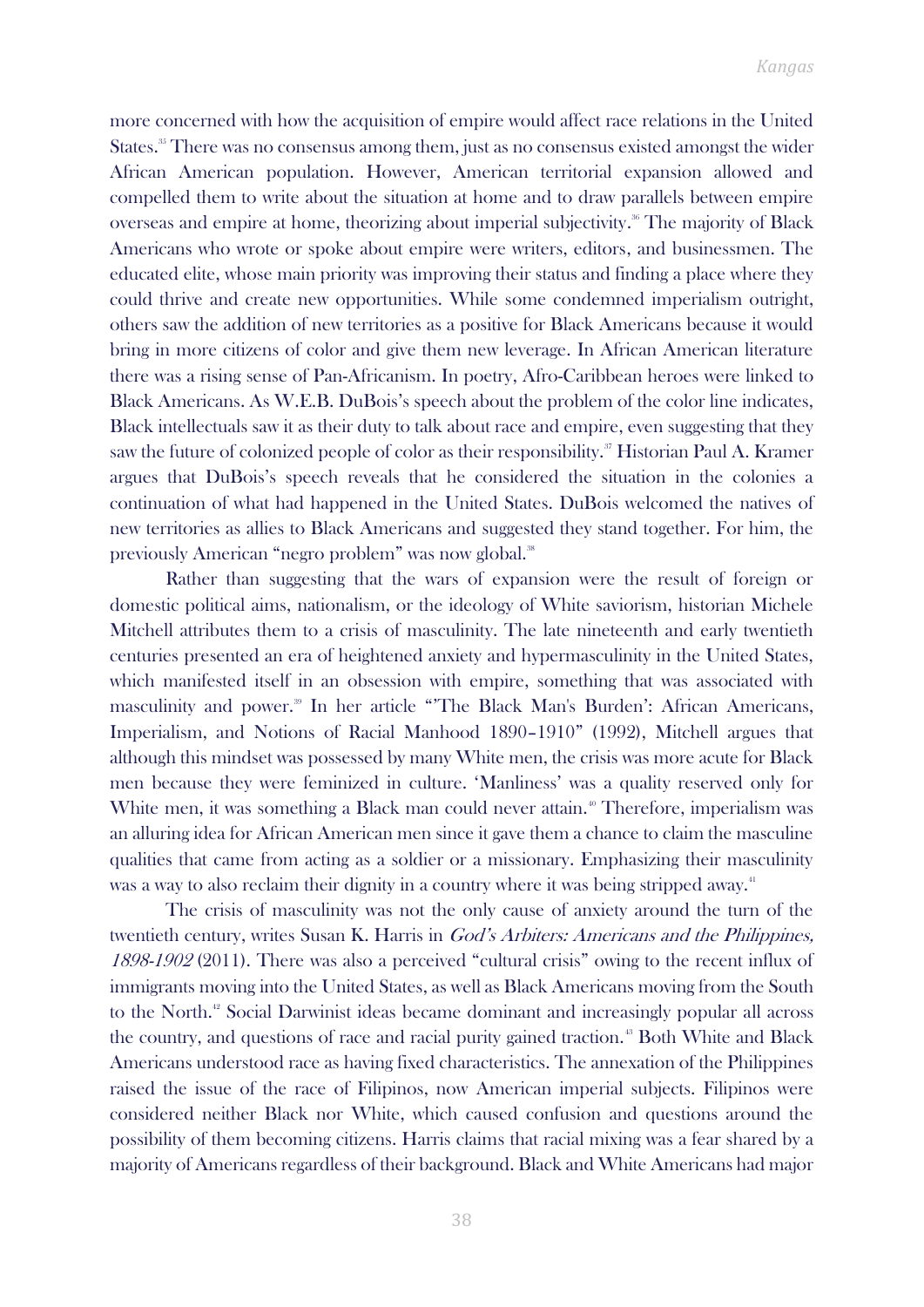anxieties about their race mixing with Filipinos.<sup>44</sup> Debates on human origins, including which race was created first, can be seen in literature as well. Many novels and other literature featured mixed race characters and plots that dealt with confusion about a character's heritage.<sup>45</sup>

Between 1899 and 1902, approximately 6000 Black men served as part of US military campaign against the Filipino forces lead by Emilio Aguinaldo. Most of the battles they took part in were small skirmishes, and, in addition to the fighting, they would take on tasks such as patrolling, supply, and labor work.<sup>46</sup> In the United States, both imperialists and antiimperialists saw Filipinos as racially inferior, as stupid and childlike, incapable of governing themselves – much like they saw Black soldiers as physically strong, but incapable of succeeding without White leadership. Imperialists believed it was their duty to govern as representatives of a superior race and during their occupation a system of oppression not unlike the one in Jim Crow America was put in place.<sup>47</sup> Filipinos were not granted full political participation nor self-determination and they were segregated from White soldiers in the same way that Black Americans were.<sup>48</sup> In the Philippines, Black soldiers faced a difficult situation. The regiments that had fought for the freedom of colonial subjects in Cuba were now expected to join the US army against fellow people of color.<sup>49</sup> Black soldiers had to put up with verbal and physical abuse; beatings, slurs, even mob violence, while they witnessed White American soldiers treat – and call – Filipinos the same way. Some Black soldiers concluded that those Filipinos who were fighting the American occupation were doing so because they knew under US rule they would be treated like Black Americans.<sup>50</sup> Filipino insurgents made the connection too, and were quick to use any doubts Black soldiers had to their advantage. They spread propaganda which pointed out the similarities in their treatment, claiming Filipinos and African Americans were fighting the same war and should unite forces. It even referred to famous lynchings and gratuitous violence that was occurring in the United States.<sup>51</sup>

Although Filipino propaganda made a connection between Black Americans and Filipinos, historians have disagreed over the real nature of the relationship between the two groups. Welch argues that for Black American soldiers their national identity trumped any feelings of solidarity based on race and treatment. Being a soldier in a foreign land made them draw a line between Americans and foreigners and made them treat Filipinos as belonging to the latter group. In short, there was no special bond between them.<sup>52</sup> This view is contested by Scot Ngozi-Brown in "African-American Soldiers and Filipinos: Racial Imperialism, Jim Crow and Social Relations" (1997). He suggests that Black soldiers were angry at how Filipinos were treated and they socialized with the locals much more than White soldiers did.<sup>53</sup> They also had relationships with Filipino women, even married them, though often remained suspicious of the men. Some saw Filipinos as "mulatto people," racially mixed like many Black Americans.<sup>54</sup> A number of them chose to remain on the islands after the war. In fact, more African American soldiers stayed behind than after any other military assignment or war. <sup>55</sup> Staying with their wives and children was an important reason for their decision, but equally important were the jobs and business opportunities they found on the island. Many refused to return home where they would experience social immobility under Jim Crow.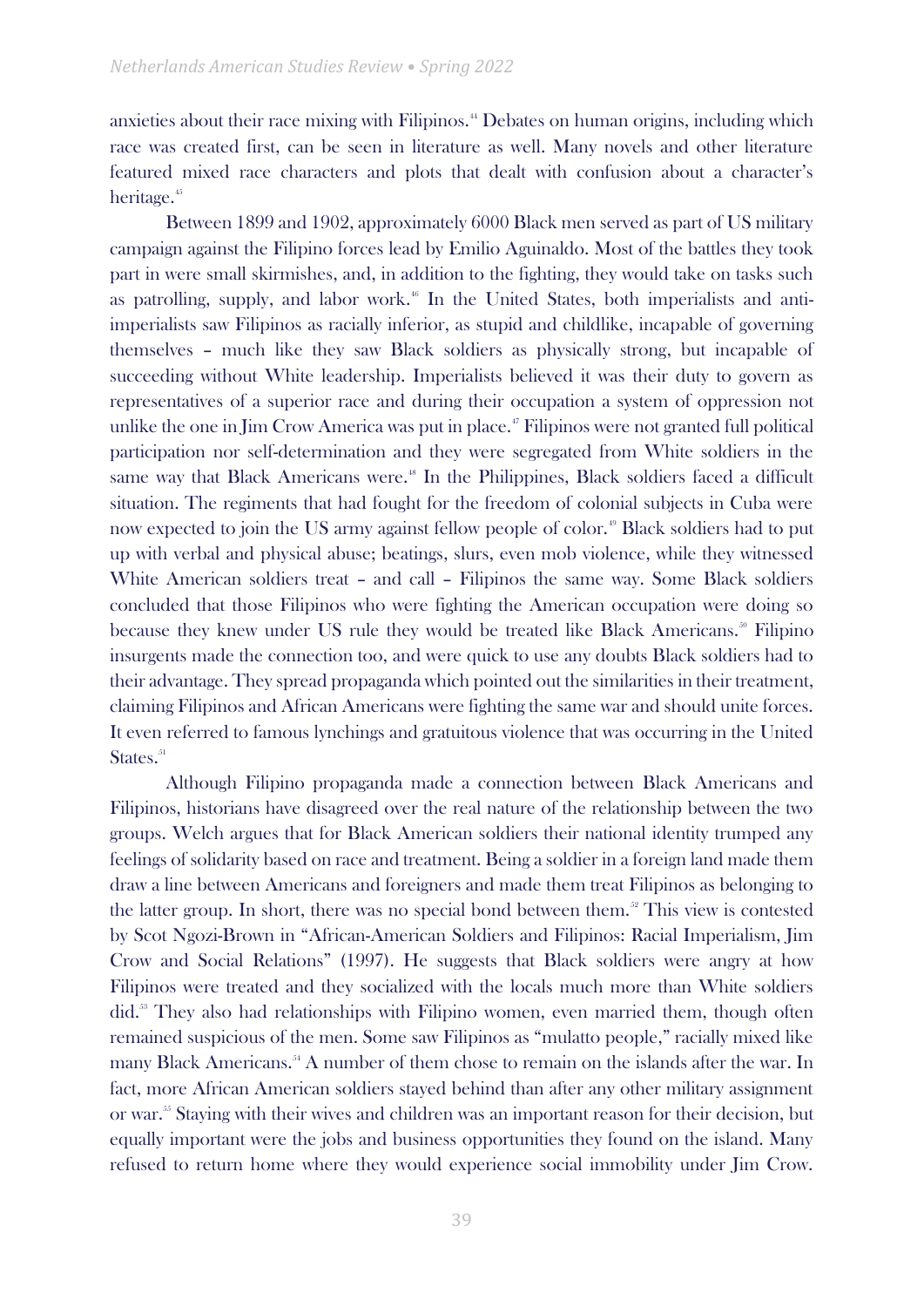However, although status and wealth were crucial factors, there was undeniable solidarity between Black soldiers and Filipinos. Ngozi-Brown argues that the close relationship made Black soldiers question US Army propaganda and see their enemy not as an 'other', but as more of a friend than the White soldiers.<sup>56</sup>

In his 2014 article "'I Feel Sorry for These People': African American Soldiers in the Philippine-American War, 1899-1902," historian Timothy D. Russell supports the argument that there were feelings of sympathy and anger among Black soldiers because of their discomfort at being used to oppress other people of color. He provides evidence of the inner conflict in the form of two personal stories of Black men in the Philippines: David Fagan and John Calloway.<sup>57</sup> Private David Fagan was one of only few Black soldiers who defected. Disillusioned with the war and his superiors, he was influenced by Aguinaldo's propaganda asking Black soldiers to change sides. After joining the Filipino forces, he was given the rank of officer, which was meaningful to him since very few African American soldiers had the opportunity to move up in the US army. The title made Fagan feel like he had some power over the White officers.<sup>58</sup> The details of the end of his life are uncertain. He was wanted for treason and a Filipino hunter eventually claimed to have killed him and brought his head as evidence.<sup>59</sup> However, it is not completely certain the head was Fagan's. Whatever his fate, he fought with the insurrectionists until the end, which shows that he shared a feeling of kinship.<sup>60</sup> Another case Russell highlights is that of Sergeant-Major John W. Calloway. Calloway had many Filipino acquaintances and felt he shared a strong connection with them.<sup>61</sup> A seemingly innocuous letter he sent to a Filipino friend caused the US army to arrest him. In the letter, he wrote of his deep dissatisfaction with the way the Americans treated Filipinos and how the war was unfolding. However, he believed that eventually Filipinos would secure civil rights and did not question the morality of their mission to 'civilize' Filipinos.<sup>62</sup> Calloway's arrest, Russell argues, shows the anxiety amongst White American leaders about Black Americans fighting wars, especially against other racialized people. The letter is evidence of the amount of thought Black soldiers gave to the discrimination they witnessed and suffered from. However, it also suggests their military identity and faith in their duty as soldiers remained dominant.

In the decades after the war there was a consensus amongst historians and political theorists that White supremacist ideas, the "White man's burden," and social Darwinism were major motivations behind the United States going out in search of new territories. Black contemporary writers such as DuBois agreed, suggested, and feared that American racial oppression would be exported to the colonies. Welch has dismissed the war as a one-off in American history, without any major impact on longer-term politics. However, he saw the war as holding up a 'mirror' to American society at the time, showing its racism and heightened patriotism.<sup>63</sup> This can, according to Welch, be seen in the responses of American people before, after, and during the war. More recently, historians have presented different views. In Race over Empire: Racism and U.S. Imperialism, 1865-1900 (2004), historian Eric T. L. Love argues that the situation of African Americans was considered such a substantial problem by White American leaders that they deemphasized the racial aspects of empire. They rejected the "White man's burden" and no longer highlighted the war as a civilizing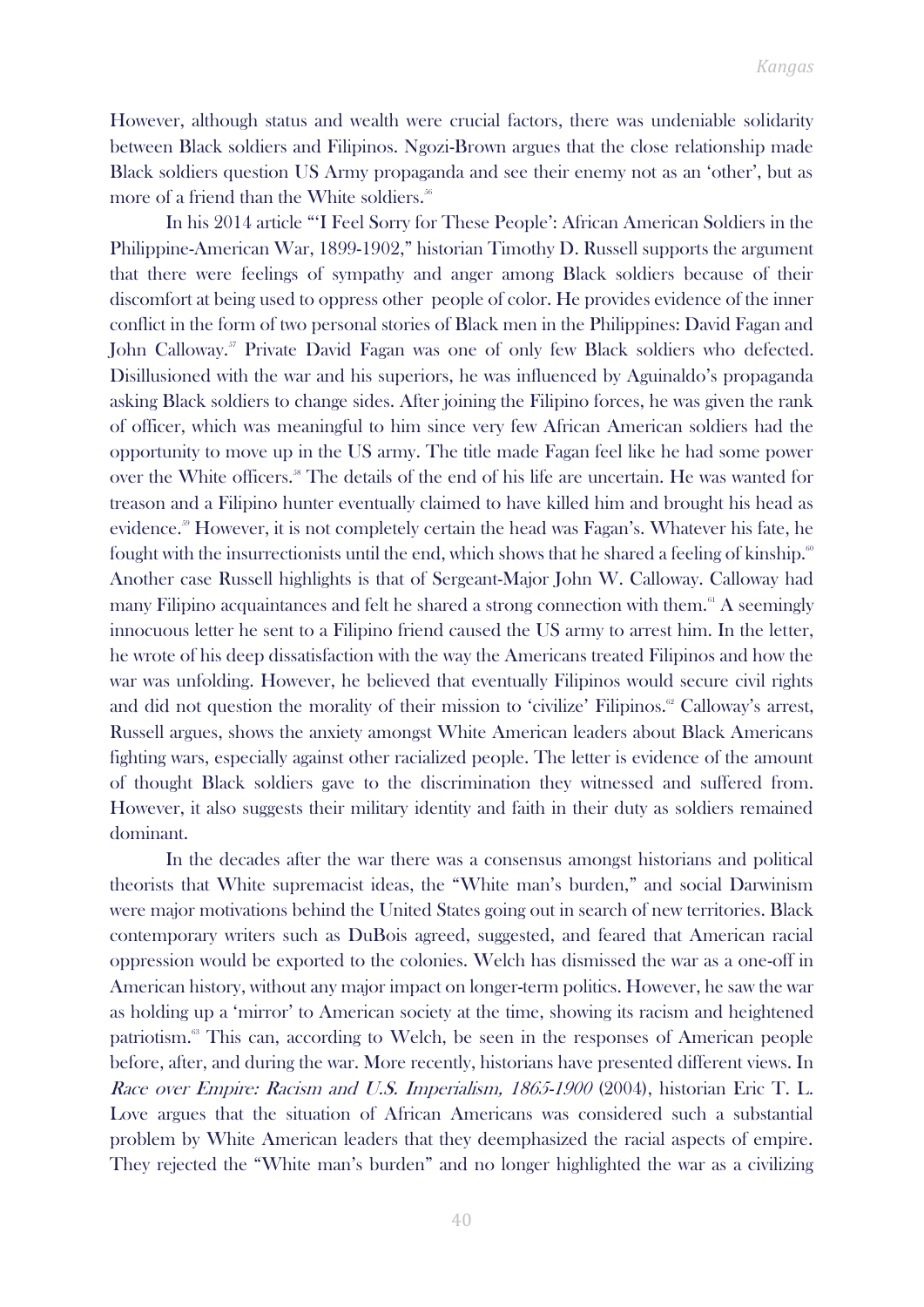mission.<sup>64</sup> Racism was predominantly employed by the opponents of empire to argue against accepting people of color as citizens. Imperialists, on the other hand, emphasized that the colonies were sparsely populated and that natives would not be a threat. Love also argued that an empire was first and foremost needed for trade.<sup>65</sup> Others have taken a more international view. Kramer has written that although the war in the Philippines was often defined by contemporaries as a benevolent mission, American imperialism was nowhere near exceptional and, in fact, it was comparable to European imperialism. Kramer, however, disagrees with the notion that the United States 'exported' their ideology of race to its colonies. Instead, the "two histories—of the racial remaking of empire and the imperial remaking of race—are not separable."<sup>66</sup> The war redefined understandings of race in its context. In order to understand it, one must look beyond America and see it as a continuum of a transnational history of colonialism.<sup>67</sup>

Historians have agreed that, although the opinion of African Americans over US imperialism were divided, a great majority of them were against it. They opposed expansionism because they recognized in it the ideology of White supremacy. However, since their main focus was on combating racism at home, concerns over appearing unpatriotic often trumped anti-imperialist sentiments. Even if African Americans felt a degree of sympathy for other racialized people, they were anxious about racial mixing, and feared for their own hardfought future in US society. Many Black men enlisted in volunteer militias in both Cuba and the Philippines, and though some rebelled, or even defected, many considered national identity to be more important than racial solidarity. Many hoped that by fighting in Cuba and the Philippines, they could prove they were not aliens in their own country, but US citizens, equal to their White countrymen. In the aftermath of the Spanish-American and Philippine-American wars, however, their situation improved little. Less than two decades later they found themselves facing a new war which arguably had a bigger impact on American society and Black Americans: The First World War. The 'Great War' revived debates that had started during the wars of American imperialism, chief among them whether or not to arm the disenfranchised Black men and send them to fight abroad. The wars of American empire in Cuba and the Philippines offer an important precedent which informs the study of any twentieth-century American wars, especially if historians are to better comprehend the experiences of Black Americans.

**Notes** 

<sup>&</sup>lt;sup>1</sup> Antony G. Hopkins, *American Empire: A Global History* (Princeton: Princeton University Press, 2018), 320. 2 Ibid., 292.

<sup>3</sup> Ibid., 320.

<sup>&</sup>lt;sup>4</sup> Nicole A. Waligora-Davis, Sanctuary: African Americans and Empire (New York: Oxford University Press, 2011), 22.

<sup>&</sup>lt;sup>5</sup> Hopkins, American Empire, 332-333.

<sup>6</sup> Ibid., 370-372.

<sup>&</sup>lt;sup>7</sup> Paul A. Kramer, *The Blood of Government: Race, Empire, the United States, and the Philippines* (Chapel Hill: University of North Carolina Press, 2006), 10-11.

<sup>&</sup>lt;sup>8</sup> Willard B. Gatewood, "Black Americans and the Quest for Empire, 1898-1903," Journal of Southern History 38.4 (Nov. 1972): 545.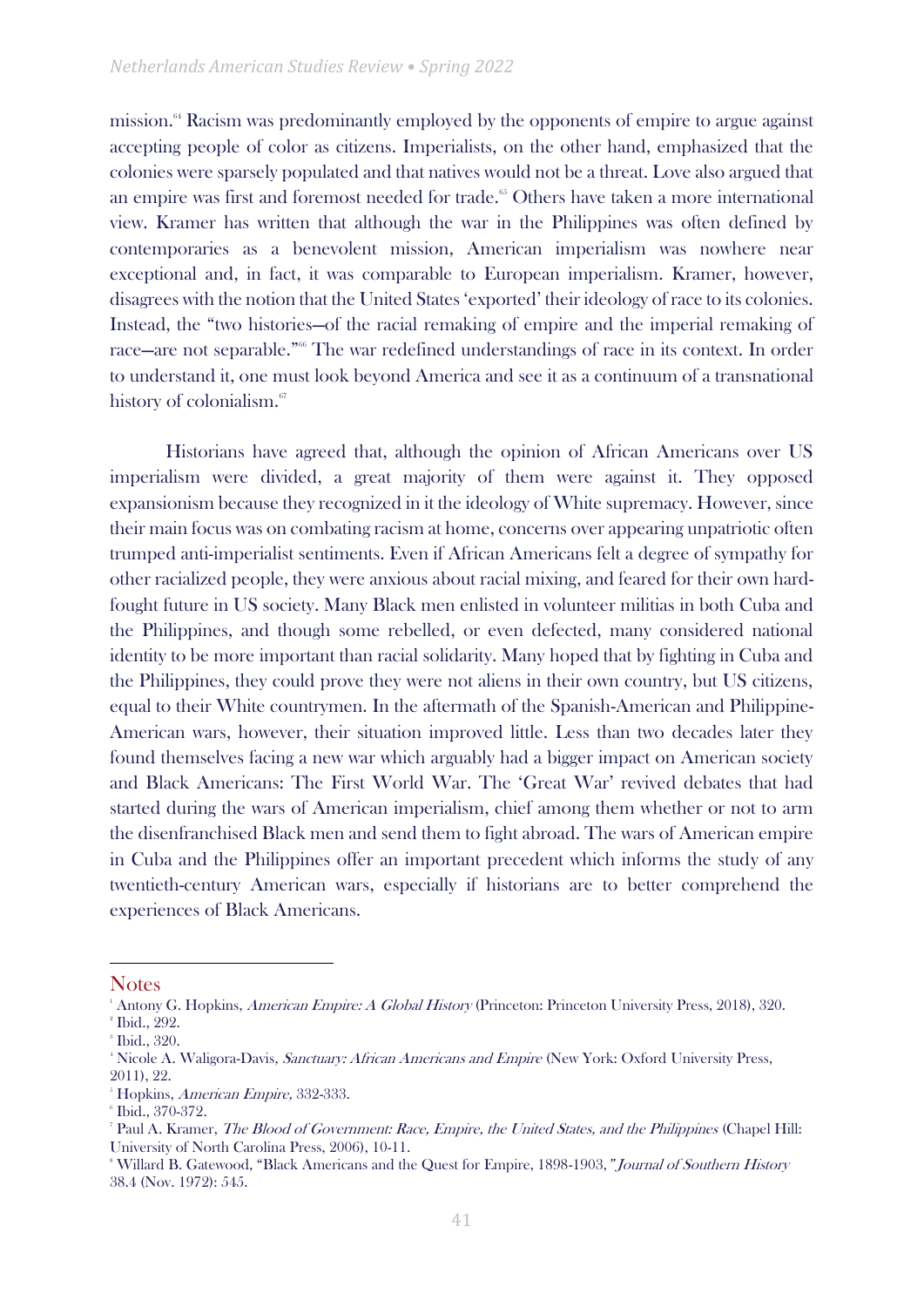$9$  Ibid., 545-546.

<sup>10</sup> Richard E. Welch, Response to Imperialism: The United States and the Philippine - American War, 1899-1902 (Chapel Hill: The University of North Carolina Press, 1979): 108.  $11$  Ibid., 107.

 $12$  Ibid., 115.

- <sup>13</sup> Piero Gleijeses, "African Americans and the War against Spain," North Carolina Historical Review 73.2 (April 1996): 213.
- <sup>14</sup> Ibid., 184.
- <sup>15</sup> Gatewood, "Black Americans," 547-548.
- <sup>16</sup> Ibid., 549.
- <sup>17</sup> Gleijeses, "African Americans," 208.
- <sup>18</sup> Ibid., 185.
- <sup>19</sup> Ibid., 208.
- $20$  Ibid., 195.
- <sup>21</sup> Ibid., 191.
- $22$  Ibid., 199-200.

<sup>23</sup> Willard B. Gatewood, "North Carolina's Negro Regiment in the Spanish-American War," North Carolina Historical Review 48.4 (Oct. 1971): 371.

- <sup>24</sup> Gatewood, "Black Americans," 552-553.
- <sup>25</sup> Gatewood, "North Carolina's Negro Regiment," 373.
- <sup>26</sup> Ibid., 372.
- <sup>27</sup> Ibid., 375.
- <sup>28</sup> Gatewood, "Black Americans," 557.
- <sup>29</sup> Michael C. Robinson and Frank N. Schubert, "David Fagen: An Afro-American Rebel in the Philippines, 1899-1901," Pacific Historical Review 44.1 (Feb. 1975): 70.
- <sup>30</sup> Gatewood, "Black Americans," 556.
- <sup>31</sup> Robinson and Schubert, "David Fagen," 71.
- <sup>32</sup> Gatewood, "Black Americans," 559.
- <sup>33</sup> Ibid., 562-563.
- <sup>34</sup> Ibid., 564.

<sup>35</sup> John Cullen Gruesser, The Empire Abroad and the Empire at Home: African American Literature and the Era of Overseas Expansion (Athens: University of Georgia Press, 2012), 6.

- <sup>36</sup> Ibid., 7.
- <sup>37</sup> Ibid., 1-2.
- <sup>38</sup> Kramer, *The Blood of Government*, 14.
- <sup>39</sup> Michele Mitchell, "'The Black Man's Burden': African Americans, Imperialism, and Notions of Racial Manhood 1890–1910," *International Review of Social History* 44, Supplement 7: Complicating Categories: Gender, Class, Race and Ethnicity (1999): 99.
- <sup>40</sup> Ibid., 80.
- <sup>41</sup> Ibid., 83-4.
- <sup>42</sup> Susan K. Harris, *God's Arbiters: Americans and the Philippines, 1898-1902* (New York: Oxford University Press, 2011), 69.
- $48$  Ibid., 66.
- $44$  Ibid., 67.
- $45$  Ibid., 66.

<sup>46</sup> Timothy D. Russell, "'I Feel Sorry for These People': African American Soldiers in the Philippine-American War, 1899-1902, " Journal of African American History 99.3 (Summer 2014): 205-6.

- <sup>47</sup> Scot Ngozi-Brown, "African-American Soldiers and Filipinos: Racial Imperialism, Jim Crow and Social Relations," Journal of Negro History 82.1 (Winter 1997): 42.
- $45.45.$

- <sup>50</sup> Ibid., 46.
- <sup>51</sup> Ibid., 46.
- $52$  Welch, *Response to Imperialism*, 112.
- <sup>53</sup> Ngozi-Brown, "African-American Soldiers and Filipinos," 47.
- <sup>54</sup> Ibid., 47.
- $55$  Ibid., 51.
- <sup>56</sup> Ibid., 50-51.
- <sup>57</sup> Timothy D. Russell, "'I Feel Sorry for These People'," 206.
- <sup>58</sup> Ibid., 207.
- <sup>59</sup> Ibid., 209.

 $49$  Ibid., 42.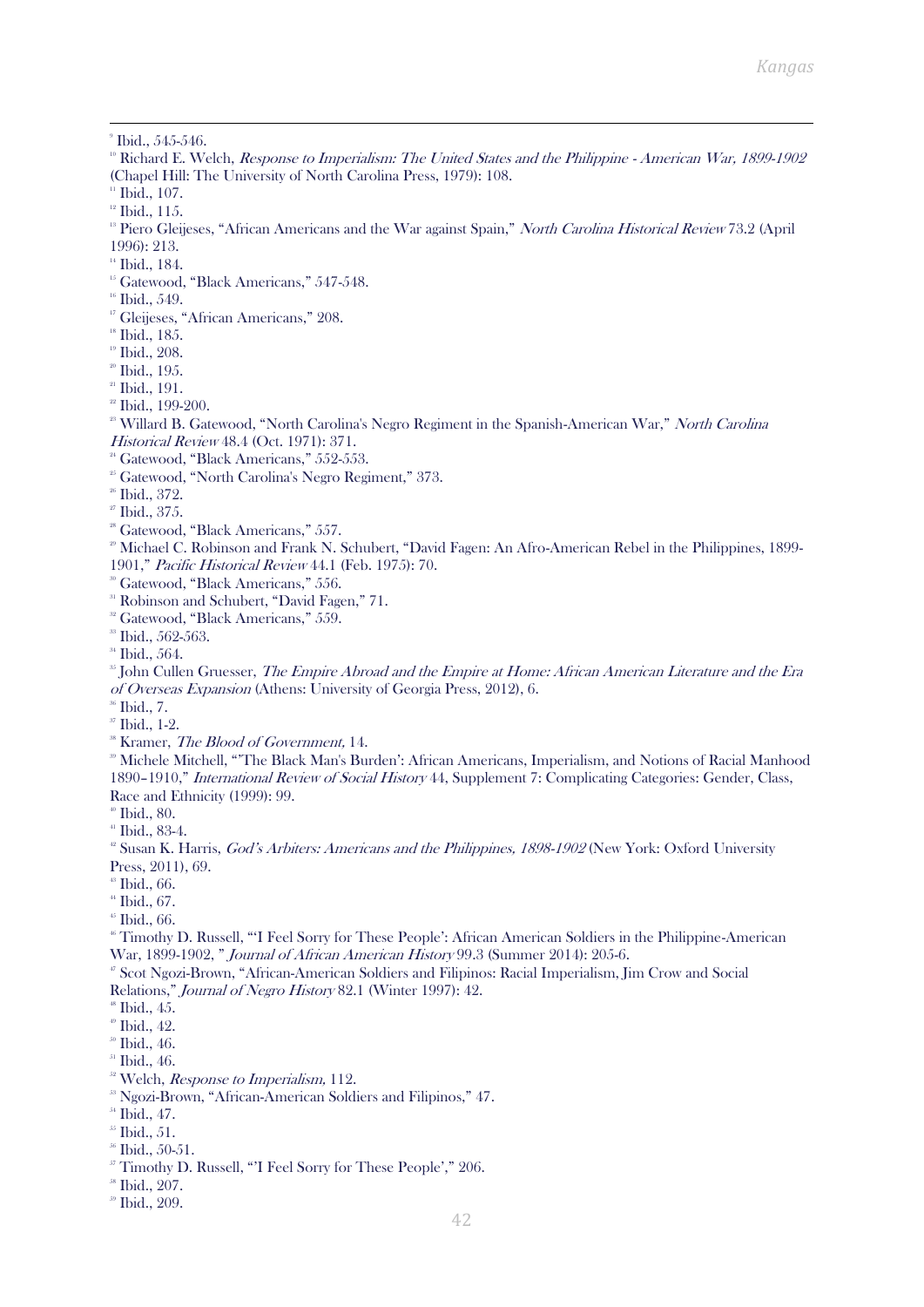*Netherlands American Studies Review • Spring 2022*

<sup>63</sup> Welch, Response to Imperialism, 156.

 $66$  Kramer, *The Blood of Government*, 3.

 $\frac{67}{1}$  Ibid., 4-5.

 $\omega$ <sup>60</sup> Ibid., 208.

 $61$  Ibid., 211.

 $62$  Ibid., 209.

<sup>&</sup>lt;sup>64</sup> Eric T. L. Love, Race over Empire: Racism and U.S. Imperialism, 1865-1900 (Chapel Hill: University of North Carolina Press, 2004), xi-xii.

 $65$  Ibid., 30.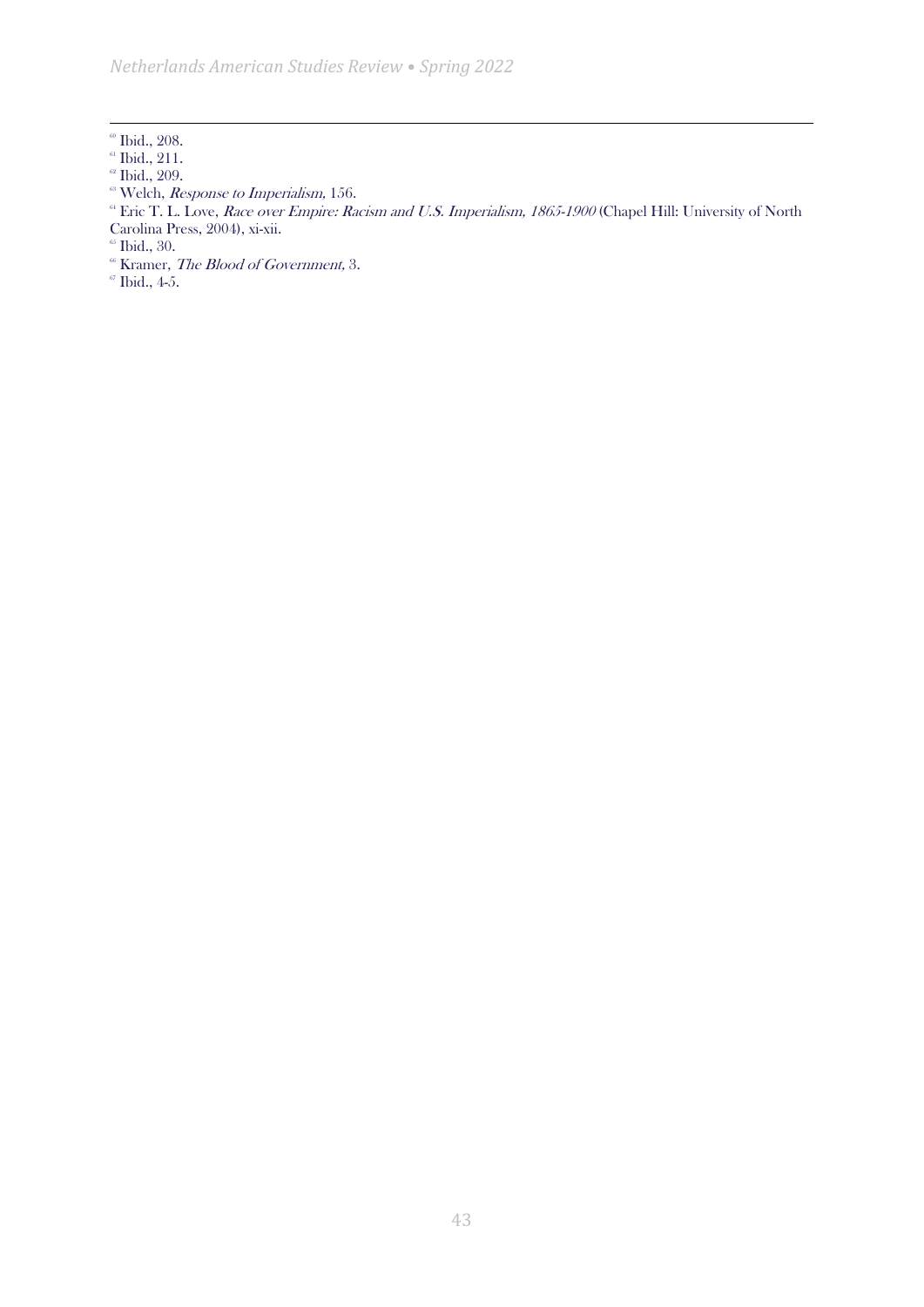# Avoiding the Dangers of Communism? American Women's Identity, the CAW, and the Cold War

Kaja Flieder | Leiden University

This paper was written for the course Global Order in Historical Perspective the MA program in International Relations

The early Cold War heavily affected ideas about gender, particularly the position of women and assumed gender roles in the United States. It also came to shape feminist organizations that campaigned for gender equality. During World War II, traditional societal structure had changed, as many women worked in factories to support the war effort, while men were fighting abroad. After the war, women mostly resumed their domestic spheres, and many American social commentators encouraged women to embrace their traditional roles once again.<sup>1</sup> The notion of the ideal American nuclear family, living in the suburbs with husbands earning the income and women as housewives, became widespread in this period.<sup>2</sup> However, not all women subscribed to this image and instead campaigned for a change to these gender roles. An example of such a movement was the Congress of American Women (CAW), the American branch of the Women's International Democratic Federation (WIDF), which was founded in 1945.<sup>3</sup> The CAW itself was founded in 1946 and campaigned for women's rights, world peace, and antiracism, and embraced left-leaning feminism.<sup>4</sup> In the tense political atmosphere of the Cold War, both the CAW and the WIDF were suspected of being Soviet spies by the American authorities.<sup>5</sup> In 1950, the CAW was banned by the House Un-American Activities Committee (HUAC), which was set up in 1938 to investigate disloyalty amongst US citizens.<sup>6</sup> After World War II, the organization investigated communist influences and possible communist threats to American society. Its operation techniques included intimidation, which often led to witnesses feeling pressed to name apparent communist sympathizers.<sup>7</sup>

Despite the CAW's short existence, the organization offers important insights into feminism in the US during the 1940s and 1950s. The scholarship on the WIDF, the CAW, and feminism in the early post-war era discusses important themes, such as the role of gender as a concept, feminist organizations, and their connections to the Cold War. Historian Francisca de Haan has shown that Western historiography has long overlooked left-leaning feminist organizations like the WIDF and the CAW because they were labeled as communist.<sup>8</sup> However, the WIDF was a global organization which, while having communist influences, aimed to unite like-minded women from around the world.<sup>9</sup> Scholarship also agrees that the organization was heavily impacted by the Cold War, which even led to the dissolving of the CAW and subsequent historical neglect by scholars.<sup>10</sup>

While scholars have argued that the CAW and the WIDF were long overlooked, different views on gender and the Cold War exist in the literature.<sup>11</sup> For instance, the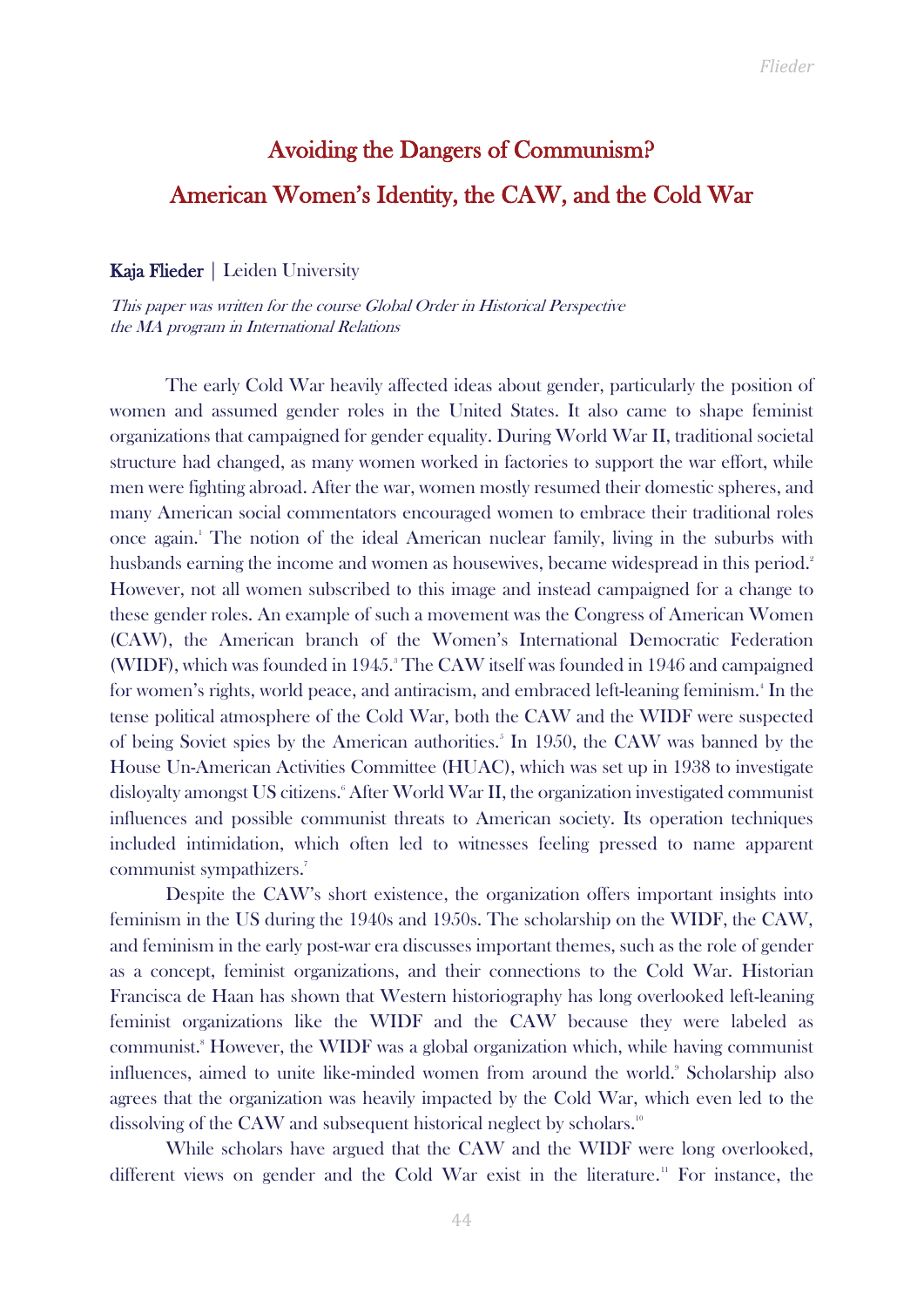stereotype of suppressed suburban women in the house, raising children, and running the household was first publicized in *The Feminine Mystique* by Betty Friedan (1963).<sup>12</sup> Friedan argued that women were unhappy in their roles as housewives and had to find happiness in individual achievements, for instance by pursuing professional careers.<sup>13</sup> One of Friedan's most notable critics is historian Joanne Meyerowitz, who has shown that women were not solely reduced to housewives in American culture, as their non-domestic stories were also celebrated.<sup>14</sup> Besides, as historian Elaine Tyler May has argued, many American women chose the idealized life as they preferred security and stability after the war.<sup>15</sup> According to May, gender roles provided security during the Cold War and were considered a defense against communism.<sup>16</sup> Historian Landon Storrs has furthermore illustrated that in the 1950s, women who did not conform to this image, for instance those who were employed in highlevel government positions, were often suspected of being communists.<sup>17</sup> He explained that it was feared that these women would be targeted by communists with propaganda of gender equality that would disrupt the patriarchal family.<sup>18</sup> Since family life was considered a defense against communism, communist influences on women would threaten political and societal stability.<sup>19</sup>

While scholarship on feminism in the early post-war period and the Cold War has explored these topics, the place of the CAW in this broader development has not been discussed enough. Therefore, this essay will explore the following research question: What does the role of feminism and the CAW in mainstream American society reveal about identity and gender norms in the US from 1945-1960? To answer this question, excerpts from the 1947 book *Modern Woman: The Lost Sex* by Ferdinand Lundberg and Marynia F. Farnham and the 1948 pamphlet *Woman against Myth* by Betty Millard will be consulted. It is important to mention that this essay will solely focus on White, middle-class American women in reference to the 'ideal' American woman, as the consulted scholarship also mostly discusses this group. Naturally, American society has always been very diverse, and it is impossible to claim that one ideal American woman exists. However, considering that addressing the 'ideal' type of American woman for all socio-economic classes and ethnicities would not fit into the scope of this essay, it will only focus on this group.

First, this essay will discuss the different forms of feminism and gender roles that were present in mainstream American society, and among the CAW and the WIDF. This will be followed by an examination of how these two groups differed in their views on feminism and gender roles and what this difference reveals about American identity overall. Overall, this essay will show how dominant ideas about gender and feminism in American society have interacted with the CAW's and, to a lesser extent, the WIDF's ideas about gender roles. Furthermore, it will be discussed how historians have understood both the ideas from the CAW and dominant American society and what this demonstrates about American identity in the post-war era. By analyzing the abovementioned HUAC report, this essay will also discuss the influence of the CAW on the perception of gender roles in mainstream American society.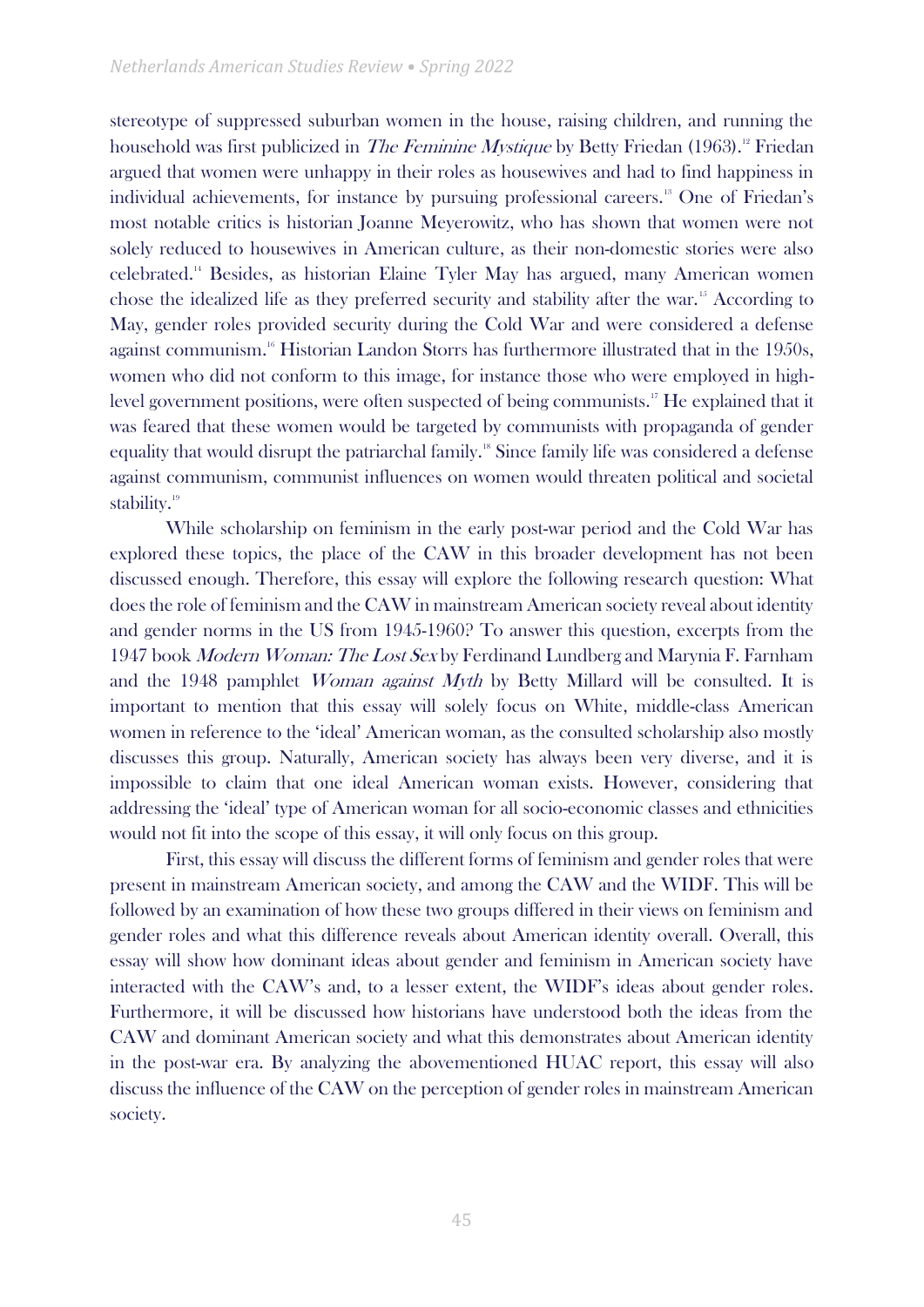Competing ideas on feminism and gender roles were present in US society from 1945 to 1960. After World War II, many soldiers returned home from the war to retake their jobs, which were performed by women during the war.<sup>20</sup> It was initially believed that women would want to remain in the work force but instead, they often returned to their roles as housewives. After the war, the societal image of the idealized family and devoted wife was promoted by social commentators and magazines, and most women embraced this role once again.<sup>21</sup> However, feminism was present in American society in the early post-war period as well.<sup>22</sup>

The idealized image of the American family was publicized in the 1947 book *Modern* Woman: The Lost Sex by Ferdinand Lundberg and Marynia F. Farnham, which argued that women were biologically destined to be housewives and mothers. According to them, problems in society were caused by feminist ideas of women wanting to be men and acting against their 'natural' roles.<sup>23</sup> Modern Woman represents one interpretation of the role of gender roles in the post-war United States. Indeed, many young Americans embraced the idea of domestic life, as they sought security and stability, and wanted to enjoy the advantages of modern technology that facilitated their lives after the war.<sup>24</sup> Moreover, family life, with its clear ideas of gender roles and femininity, was considered a way to secure the freedoms that American democracy granted.<sup>25</sup>

Since ideas of gender equality were supported by the Soviet Union, anti-communist fears and policies – also known as McCarthyism – led to feminists being framed as communists.<sup>26</sup> However, it is important to mention that while the Soviet Union claimed to have achieved gender equality, there were certainly limits to this equality, especially from a modern-day perspective.<sup>27</sup> Lundberg and Farnham expressed this belief in *Modern Woman*, which argued that "agents of the Kremlin abroad continue to beat the feminist drums in full awareness of its disruptive influence."<sup>28</sup> Additionally, Storrs has suggested that "right-wingers" viewed communism as a challenge not only to capitalist class relations, but also to prevailing gender and race hierarchies. For them, the need to stabilize white male supremacy was one important reason to oppose communism."<sup>29</sup> Thus, this example illustrates that for many conservative intellectuals, the fight against communism was closely tied to the fight against feminism, because ideas of gender equality were considered disruptive to the traditional patriarchal family.<sup>30</sup> In *Modern Woman*, women seeking employment outside the home were considered a humiliation for their husbands that could be resulting from communist influences.<sup>31</sup>

The association of feminist ideas with communism can also be seen in the suspicion of women in positions of power being communists. Many female government officials who leaned left were targeted by right-wing conservatives. While left leaning and liberal men were also targeted, official reports demonstrate that women were judged by different standards. Women made up eighteen percent of high-level cases for investigating the loyalty of employees, while only representing three percent of high-level employees.<sup>32</sup> These accusations against women were based on anti-feminist beliefs, such as the claim that women in highranking government positions were no longer controlled by their husbands. This was allegedly a sign of communist influences. Accusations clearly consisted of anti-feminist language, as the image of women in positions of power was not easily reconciled with traditional ideas of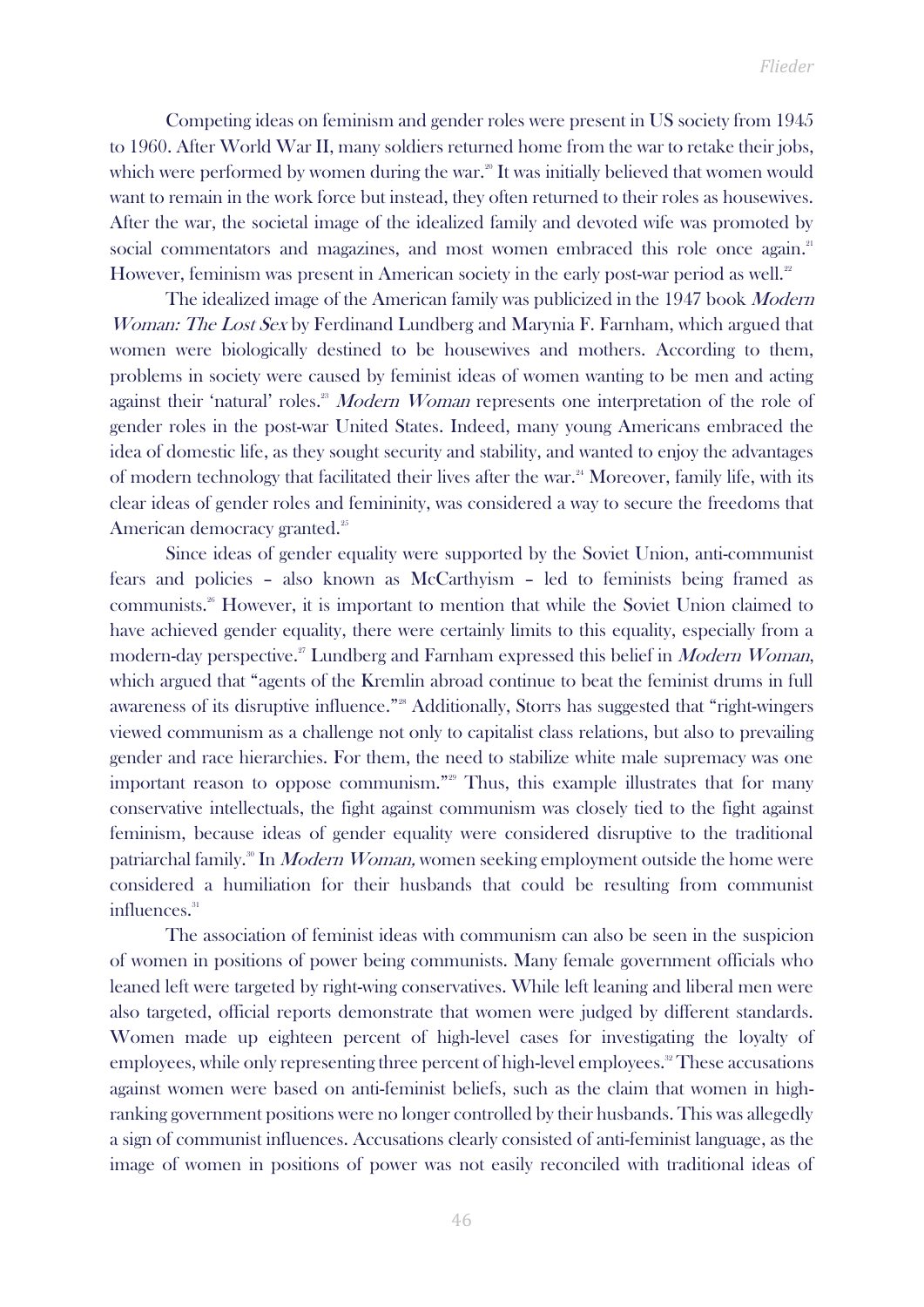femininity.<sup>33</sup> Clear images of gender roles were used to promote certain ideas of American identity in the first decade of the post-war period, with women in positions of power in the workforce being considered communist and thus undesirable.

However, despite the idealization of certain gender roles and the apparent connection between feminism and communism, American society was not solely idealizing the role of women as housewives. While women in domestic roles were addressed by popular culture, this was not the only setting which women were seen in. Evidence has demonstrated that popular culture equally highlighted women's individual public achievements in politics and activism. As shown by Meyerowitz, "domestic ideals co-existed in ongoing tension with an ethos of individual achievement that celebrated nondomestic activity, individual striving, public service, and public success."<sup>34</sup> Women who were employed in certain white-collar jobs, for instance, as secretaries, were not judged as much. <sup>35</sup> Moreover, women who were supporting mothers but also had a career in politics were celebrated.<sup>36</sup> These portrayals demonstrate that while traditional gender roles prevailed in American society, other ideas existed as well.

Dominant American ideas about gender differed heavily from those supported by the WIDF and CAW. The WIDF campaigned for anti-fascism, lasting peace, women's rights, and, in terms of members, was the largest international women's organization in the post-war era. <sup>37</sup> The organization strove for complete gender equality, equal pay, and equal status for women in education, as well as programs that supported the vocational sector and guaranteed maternity leave.<sup>38</sup> The WIDF received funds and support from Soviet-funded organizations and communist countries, which resulted in the organization being suspected as a communist spy in Western countries.<sup>39</sup> Yet, due to this communist funding, the WIDF was able to organize conferences and keep in close contact with likeminded groups.<sup>40</sup> However, their goals illustrate that the organization did not consider itself to be communist and many members also did not identify as such.<sup>41</sup> The Cold War, however, forced the organization to choose a side and, by 1948, most non-communist members left and it publicly favored Soviet ideology.<sup>42</sup>

The WIDF's American branch, the CAW, was founded in 1946 and sought to unite American women from all socio-economic classes and ethnicities.<sup>43</sup> The organization broadly attracted women who identified as left-wing feminists, liberal women's rights activists, and labor unionists.<sup>44</sup> Its three main areas of interest were international peace, child welfare, and improving the status of women.<sup>45</sup> Overall, their feminist aims correlated closely with the ideology of its parent organization, but also with the ideas of the American Communist Party (CPUSA). Both the CAW and the Communist Party campaigned for more women in politics.<sup>46</sup> The CPUSA inspired policies of the CAW, but the CAW focused more on concrete issues affecting women, such as women's rights.<sup>47</sup> In practice, this meant the CAW advocated for rent control, equal pay, and access to education for women. They also campaigned for access to professions for both African American women and White women, government-funded nurseries, proclaimed a stronger voice for women in politics, and aimed to increase of female representatives in political offices.<sup>48</sup>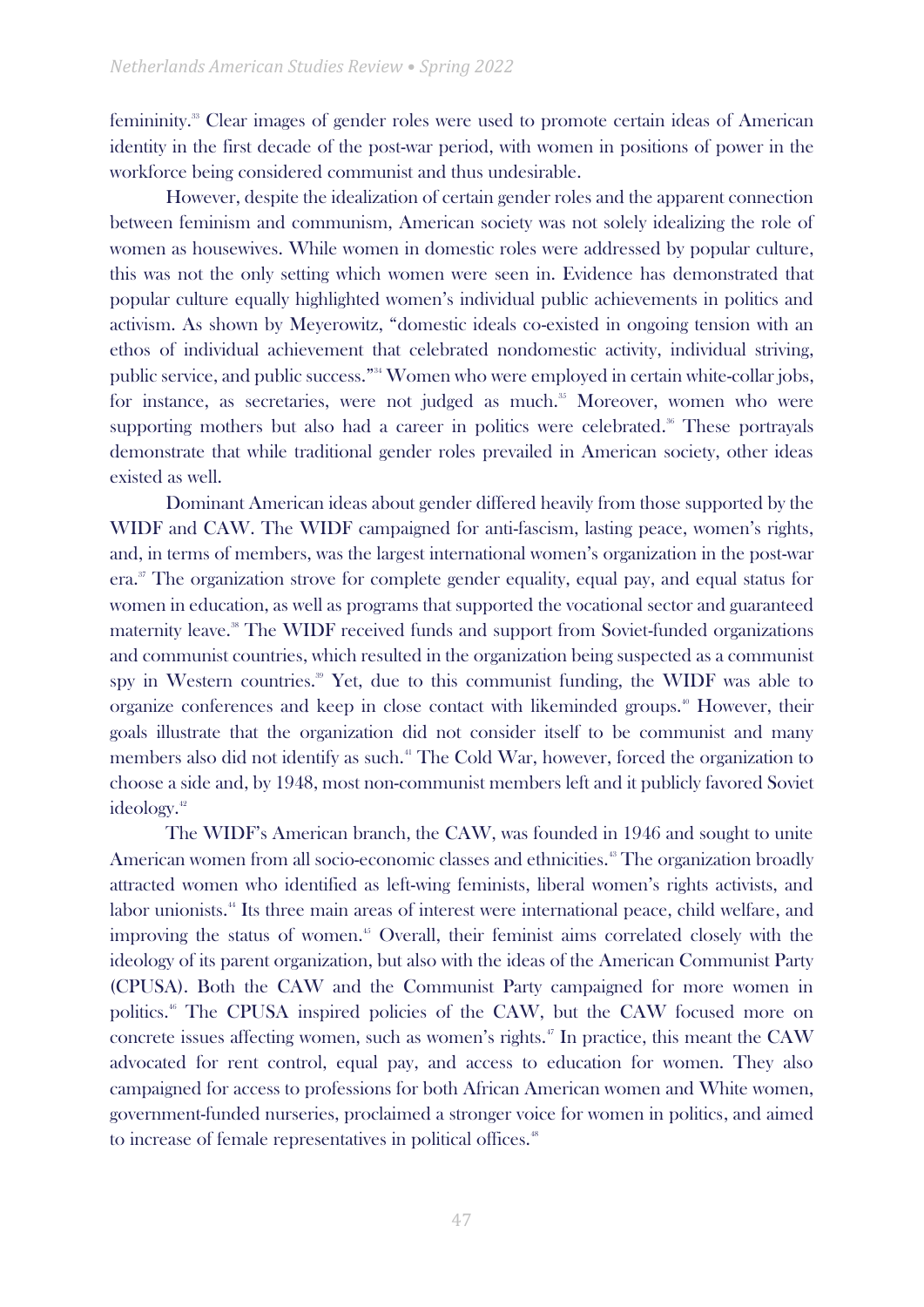With regards to communism, the CAW supported Soviet ideology on gender equality, as Betty Millard's 1948 pamphlet Woman against Myth demonstrates.<sup>49</sup> Millard was a Communist Party member and chair of the CAW's committee for women's rights.<sup>50</sup> Her pamphlet is generally considered the embodiment of the CAW's ideas on women's rights.<sup>51</sup> In it, Millard stated that while the USSR had "a conscious political philosophy and program designed to bring women into equality, [America] does not."<sup>52</sup> Millard argued that "Women must continue to be a major force in their own advance, but they can move ahead only in common action with labor."<sup>53</sup> She further explained that "to be a major force" is to "struggle together with such organizations as the Congress of American Women for price and rent control, (…) as a way of arresting the drive of the monopolists toward reaction and war."<sup>54</sup> The CAW thus praised the USSR as a champion for gender equality. Yet, while Millard expressed support for the Soviet Union and was a communist, not all members identified as such.<sup>55</sup> Only some members were also members of the CPUSA.<sup>56</sup> However, from 1948 to 1950, when most leading non-communist members had left, support for the Soviet Union became a key focus of the CAW.<sup>57</sup> Both the WIDF and the CAW expressed support for the USSR and became pro-communist, though it would be wrong to suggest that they were not a feminist organization or that they were simply following Soviet orders. Pursuing gender equality was evidently essential to the group.<sup>58</sup> As shown by De Haan, the organization was long considered a tool for the USSR, but De Haan considers it to have embraced 'left leaning' feminism.<sup>59</sup>

Both mainstream American society's image of gender roles and the perception of the WIDF and the CAW illustrate much about American identity for women in the early Cold War. Dominant ideas about gender framed the ideal woman as feminine and as a housewife who enjoyed the benefits that the American capitalist system granted. The infamous 1959 'kitchen debate' between then Vice president Richard Nixon and Soviet leader Nikita Khrushchev demonstrates how these ideas were used on the political stage.<sup>®</sup> By discussing the utility of multiple household appliances, the politicians discussed which political system was superior to the other and offered a better standard of living. The debate serves as an example for demonstrating different ideas about gender, whilst simultaneously arguing about which of the two superpowers was superior. To illustrate, equipped with innovative technology, Nixon argued that American homes in the post-war period facilitated the life of women who were ideally not expected to work, in contrast to their Soviet counterparts.<sup>61</sup> As shown in the debate, the fact that Soviet women were working was considered proof of the USSR's inferiority to the United States, where a capitalist system supposedly secured prosperity for all.<sup>62</sup> American men were considered breadwinners and women "would professionalize homemaking." <sup>63</sup> This idealized view sees a secure home with established gender roles and material prosperity as the best defense against the Soviets, and would offer the American Dream to all.<sup>64</sup> This notion that material wealth, along with new innovations, would make life easier for housewives, as discussed in the kitchen debate, became a symbol of American identity during the early Cold War. The home was considered the place where American freedom was most visible.<sup>65</sup>

By contrast, the Soviet idea of freedom for women claimed that gender equality was essential, argued a Moscow newspaper: "It is only the Soviet Government, (…) that for the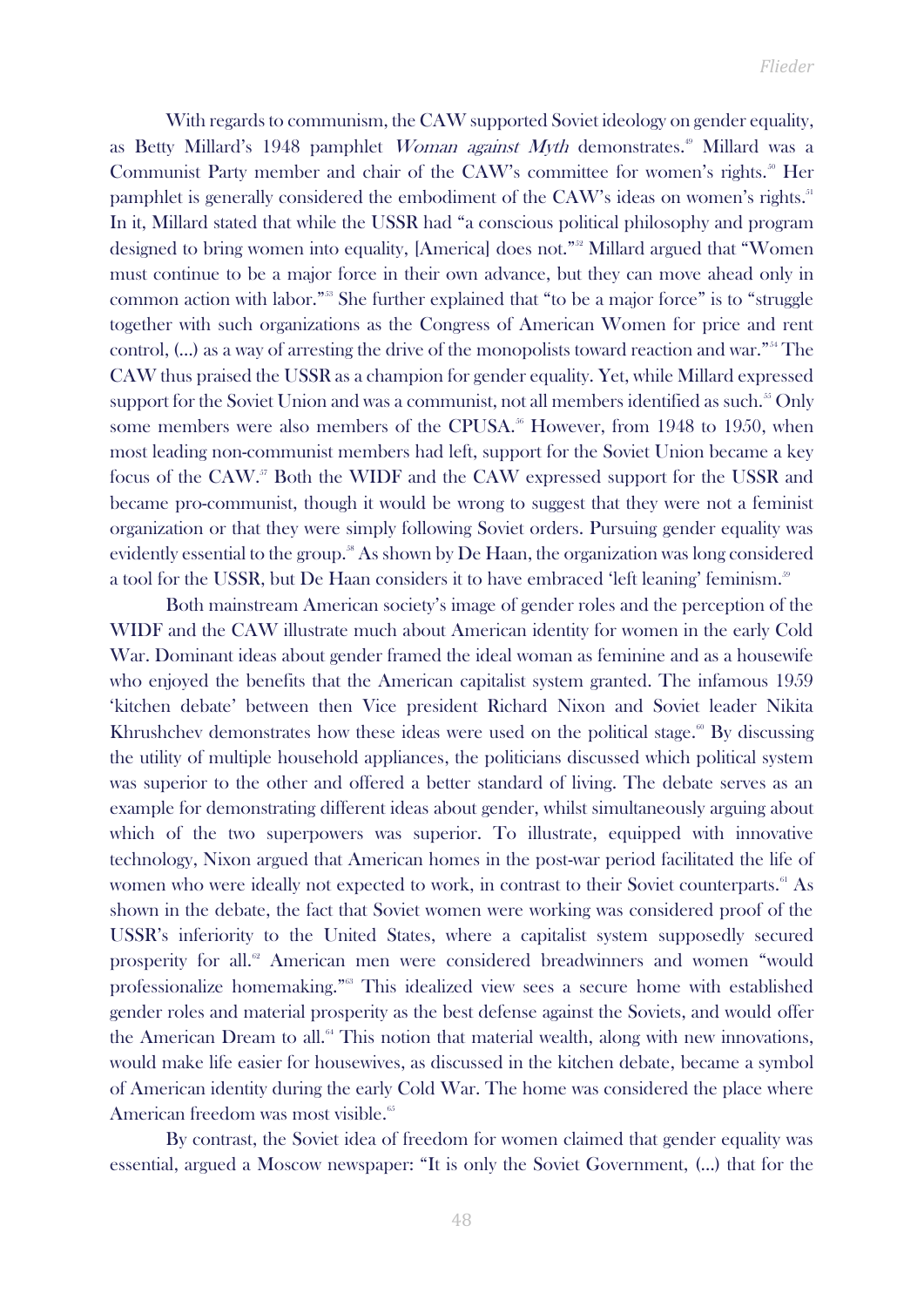first time in history has guaranteed to women genuine equality with men in all spheres of state, social economic and cultural activities and led them on the highway to a free, creative and happy life."<sup>66</sup> The notion of self-supporting women, like Soviet women, did not fit the American domestic ideal.<sup>67</sup> Self-supporting women were viewed with suspicion, as the concept was considered un-American.<sup>68</sup> This framing demonstrates that during the early Cold War, 'Americanness' was often associated with material wealth, independence, and living the American dream of suburbia, with clearly defined gender roles for both men and women. Specifically, women were ideally not required to work, and men provided for them and their family.<sup>69</sup>

Because the WIDF and CAW did not submit to this American ideal, their activities were considered highly suspicious by American authorities. The framing of the two organizations as communist and un-American is illustrated by the 1949/1950 HUAC report, which reflects the anti-communist witch hunt of McCarthyism. Since HUAC investigated suspected communists which posed a supposed threat to the US, the WIDF and the CAW were ideal suspects. Both were labeled as communist front organizations and were accused of "operating against the democratic nations under close Soviet direction and control."<sup>70</sup> The report accused the CAW of not dealing with problems of gender equality, but instead "serv[ing] as a specialized arm of Soviet political warfare in the current "peace" campaign to disarm and demobilize the United States (…) in order to render them helpless in the face of the Communist drive for world conquest."<sup>71</sup>

Hence, HUAC blamed the CAW for being used by the Soviets to promote anti-American propaganda.<sup>72</sup> The report elaborated on the CAW's alleged perception of gender and demonstrated that the organization criticized the role of housewives and American family life in general. More specifically, it stated that CAW member Margaret Krumbein claimed that "'under capitalism, (…) women are kept in a doubly economic position of servitude.' Husbands insist 'that the housewife stay at home,' and 'not go out to fight back the ravages upon the home and family by monopoly capitalism.'"<sup>73</sup> Moreover, the report quoted WIDF member Jeannette Vermersch's critique of "non-Communist countries [that] 'want to put across a conception of the family, based on (…) resignation (…) above all before the capitalist masters'."<sup>74</sup> The report then stated that Vermersch and the CAW criticized "those who believe 'women's function is to (…) do the cooking, [and] the housework."<sup>75</sup> Therefore, HUAC argued that the CAW condemned those who believed that the ideal role for a woman was that of a housewife, symbolizing the position of women in idealized American society. However, the CAW did not oppose the role of housewives, but instead advocated for women to have multiple options beyond becoming housewives.<sup>76</sup> The organization celebrated women's roles as mothers but simultaneously challenged the view that it was the only possible position for them.<sup>77</sup>

In response to the CAW's "blind devotion" to the USSR, the report presented examples to illustrate what the situation was truly like over there.<sup>78</sup> The examples they provided created an image of over-worked women who are expected to run the household, whilst being employed in occupations traditionally associated with masculinity, for instance, as miners or road workers.<sup>79</sup> These negative portrayals of the CAW's idealized Soviet woman,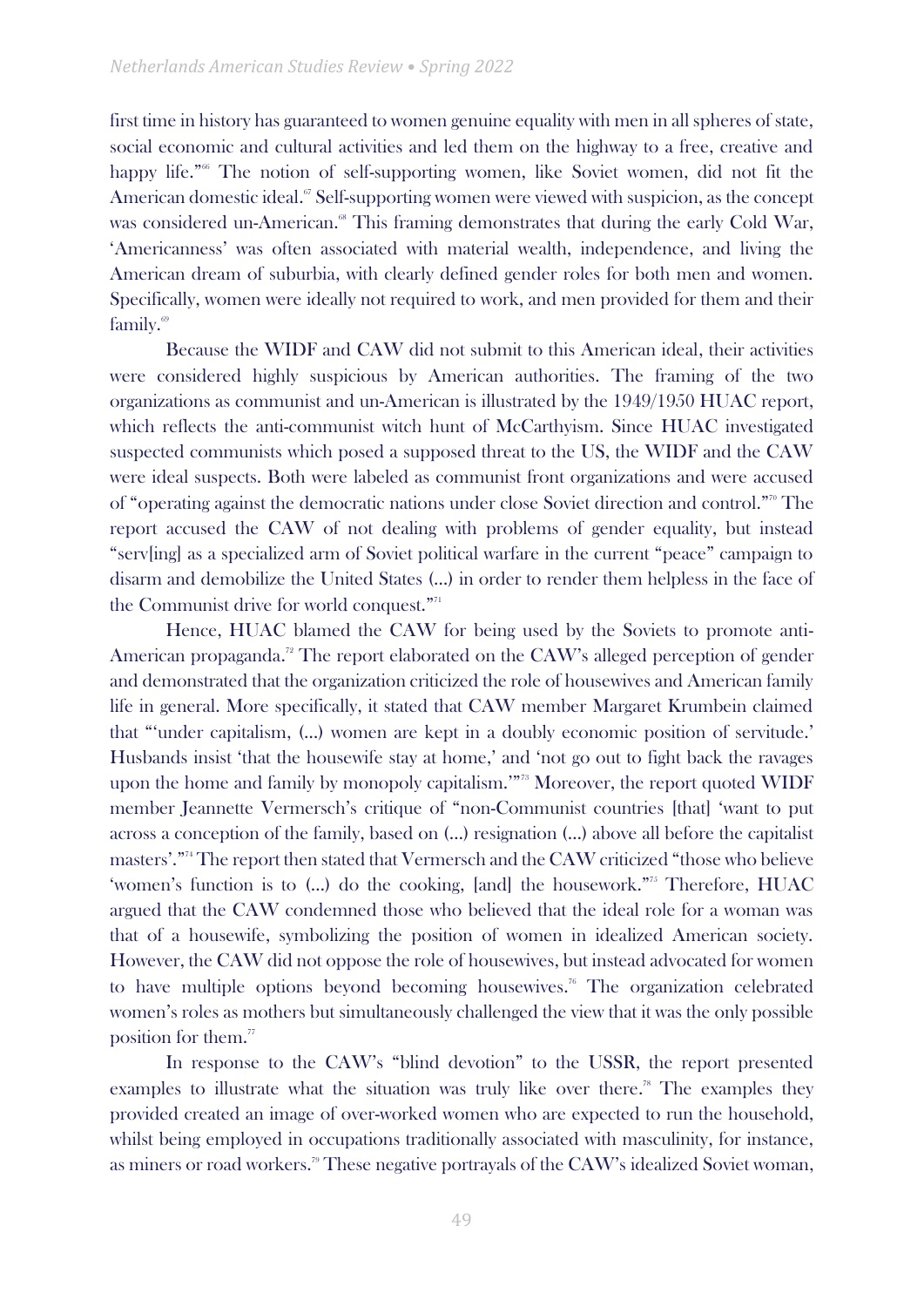show that HUAC wanted to portray the CAW as an 'other' to the ideal American woman. This 'other' is the idea of womanhood that represented everything the idealized American woman was not.<sup>80</sup> Specifically, the 'other' is the archetypical communist woman, who works hard, and despite apparent gender equality, lives a harsh life. In contrast, the model American woman, as demonstrated in the kitchen debate, lives a prosperous life as a mother and housewife.<sup>81</sup> Thus, for HUAC "it is all the more necessary that American women be alerted to its [the CAW's] true character and aims."<sup>82</sup> In fact, the HUAC argued that the CAW only used women's rights to attract new members: "the dominant Communist group in the Congress of American Women has no interest in or devotion to American democracy and that the suffrage issue is being raised to give respectability to the CAW and to serve as bait for the unwary."<sup>83</sup> Thus, the report's intent was to warn 'true' American women of the false promises of the CAW. Since American politicians claimed the Soviets were deliberately targeting women, HUAC's 'warning' illustrates how the ideal American woman was considered vulnerable to the communists. <sup>84</sup>

The othering of communist women is also visible in other parts of the report. As De Haan has argued, by framing the CAW as "puppets of male Communist Party leadership" HUAC implied that the CAW did not have any agency and therefore posed a danger.<sup>85</sup> The CAW was labeled as a group of unfree women with no agency that solely followed Soviet orders. This can be linked to conservatives' widespread belief that communist women were loyal only to the party and not to any men.<sup>86</sup> However, although the CAW was communist leaning, it was a feminist organization that was not following Soviet orders.<sup>87</sup> In contrast to the CAW's ideas of gender roles, the ideal American woman was considered feminine and attractive and ideally, she was not required to work, as she would "professionalize homemaking."<sup>88</sup> Additionally, she was free to make her own choices even in domains outside the house, but preferably in positions with limited power.<sup>89</sup> Women working in white-collar professions were not discouraged, but if they were employed in high positions of power or were considered too dominant, they were considered communists.<sup>90</sup> American women working in white-collar professions, such as secretaries or even doctors, were not entirely discouraged, as long as the kind of employment fit in the category of appropriate jobs.<sup>91</sup> While women's participation in politics was used to present "a positive image of the modern American woman in the post-war world," the ideal American woman should still only be a low-ranking official or housewife.<sup>92</sup> The idealized American woman was hence free, feminine, and living in comfort, but not too ambitious, dominant, or masculine.

To conclude, this essay has shown that both conventional American society and the WIDF and the CAW had contrasting ideas about gender. For mainstream American society, a woman's place was in the house as a housewife and mother. However, working women in positions that did not include too much power and no physical work were also deemed appropriate. The post-war home symbolized the ideal American life with clear gender roles, which offered protection against communist influences. From the perspective of the WIDF and the CAW, gender equality was advanced by the USSR, with communist ideology promoting more women's rights than the American ideal allowed. Although the organizations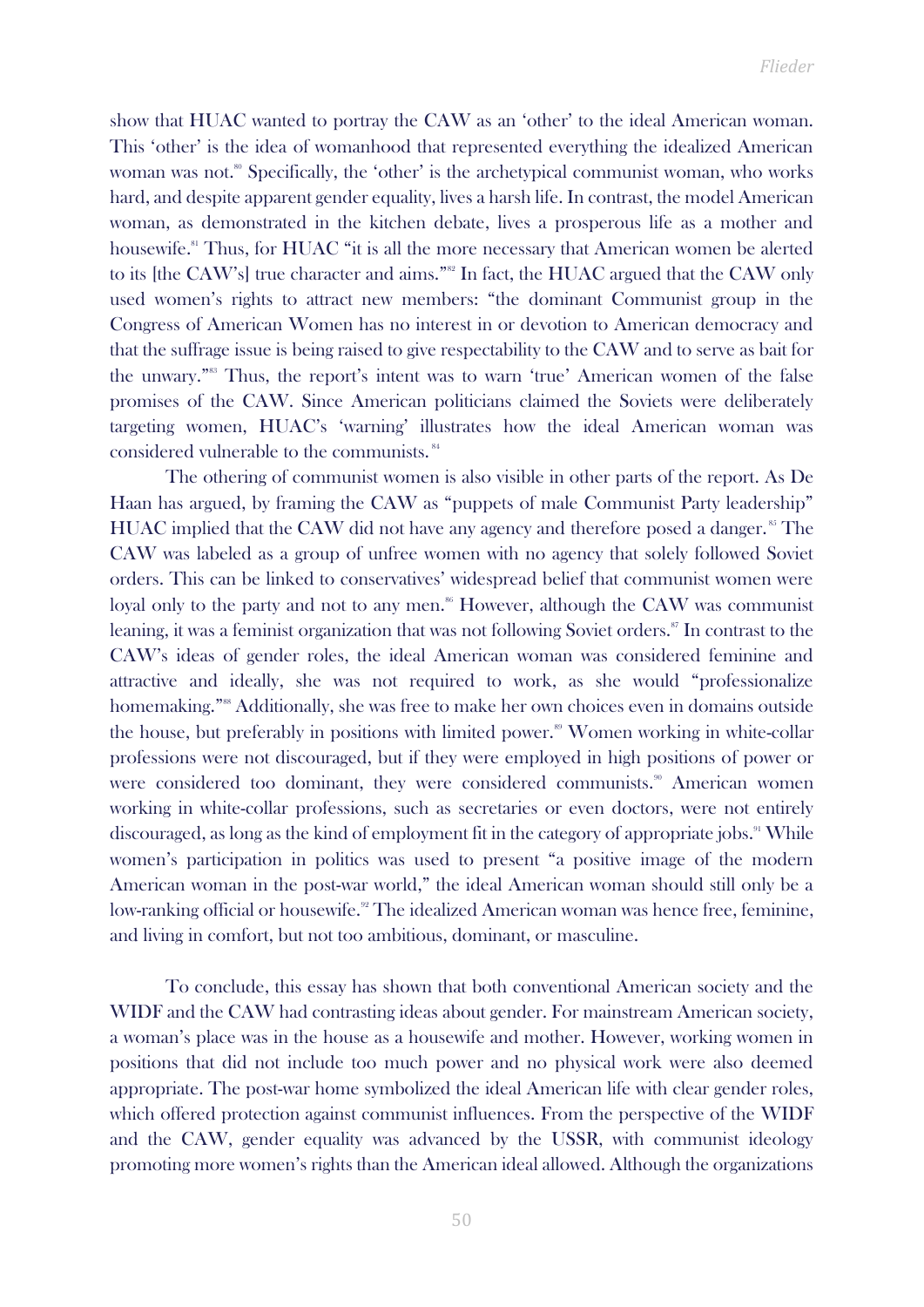were pro-communist and Soviet-funded, they were autonomous organizations. American identity and ideas about gender were constructed by 'othering' the hard-working communist woman who lived the harsh life that so-called 'true' gender equality created. HUAC framed the two organizations as communist spies that tried to undermine American democracy, as their ideas of gender roles were considered communist indoctrination, and they were accused of solely following Soviet orders. Since they were labeled as 'unfree' Soviet marionettes, they and their ideas were 'othered' to the ideal American woman, who was free and was not required to work.

Despite the CAW's short existence, the organization's ideas survived as they inspired other communist women in their fight for gender equality and even the women's movement in the 1960s.<sup>93</sup> Thus, both the WIDF and CAW and their framing by HUAC reveal much about American identity in the early Cold War, as gender roles were used to show what was deemed American and what was 'un-American'.

 $13$  Friedan, *The Feminine Mystique.* 

**Notes** 

<sup>&</sup>lt;sup>1</sup> Kate Weigand, Red Feminism: American Communism and the Making of Women's Liberation (Baltimore: John Hopkins University Press, 2002), 46-47.

<sup>&</sup>lt;sup>2</sup> Weigand, Red Feminism, 46; Elaine Tyler May, Homeward Bound: American Families in the Cold War Era (New York, NY: Basic Books, 1988).

<sup>&</sup>lt;sup>3</sup> Weigand, *Red Feminism*, 46-47.

<sup>&</sup>lt;sup>4</sup> Kristen Ghodsee, *Second World, Second Sex* (Duke University Press, 2019), 81; Francisca de Haan,

<sup>&</sup>quot;Hoffnungen Auf Eine Bessere Welt: Die Frühen Jahre Der Internationalen Demokratischen Frauenföderation (IDFF/WIDF) (1945-1950)," Feministische Studien 27.2 (2009): 250-254. 5 Ibid., 253.

<sup>6</sup> Francisca de Haan, "Continuing Cold War Paradigms in Western Historiography of Transnational Women's Organisations: The Case of the Women's International Democratic Federation (WIDF)," Women's History Review 19.4 (2010): 548.

<sup>7</sup> "House Un-American Activities Committee," Harry S. Truman Library and Museum, National Archives, accessed 12 April 2022, [https://www.trumanlibrary.gov/education/presidential-inquiries/house](https://www.trumanlibrary.gov/education/presidential-inquiries/house-un-american-activities-committee)[un-american-activities-committee](https://www.trumanlibrary.gov/education/presidential-inquiries/house-un-american-activities-committee)

<sup>8</sup> De Haan, "Continuing Cold War Paradigms," 548; De Haan, "Hoffnungen Auf Eine Bessere Welt," 241; Jadwiga E. Pieper Mooney, "Fighting Fascism and Forging New Political Activism: The Women's International Democratic Federation (WIDF) in the Cold War," In De-Centering Cold War History, eds. Jadwiga E. Pieper Mooney and Fabio Lanza (London: Routledge, 2013), 53-54.

<sup>9</sup> Melanie Ilic, "Soviet Women, Cultural Exchange and the Women's International Democratic

Federation," In Reassessing Cold War Europe (London: Routledge 2010), 171-188; De Haan,

<sup>&</sup>quot;Hoffnungen Auf Eine Bessere Welt"; De Haan, "Continuing Cold War Paradigms."

<sup>&</sup>lt;sup>10</sup> Amy Swerdlow, "The Congress of American Women: Left-Feminist Peace Politics in the Cold War," in U.S. History as Women's history: New Feminist Essays, eds. Linda K. Kerber, Alice Kessler-Harris, and Kathryn Kish Sklar (Chapel Hill: University of North Carolina Press, 1995), 301; De Haan, "Hoffnungen Auf Eine Bessere Welt," 254.

<sup>&</sup>lt;sup>11</sup> De Haan, "Continuing Cold War Paradigms"; Swerdlow, "Left-Feminist Peace Politics."

<sup>&</sup>lt;sup>12</sup> Betty Friedan, *The Feminine Mystique* (Harmondsworth: Penguin books, 1965).

<sup>&</sup>lt;sup>14</sup> Joanne Meyerowitz, "Beyond the Feminine Mystique: A Reassessment of Postwar Mass Culture, 1946-1958," The Journal of American History 79.4 (1993): 1455–82.

<sup>&</sup>lt;sup>15</sup> May, Homeward Bound.

<sup>&</sup>lt;sup>16</sup> Ibid., 10, 19-20.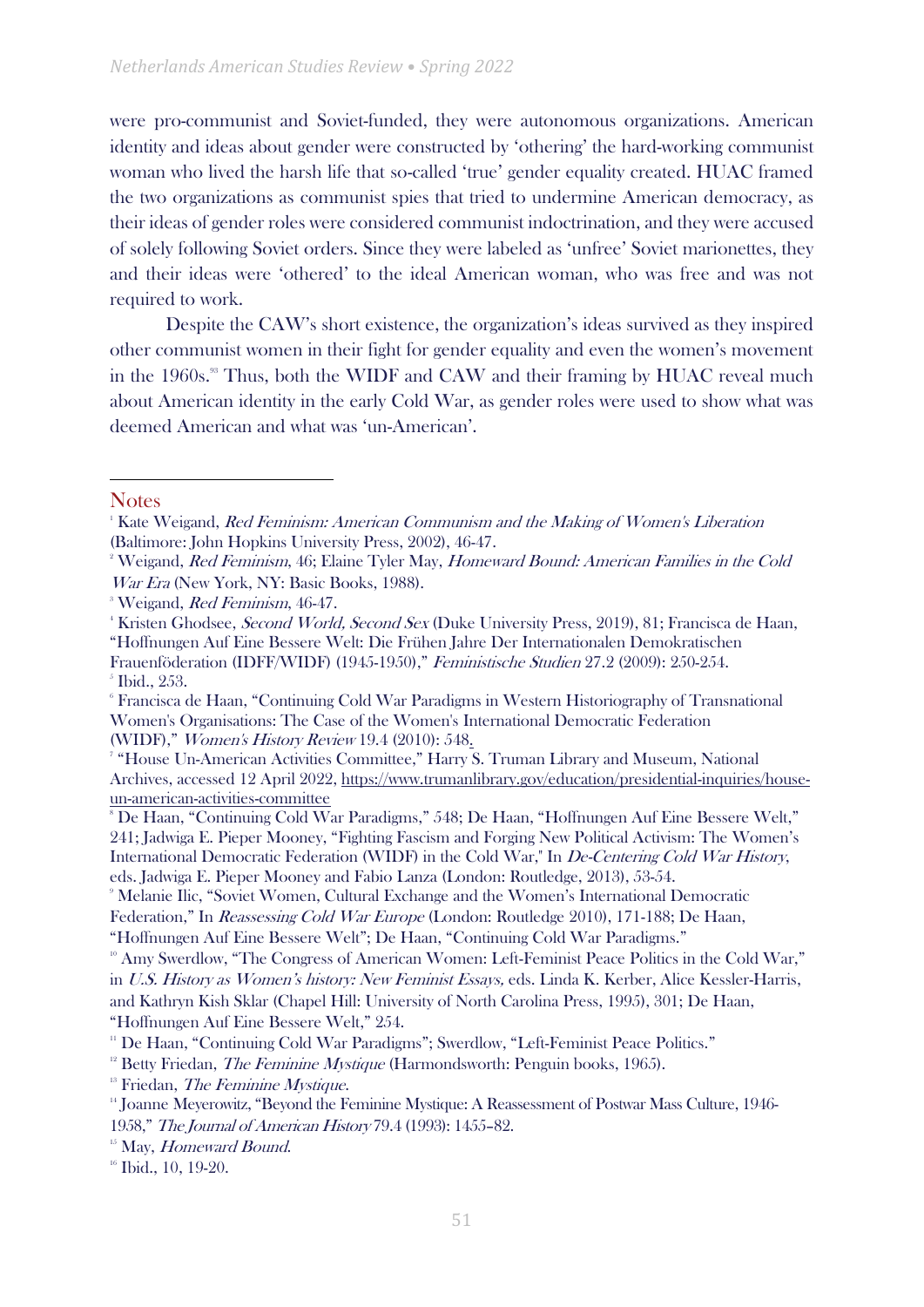<sup>17</sup> Landon R. Y. Storrs, "Attacking the Washington 'Femmocracy': Antifeminism in the Cold War Campaign against 'Communists in Government.," Feminist Studies 33.1 (2007): 118-152.

 $20$  Weigand, Red feminism, 46-47.

 $21$  Ibid., 46; May, Homeward Bound.

 $22$ <sup>22</sup> Weigand, *Red Feminism*, 46-47.

<sup>23</sup> Edwin G. Boring, "Review of: Modern Woman: The Lost Sex," review of *Modern Woman: The Lost* Sex, by Ferdinand Lundberg and Marynia F. Farnham, Journal of Abnormal and Social Psychology 42.4 (1947): 480–81; Donald W. Calhoun, "Modern Woman: The Lost Sex," review of Modern Woman: The Lost Sex, by Ferdinand Lundberg and Marynia F. Farnham, Social Forces. The Williams and

Wilkins Press, 1948.

 $24$  May, *Homeward Bound*, 10-13; 35-36.

 $25$  Ibid., 9-11.

 $26$  Ilic, "Soviet women," 16; Storrs, "Attacking the Washington 'Femmocracy'," 124.

 $27$  Ilic, "Soviet women," 168-169.

<sup>28</sup> Ferdinand Lundberg and Marynia F. Farnham, *Modern Woman: The Lost Sex* (New York: Harper & Brothers, 1947) as quoted in Storrs, The Second Red Scare, 89.

- $29$  Storrs, "Attacking the Washington 'Femmocracy'," 120.
- <sup>30</sup> Ghodsee, Second World, Second Sex, 79.
- $31$  Ibid., 80.
- <sup>32</sup> Storrs, *The Second Red Scare*, 89.
- <sup>33</sup> Storrs, "Attacking the Washington 'Femmocracy'," 143.
- <sup>34</sup> Meyerowitz, "Beyond the Feminine Mystique," 1458.
- <sup>35</sup> Ibid., 1466, 1477-1478.
- <sup>36</sup> Ibid., 1468.
- <sup>37</sup> De Haan, "Continuing Cold War Paradigms," 548.
- <sup>38</sup> De Haan, "Hoffnungen Auf Eine Bessere Welt," 246.
- <sup>39</sup> Mooney, "Fighting fascism," 55-56; Ilic, "Soviet women, cultural exchange," 160.
- $40$  Mooney, "Fighting fascism," 56.
- <sup>41</sup> de Haan, "Continuing Cold War Paradigms," 555.
- <sup>42</sup> de Haan, "Hoffnungen Auf Eine Bessere Welt," 254-255.
- $43$  Ibid., 242.
- <sup>44</sup> Ibid., 251.
- <sup>45</sup> Weigand, *Red Feminism*, 48.
- $46$  Ibid., 56-57.
- <sup>47</sup> Swerdlow, "Left-Feminist Peace Politics," 301.
- <sup>48</sup> Weigand, *Red Feminism*, 56-58; De Haan, "Hoffnungen Auf Eine Bessere Welt," 251.
- <sup>49</sup> Weigand, *Red Feminism*, 57-64; De Haan, "Hoffnungen Auf Eine Bessere Welt," 251.
- <sup>50</sup> De Haan, "Hoffnungen Auf Eine Bessere Welt," 251.
- $51$  Weigand, Red Feminism, 64.

 $52$  Betty Millard, *Woman against Myth* (New York: International Publishers, 1948), 22,

- [https://digital.library.pitt.edu/islandora/object/pitt%3A31735059397616/viewer#page/4/mode/2up.](https://digital.library.pitt.edu/islandora/object/pitt%3A31735059397616/viewer#page/4/mode/2up) <sup>53</sup> Ibid., 22.
- <sup>54</sup> Ibid., 23.
- 
- <sup>55</sup> de Haan, "Continuing Cold War Paradigms," 555.
- <sup>56</sup> Ghodsee, Second World, Second Sex, 81.
- <sup>57</sup> Swerdlow, "Left-Feminist Peace Politics," 308; de Haan, "Continuing Cold War Paradigms," 555.
- <sup>58</sup> de Haan, "Continuing Cold War Paradigms," 564.

<sup>59</sup> de Haan, "Hoffnungen Auf Eine Bessere Welt," 250-254; de Haan, "Continuing Cold War Paradigms," 548.

- <sup>60</sup> May, Homeward Bound, 16-19.
- <sup>61</sup> Ibid., 19.
- <sup>62</sup> Ibid., 17-18.
- $63$  Ibid., 20.

 $^{18}$  Ghodsee, Second World, Second Sex, 80.

<sup>&</sup>lt;sup>19</sup> May, Homeward Bound.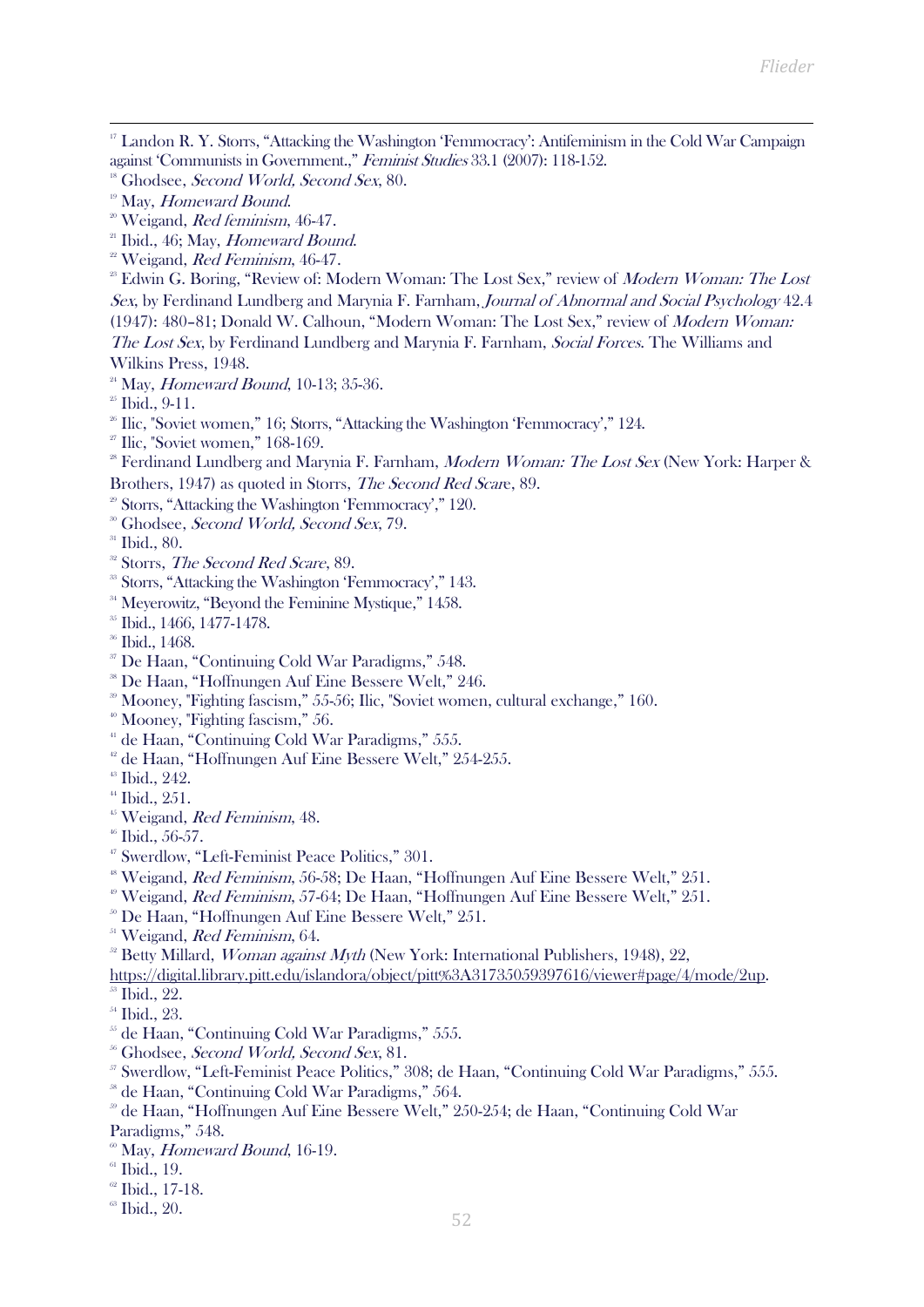<sup>66</sup> "U.S., British Women Hailed in Moscow; Their Share in the War Effort Is Noted in Observance of International Women's Day," The New York Times, March 9, 1946, 15, available from [https://timesmachine-nytimes-](https://timesmachine-nytimes-com.ezproxy.leidenuniv.nl/timesmachine/1946/03/09/100995429.html?pageNumber=15)

[com.ezproxy.leidenuniv.nl/timesmachine/1946/03/09/100995429.html?pageNumber=15.](https://timesmachine-nytimes-com.ezproxy.leidenuniv.nl/timesmachine/1946/03/09/100995429.html?pageNumber=15)

May, Homeward Bound, 19.

<sup>68</sup> Ibid., 19.

<sup>69</sup> Ibid., 19-20.

<sup>70</sup> United States Congress House Committee on Un-American Activities (HUAC) [henceforth HUAC], Report on the Congress of American Women (Washington: United States Government Printing Office 1950), 1, [https://archive.org/details/reportoncongress1949unit/mode/2up?view=theater.](https://archive.org/details/reportoncongress1949unit/mode/2up?view=theater)

 $71$  Ibid., 1.

 $72$  Ibid., 2.

<sup>73</sup> Ibid., 86.

<sup>74</sup> Ibid., 87.

- <sup>75</sup> Ibid., 87.
- <sup>76</sup> Millard, *Woman against Myth*, 12-13; Weigand, *Red Feminism*, 56.
- $77$  Weigand, *Red Feminism*, 56.
- <sup>78</sup> HUAC, Report, 19
- <sup>79</sup> Ibid., 19-20.
- <sup>80</sup> de Haan, "Continuing Cold War Paradigms," 556.
- $$^{81}$  Ibid., 557.
- $82$  HUAC, *Report*, 110.
- $88$  HUAC, *Report*, 103.
- <sup>84</sup> Mooney, "Fighting fascism," 56.
- <sup>85</sup> De Haan, "Continuing Cold War Paradigms," 556-557.
- <sup>86</sup> Storrs, *The Second Red Scare*, 91-92.
- <sup>87</sup> De Haan, "Hoffnungen Auf Eine Bessere Welt."
- <sup>88</sup> May, Homeward Bound, 19.
- <sup>89</sup> Meyerowitz, "Beyond the Feminine Mystique."
- $^{90}$  Meyerowitz, "Beyond the Feminine Mystique," 1466; Storrs, *The Second Red Scare*, 103-104.
- $91$  Meyerowitz, "Beyond the Feminine Mystique."
- <sup>92</sup> Meyerowitz, "Beyond the Feminine Mystique," 1465-1469.
- <sup>93</sup> Weigand, Red Feminism, 64.

<sup>&</sup>lt;sup>64</sup> Ibid., 17-20.

<sup>&</sup>lt;sup>65</sup> Ibid., 19.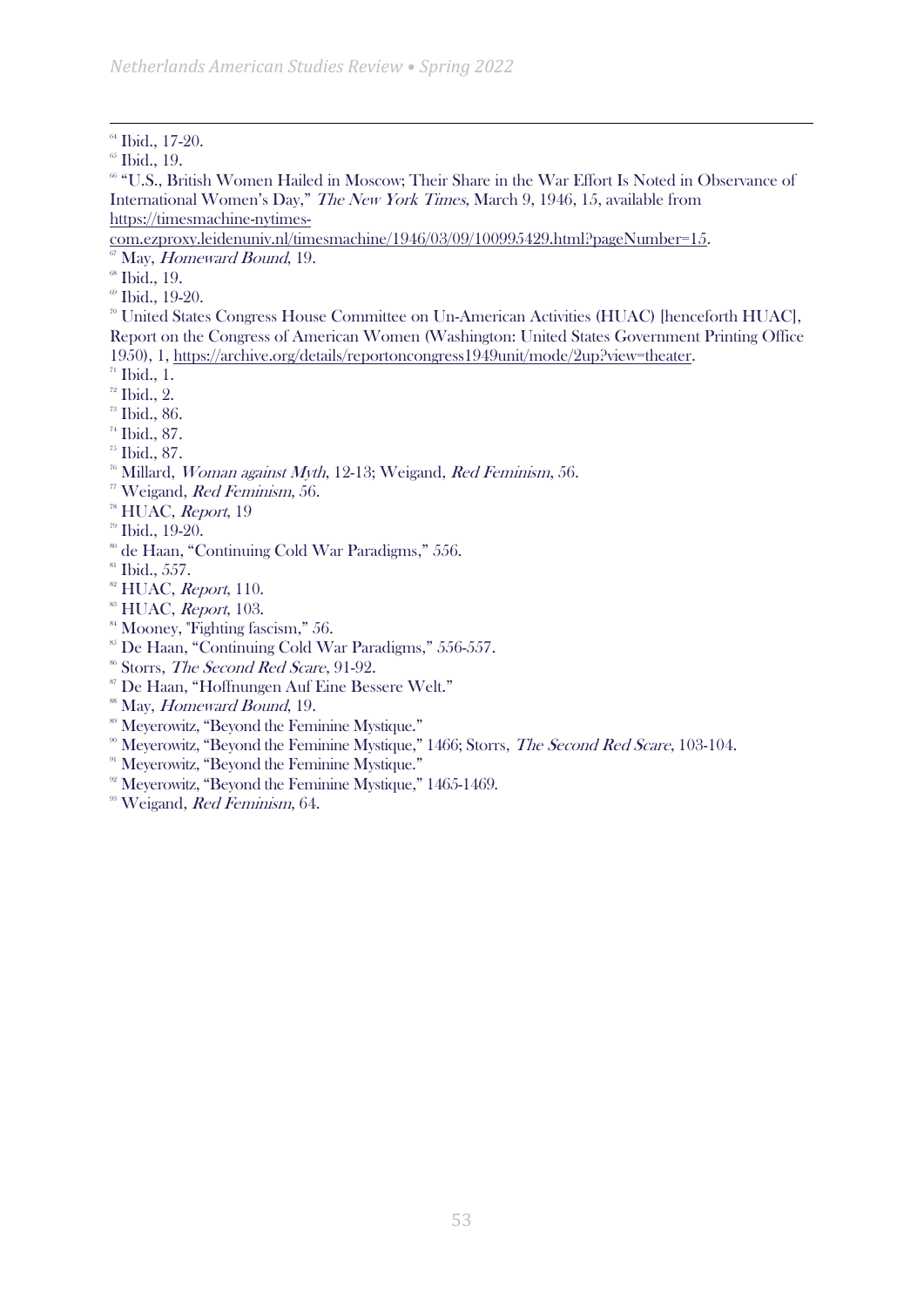#### The Ideology Behind the Technology:

### Reflections of Neoliberalism in Black Mirror's "Hated in the Nation"

Fleur Renkema | University of Groningen

This paper was written for the course Domestic Cultures of US Imperialism the ReMA program in Arts, Media and Literary Studies

Black Mirror is a British science-fiction series created by Charlie Brooker which explores how technology may influence life on earth in the near future. The episodes address themes like celebrity culture, social media use, and the power of big tech, through the setting of different dystopian futures. The last episode of season three, "Hated in the Nation," narrates the murder of 387,000 people by programmer Garrett Scholes. He executes the killings by hacking Autonomous Drone Insects (ADIs), which are small drones that imitate the pollination process of bees to prevent environmental collapse.<sup>1</sup> The episode touches upon multiple contemporary political discourses like government surveillance, climate change, and cancel culture. Even though *Black Mirror* is a British production, many episodes are applicable to contemporary American culture. For example, when it comes to surveillance technology, many Americans witnessed their paranoia become a reality after the 2013 Snowden revelations of nationwide surveillance by intelligence agencies.<sup>2</sup> "Hated in the Nation" reflects some of these anxieties in American culture surrounding surveillance technologies.

"Hated in the Nation," explores different contemporary technologies and their uses. The episode follows Detective Chief Inspector Karin Parke and Trainee Detective Constable Blue Colson from the London police department, investigating the murder of journalist Jo Powers, who recently gained much media attention because of a controversial article she wrote. Shortly after the murder of Powers, rapper Tusk is killed, who received the same online hate as Powers. The detectives, now in collaboration with Shaun Li from the National Crime Agency, soon find out that both victims were killed by ADIs, the bee-like drones made to continue pollination of flowers after the extinction of bees. After they speak to Granular, the company that made the ADIs, project leader Rasmus Sjoberg tells the detectives that the bees know how to locate their victims because they have facial recognition technology. This is the result of a requirement from the government for funding the project. Sjoberg says: "We had to consent to permitting government security services access to the visual feed at times of quote, 'increased national security.' Which is, as I understand it, pretty much all the time."<sup>3</sup> Colson's computer skills help the detective team discover a manifesto in one of the ADIs, in which the killer, former Granular employee Garrett Scholes, explains how he used the hashtag #DeathTo to start a "Game of Consequences."<sup>4</sup> The game entails that each day the person who gets tagged the most on social media with the hashtag #DeathTo gets killed by an ADI. Though the public participates, they are not aware of the lethal nature of this game. Scholes's underlying message is that technological advancement has gone too far and people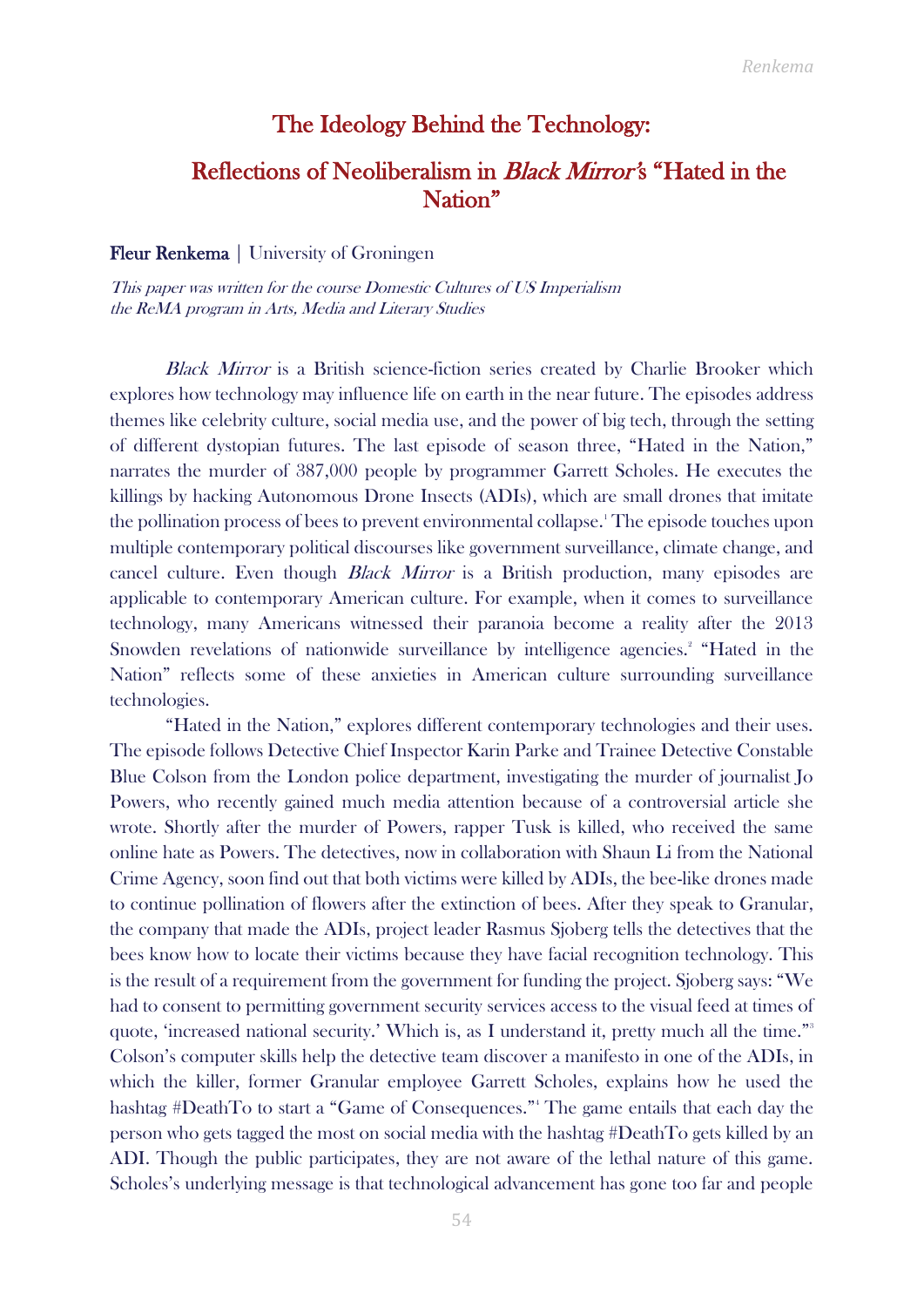should suffer the consequences of the hurtful things they post on social media. When Shaun Li tries to de-activate all ADIs to stop the murders, he instead activates Scholes' endgame, sending the ADIs to kill all 387,000 people who joined the hashtag game.

To further explore the theme of American surveillance technology in this episode, this essay will argue that the use of technology in *Black Mirror's* "Hated in the Nation" reflects the encouragement of neoliberal market ideologies by using a framework of the targeted militarized consumer, as well as exposing hacktivism as an enforcer instead of a disrupter of neoliberal surveillance technologies. I will do this by using media scholar Caren Kaplan's work on how military technologies like GPS make its users 'militarized consumers' through a neoliberal ideology of targeting. Neoliberalism, here, constitutes the ideology of free market capitalism which becomes visible through the marketing of militarized technologies and, in Hated in the Nation, through the use of social media. Additionally, I will use Tung-Hui Hu's work on hacktivists to illustrate how hacktivism often helps neoliberal governments in strengthening their surveillance systems instead of exposing these systems. This theory is reflected in *Hated in the Nation* through Scholes' terrorist act. Through this analysis, I hope to expose the neoliberal nature of targeting and hacktivism while highlighting the ability of popular culture to help us understand such complicated mechanisms.

In her article "Precision Targets: GPS and the Militarization of U.S. Consumer Identity," Kaplan explores how US citizens have become militarized consumers through their use of different technologies. She illustrates this through the military history of the Geographic Information Systems (GIS), geodemography (people-based geographical data), and the global positioning system (GPS). Firstly, she describes GIS as "the primary model of data collection, sorting, and storage in use for over thirty years."<sup>5</sup> GIS is a product of the 1960s, which was an important starting point for military consumerism, during which the term 'military-industrialcomplex' was introduced by President Eisenhower and Malcolm Moos, his speechwriter.<sup>6</sup> The military-industrial-complex represents the strong collaboration between the weapon industry, the military, and the US government. Kaplan explains that the emergence of GIS "required computer research, geo-mapping, photography, and satellite programs – a process that involved academic, government, military and commercial participation."<sup>7</sup> GIS thus embodies the military-industrial complex because its emergence was partly dependent on military technologies and funding. Secondly, there is geodemography, which is "the use of the computer to identify and map subsets of the US population by zip code and neighborhood," which facilitated the "practice of so-called target-marketing, a geographically based form of classifying neighborhoods through subsets of demographic information."<sup>8</sup> However, since geodemography depends on data collected by GIS, it shares the same military roots. Lastly, Kaplan discusses the military history of GPS. She explains: "GPS originated as a military technology – a system of satellites launched by the US Department of Defense in the early 1970s – that offered precise ground locations for both defensive and offensive purposes."<sup>9</sup> In the end, GIS, geodemography, and GPS all have roots in military technology, while, especially in the case of GPS, most users are unaware of this fact.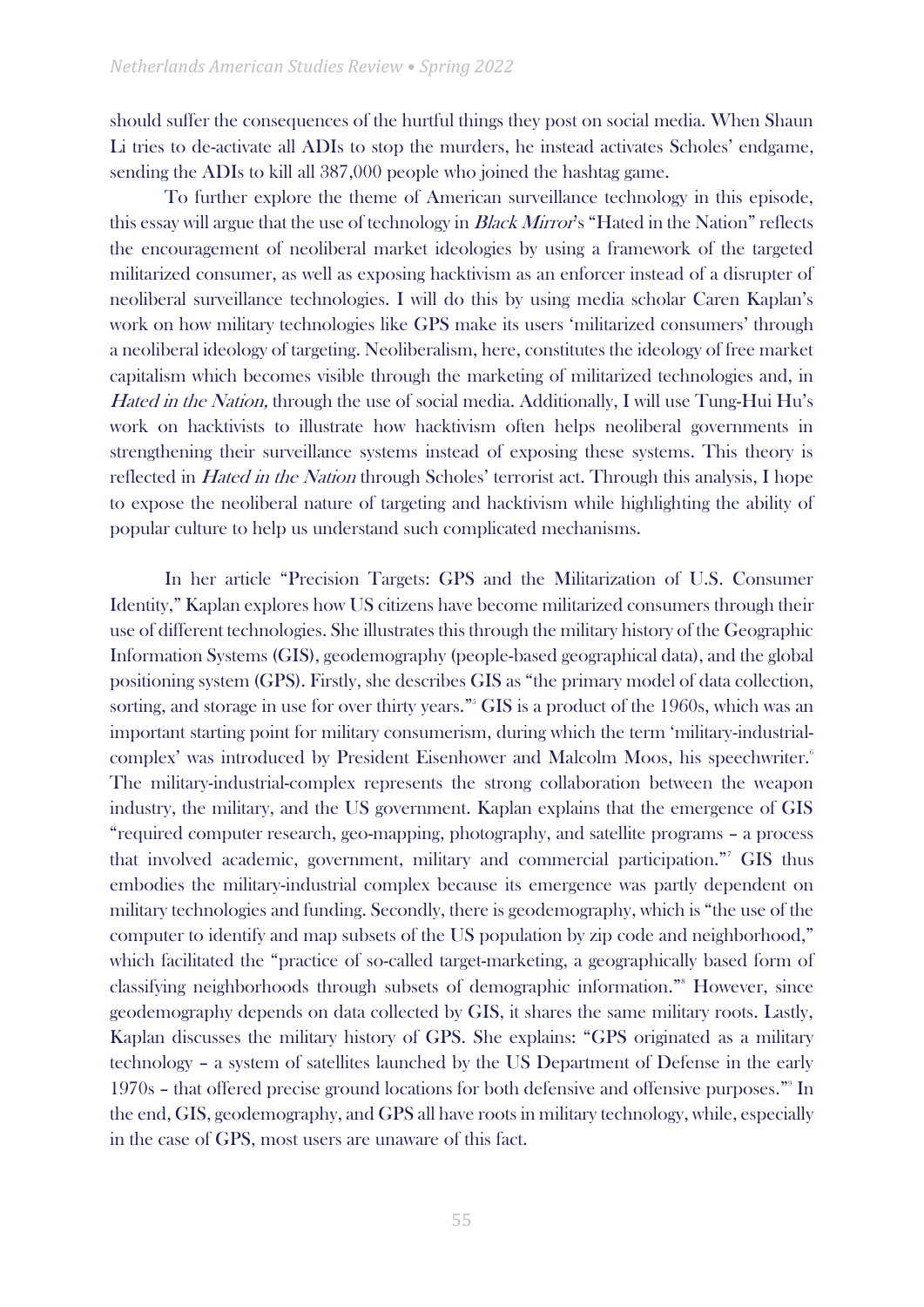In addition to other satellite technologies, the American military first used GPS during the Persian Gulf War. Kaplan explains: "Shifting the scale of airpower to 'space power,' GPS and other satellite systems aided both air and ground forces, enhancing conventional aerial surveillance to offer a network of image-based mapping and navigation."<sup>10</sup> By the use of GPS and other satellites, the US military expanded its surveillance system to such an extent that it could attack without ever having seen the target. In the domestic sphere, the satellite technologies did not only generate faster television broadcasting, but also promoted the use of smart bombs that could precisely hit a target while also limiting civilian casualties. However, while American news networks mainly showed the use of these smart bombs, a lot of regular bombs were still being used, and the smart bombs still did not always hit the right targets.<sup>11</sup> Because of the overwhelming broadcasting of smart bombs within the domestic sphere, Kaplan explains, "the coverage of the Persian Gulf war the U.S. public watched an extended commercial for GPS."<sup>12</sup> As a result of the use of these military technologies in the domestic sphere, Americans have thus become militarized consumers.

All of Kaplan's mentioned technologies are represented in "Hated in the Nation." GIS, for example, can be found in the technological framework used to overview all the different orchestrated hives of Granular's ADIs. In this scene, Sjoberg shows Parke and Colson where all the different hives are based on a large screen. Parke mentions: "It is like air traffic control."<sup>13</sup> Additionally, in the same scene, geodemography is also used by Colson to identify if there is a hive near Jo Powers' house by searching for her postcode. Lastly, GPS plays a large role in the episode. When Colson and Sjoberg find a file that Scholes installed on a drive they found, Colson finds that it contains IMEI numbers. She explains: "Every phone, every device has a unique, an IMEI number. It tethers it to a unique user. (…) [Scholes] hoovered up their ID from GCHQ by the looks of it. That backdoor worked both ways, it seems."<sup>14</sup> Colson refers to the backdoor the government installed on the ADIs to collect the private information of their citizens. The information the ADIs collected was put through to GCHQ, which is a British intelligence agency that is supposed to collect information in support of law enforcement. Scholes hacked the ADIs and could therefore access the information GCHQ collected, including private IMEI numbers. Because Scholes collected that information, he could use GPS to locate each individual user that joined the Game of Consequences with the ADIs. The usage of these militarized technologies in "Hated in the Nation" thus manifests the characters as militarized consumers while simultaneously establishing them as victims of these technologies.

Aside from the characters being depicted as militarized consumers, their use of technology represents the notion of military and consumer targeting. After the introduction of GPS to the American public during the Persian Gulf War, the technology quickly became part of their daily lives. Kaplan writes: "For North Americans, the marketing of this novel technology emphasized personal empowerment and self-knowledge linked to speed and precision (save time, increase efficiency, avoid getting lost)."<sup>15</sup> However, she argues, many people were, and continue to be, unaware of the military history of the technology and how using GPS contributes to a surveillance network. Kaplan explains that "the digitalization of information about yourself that you provide voluntarily to enhance your 'lifestyle' also brings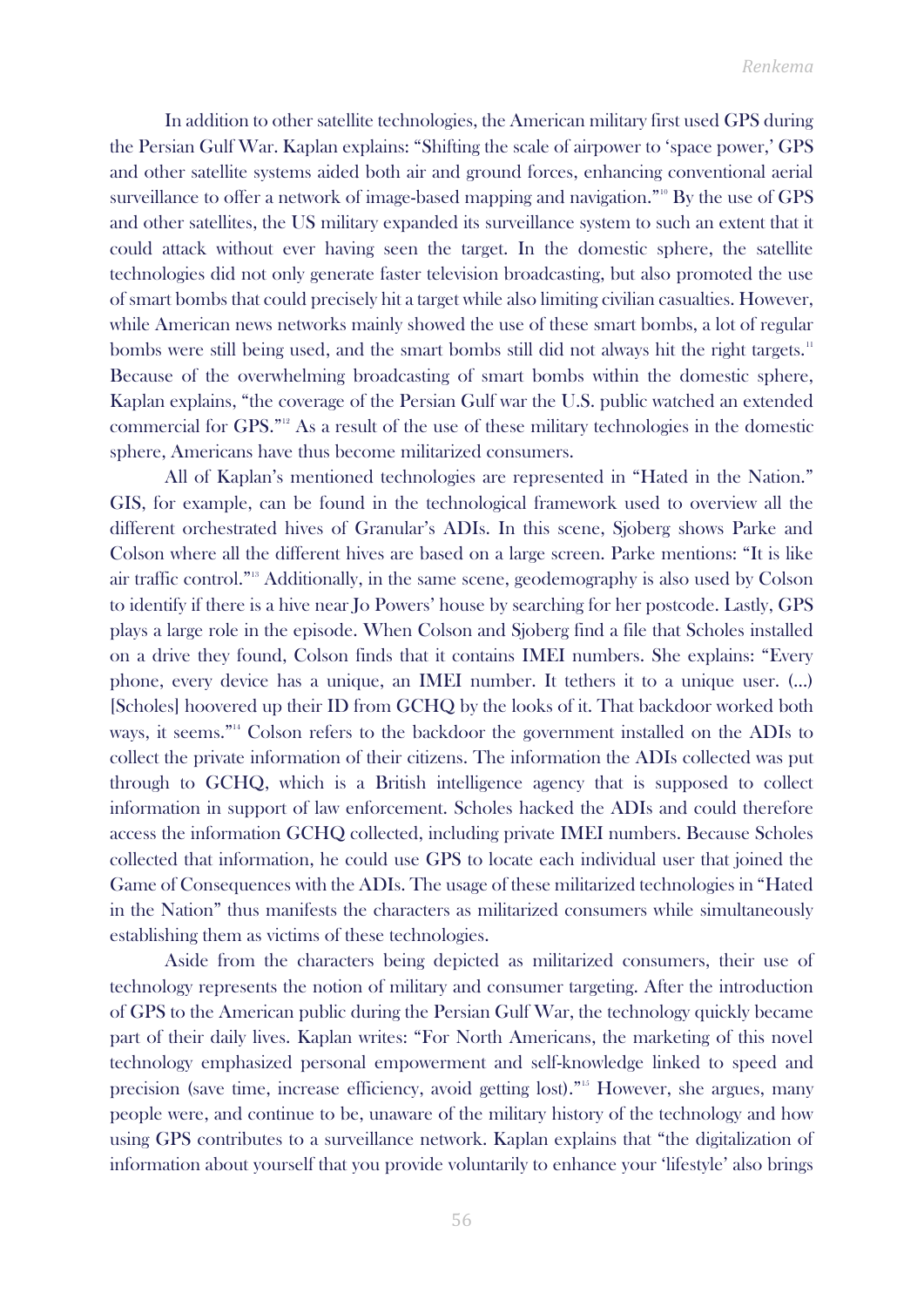you into networks of surveillance. Who you are, geographically, is a target – of marketers, governments, identity thieves, hackers, and so on."<sup>16</sup> Thus, by using technologies that seem innocent, users have become complicit in their own targeting. Furthermore, Kaplan explains:

> [T]echnoscience and its networks produce target subjects through discourses of precise scales and sites of identity. Yet even as these modes of identification promise greater flexibility and pleasure through the proliferation of 'choices' among myriad specificities, they also militarize and thus habituate citizen/consumers to a continual state of war understood as virtual engagement.<sup>17</sup>

In other words, citizens have become militarized consumers by passively using technology. This is illustrated by what Colson says in the episode: "These [smartphones] absorb who we are. They know everything about us."<sup>18</sup> While some of these technologies might seem to increase the user's freedom, they make them part of a militarized system of targeting.

"Hated in the Nation" thus illustrates the process of militarized targeting through the metaphor of the Game of Consequences. By placing a target on the heads of social media users, the episode reflects the real-life targeting that happens when consumers use their electronic devices. When the Chancellor of Britain, Tom Pickering, becomes the most tagged person in the Game of Consequences, he literally states: "Speaking as a marked man […]" referring to the target on his head.<sup>19</sup> In this way, the use of technology in the episode reflects a neoliberal ideology; the episode critiques the concept of consumer targeting on social media through its literal depiction of targets on social media through the Game of Consequences. By actively engaging with social media, users voluntarily share private information that gets used for target marketing. Consequently, the militarized consumers are encouraged to buy as many things as possible on the free market.

Besides the neoliberal ideology reflected in the players of the game, the act of terrorism itself also brings to light the underlying motives of neoliberalism. Former network engineer and media scholar Tung-Hui Hu, author of A Prehistory of the Cloud (2015), builds on Kaplan's idea of the militarized consumer in the chapter "Seeing the Cloud of Data" of his book. He states: "To use the cloud is to willingly put on an electronic collar; it is to fuse our hunt for data without identities as marketing prospects. In short, in an environment where all data are needles in petabyte-sized haystacks, we are both the targets of others and targeters ourselves."<sup>20</sup> In this chapter, Hu explores the role of consumers in the surveillance state through so-called hacktivists. Because consumers are mobilized,

> 'war as big data' produces the subject position of a user, that is, a subject that actively participates in securing the system as a whole. […] When users are responsible for selecting privacy settings, making disaster recovery backups, and even flagging suspicious behavior online, security becomes an everyday responsibility.<sup>21</sup>

In other words, consumers have become active participants in security systems. Hu explores this further through the example of hacktivists who use technological tools to expose security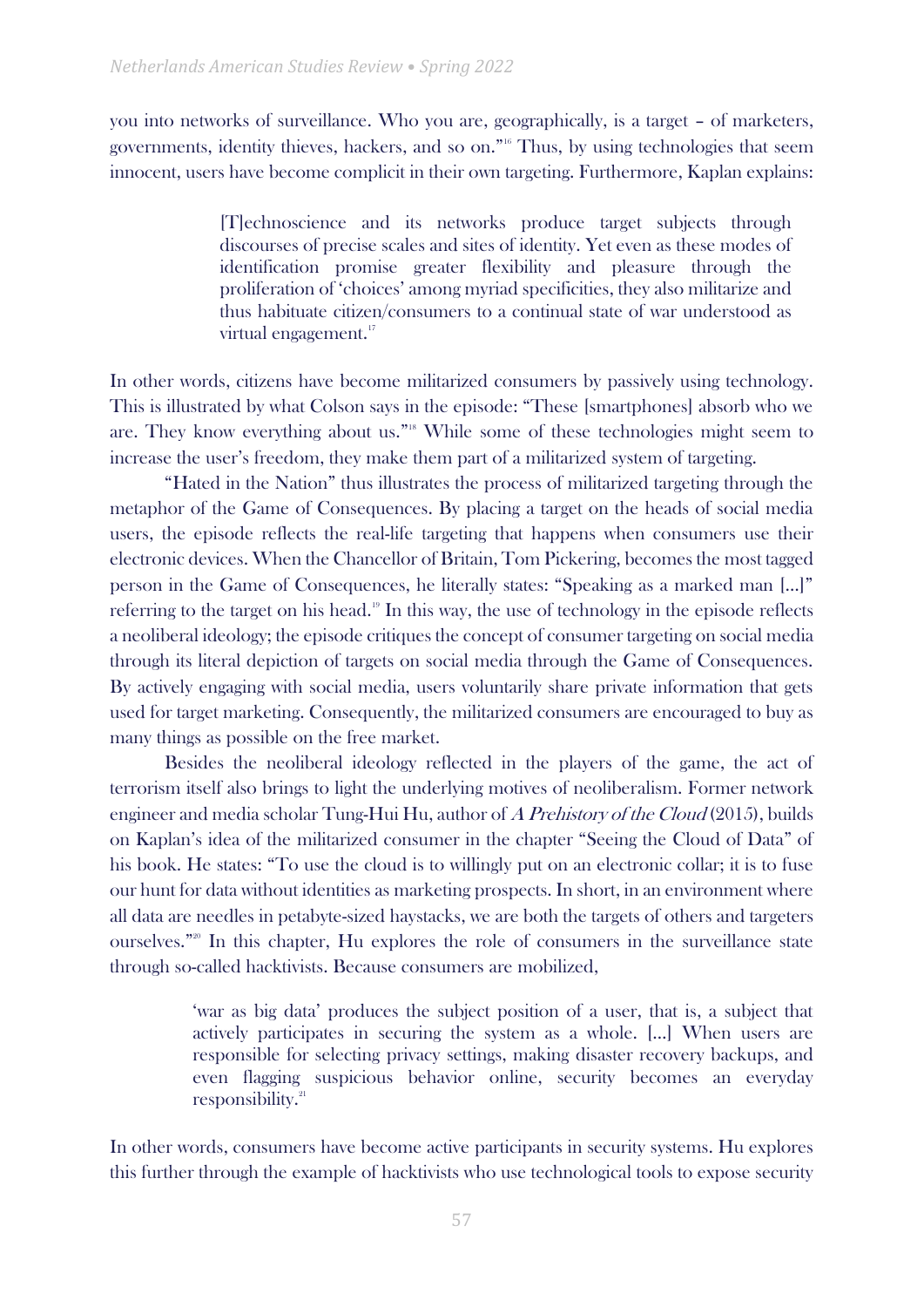leaks in the systems of governments or large corporations to encourage social change, as creating awareness surrounding data mining. However, while hacktivists often think they are opposing governmental systems of surveillance, Hu points out that "the sousveillers and the regime they seem to oppose actively share a set of tactics as well as a common belief: namely, that in order to effect change one must actively engage as a user."<sup>22</sup> Hacktivists are, in fact, enforcing the idea of economic neoliberalism by actively engaging with surveillance technologies. Hu states: "NSA director Keith Alexander concluded his DEF CON speech on 'shared values' by arguing that hacker participation in Internet security 'would help us with our economic growth. This would be huge for our country."<sup>23</sup> In other words, not only are the governmental agencies thankful for the services hacktivists provide for them, but they are also actors in the economic growth in the technological industry, enforcing instead of disrupting neoliberal market ideologies.

Besides Scholes critiquing contemporary social media trends like cancel culture with his Game of Consequences, he also exposes the surveillance systems implemented by the government through the ADIs. Hu states:

> Though we tend to think of our security and marketing as separate ideas, government agencies openly purchase information from private-sector marketing databases, such as flight records and credit data, in order to track dissidents, criminals, and provocateurs online and then arrest, deport, and torture them.<sup>24</sup>

This is exactly what happens in "Hated in the Nation." The National Crime Agency uses catching criminals as an excuse for the surveillance technology implemented in the ADIs. Li states: "We tracked suspects for weeks in ways they couldn't dream of. We prevented bombings, mass shootings."<sup>25</sup> By hacking the ADIs to execute his terrorist attack, Scholes exposes the nationwide surveillance that the government authorized on its population. However, while one might think this would contribute to a governmental collapse, it seems like there is no true ideological critique towards the surveillance technologies used. This is especially prominent at the end of the episode. Instead of taking down the British government for facilitating the hack of Scholes in the first place, the episode ends with Colson chasing down Scholes on a secret mission conducted by Parke and Colson themselves in an unspecified country.<sup>26</sup> Even though we do see Parke driving through a crowd with protest signs with slogans like "#DeathTo Granular" and "ADIs: We Want The Truth!," these protesters seem to direct themselves at Granular instead of the government.<sup>27</sup> There is, therefore, also a big chance that the public does not know yet about the governmental surveillance, even though this is something that Scholes brought to light through his extreme form of hacktivism.

Either way, "Hated in the Nation" reflects Hu's argument that hacktivism enforces neoliberal market ideologies. While Scholes exposes nationwide surveillance, in the end, the focus of the episode was on Scholes' act of terrorism and his individual blame, rather than the system that facilitated the hack in the first place. The ending of the episode implies that the government is the final winner, having been exposed to one of the flaws in their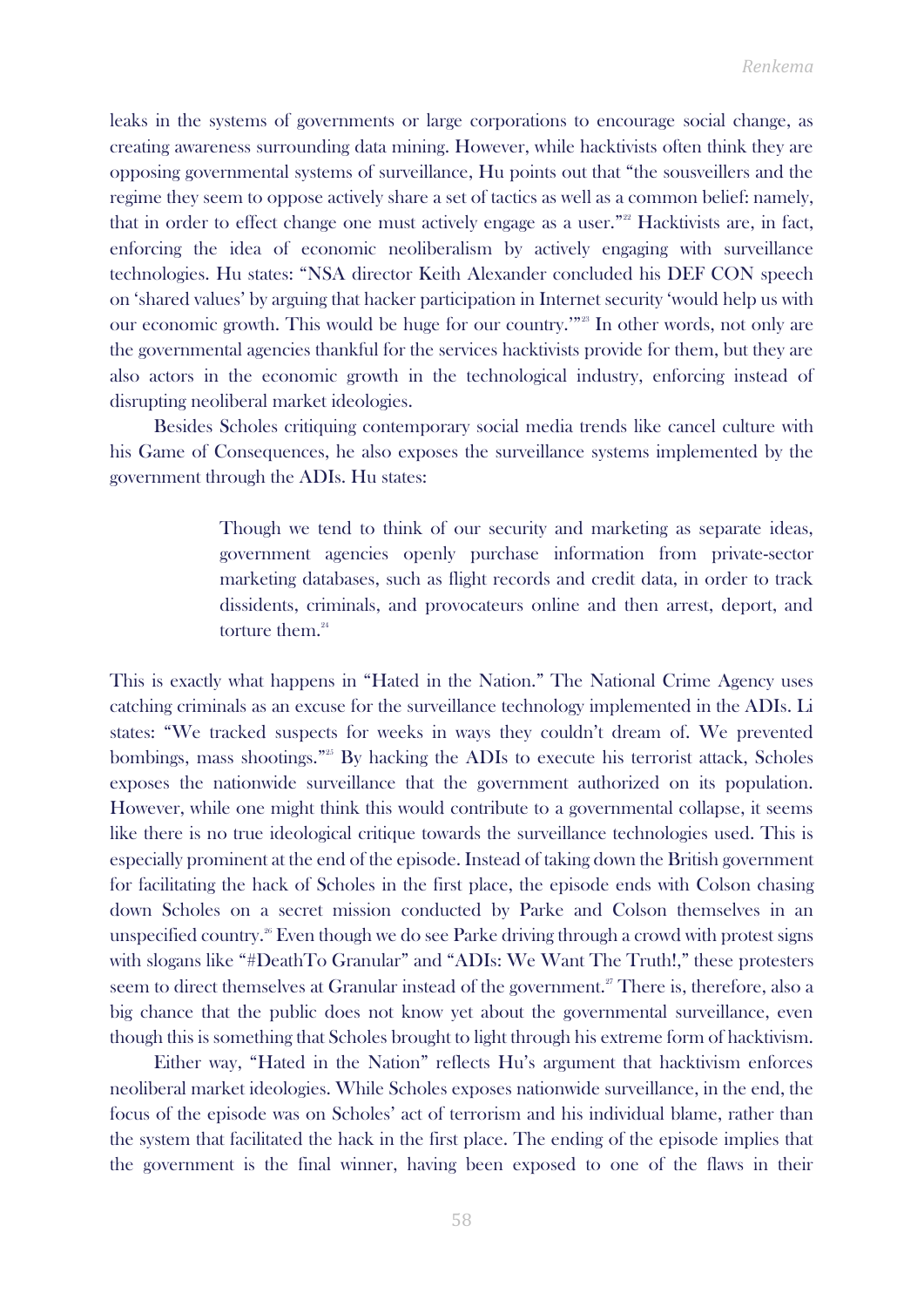surveillance system by Scholes. As a result, they can update future forms of surveillance technology to an even better version. In this way, Scholes' act and its reception reflect the neoliberal market ideology that enforces the government's use of surveillance technologies. Moreover, both the US military and Scholes show a disregard for civilian casualties within their targeting. Instead of exposing the frighting results of the technological revolution, Scholes has enforced the neoliberal market ideology by helping to improve the technological industry.

"Hated in the Nation" provides a dystopian framework to think about the implications of neoliberal market ideology within contemporary technology. The militarized consumer as introduced by Caren Kaplan helps us to understand the history of our technologies, while also providing a framework for understanding targeting as a neoliberal concept. Additionally, Tung-Hui Hu's analysis of hacktivism as an enforcer of neoliberal market ideology puts the proposed critique in "Hated in the Nation" into another perspective. Instead of focusing on the government and its ideology as the facilitator of Scholes' terrorist attack, there is a focus on the individual actor. It is important to analyze dystopian television series like Black Mirror because they can help to make us think critically about the use of technology in our daily lives. Hopefully, episodes like this will inspire their viewers to take real-life action towards the dystopian reality of surveillance technologies, like grassroot organized protests or boycotting the companies that use our data for surveillance purposes.

Age (London: Palgrave Macmillan, 2019), 181. <sup>3</sup> Black Mirror, "Hated in the Nation," 57:08.

- <sup>11</sup> Ibid., 705.
- $12$  Ibid.

**Notes** 

<sup>&</sup>lt;sup>1</sup> Black Mirror, season 3, episode 6, "Hated in the Nation," directed by James Hawes, aired October 21, 2016, Netflix.

<sup>&</sup>lt;sup>2</sup> Terence McSweeney and Stuart Joy, *Through the Black Mirror: Deconstructing the Side Effects of the Digital* 

<sup>4</sup> Ibid., 1:09:03.

<sup>&</sup>lt;sup>5</sup> Caren Kaplan, "Precision Targets: GPS and the Militarization of U.S. Consumer Identity," American Quarterly 58, no. 3 (2006): 694.

 $6$  Ibid., 694.

<sup>7</sup> Ibid., 695.

<sup>8</sup> Ibid., 694.

 $\degree$  Ibid., 696.

<sup>&</sup>lt;sup>10</sup> Ibid., 702.

<sup>&</sup>lt;sup>13</sup> Black Mirror, "Hated in the Nation," 34:10.

<sup>&</sup>lt;sup>14</sup> Ibid., 1:15:44.

<sup>&</sup>lt;sup>15</sup> Kaplan, 697.

 $16$  Ibid.

<sup>&</sup>lt;sup>17</sup> Ibid., 706.

<sup>&</sup>lt;sup>18</sup> Black Mirror, "Hated in the Nation," 12:13.

<sup>&</sup>lt;sup>19</sup> Ibid., 1:02:23.

<sup>&</sup>lt;sup>20</sup> Tung-Hui Hu, A Prehistory of the Cloud (Cambridge: MIT Press, 2015), 111.

<sup>&</sup>lt;sup>21</sup> Ibid., 113.

<sup>&</sup>lt;sup>22</sup> Ibid., 114-115.

<sup>&</sup>lt;sup>23</sup> Ibid., 121.

<sup>&</sup>lt;sup>24</sup> Ibid., 111.

 $25$  Black Mirror, "Hated in the Nation," 58:15.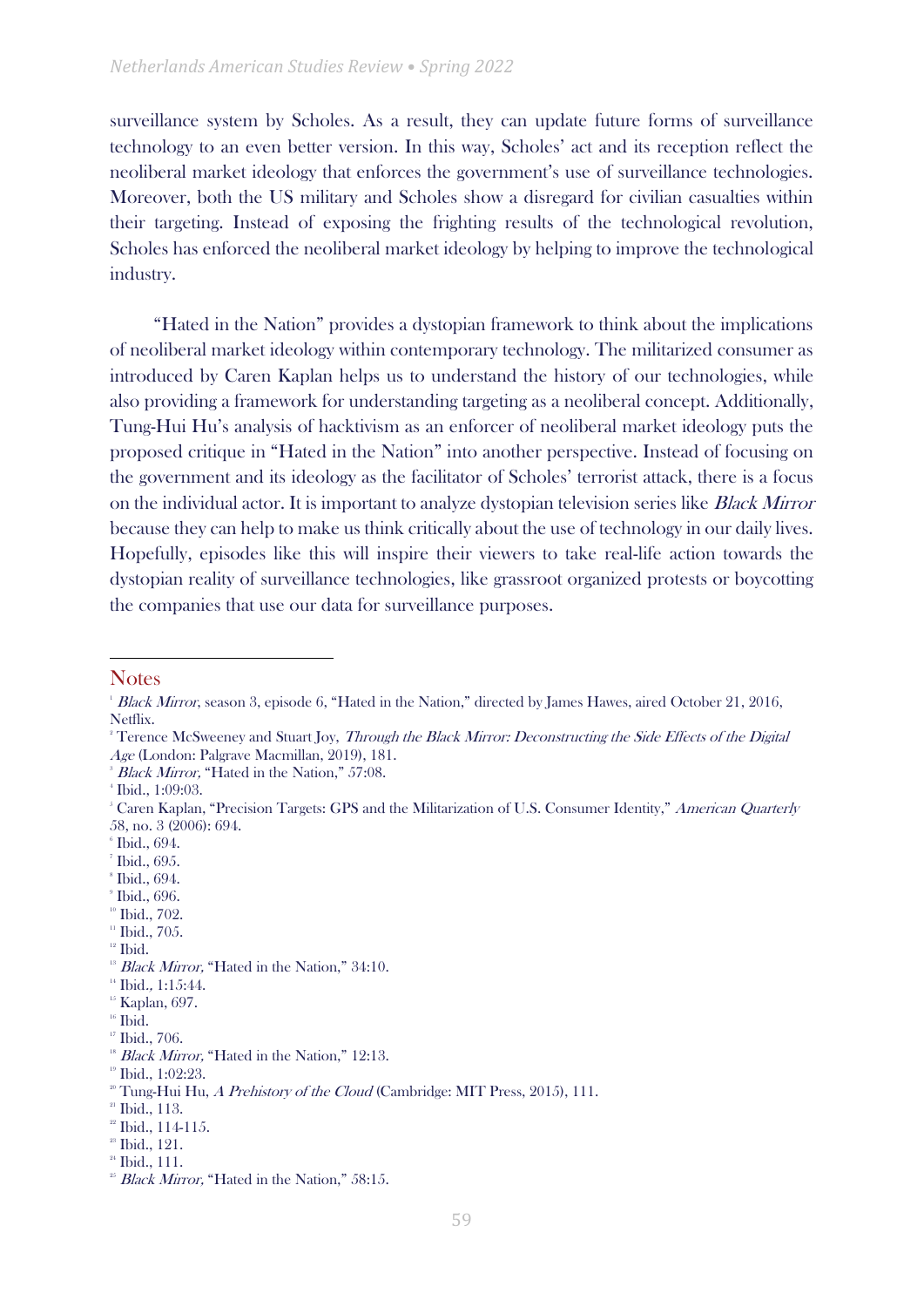<sup>26</sup> Ibid., 1:26:39.

 $25:30.$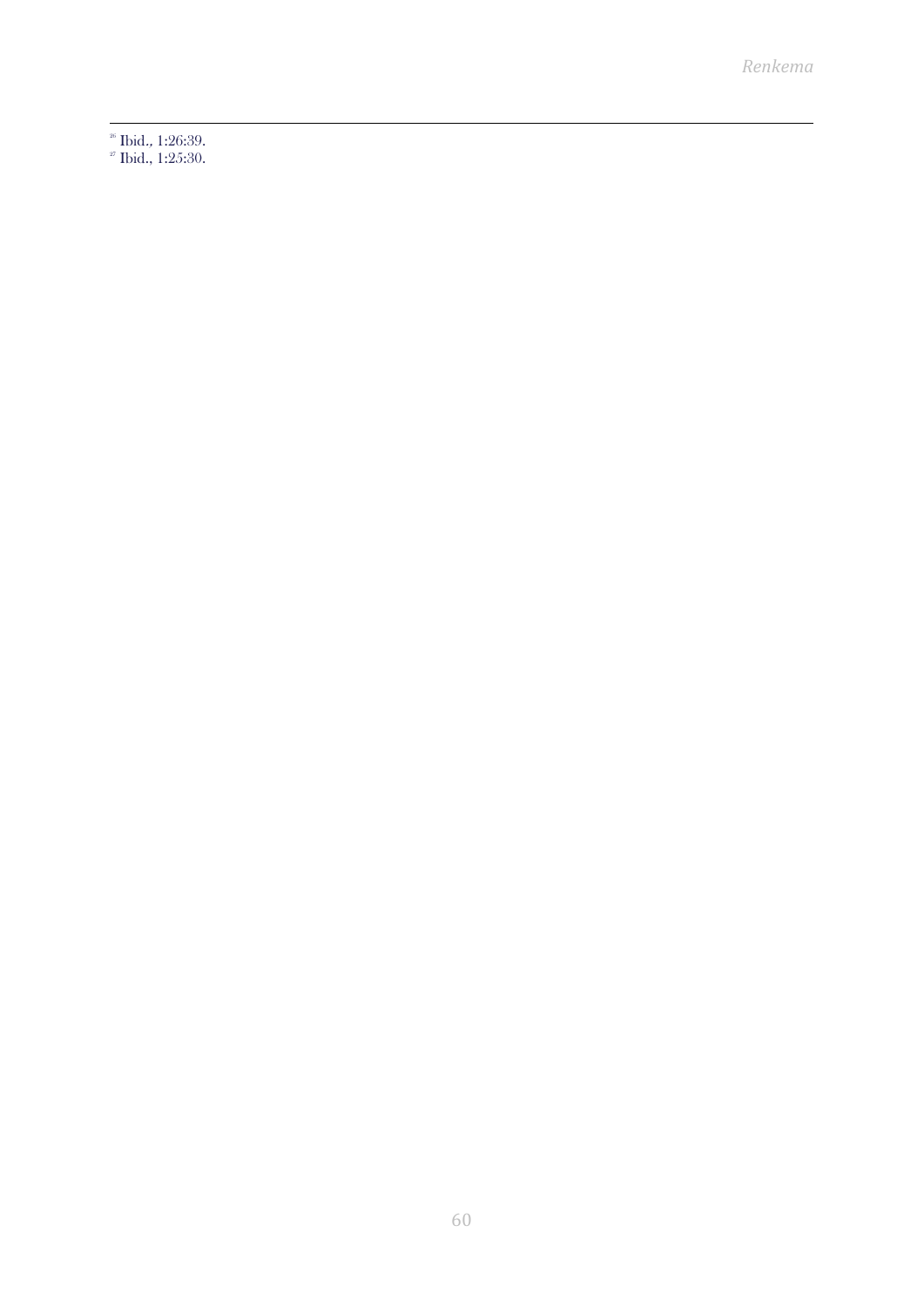# Patriarchal Capitalism and

#### the Gendered Experience of Crisis

#### Anniek Zuure | University of Groningen

This paper was written for the course Crises of the Republic: Politics and Culture in the 21" Century United States in the MA program in American Studies

In The German Ideology, philosophers Karl Marx and Friedrich Engels write that "Communism is for us not a 'state of affairs' which is to be established, an 'ideal' to which reality [will] have to adjust itself. We call communism the 'real' movement which abolished the present state of things."<sup>1</sup> Communism is thus not presented as an alternative state of affairs, like socialism is to liberalism, but as the total abolition of contemporary affairs. To Marx and Engels, this was the only solution to capitalism's excesses. The idea of the total disruption of contemporary society as a harbinger for a new societal order is frequently explored in popular media through crisis narratives. Writers express their interpretation of this idea through various genres and formats.

The notion of crisis can be incredibly instrumental in abolishing the old and heralding the new. According to historian Reinhart Koselleck, the term crisis has been used as a philosophy of history from the second half of the eighteenth century forward. Prior to that, the term had always been used in the medical context of deadly illnesses or with a religious connotation linked to concepts as 'last judgement' and the 'apocalypse'.<sup>2</sup> The use of the term crisis has since evolved and came to be used as a mode to perceive history by forming ideas about future goals and interpreting current situations. A crisis became a point in time where a rift was created between the past and an envisioned future. In line with this shift, anthropologist Janet Roitman has described crisis as "a non-locus from which one claims access to history and knowledge of history."<sup>3</sup> The individual or group of people declaring a crisis grant themselves a sense of authority in judging the norm and the deviation thereof. With the declaration of a crisis, an actor observes the situation at hand and simultaneously declares that it is not the way it ought to be.

A crisis is also a call for change and action: a universal understanding that something is not right and needs to be fixed. Philosopher Giorgio Agamben has argued that crises can thereby legitimize a 'state of exception': a situation in which rights can be encroached on by claim of the pursuit of the greater good. Agamben is especially concerned with the state of exception in the political context where nations increasingly lay power of authority and decision making in the hands of the executive power in crisis situations. Crisis can thus lead to situations where the government, self-determination, territory, and commitments of a nation are "seriously and immediately threatened and the regular functioning of the constitutional public powers (…) interrupted."<sup>4</sup> The state of exception designates a person or government the power and voice of authority and legality and allows for the demonstration of exceptional and erratic behavior. Agamben argues that the basis for the state of exception lies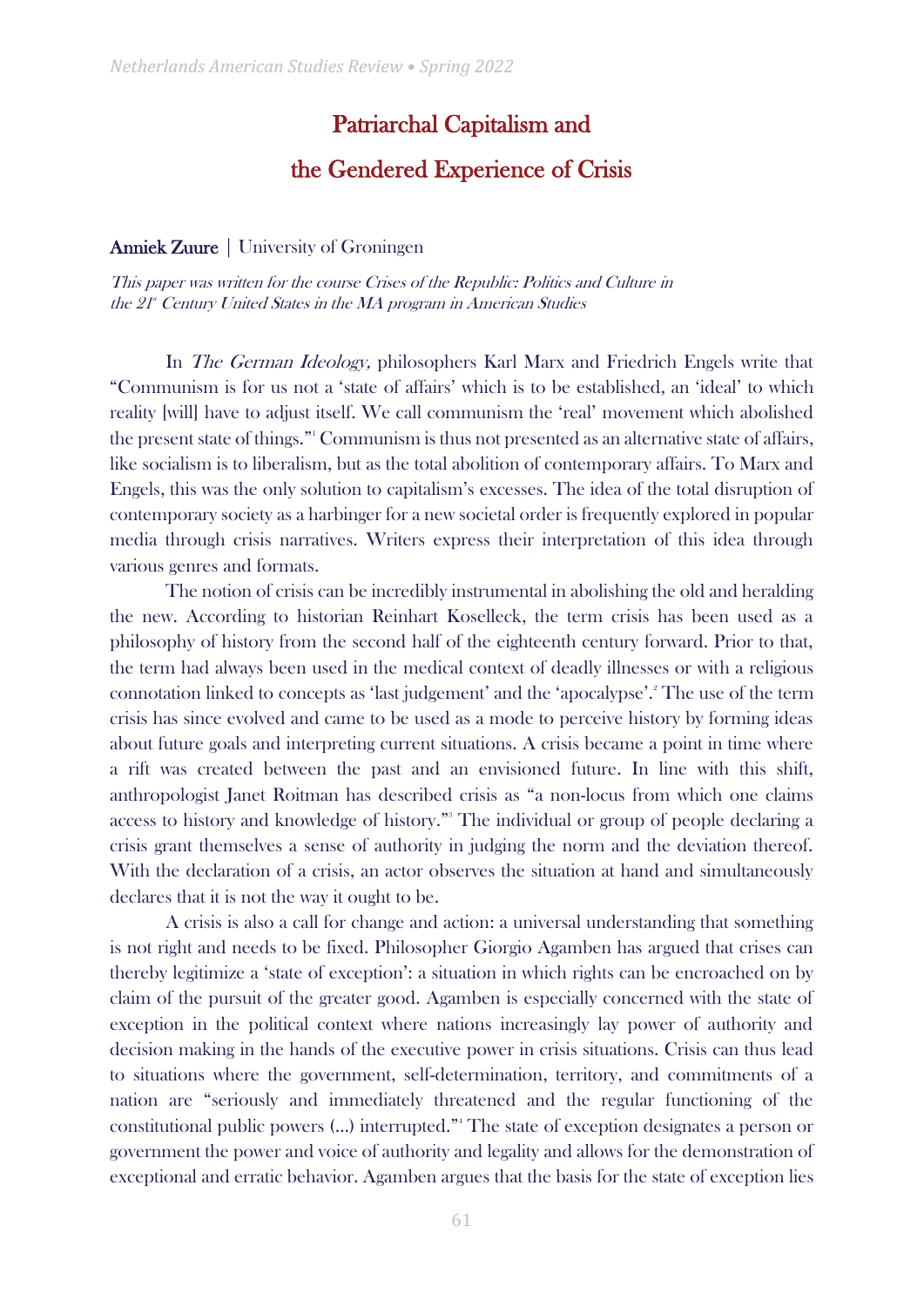in the idea that "necessity has no law" as judgement concerning the existence of a crisis resolves the question of legality of the action taken.<sup>5</sup>

This paper analyzes how gender informs different approaches to this state of exception in crisis narratives. Crisis narratives written by men featuring male protagonists generally adhere to Agamben's theory of the state of exception as a justifying concept for exceptional behavior. However, this does not seem to be the case for crisis narratives written by women featuring female protagonists. Female protagonists do not experience this legitimization of exceptional behavior and are reprimanded, told to keep quiet, and not taken seriously. This paper seeks to add nuance to the understanding of the state of exception and argues that men and women describe and are written to experience times of crisis differently. The male protagonist in crisis narratives written by men is legitimized to act when the oppression he experiences reaches a certain breaking point. He then becomes the central figure in declaring a crisis for a larger audience and is justified in retaliating against the oppressors with violence. Crisis narratives written by women tend to be more contemplative about individual roles in crises. There is no underlying assumption of actions being legitimized when the protagonist has suffered enough. Rather, female writers, and thus their protagonists, contemplate whether acting is the right course of action at all.

I will demonstrate this thesis through six cultural texts. For the male writers and protagonists these are Todd Phillips' Joker, (2019), Boots Riley's Sorry To Bother You (2018), and Jordan Peele's  $Get Out(2017)$  and for the female writers and protagonists these are: Kitty Green's The Assistant (2019), Bonnie Jo Campbell's Mothers Tell Your Daughters (2015), and Claudia Rankine's *Citizen: An American Lyric* (2014). The differences between these narratives will be explained using a Marxist reading of gender roles.

The movie Joker (2019) is the origin story of 'Batman' villain Arthur Fleck, a social outcast with aspirations to become a famous stand-up comedian. He leads an impoverished life, living in his mother's house as he tries to get by as a party clown. Fleck is frequently the subject of harassment and bullying, especially aimed at his laughing disorder. Life for Fleck in Gotham City is dreary and he gradually bottles up his resentment towards the world. Throughout the narrative, he shows increasingly more violent behavior as the world mistreats him. He murders three men on the subway for bullying him, but feels legitimized as he "killed those guys because they were awful. Everybody is awful these days. It's enough to make anyone crazy."<sup>6</sup> His lack of remorse is portrayed as the result of his own tough life, made clear by phrases such as: "Ugh, why is everybody so upset about these guys? If it was me dying on the sidewalk you'd walk right over me! I pass you every day and you don't notice me!" <sup>7</sup> The movie climaxes when Fleck is a featured guest on a talk show. He believes he has been granted his big break into stardom by virtue of a video of his stand-up comedy going viral. However, Fleck finds out he has actually been made the laughing stock once again. He snaps and yells at the host: "What do you get when you cross a mentally ill loner with a society that abandons him and treats him like trash? You get what you fuckin' deserve!" before shooting him in the head.<sup>8</sup> As the talk show is broadcast live, the news of Fleck's deed spreads quickly and rioting citizens dressed in Fleck's distinctive clown-attire take to the streets. The rioters free him from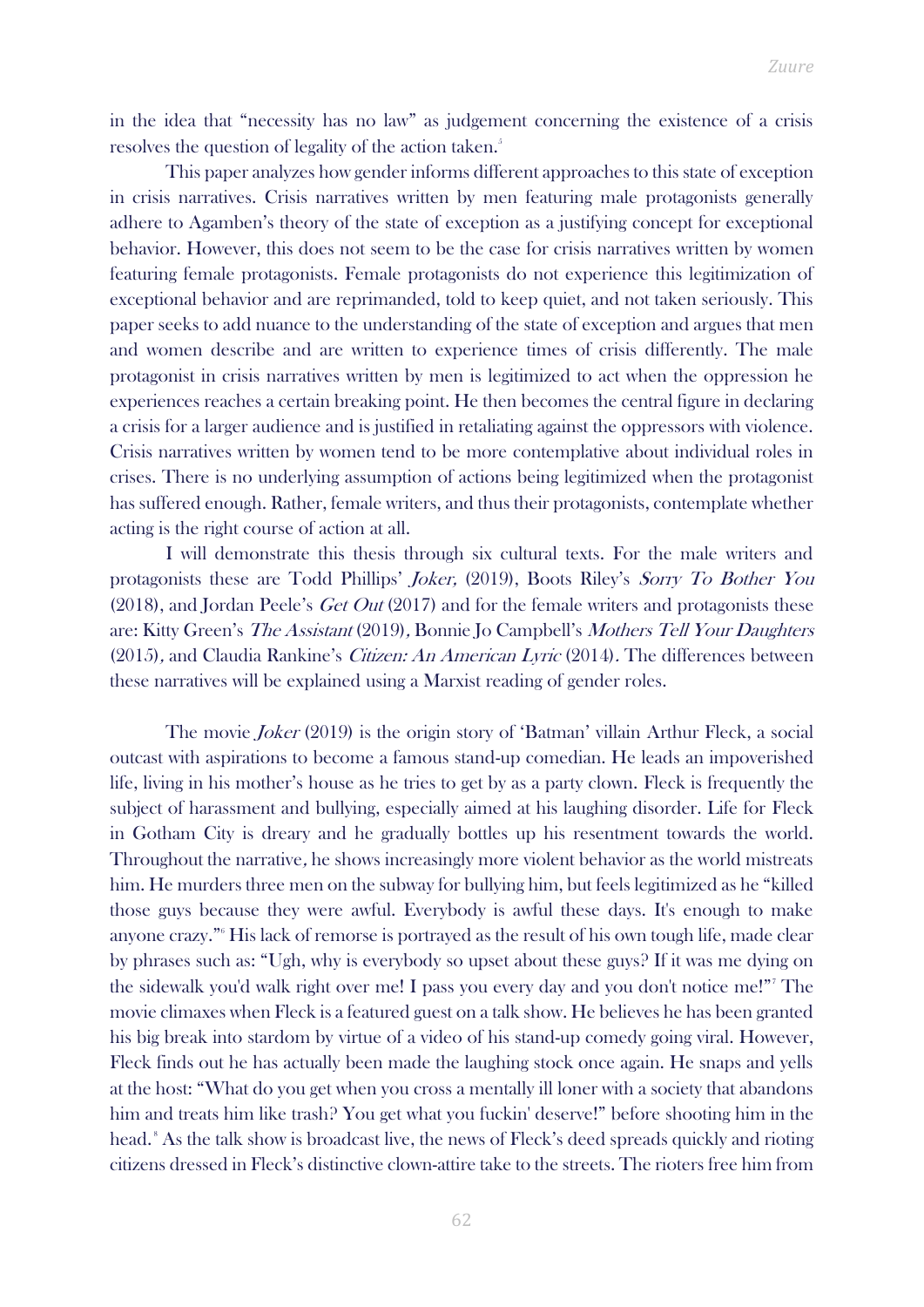the police car that was supposed to take him away and Fleck finds himself surrounded by a mob of cheering admirers.

Sorry to Bother You (2018) is an absurdist social satire about a man named Cassius "Cash" Green, who starts a riot against his employer after finding out that he is involved in a scheme to enslave the whole world. Green's need for money leads him to accept a job offer at a telemarketing company. He soon learns he can make sales faster when using a 'White voice' instead of his own. This discovery leads him to rise through the ranks of the telemarketing company quickly propelled by his many sales. Green is promoted to the top floor and soon finds out the horrible truth about the half-human/half-horse monstrosities his employer is creating to carry out slave labor. The movie climaxes when Green decides to protest at a picket fence, and rallies other people to join him in storming his employer's house. The city is in complete disarray as the mob of protesters and horse-human hybrids cause chaos, vandalize property, and overpower the police. As the movie ends, Green is reunited with his idealist girlfriend seemingly as a reward for his courageous behavior.

In race-based horror movie *Get Out* (2017), Chris Washington is held hostage by his girlfriends' family who want to transplant his brain to make use of his body. The movie follows Washington, a Black man, and his White girlfriend Rose as he visits her parents' house for the first time. The viewer is alerted that something sinister is underneath the surface throughout Washington's increasingly more unsettling encounters with his in-laws and their maid and gardener. As it turns out, their maid and gardener are actually the grandparents of the family living in the bodies of two hypnotized Black people. Washington finds out he is about to befall the same fate when his mother-in-law tries to hypnotize him into a state of "heightened suggestibility."<sup>9</sup> However, when his in-laws want to commence the brain transplant procedure it turns out that Washington was not hypnotized at all. He was able to block the hypnosis by stuffing his ears with furniture padding. At the movie's climax, Washington murders every one of his in-laws present at the house and is driven off into freedom by a friend.

In all three movies, the protagonists react to crisis with violence, murder, and rioting, and all end with police sirens, terror, and dead bodies. Their actions are directly causal to the declaration of the crisis on a larger scale as they become the ones who decide when it is justified to retaliate. Therefore, the men express little remorse for their actions. The viewer is supposed to sympathize with them based on their peril and root for them as they break away from their oppression by any means possible. The three men all claim a sense of authority in declaring a crisis in line with the previously established definition. Their crises are individual observations of situations based on a personal judgement of normalcy and its deviation. The narrative in cultural texts written by men featuring male protagonists is centered on the journey to the breaking point: the state of exception in which the characters' behavior is legitimized by the oppression they have experienced leading up to it. Arthur Fleck in Joker, Cassius Green in Sorry To Bother You, and Chris Washington in Get Out are all men who experience oppression, either classist, financial, racial, or a combination of them. The screen time is largely used to show how the protagonists are bullied, threatened, and humiliated culminating into the climax at the end of the movies. The oppression Fleck,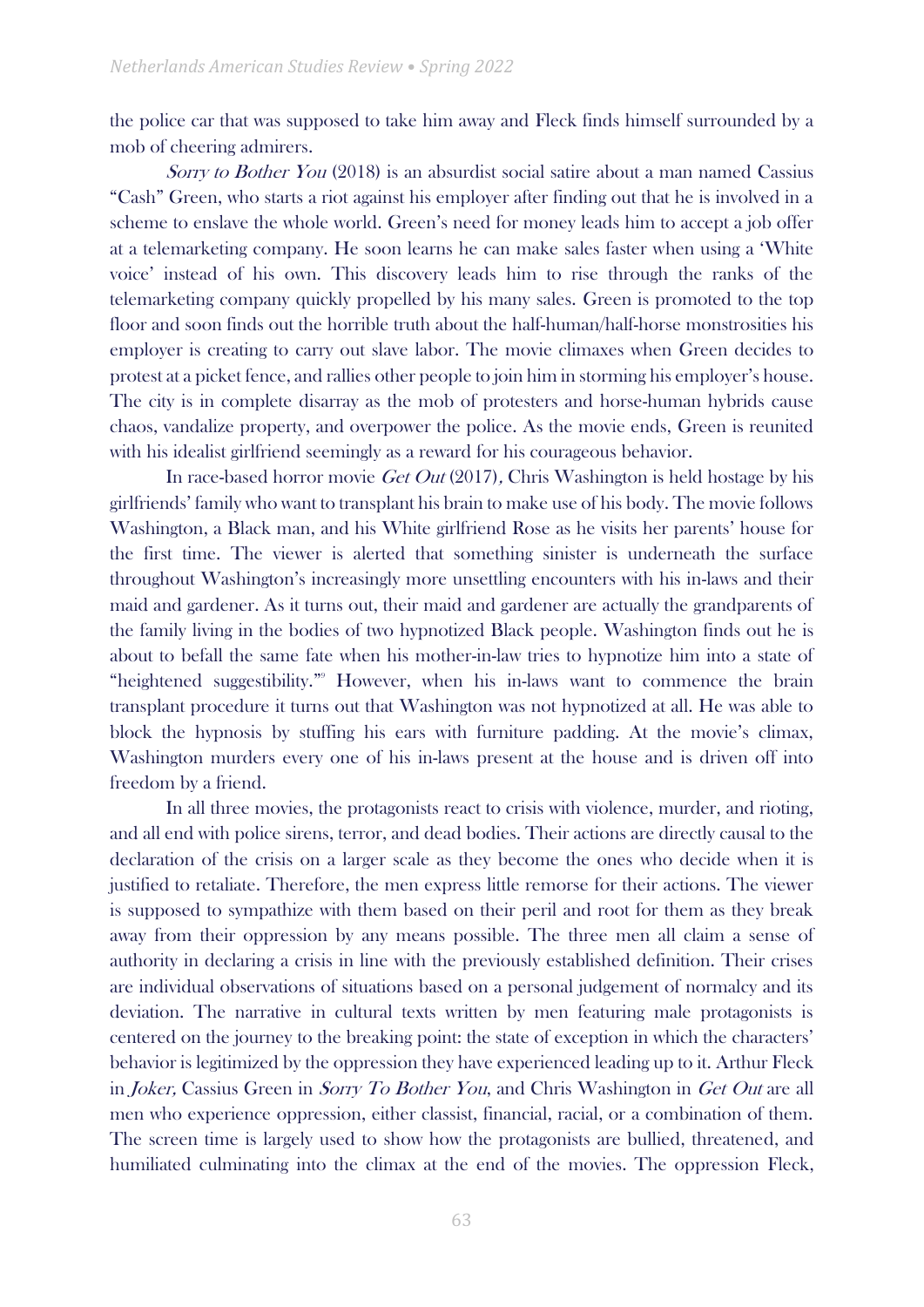Green, and Washington experience is used as moral justification for their actions later when they retaliate against the world.

In contrast, the narrative in cultural texts written by women featuring female protagonists is centered on the exploration of moral and long-term implications of acting in crises. *The Assistant* (2019) is a movie chronicling a day in the life of Jane as the personal assistant to a Harvey Weinstein-esque boss. Jane becomes increasingly aware of her boss abusing his powers as a movie executive to coerce women into having sex with him. Her discomfort with the insidious abuse grows as she moves through her daily routine. The viewer follows her struggle as she questions how to help the women without jeopardizing her own career. She tries to report it to HR but is told she is better off keeping quiet as voicing the injustice will only result in her losing her job. Jane is aware of her own volatile position and is subject to abuse and objectification herself. In one phone call, her boss informs her: "I'm not gonna yell at you. Am I yelling? No. Because you're not someone even worthy of that. (…) So, let me ask, do you want to keep this job?"<sup>10</sup> The HR employee lets her know she does not have to worry about her boss's harassment as she is "not his type."<sup>11</sup> Eventually she decides to do nothing, and the narrative turns into her complacency in the crisis.

Mothers Tell Your Daughters (2015), a series of fictional short stories by Bonnie Jo Campbell, features mostly female protagonists that are living in lower-class rural realities and frequently experience sexual and domestic abuse. Sometimes they stand up for themselves and on other occasions they do not. The common thread in the stories is the considerations the women make before acting. One woman contemplates the things she will lose when she leaves her man: "Pity the slug with no house on her back, no camping trailer in which to hide — she is all sex and no safety."<sup>12</sup> Leaving an abusive relationship is terrifying to her as she is dependent on her husband for her security and having a roof over her head. If she leaves the one dangerous situation, she might just end up in another possibly more volatile situation. Another protagonist fears nobody listening to her or believing her if she speaks up. A third feels guilt about being partially to blame for her sexual abuse by enjoying sex and male attention. Most stories end by the abused women finding solace in the small things in life: food, art, soft fabrics, or the company of people around them.

In Citizen: An American Lyric (2014), Claudia Rankine expresses her personal experiences as a woman of color through a series of lyric essays. She chronicles how she often struggles with whether she should act when she is confronted with (micro)aggressions or whether it is better to keep quiet. She feels responsibility and disappointment "in the sense that no amount of visibility will alter the ways in which one is perceived."<sup>13</sup> She concludes that keeping quiet and creating a different persona to help dissociate when facing racist injustices is the most viable coping mechanism. The book ends with the protagonist answering the question "Did you win?" with "It wasn't a match (...) It was a lesson."<sup>14</sup> The protagonist knows that fighting her oppression is not a battle to be won, but a lesson in how to cope with its presence in her life.

Something all three stories have in common is the coping mechanisms the women find that help them live with the burden of oppression. Jane finds her moments of peace in frequent phone calls with her parents. She does not tell them about the abuse, but the calls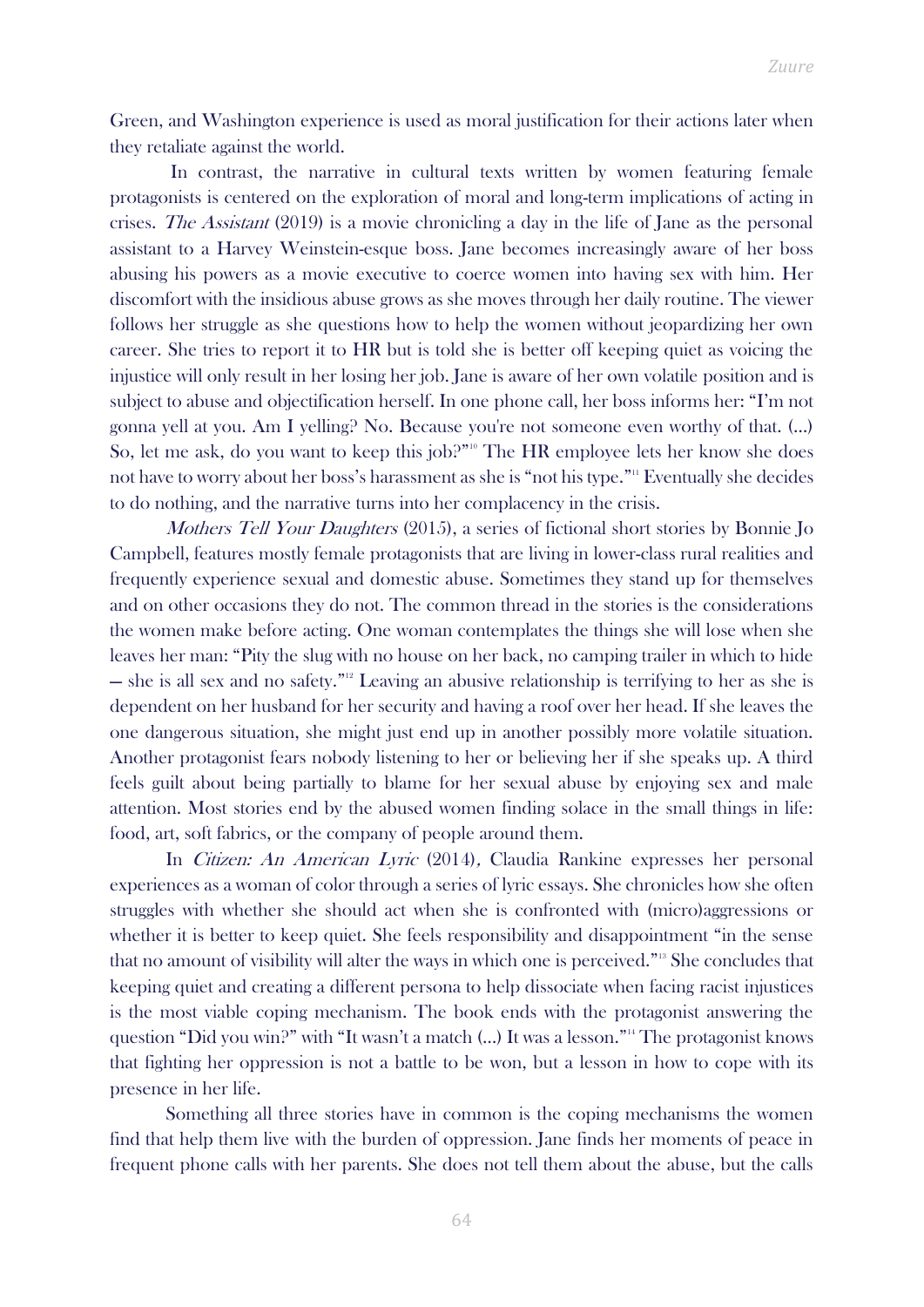do give her a coping mechanism to face her work situation until she can leave for another job. One of Campbell's characters says: "Those men took me by surprise, but I never looked back, never stopped singing love songs, never longed for a time before men."<sup>15</sup> Neglected gardens, familial bonds, gingham curtains and peanut-butter frosted cookies: all are things the protagonists use to deal with the burden of continuing to live in their abusive circumstances. Rankine describes how someone's hurtful words ran like puke down her blouse, she hated what she felt but she decided to keep it to herself. "You pull yourself to standing, soon enough the blouse is rinsed, it's another week, the blouse is beneath your sweater, against your skin, and you smell good."<sup>16</sup> Aside from contemplating acting in an instance of crisis, the female protagonists also find ways to cope with the decision they have made to do nothing and bear the weight of the oppression.

In these cultural texts, the female protagonists respond to their oppression with contemplation, and the crises in the narratives are constituted by an ongoing slew of oppression. The women's actions and experiences are not central to the larger crisis, but are examples of individual stories. Jane in *The Assistant*, multiple female protagonists in the short stories of *Mothers Tell Your Daughters*, and Rankine in her personal poems in *Citizen* all experience classist and financial oppression as well, combined with gender-based discrimination. As opposed to the aforementioned male protagonists, whose actions are legitimized by their peril by default, these female protagonists question whether acting is the right thing to do. The actual crisis is not always explicit in these narratives and sometimes the characters decide to do nothing at all. Never do the protagonists become celebrated heroes like in the male protagonist cultural texts nor are they taken seriously when deciding to speak up. The reader is supposed to sympathize with the protagonists through their steadfastness in the face of peril: their weighing of their options and the decision to carry a burden. The idea of a 'state of exception' legitimizing exceptional behavior is tried and tested carefully by the protagonists, but they are harshly reprimanded when they voice their concerns. They have no authority in declaring a crisis and the men around them encourage them to keep their mouth shut. The women voicing their discomfort are not celebrated nor seen as heroic. Instead, the protagonists are accused of rocking the boat and overexaggerating their stories.

An explanation for this gendered gap in crisis narratives can be found in the theory that men and women experience the world differently due to their expected roles in society, many of which are shaped by capitalist structures and processes. According to sociologist Martha E. Gimenez, characteristics assigned to men and women "reflect the social formation within which they emerge as social agents."<sup>17</sup> A fundamental factor for social relations in capitalist societies is the dominant mode of production which determines the social organization and economic foundations of reproduction.<sup>18</sup> Capitalism relies on the exploitation of labor and this mode of production, and the hegemony of private ownership as an indicator of achievement has shaped gender relations accordingly.<sup>19</sup>

Historically, men have been tasked with production while women have been tasked with reproduction and support.<sup>20</sup> This meant that women depended on men for access to the means of production. Men were designated to be workers, selling their physical labor to those who own the means of production. However, this also required the organization of physical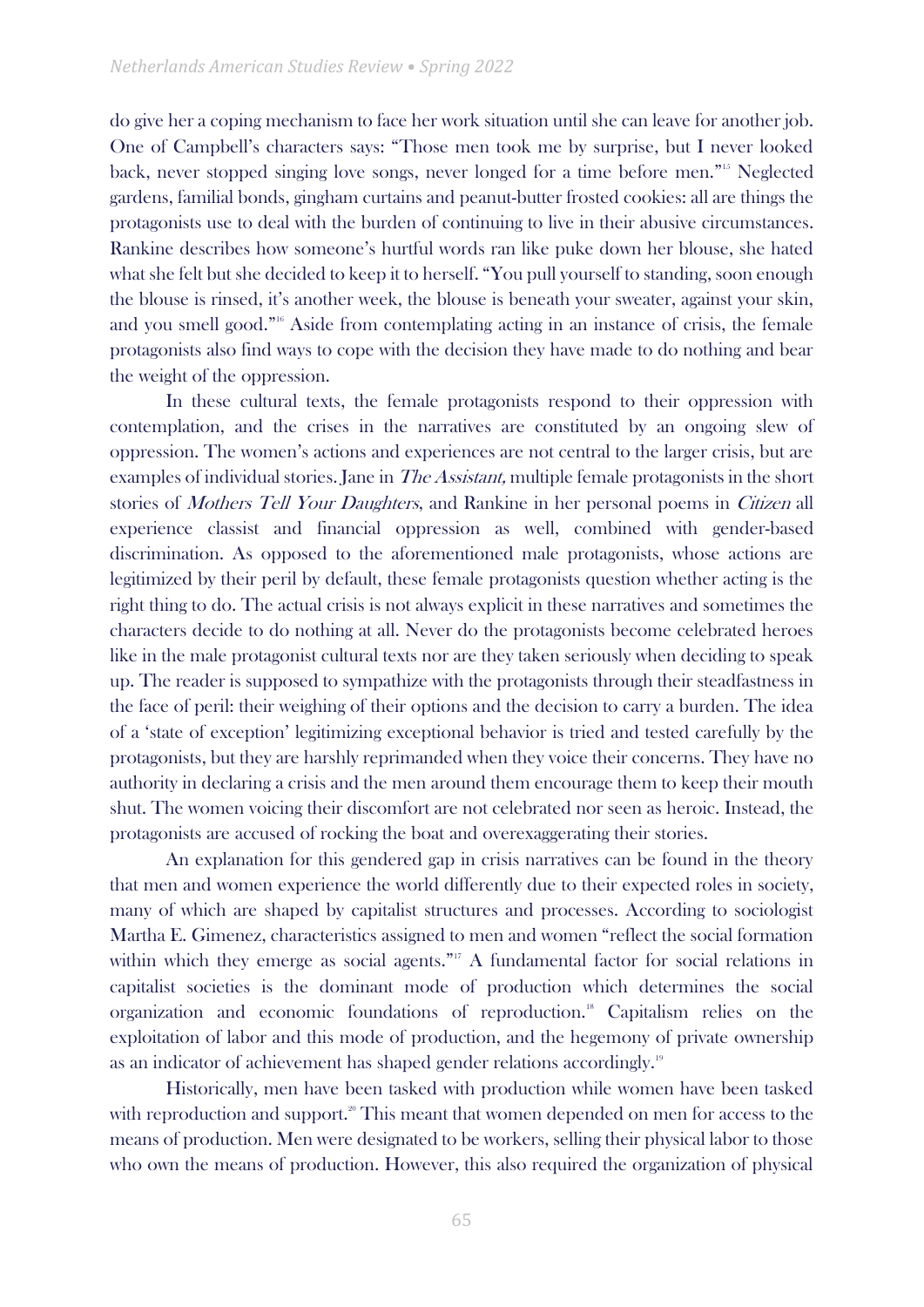and social lives of women, who had to stay at home and ensure men were fed and clothed and a new generation of employees was raised.<sup>21</sup> The availability of material goods determined survival rates, and adjusting to lives of good servitude gave a better guarantee at people's access to them. In this situation, the role of women has been subordinated to that of men, as they have been the ones with access to the means of production. Any woman who wanted to challenge her role as a servant of the working class would quickly find that the threat of starvation is fairly coercive. As such, gender inequality is a byproduct of historical conditions and becomes quantifiable through capitalist circumstances, such as unequal pay, unequal access to education and labor, domestic violence, segregated employment, and underrepresentation in positions of power.<sup>22</sup>

Unfortunately, gendered expectations have not dissipated completely in contemporary society, despite women's increased presence on the work floor. They are now expected to perform jobs with less career perspective and a lower wage than men.<sup>23</sup> This leaves women in an impossible split between low-wage unskilled labor, co-dependency on men to be able to pay the bills on account of a gender wage gap. This is often combined with the expectation of still running life at home and taking care of the next generation. This split likely explains why women in cultural texts are more contemplative before deciding to act. Contemporary patriarchal society rests on the male domination of public life as men still occupy comfortable majorities in politics and market industries and have shaped social institutions like economics, religion, ideology, and politics into what they are today.<sup>24</sup>

Unlike the 'state of exception' theorized by Agamben, women's behavior in crisis situations is not legitimized. They are reprimanded and told to keep quiet or face repercussions, because it might not be in a woman's favor to rock the boat and retaliate against her oppressors from a position of dependence. The female protagonists in the cultural texts analyzed prior weigh whether it is in their benefit to speak up or whether it would be a better option in the long run to learn how to live with the oppression. The exploitation of a woman's labor by men is seen as natural because the value of her labor goes directly into enabling men to increase the value of theirs.<sup>25</sup> Women often carry out the socially necessary productive labor that capitalism finds unprofitable and rely on men's wages to survive. Women thus have a double dependency on the men with access to capital, as well as the men who own the capital. This double dependency could explain why women are more contemplative when depicted in crisis narratives.

The cultural texts analyzed in this paper are all examples of crisis narratives, but analysis has shown how male and female writers approach the topic of crisis in their stories differently. Male writers tend to create stories featuring male protagonists in which the legitimizing factor of the 'state of exception' is a precondition for the actions of the main character. The stories are largely about the oppression and injustices the men experience until, right before the end of the story, they decide to retaliate against their oppressors. This results in the audience rooting for male characters as they commit vandalism, beat up, and kill the people who have mistreated them. The protagonists show little to no contemplation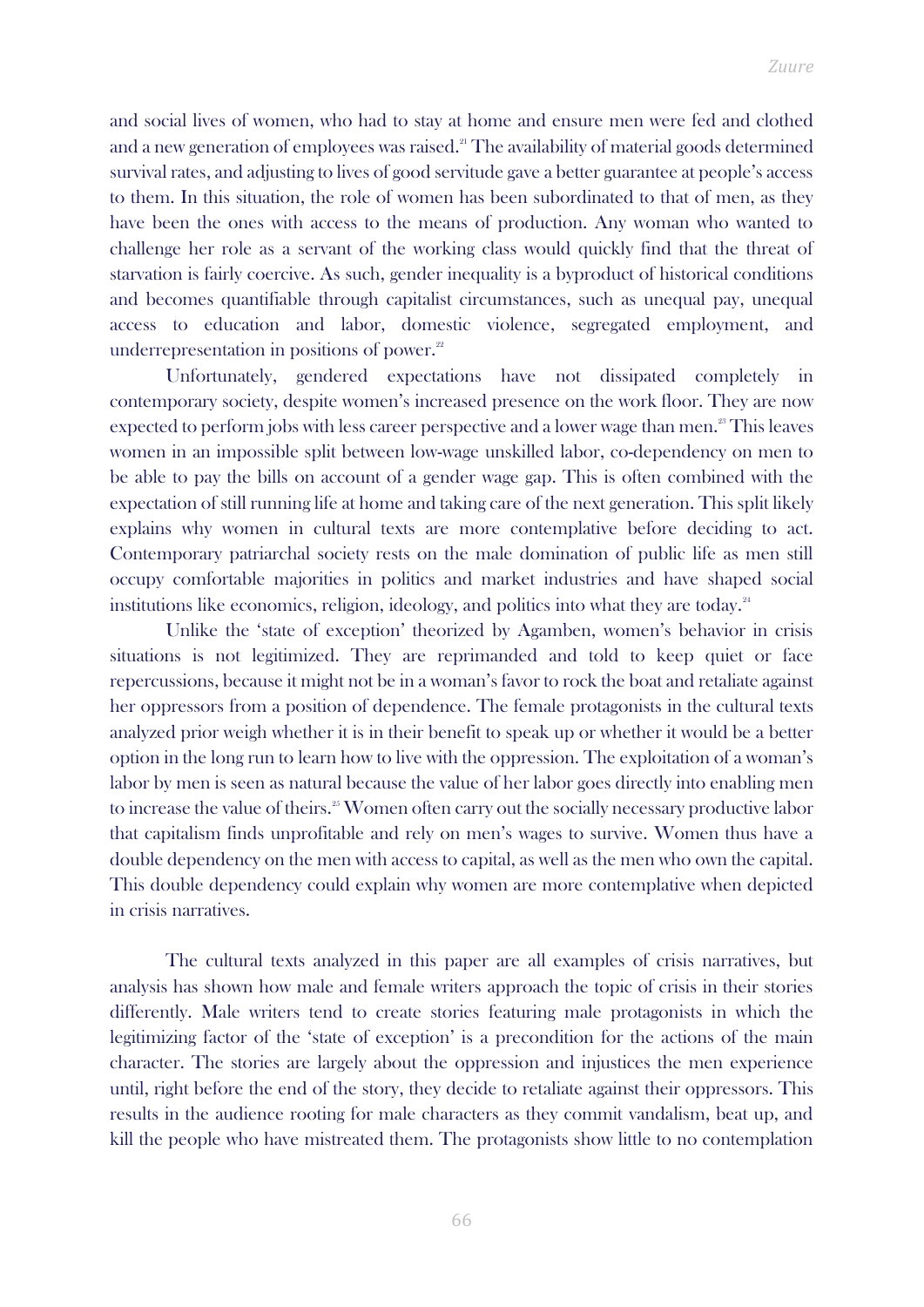over their actions and the repercussions in the long run. The stories end with the character standing amidst the chaos they caused, celebrated as a hero.

Female writers, on the other hand, write stories that precede this legitimizing factor of the 'state of exception'. They leave much more room for complex feelings of contemplation and guilt, and the exploration of which things do transcend the boundaries of crisis and ease the burden of oppression. The female protagonists seem to experience a lot more internal conflict and throughout their stories they are forced to ponder whether they should feel guilty, if they should speak up, and how they can continue living under the circumstances without being bothered too much. All female protagonists have intimate experiences with music, food, art, and relationships in ways that cushion their oppressive reality and helps gather strength to carry the burden.

The stories by male writers center around a single presupposition: when an individual is treated unjustly, they have a right to rebel in any manner possible. The stories by female writers center about the exploration of that presupposition: what the definition is of unjust and which means are legitimate forms of rebellion. Fleck, Green, and Washington are celebrated for their heroism they show, but Jane, Campbell's protagonists, and Rankine are reprimanded when they try to challenge the system. They are told it is better to keep quiet and learn to cope with the oppression they experience. The female writers show how actiontaking is much more complicated for women who have a more dependent position in the world than men.

The idea of the 'state of exception' as a legitimizing factor in crisis is thus not a universal, but a specifically masculine conception of the term. As is apparent in Koselleck, Roitman, and Agamben's theories, the declaration of a crisis indicates the authority a person has to perceive a situation, defines what the norm is and to what extent the current situation deviates from it, and subsequently makes a large plea for change or action. Agamben's concept of a 'state of exception' being a legitimizing factor for subsequent behavior is true in the male context, but has a different effect in stories where women face crises situations. The idea that erratic and exceptional behavior is justified by the 'state of exception' as part of a crisis is therefore not an established fact for women. The 'state of exception' could thus be classified as a masculine concept and should be given nuanced consideration in a female context. Women are often placed in more volatile and dependent positions than men, where they must consider the repercussions more carefully should they dare challenge the system.

**Notes** 

<sup>&</sup>lt;sup>1</sup> As quoted by Joshua Clover in "Transition: The End of the Debate," American Studies 62.4 (2017): 541.

<sup>&</sup>lt;sup>2</sup> Reinhart Koselleck, "Crisis," Journal of the History of Ideas 67.2 (2006): 370.

<sup>&</sup>lt;sup>3</sup> Janet Roitman, "Crisis," *Political Concepts: A Critical Lexicon*, http://www.politicalconcepts.org/issue1/crisis/.

<sup>4</sup> Giorgio Agamben, State of Exception (Chicago: University of Chicago Press, 2004), 14.

 $<sup>5</sup>$  Ibid., 24.</sup>

<sup>&</sup>lt;sup>6</sup> Todd Philips, director, *Joker*, Warner Bros, 2019.

<sup>7</sup> Ibid.

<sup>8</sup> Ibid.

<sup>&</sup>lt;sup>9</sup> Jordan Peele, director, Get Out, Universal Pictures, 2017.

<sup>&</sup>lt;sup>10</sup> Kitty Green, director, *The Assistant*, Bleecker Street, 2019.

 $<sup>11</sup>$  Ibid.</sup>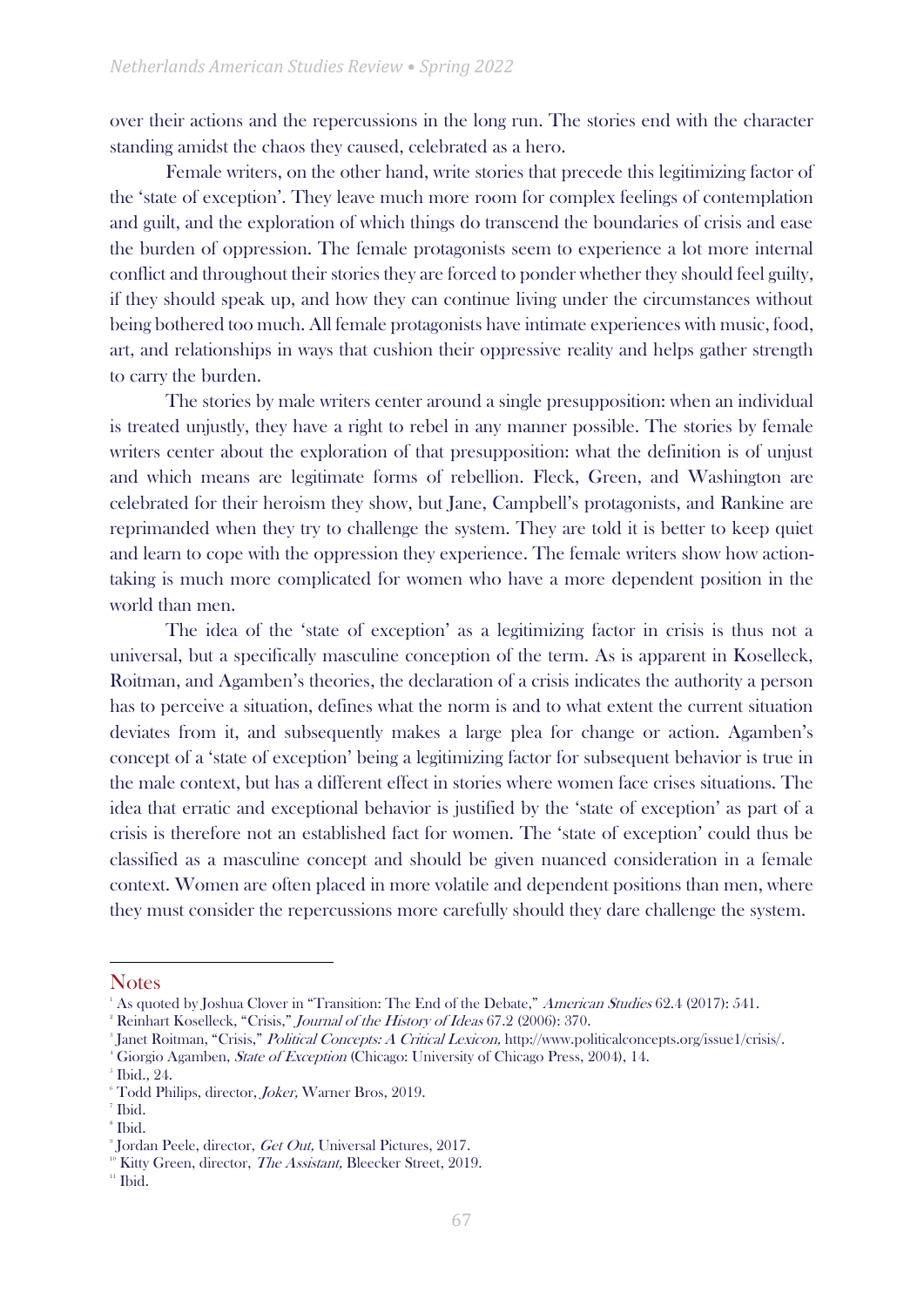<sup>12</sup> Bonnie Jo Campbell, *Mothers Tell Your Daughters* (New York: W.W. Norton Company, 2016), 125.

<sup>13</sup> Claudia Rankine, Citizen: An American Lyric (Minneapolis: Graywolf Press, 2014), 30.

- <sup>15</sup> Campbell, 78.
- $16$  Rankine, 14.
- <sup>17</sup> Martha E. Gimenez, "Capitalism and the Oppression of Women: Marx Revisited," Science & Society 69.1 (2005): 14.
- <sup>18</sup> Ibid., 19.
- $19$  Giminez, 19.
- <sup>20</sup> Carol A. Brown, "Patriarchal Capitalism and the Female-Headed Family," Social Scientist 4 (1975): 29.
- <sup>21</sup> Dahlström and Rita Liljeström, 4.
- $22$  Gimenez, 16.

<sup>28</sup> Shiloh Whitney, "Byproductive Labor: A Feminist Theory of Affective Labor Beyond the Productive-Reproductive Distinction," Philosophy and Social Criticism 44.6 (2018): 640.

<sup>24</sup> Edmund Dahlström and Rita Liljeström, "The Patriarchal Heritage and the Working-Class Women," Acta Sociologica 26.1 (1983): 7.

 $25$  Brown, 29.

<sup>&</sup>lt;sup>14</sup> Ibid., 170.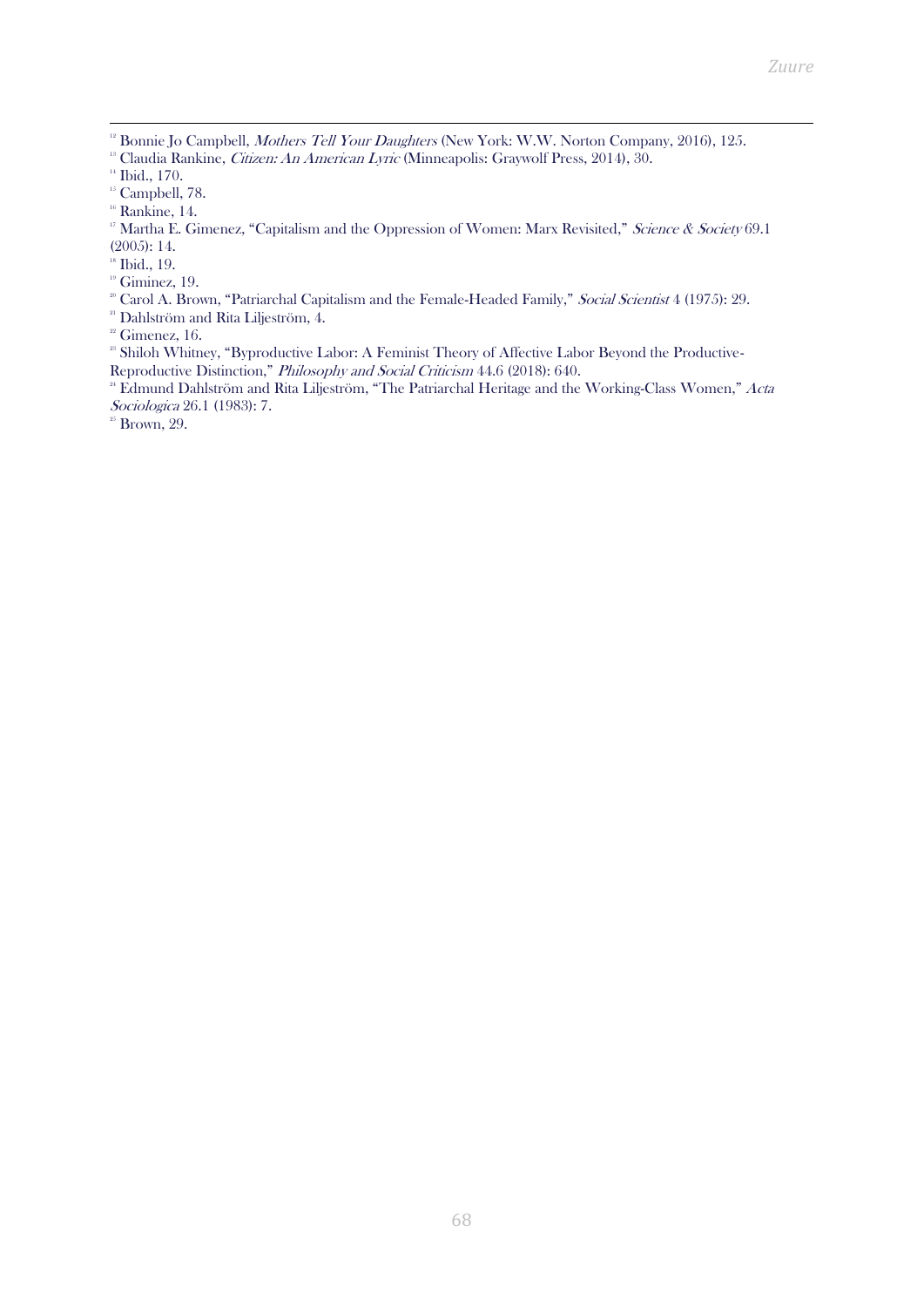#### Book Review

# The Atlantic Realists: Empire and International Political Thought Between Germany and the United States

#### Matthew Specter (Stanford University Press, 2022)

Paul Brennan | Roosevelt Institute for American Studies / Leiden University

This book review was written independently for the Netherlands American Studies Review

"The strong do what they can and the weak suffer what they must," spoke the Athenian historian Thucydides over two millennia ago. And hence was coined a key adage that inspired a centuries-spanning tradition of political writing that continues to thrive within the realist school of International Relations (IR). Or, at least, that is what the official history of the latter would have you believe. For as Matthew Specter convincingly argues in his intellectual history, The Atlantic Realists: Empire and International Political Thought Between Germany and the United States (2022), the roots of the realist school can be more plausibly sourced to the turn of the twentieth century. And in that era of great power competition and the pursuit of empire, Specter specifically locates the origins of this tradition as emerging from within those two upstart powers of the era: Germany and the United States.

The Atlantic Realists demonstrates that, as both Germany and United States pursued their own imperialist projects, each gave rise to an influential set of thinkers and writers who began to reimagine the international realm in ways conducive to the ambitions of their respective polities. Specter highlights the importance that the geopolitical writings of figures like Alfred Thayer Mahan, Friedrich Ratzel, Karl Haushofer, and Isaiah Bowman represented to the later development of postwar IR realism. Specter argues that it was the suspected (and often quite plausible) association of such geopolitical thinkers and writings with the horrors of Nazi German imperialism that necessitated the construction of an alternative and less tainted tradition. In doing, as Specter asserts, self-identified postwar thinkers such as George Kennan and Hans Morgenthau "turned realism from a European varietal of empire-talk into the global common sense of the international realm."

While the argument Specter presents is certainly persuasive, he could have strengthened it by more thoroughly tracing the tangible and intellectual connections between the differing thinkers and ideas discussed. For throughout the book, Specter tends to focus more upon the conceptual and discursive resemblances between the various thinkers and their work, rather than the interpersonal or institutional ties between them. Nonetheless, The Atlantic realists represents a very timely warning to be wary of claims made in the name of realism that characterize the international realm as forever fated to be defined by power relations and conflict.

**Notes** 

<sup>&</sup>lt;sup>1</sup> Matthew G. Specter, *The Atlantic realists: Empire and international political thought between Germany and the* United States (Stanford, Stanford University Press, 2022), 17.